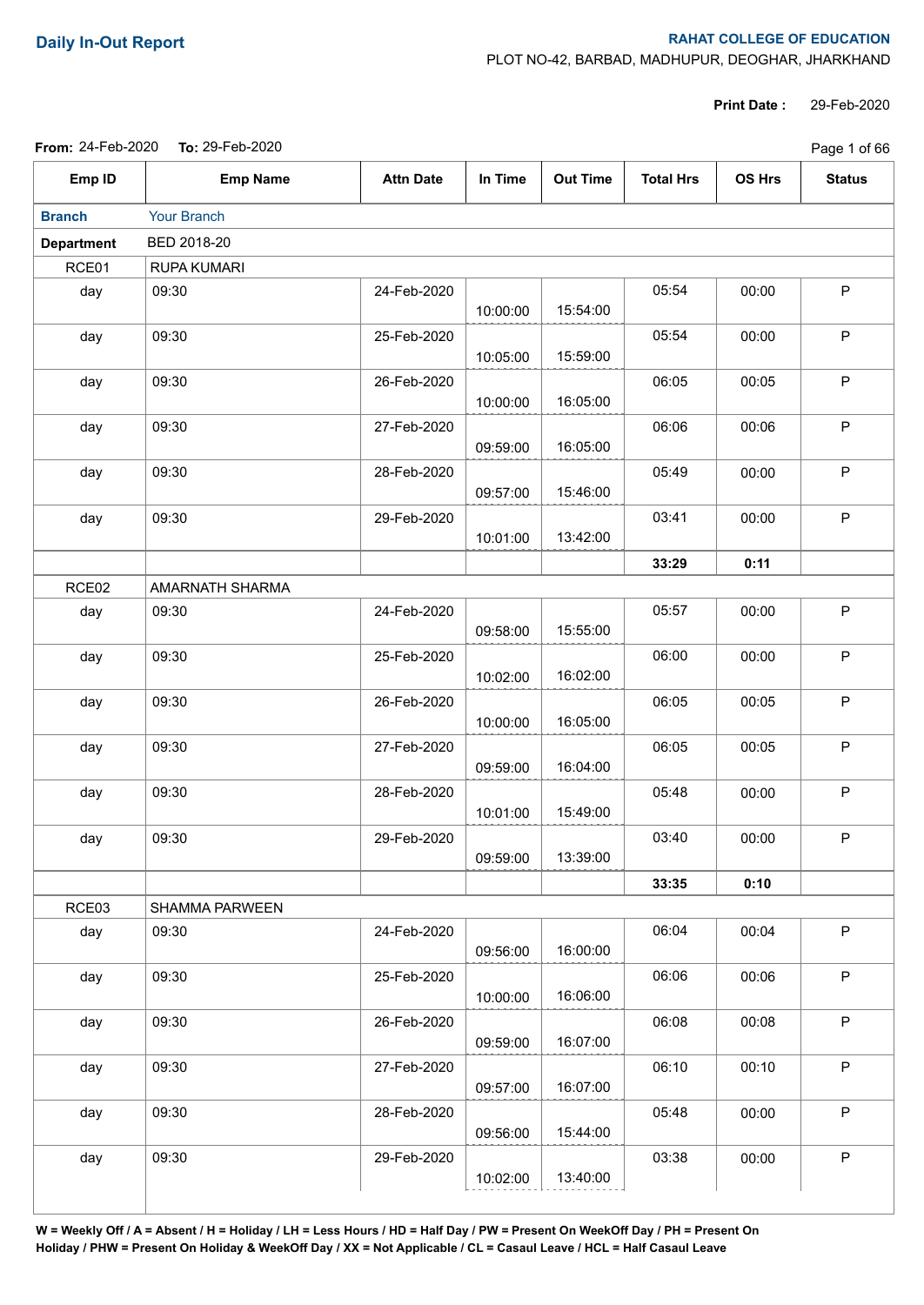Page 2 of 66

| Emp ID | <b>Emp Name</b>    | <b>Attn Date</b> | In Time  | <b>Out Time</b> | <b>Total Hrs</b> | OS Hrs | <b>Status</b> |
|--------|--------------------|------------------|----------|-----------------|------------------|--------|---------------|
|        |                    |                  |          |                 | 33:54            | 0:28   |               |
| RCE04  | SONAM KUAMR        |                  |          |                 |                  |        |               |
| day    | 09:30              | 24-Feb-2020      |          |                 | 06:00            | 00:00  | $\sf P$       |
|        |                    |                  | 09:57:00 | 15:57:00        |                  |        |               |
| day    | 09:30              | 25-Feb-2020      |          |                 | 05:57            | 00:00  | $\sf P$       |
|        |                    |                  | 10:03:00 | 16:00:00        |                  |        |               |
| day    | 09:30              | 26-Feb-2020      | 10:02:00 | 16:04:00        | 06:02            | 00:02  | $\mathsf P$   |
| day    | 09:30              | 27-Feb-2020      |          |                 | 06:05            | 00:05  | $\sf P$       |
|        |                    |                  | 10:00:00 | 16:05:00        |                  |        |               |
| day    | 09:30              | 28-Feb-2020      |          |                 | 05:49            | 00:00  | $\mathsf P$   |
|        |                    |                  | 09:59:00 | 15:48:00        |                  |        |               |
| day    | 09:30              | 29-Feb-2020      |          |                 | 03:39            | 00:00  | $\mathsf P$   |
|        |                    |                  | 10:02:00 | 13:41:00        |                  |        |               |
|        |                    |                  |          |                 | 33:32            | 0:7    |               |
| RCE05  | <b>SWETA KUMRI</b> |                  |          |                 |                  |        |               |
| day    | 09:30              | 24-Feb-2020      |          |                 | 06:05            | 00:05  | $\mathsf P$   |
|        |                    |                  | 09:55:00 | 16:00:00        |                  |        |               |
| day    | 09:30              | 25-Feb-2020      |          |                 | 06:02            | 00:02  | $\sf P$       |
|        |                    |                  | 10:01:00 | 16:03:00        |                  |        |               |
| day    | 09:30              | 26-Feb-2020      |          |                 | 06:08            | 00:08  | $\mathsf P$   |
|        |                    |                  | 09:58:00 | 16:06:00        |                  |        |               |
| day    | 09:30              | 27-Feb-2020      |          |                 | 06:09            | 00:09  | $\mathsf P$   |
|        |                    |                  | 09:57:00 | 16:06:00        |                  |        |               |
| day    | 09:30              | 28-Feb-2020      |          |                 | 05:49            | 00:00  | $\sf P$       |
|        |                    |                  | 09:58:00 | 15:47:00        |                  |        |               |
| day    | 09:30              | 29-Feb-2020      |          |                 | 03:38            | 00:00  | $\mathsf P$   |
|        |                    |                  | 10:01:00 | 13:39:00        |                  |        |               |
|        |                    |                  |          |                 | 33:51            | 0:24   |               |
| RCE06  | SABA PRAVIN        |                  |          |                 |                  |        |               |
| day    | 09:30              | 24-Feb-2020      | 09:58:00 | 15:56:00        | 05:58            | 00:00  | $\mathsf P$   |
|        |                    |                  |          |                 |                  |        |               |
| day    | 09:30              | 25-Feb-2020      | 10:05:00 | 15:58:00        | 05:53            | 00:00  | $\mathsf P$   |
|        |                    |                  |          |                 | 06:02            |        | $\mathsf P$   |
| day    | 09:30              | 26-Feb-2020      | 10:01:00 | 16:03:00        |                  | 00:02  |               |
| day    | 09:30              | 27-Feb-2020      |          |                 | 06:04            | 00:04  | $\sf P$       |
|        |                    |                  | 10:00:00 | 16:04:00        |                  |        |               |
| day    | 09:30              | 28-Feb-2020      |          |                 | 05:49            | 00:00  | $\sf P$       |
|        |                    |                  | 09:57:00 | 15:46:00        |                  |        |               |
| day    | 09:30              | 29-Feb-2020      |          |                 | 03:38            | 00:00  | $\mathsf P$   |
|        |                    |                  | 10:02:00 | 13:40:00        |                  |        |               |
|        |                    |                  |          |                 | 33:24            | 0:6    |               |
| RCE07  | KHUSHBU KUMARI     |                  |          |                 |                  |        |               |
| day    | 09:30              | 24-Feb-2020      |          |                 | 06:00            | 00:00  | $\mathsf P$   |
|        |                    |                  | 09:58:00 | 15:58:00        |                  |        |               |
|        | 09:30              | 25-Feb-2020      |          |                 | 05:55            | 00:00  | $\mathsf P$   |
| day    |                    |                  |          |                 |                  |        |               |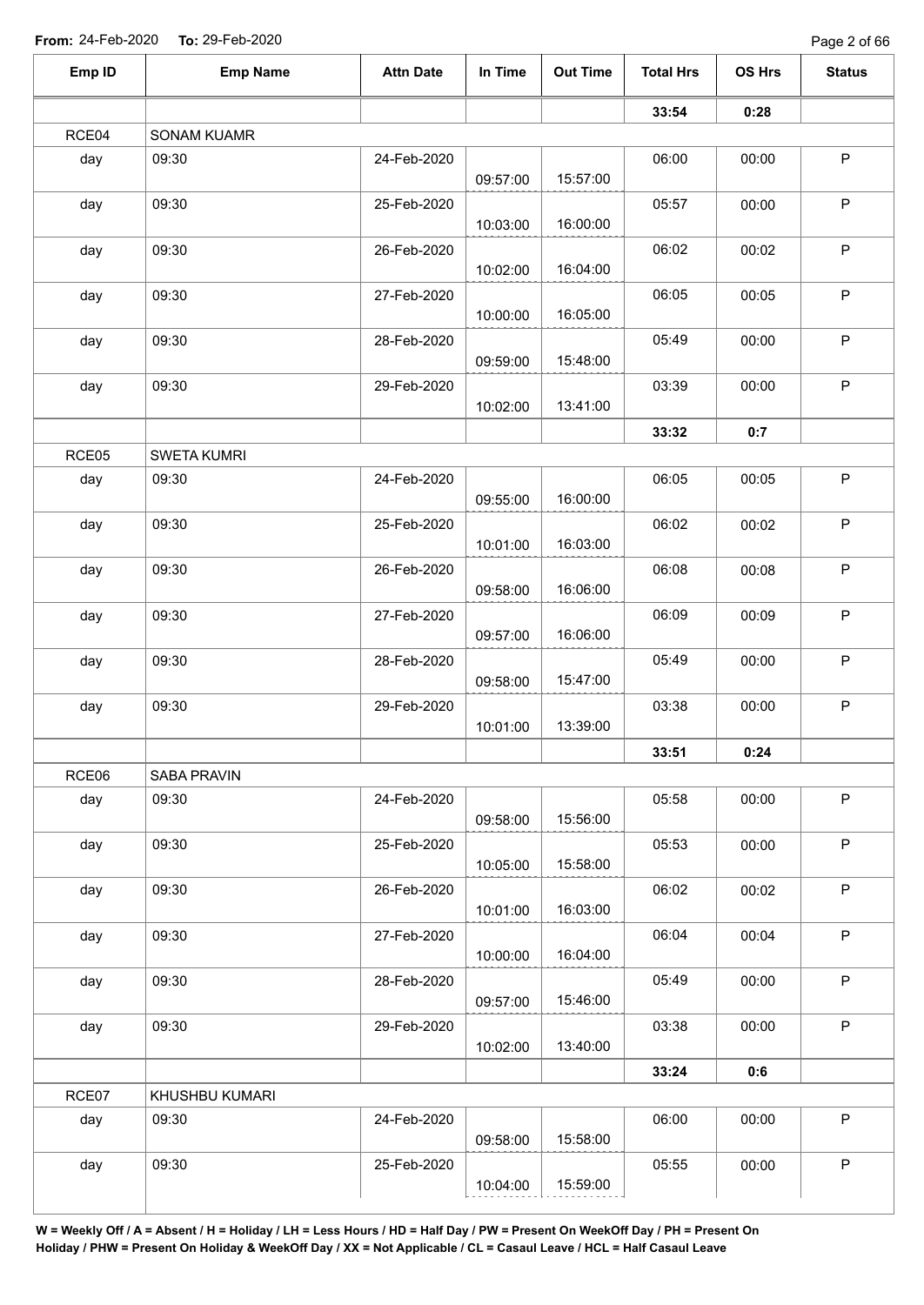| Emp ID | <b>Emp Name</b>      | <b>Attn Date</b> | In Time  | <b>Out Time</b> | <b>Total Hrs</b> | OS Hrs | <b>Status</b>             |
|--------|----------------------|------------------|----------|-----------------|------------------|--------|---------------------------|
| day    | 09:30                | 26-Feb-2020      | 10:01:00 | 16:05:00        | 06:04            | 00:04  | $\mathsf P$               |
| day    | 09:30                | 27-Feb-2020      | 10:01:00 | 16:04:00        | 06:03            | 00:03  | $\sf P$                   |
| day    | 09:30                | 28-Feb-2020      | 09:59:00 | 15:47:00        | 05:48            | 00:00  | $\mathsf P$               |
| day    | 09:30                | 29-Feb-2020      | 10:01:00 | 13:40:00        | 03:39            | 00:00  | $\mathsf P$               |
|        |                      |                  |          |                 | 33:29            | 0:7    |                           |
| RCE08  | GOURAV KUMAR YADAV   |                  |          |                 |                  |        |                           |
| day    | 09:30                | 24-Feb-2020      | 09:58:00 | 15:58:00        | 06:00            | 00:00  | $\mathsf P$               |
| day    | 09:30                | 25-Feb-2020      | 10:03:00 | 16:00:00        | 05:57            | 00:00  | P                         |
| day    | 09:30                | 26-Feb-2020      | 10:01:00 | 16:03:00        | 06:02            | 00:02  | $\sf P$                   |
| day    | 09:30                | 27-Feb-2020      | 10:00:00 | 16:02:00        | 06:02            | 00:02  | $\sf P$                   |
|        |                      | 28-Feb-2020      |          |                 | 00:00            | 00:00  | $\boldsymbol{\mathsf{A}}$ |
| day    | 09:30                | 29-Feb-2020      | 10:03:00 | 13:37:00        | 03:34            | 00:00  | $\mathsf P$               |
|        |                      |                  |          |                 | 27:35            | 0:4    |                           |
| RCE09  | <b>SONI KUMARI</b>   |                  |          |                 |                  |        |                           |
| day    | 09:30                | 24-Feb-2020      | 09:55:00 | 16:00:00        | 06:05            | 00:05  | $\sf P$                   |
| day    | 09:30                | 25-Feb-2020      | 10:01:00 | 16:02:00        | 06:01            | 00:01  | $\mathsf P$               |
| day    | 09:30                | 26-Feb-2020      | 09:57:00 | 16:07:00        | 06:10            | 00:10  | $\mathsf{P}$              |
| day    | 09:30                | 27-Feb-2020      | 09:56:00 | 16:07:00        | 06:11            | 00:11  | $\mathsf P$               |
| day    | 09:30                | 28-Feb-2020      | 09:56:00 | 15:44:00        | 05:48            | 00:00  | $\mathsf P$               |
| day    | 09:30                | 29-Feb-2020      | 09:58:00 | 13:42:00        | 03:44            | 00:00  | $\sf P$                   |
|        |                      |                  |          |                 | 33:59            | 0:27   |                           |
| RCE10  | <b>FATIMA KHATUN</b> |                  |          |                 |                  |        |                           |
| day    | 09:30                | 24-Feb-2020      | 09:58:00 | 15:58:00        | 06:00            | 00:00  | $\sf P$                   |
| day    | 09:30                | 25-Feb-2020      | 10:02:00 | 16:00:00        | 05:58            | 00:00  | $\sf P$                   |
| day    | 09:30                | 26-Feb-2020      | 10:00:00 | 16:05:00        | 06:05            | 00:05  | $\sf P$                   |
| day    | 09:30                | 27-Feb-2020      | 10:00:00 | 16:02:00        | 06:02            | 00:02  | $\mathsf P$               |
| day    | 09:30                | 28-Feb-2020      | 10:01:00 | 15:49:00        | 05:48            | 00:00  | P                         |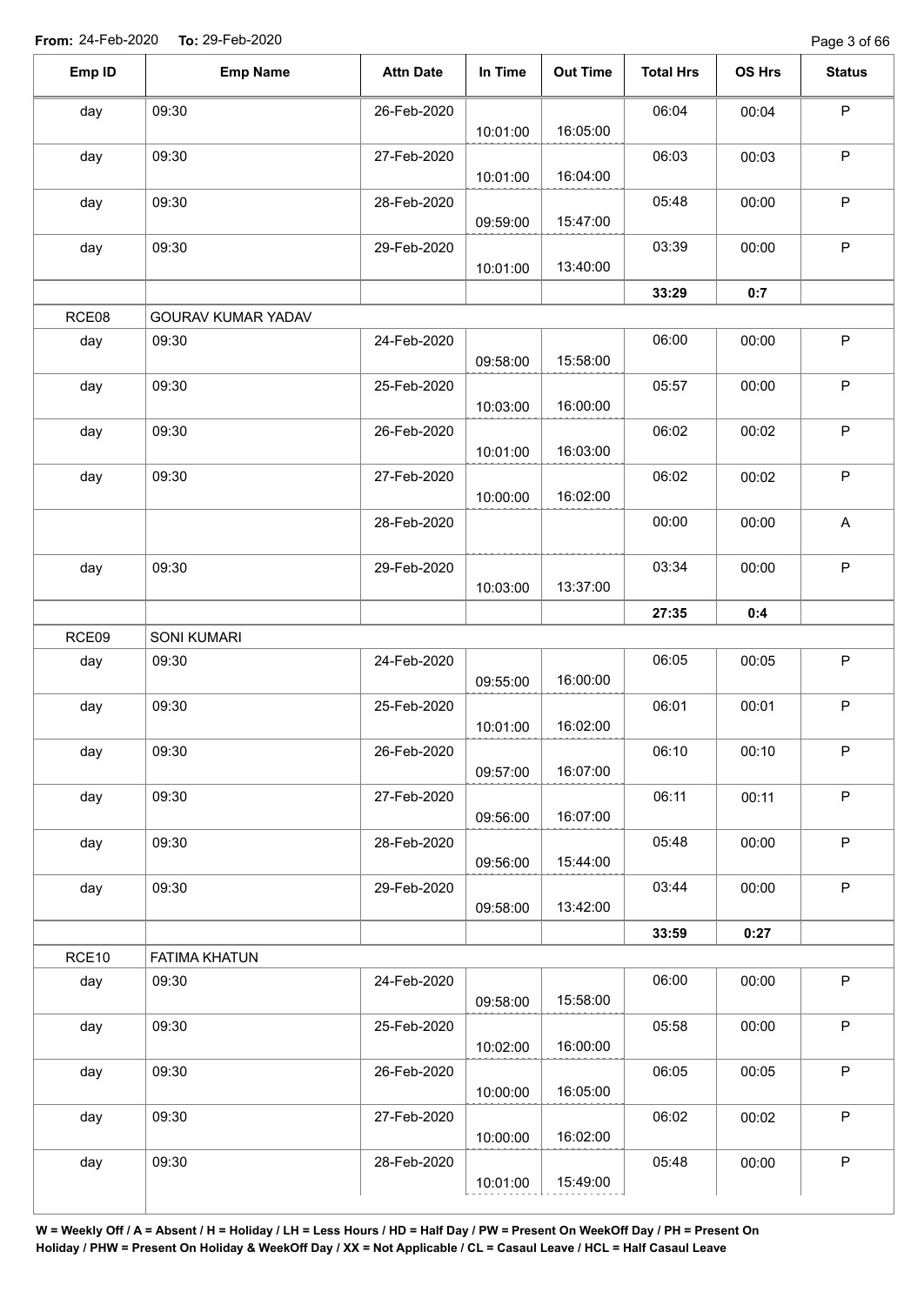| Emp ID | <b>Emp Name</b>     | <b>Attn Date</b> | In Time  | <b>Out Time</b> | <b>Total Hrs</b> | OS Hrs | <b>Status</b>             |
|--------|---------------------|------------------|----------|-----------------|------------------|--------|---------------------------|
| day    | 09:30               | 29-Feb-2020      |          |                 | 03:35            | 00:00  | $\mathsf P$               |
|        |                     |                  | 10:03:00 | 13:38:00        |                  |        |                           |
|        |                     |                  |          |                 | 33:28            | 0:7    |                           |
| RCE11  | <b>FEROJ ANSARI</b> |                  |          |                 |                  |        |                           |
| day    | 09:30               | 24-Feb-2020      | 09:56:00 | 16:00:00        | 06:04            | 00:04  | $\sf P$                   |
| day    | 09:30               | 25-Feb-2020      | 10:00:00 | 16:06:00        | 06:06            | 00:06  | $\mathsf P$               |
| day    | 09:30               | 26-Feb-2020      | 09:59:00 | 16:07:00        | 06:08            | 00:08  | $\mathsf P$               |
| day    | 09:30               | 27-Feb-2020      | 09:57:00 | 16:07:00        | 06:10            | 00:10  | $\mathsf P$               |
| day    | 09:30               | 28-Feb-2020      | 09:55:00 | 15:45:00        | 05:50            | 00:00  | $\mathsf P$               |
|        |                     | 29-Feb-2020      |          |                 | 00:00            | 00:00  | $\boldsymbol{\mathsf{A}}$ |
|        |                     |                  |          |                 | 30:18            | 0:28   |                           |
| RCE12  | SOURAV MAJUMDAR     |                  |          |                 |                  |        |                           |
| day    | 09:30               | 24-Feb-2020      | 09:58:00 | 15:58:00        | 06:00            | 00:00  | $\sf P$                   |
| day    | 09:30               | 25-Feb-2020      | 10:04:00 | 15:59:00        | 05:55            | 00:00  | $\mathsf P$               |
| day    | 09:30               | 26-Feb-2020      | 10:01:00 | 16:03:00        | 06:02            | 00:02  | $\mathsf P$               |
| day    | 09:30               | 27-Feb-2020      | 10:00:00 | 16:02:00        | 06:02            | 00:02  | $\sf P$                   |
| day    | 09:30               | 28-Feb-2020      | 10:02:00 | 15:50:00        | 05:48            | 00:00  | $\mathsf P$               |
| day    | 09:30               | 29-Feb-2020      | 10:03:00 | 13:40:00        | 03:37            | 00:00  | P                         |
|        |                     |                  |          |                 | 33:24            | 0:4    |                           |
| RCE13  | PREETI KUMARI       |                  |          |                 |                  |        |                           |
| day    | 09:30               | 24-Feb-2020      | 09:59:00 | 15:55:00        | 05:56            | 00:00  | $\mathsf P$               |
| day    | 09:30               | 25-Feb-2020      | 10:05:00 | 15:58:00        | 05:53            | 00:00  | $\sf P$                   |
| day    | 09:30               | 26-Feb-2020      | 10:02:00 | 16:03:00        | 06:01            | 00:01  | $\mathsf P$               |
|        |                     | 27-Feb-2020      |          |                 | 00:00            | 00:00  | $\boldsymbol{\mathsf{A}}$ |
| day    | 09:30               | 28-Feb-2020      | 09:56:00 | 15:45:00        | 05:49            | 00:00  | $\mathsf P$               |
| day    | 09:30               | 29-Feb-2020      | 09:58:00 | 13:41:00        | 03:43            | 00:00  | $\sf P$                   |
|        |                     |                  |          |                 | 27:22            | 0:1    |                           |
| RCE14  | SIKHA KUMARI        |                  |          |                 |                  |        |                           |
| day    | 09:30               | 24-Feb-2020      |          |                 | 06:05            | 00:05  | $\sf P$                   |
|        |                     |                  | 09:55:00 | 16:00:00        |                  |        |                           |
|        |                     |                  |          |                 |                  |        |                           |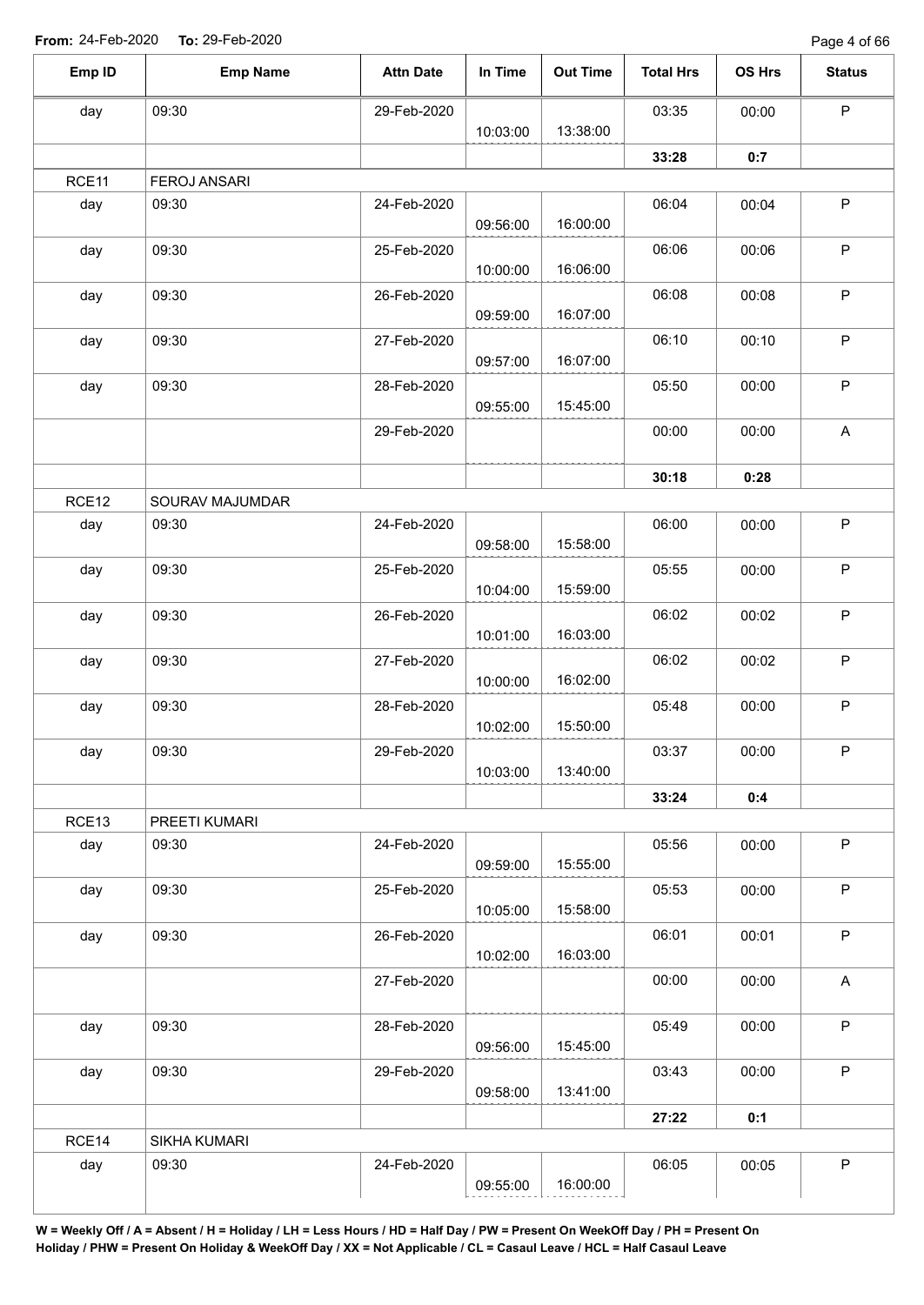| day   | 09:30               |             |          |          |       |       |                           |
|-------|---------------------|-------------|----------|----------|-------|-------|---------------------------|
|       |                     | 25-Feb-2020 | 10:01:00 | 16:02:00 | 06:01 | 00:01 | $\mathsf P$               |
| day   | 09:30               | 26-Feb-2020 | 10:00:00 | 16:05:00 | 06:05 | 00:05 | $\sf P$                   |
| day   | 09:30               | 27-Feb-2020 | 09:58:00 | 16:04:00 | 06:06 | 00:06 | $\mathsf P$               |
| day   | 09:30               | 28-Feb-2020 | 09:58:00 | 15:46:00 | 05:48 | 00:00 | $\mathsf P$               |
|       |                     | 29-Feb-2020 |          |          | 00:00 | 00:00 | $\mathsf A$               |
|       |                     |             |          |          | 30:5  | 0:17  |                           |
| RCE15 | <b>ROJI KUMARI</b>  |             |          |          |       |       |                           |
|       |                     | 24-Feb-2020 |          |          | 00:00 | 00:00 | $\mathsf A$               |
|       |                     | 25-Feb-2020 |          |          | 00:00 | 00:00 | $\mathsf A$               |
|       |                     | 26-Feb-2020 |          |          | 00:00 | 00:00 | $\boldsymbol{\mathsf{A}}$ |
|       |                     | 27-Feb-2020 |          |          | 00:00 | 00:00 | $\mathsf A$               |
|       |                     | 28-Feb-2020 |          |          | 00:00 | 00:00 | $\boldsymbol{\mathsf{A}}$ |
|       |                     | 29-Feb-2020 |          |          | 00:00 | 00:00 | $\mathsf A$               |
|       |                     |             |          |          | 0:0   | 0:0   |                           |
| RCE16 | MD. ALI ZOHAR       |             |          |          |       |       |                           |
| day   | 09:30               | 24-Feb-2020 | 10:00:00 | 15:55:00 | 05:55 | 00:00 | $\mathsf P$               |
| day   | 09:30               | 25-Feb-2020 | 10:05:00 | 15:58:00 | 05:53 | 00:00 | $\mathsf P$               |
| day   | 09:30               | 26-Feb-2020 | 10:02:00 | 16:03:00 | 06:01 | 00:01 | $\mathsf P$               |
| day   | 09:30               | 27-Feb-2020 | 10:00:00 | 16:02:00 | 06:02 | 00:02 | $\mathsf P$               |
| day   | 09:30               | 28-Feb-2020 | 10:01:00 | 15:49:00 | 05:48 | 00:00 | $\mathsf P$               |
| day   | 09:30               | 29-Feb-2020 | 10:03:00 | 13:38:00 | 03:35 | 00:00 | $\mathsf P$               |
|       |                     |             |          |          | 33:14 | 0:3   |                           |
| RCE17 | DHIRAJ KUMAR PANDEY |             |          |          |       |       |                           |
| day   | 09:30               | 24-Feb-2020 | 09:59:00 | 15:55:00 | 05:56 | 00:00 | P                         |
| day   | 09:30               | 25-Feb-2020 | 10:02:00 | 16:01:00 | 05:59 | 00:00 | $\mathsf{P}$              |
|       |                     |             |          |          | 00:00 | 00:00 | $\mathsf A$               |
|       |                     | 26-Feb-2020 |          |          |       |       |                           |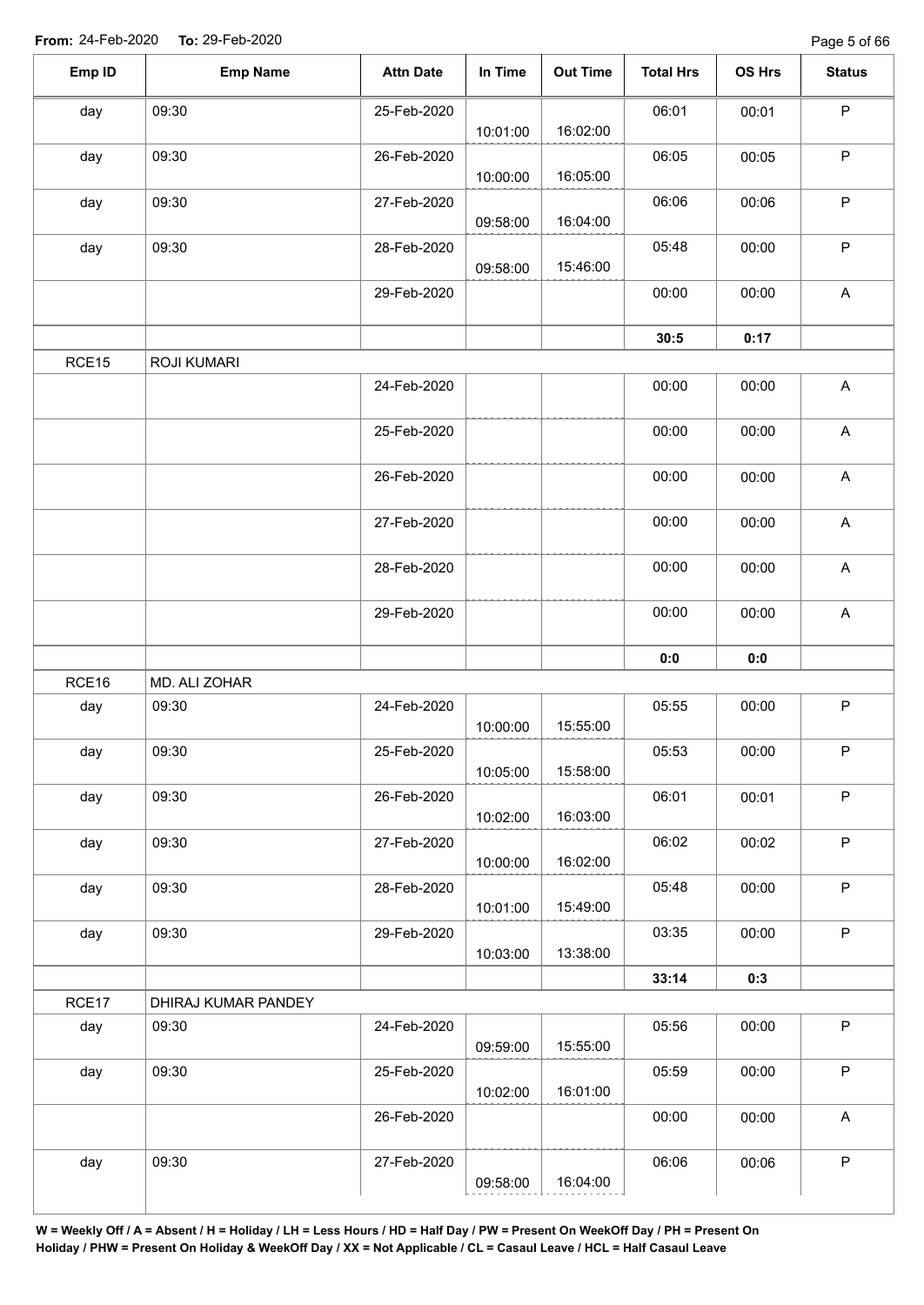Page 6 of 66

| Emp ID | <b>Emp Name</b>       | <b>Attn Date</b> | In Time  | <b>Out Time</b> | <b>Total Hrs</b> | OS Hrs | <b>Status</b> |
|--------|-----------------------|------------------|----------|-----------------|------------------|--------|---------------|
| day    | 09:30                 | 28-Feb-2020      |          |                 | 05:49            | 00:00  | P             |
|        |                       |                  | 09:59:00 | 15:48:00        |                  |        |               |
| day    | 09:30                 | 29-Feb-2020      |          |                 | 03:39            | 00:00  | $\mathsf P$   |
|        |                       |                  | 10:01:00 | 13:40:00        |                  |        |               |
|        |                       |                  |          |                 | 27:29            | 0:6    |               |
| RCE18  | <b>ASHIA PERWEEN</b>  |                  |          |                 |                  |        |               |
| day    | 09:30                 | 24-Feb-2020      | 09:56:00 | 16:00:00        | 06:04            | 00:04  | $\mathsf P$   |
| day    | 09:30                 | 25-Feb-2020      | 10:00:00 | 16:03:00        | 06:03            | 00:03  | $\mathsf P$   |
| day    | 09:30                 | 26-Feb-2020      |          |                 | 06:09            | 00:09  | $\mathsf P$   |
|        |                       |                  | 09:58:00 | 16:07:00        |                  |        |               |
| day    | 09:30                 | 27-Feb-2020      | 09:58:00 | 16:04:00        | 06:06            | 00:06  | $\sf P$       |
| day    | 09:30                 | 28-Feb-2020      |          |                 | 05:49            | 00:00  | $\mathsf P$   |
|        |                       |                  | 09:58:00 | 15:47:00        |                  |        |               |
| day    | 09:30                 | 29-Feb-2020      | 10:04:00 | 13:38:00        | 03:34            | 00:00  | $\mathsf P$   |
|        |                       |                  |          |                 | 33:45            | 0:22   |               |
| RCE19  | <b>JIYAMUNI SOREN</b> |                  |          |                 |                  |        |               |
| day    | 09:30                 | 24-Feb-2020      |          |                 | 06:05            | 00:05  | $\sf P$       |
|        |                       |                  | 09:55:00 | 16:00:00        |                  |        |               |
| day    | 09:30                 | 25-Feb-2020      |          |                 | 06:00            | 00:00  | $\mathsf P$   |
|        |                       |                  | 10:01:00 | 16:01:00        |                  |        |               |
| day    | 09:30                 | 26-Feb-2020      |          |                 | 06:10            | 00:10  | $\mathsf P$   |
|        |                       |                  | 09:57:00 | 16:07:00        |                  |        |               |
| day    | 09:30                 | 27-Feb-2020      | 09:57:00 | 16:06:00        | 06:09            | 00:09  | $\mathsf P$   |
| day    | 09:30                 | 28-Feb-2020      |          |                 | 05:48            | 00:00  | P             |
|        |                       |                  | 09:57:00 | 15:45:00        |                  |        |               |
| day    | 09:30                 | 29-Feb-2020      | 09:59:00 | 13:39:00        | 03:40            | 00:00  | $\sf P$       |
|        |                       |                  |          |                 | 33:52            | 0:24   |               |
| RCE20  | ANJANA KUMARI SINGH   |                  |          |                 |                  |        |               |
| day    | 09:30                 | 24-Feb-2020      |          |                 | 05:57            | 00:00  | $\sf P$       |
|        |                       |                  | 09:59:00 | 15:56:00        |                  |        |               |
| day    | 09:30                 | 25-Feb-2020      |          |                 | 05:58            | 00:00  | $\mathsf P$   |
|        |                       |                  | 10:03:00 | 16:01:00        |                  |        |               |
| day    | 09:30                 | 26-Feb-2020      | 09:59:00 | 16:07:00        | 06:08            | 00:08  | $\mathsf P$   |
|        |                       | 27-Feb-2020      |          |                 | 00:00            | 00:00  | A             |
|        |                       |                  |          |                 |                  |        |               |
| day    | 09:30                 | 28-Feb-2020      |          |                 | 05:49            | 00:00  | $\sf P$       |
|        |                       |                  | 09:57:00 | 15:46:00        |                  |        |               |
| day    | 09:30                 | 29-Feb-2020      |          |                 | 03:42            | 00:00  | $\mathsf P$   |
|        |                       |                  | 10:00:00 | 13:42:00        |                  |        |               |
|        |                       |                  |          |                 | 27:34            | 0:8    |               |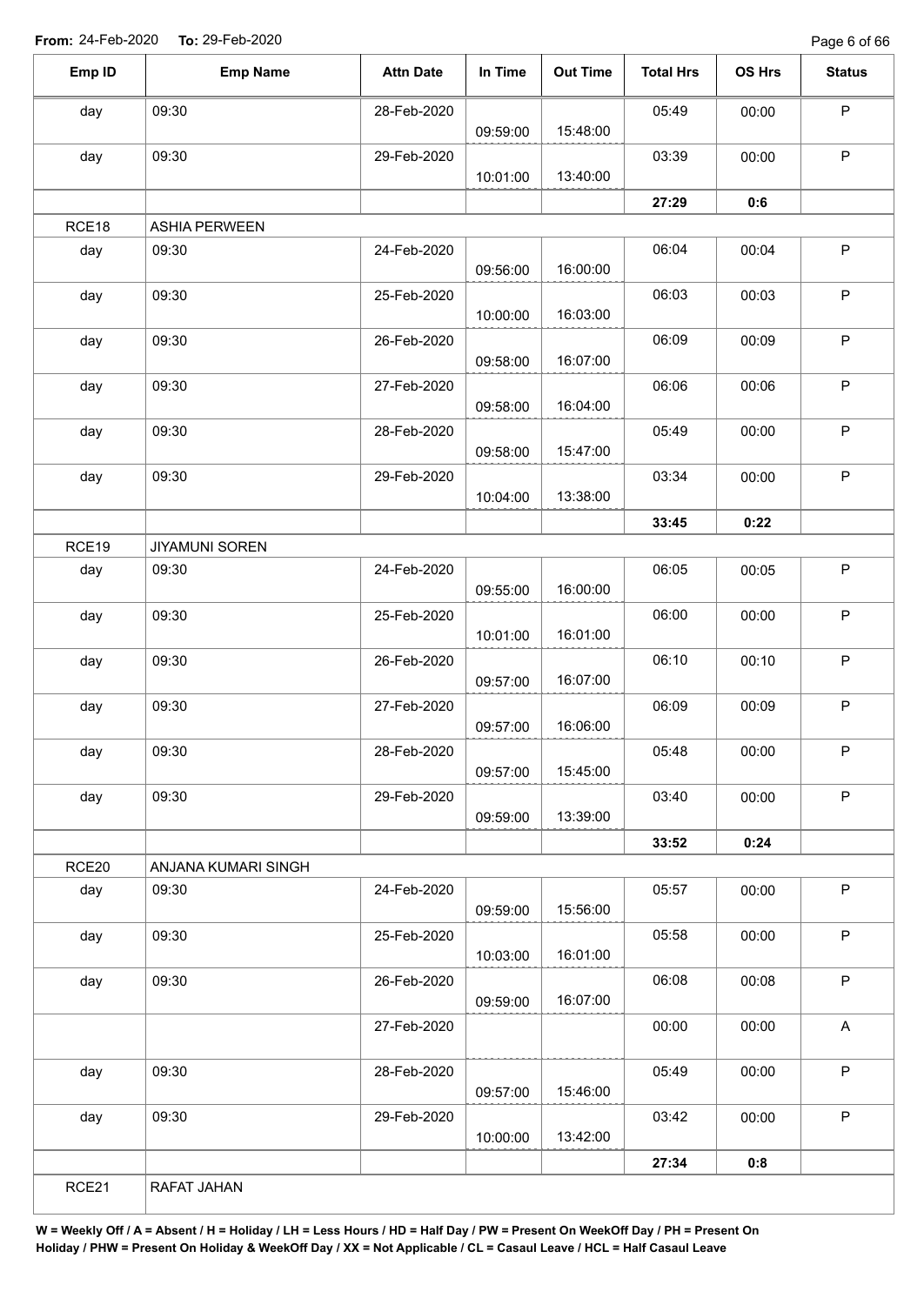| Emp ID | <b>Emp Name</b>     | <b>Attn Date</b> | In Time  | <b>Out Time</b> | <b>Total Hrs</b> | OS Hrs | <b>Status</b> |
|--------|---------------------|------------------|----------|-----------------|------------------|--------|---------------|
| day    | 09:30               | 24-Feb-2020      | 09:56:00 | 15:58:00        | 06:02            | 00:02  | $\mathsf P$   |
| day    | 09:30               | 25-Feb-2020      | 10:02:00 | 16:01:00        | 05:59            | 00:00  | $\mathsf P$   |
| day    | 09:30               | 26-Feb-2020      | 10:00:00 | 16:04:00        | 06:04            | 00:04  | $\mathsf P$   |
| day    | 09:30               | 27-Feb-2020      | 10:01:00 | 16:04:00        | 06:03            | 00:03  | $\sf P$       |
| day    | 09:30               | 28-Feb-2020      | 09:58:00 | 15:48:00        | 05:50            | 00:00  | $\sf P$       |
| day    | 09:30               | 29-Feb-2020      | 10:01:00 | 13:40:00        | 03:39            | 00:00  | $\mathsf P$   |
|        |                     |                  |          |                 | 33:37            | 0:9    |               |
| RCE22  | NIRAJ KUMAR RAY     |                  |          |                 |                  |        |               |
| day    | 09:30               | 24-Feb-2020      | 09:59:00 | 15:55:00        | 05:56            | 00:00  | $\mathsf P$   |
| day    | 09:30               | 25-Feb-2020      | 10:02:00 | 16:00:00        | 05:58            | 00:00  | $\sf P$       |
| day    | 09:30               | 26-Feb-2020      | 09:59:00 | 16:07:00        | 06:08            | 00:08  | $\mathsf P$   |
| day    | 09:30               | 27-Feb-2020      | 09:56:00 | 16:07:00        | 06:11            | 00:11  | P             |
| day    | 09:30               | 28-Feb-2020      | 09:56:00 | 15:45:00        | 05:49            | 00:00  | $\mathsf P$   |
| day    | 09:30               | 29-Feb-2020      | 09:59:00 | 13:39:00        | 03:40            | 00:00  | $\mathsf P$   |
|        |                     |                  |          |                 | 33:42            | 0:19   |               |
| RCE23  | <b>MEENA KUMARI</b> |                  |          |                 |                  |        |               |
| day    | 09:30               | 24-Feb-2020      | 09:58:00 | 15:57:00        | 05:59            | 00:00  | P             |
| day    | 09:30               | 25-Feb-2020      | 10:03:00 | 16:01:00        | 05:58            | 00:00  | $\sf P$       |
| day    | 09:30               | 26-Feb-2020      | 09:59:00 | 16:08:00        | 06:09            | 00:09  | $\mathsf P$   |
| day    | 09:30               | 27-Feb-2020      | 09:57:00 | 16:05:00        | 06:08            | 00:08  | $\mathsf P$   |
| day    | 09:30               | 28-Feb-2020      | 09:58:00 | 15:46:00        | 05:48            | 00:00  | $\sf P$       |
| day    | 09:30               | 29-Feb-2020      | 10:00:00 | 13:39:00        | 03:39            | 00:00  | $\mathsf P$   |
|        |                     |                  |          |                 | 33:41            | 0:17   |               |
| RCE24  | POOJA KUMARI        |                  |          |                 |                  |        |               |
|        |                     | 24-Feb-2020      |          |                 | 00:00            | 00:00  | $\mathsf{A}$  |
| day    | 09:30               | 25-Feb-2020      | 10:03:00 | 15:59:00        | 05:56            | 00:00  | $\mathsf P$   |
| day    | 09:30               | 26-Feb-2020      |          |                 | 06:02            | 00:02  | $\mathsf P$   |
|        |                     |                  | 10:01:00 | 16:03:00        |                  |        |               |
|        |                     |                  |          |                 |                  |        |               |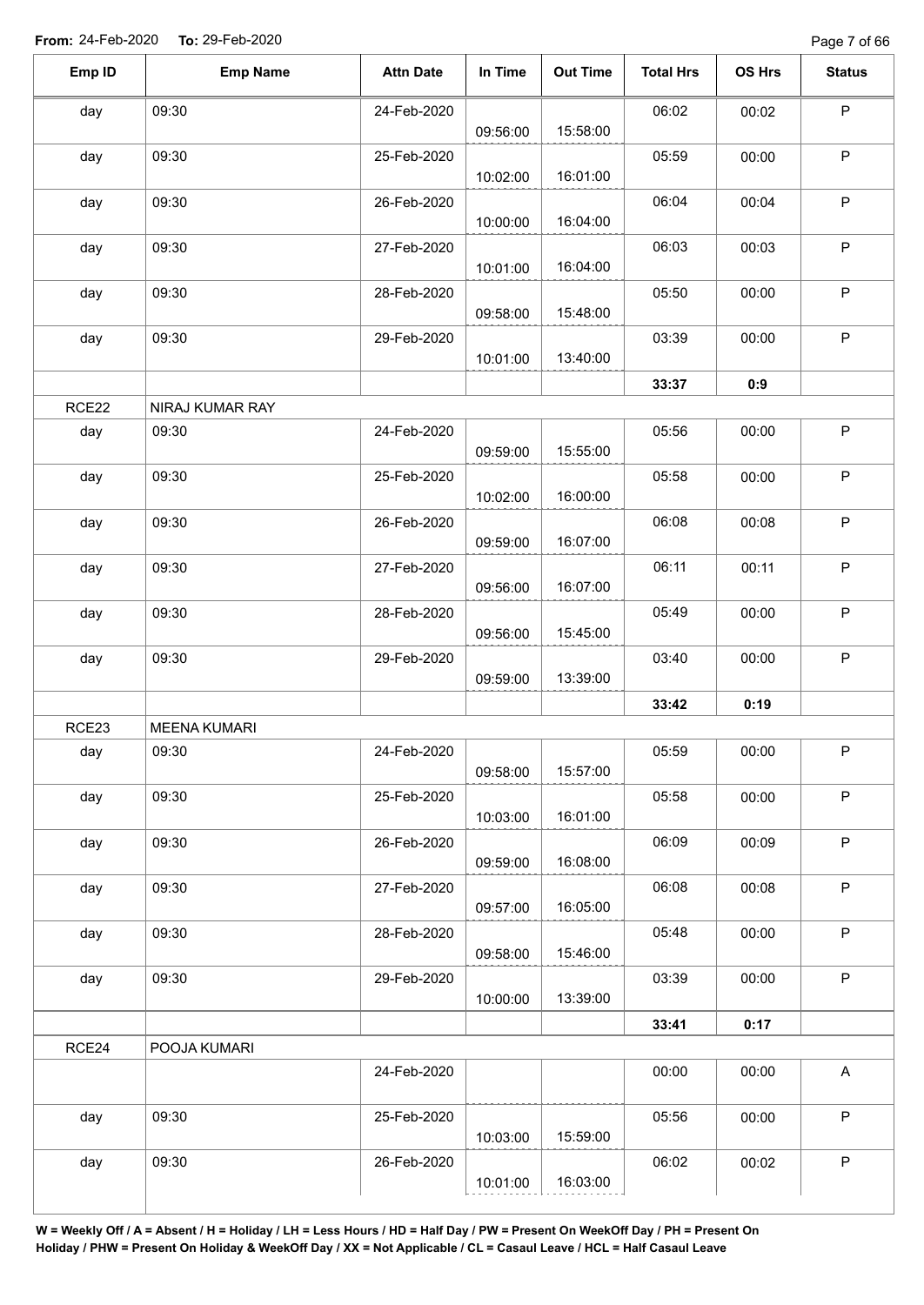Page 8 of 66

| Emp ID | <b>Emp Name</b>  | <b>Attn Date</b> | In Time  | <b>Out Time</b> | <b>Total Hrs</b> | OS Hrs | <b>Status</b>             |
|--------|------------------|------------------|----------|-----------------|------------------|--------|---------------------------|
| day    | 09:30            | 27-Feb-2020      | 10:00:00 | 16:02:00        | 06:02            | 00:02  | $\mathsf P$               |
| day    | 09:30            | 28-Feb-2020      | 10:01:00 | 15:49:00        | 05:48            | 00:00  | $\sf P$                   |
| day    | 09:30            | 29-Feb-2020      | 10:04:00 | 13:38:00        | 03:34            | 00:00  | $\mathsf P$               |
|        |                  |                  |          |                 | 27:22            | 0:4    |                           |
| RCE25  | NISHA GUPTA      |                  |          |                 |                  |        |                           |
| day    | 09:30            | 24-Feb-2020      | 09:59:00 | 15:58:00        | 05:59            | 00:00  | $\sf P$                   |
| day    | 09:30            | 25-Feb-2020      | 10:04:00 | 16:00:00        | 05:56            | 00:00  | $\sf P$                   |
| day    | 09:30            | 26-Feb-2020      | 10:01:00 | 16:04:00        | 06:03            | 00:03  | $\sf P$                   |
| day    | 09:30            | 27-Feb-2020      | 10:00:00 | 16:02:00        | 06:02            | 00:02  | $\mathsf P$               |
| day    | 09:30            | 28-Feb-2020      | 10:02:00 | 15:49:00        | 05:47            | 00:00  | $\mathsf P$               |
| day    | 09:30            | 29-Feb-2020      | 10:04:00 | 13:38:00        | 03:34            | 00:00  | $\sf P$                   |
|        |                  |                  |          |                 | 33:21            | 0:5    |                           |
| RCE26  | <b>ARUN MODI</b> |                  |          |                 |                  |        |                           |
| day    | 09:30            | 24-Feb-2020      | 10:00:00 | 15:55:00        | 05:55            | 00:00  | $\sf P$                   |
|        |                  | 25-Feb-2020      |          |                 | 00:00            | 00:00  | A                         |
| day    | 09:30            | 26-Feb-2020      | 09:57:00 | 16:09:00        | 06:12            | 00:12  | $\mathsf P$               |
| day    | 09:30            | 27-Feb-2020      | 09:55:00 | 16:08:00        | 06:13            | 00:13  | $\mathsf P$               |
| day    | 09:30            | 28-Feb-2020      | 09:57:00 | 15:46:00        | 05:49            | 00:00  | $\sf P$                   |
| day    | 09:30            | 29-Feb-2020      | 10:00:00 | 13:39:00        | 03:39            | 00:00  | $\mathsf P$               |
|        |                  |                  |          |                 | 27:48            | 0:25   |                           |
| RCE27  | SHEELA BASKI     |                  |          |                 |                  |        |                           |
|        |                  | 24-Feb-2020      |          |                 | 00:00            | 00:00  | A                         |
| day    | 09:30            | 25-Feb-2020      | 10:02:00 | 16:02:00        | 06:00            | 00:00  | $\mathsf P$               |
| day    | 09:30            | 26-Feb-2020      | 09:58:00 | 16:08:00        | 06:10            | 00:10  | $\mathsf P$               |
| day    | 09:30            | 27-Feb-2020      | 09:58:00 | 16:05:00        | 06:07            | 00:07  | $\sf P$                   |
|        |                  | 28-Feb-2020      |          |                 | 00:00            | 00:00  | $\boldsymbol{\mathsf{A}}$ |
| day    | 09:30            | 29-Feb-2020      | 09:59:00 | 13:42:00        | 03:43            | 00:00  | $\sf P$                   |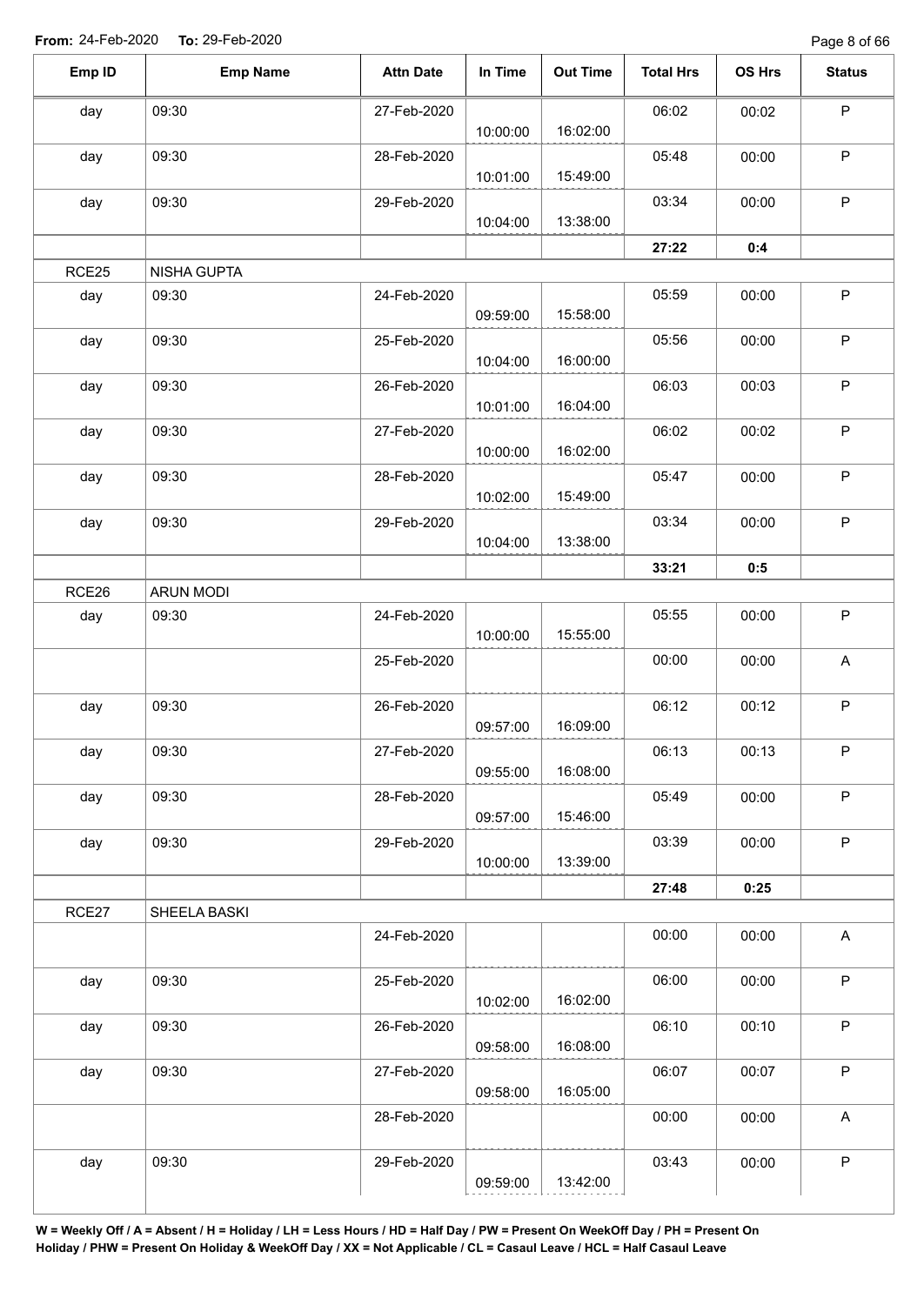| Emp ID | <b>Emp Name</b>     | <b>Attn Date</b> | In Time  | <b>Out Time</b> | <b>Total Hrs</b> | OS Hrs | <b>Status</b> |
|--------|---------------------|------------------|----------|-----------------|------------------|--------|---------------|
|        |                     |                  |          |                 | 22:0             | 0:17   |               |
| RCE28  | NAMITA MARANDI      |                  |          |                 |                  |        |               |
| day    | 09:30               | 24-Feb-2020      | 09:55:00 | 15:58:00        | 06:03            | 00:03  | $\mathsf P$   |
| day    | 09:30               | 25-Feb-2020      | 10:04:00 | 15:59:00        | 05:55            | 00:00  | $\sf P$       |
|        |                     | 26-Feb-2020      |          |                 | 00:00            | 00:00  | A             |
| day    | 09:30               | 27-Feb-2020      | 09:57:00 | 16:06:00        | 06:09            | 00:09  | $\mathsf P$   |
| day    | 09:30               | 28-Feb-2020      | 09:58:00 | 15:47:00        | 05:49            | 00:00  | $\mathsf P$   |
| day    | 09:30               | 29-Feb-2020      | 10:01:00 | 13:40:00        | 03:39            | 00:00  | $\mathsf P$   |
|        |                     |                  |          |                 | 27:35            | 0:12   |               |
| RCE29  | <b>ANITA KUMARI</b> |                  |          |                 |                  |        |               |
| day    | 09:30               | 24-Feb-2020      | 10:00:00 | 15:56:00        | 05:56            | 00:00  | $\mathsf P$   |
| day    | 09:30               | 25-Feb-2020      | 10:03:00 | 15:59:00        | 05:56            | 00:00  | $\mathsf P$   |
| day    | 09:30               | 26-Feb-2020      | 10:01:00 | 16:04:00        | 06:03            | 00:03  | $\mathsf P$   |
| day    | 09:30               | 27-Feb-2020      | 09:59:00 | 16:03:00        | 06:04            | 00:04  | $\sf P$       |
| day    | 09:30               | 28-Feb-2020      | 10:00:00 | 15:51:00        | 05:51            | 00:00  | $\sf P$       |
| day    | 09:30               | 29-Feb-2020      | 10:03:00 | 13:38:00        | 03:35            | 00:00  | $\mathsf P$   |
|        |                     |                  |          |                 | 33:25            | 0:7    |               |
| RCE30  | <b>NEHA PERWEEN</b> |                  |          |                 |                  |        |               |
| day    | 09:30               | 24-Feb-2020      | 09:54:00 | 16:01:00        | 06:07            | 00:07  | $\mathsf P$   |
| day    | 09:30               | 25-Feb-2020      | 10:00:00 | 16:05:00        | 06:05            | 00:05  | $\mathsf P$   |
| day    | 09:30               | 26-Feb-2020      | 09:59:00 | 16:05:00        | 06:06            | 00:06  | $\mathsf P$   |
| day    | 09:30               | 27-Feb-2020      | 10:01:00 | 16:03:00        | 06:02            | 00:02  | $\mathsf P$   |
| day    | 09:30               | 28-Feb-2020      | 10:01:00 | 15:49:00        | 05:48            | 00:00  | $\mathsf P$   |
| day    | 09:30               | 29-Feb-2020      | 09:59:00 | 13:39:00        | 03:40            | 00:00  | P             |
|        |                     |                  |          |                 | 33:48            | 0:20   |               |
| RCE31  | PRITY KUMARI        |                  |          |                 |                  |        |               |
| day    | 09:30               | 24-Feb-2020      | 09:57:00 | 15:59:00        | 06:02            | 00:02  | P             |
| day    | 09:30               | 25-Feb-2020      | 10:01:00 | 16:02:00        | 06:01            | 00:01  | $\mathsf P$   |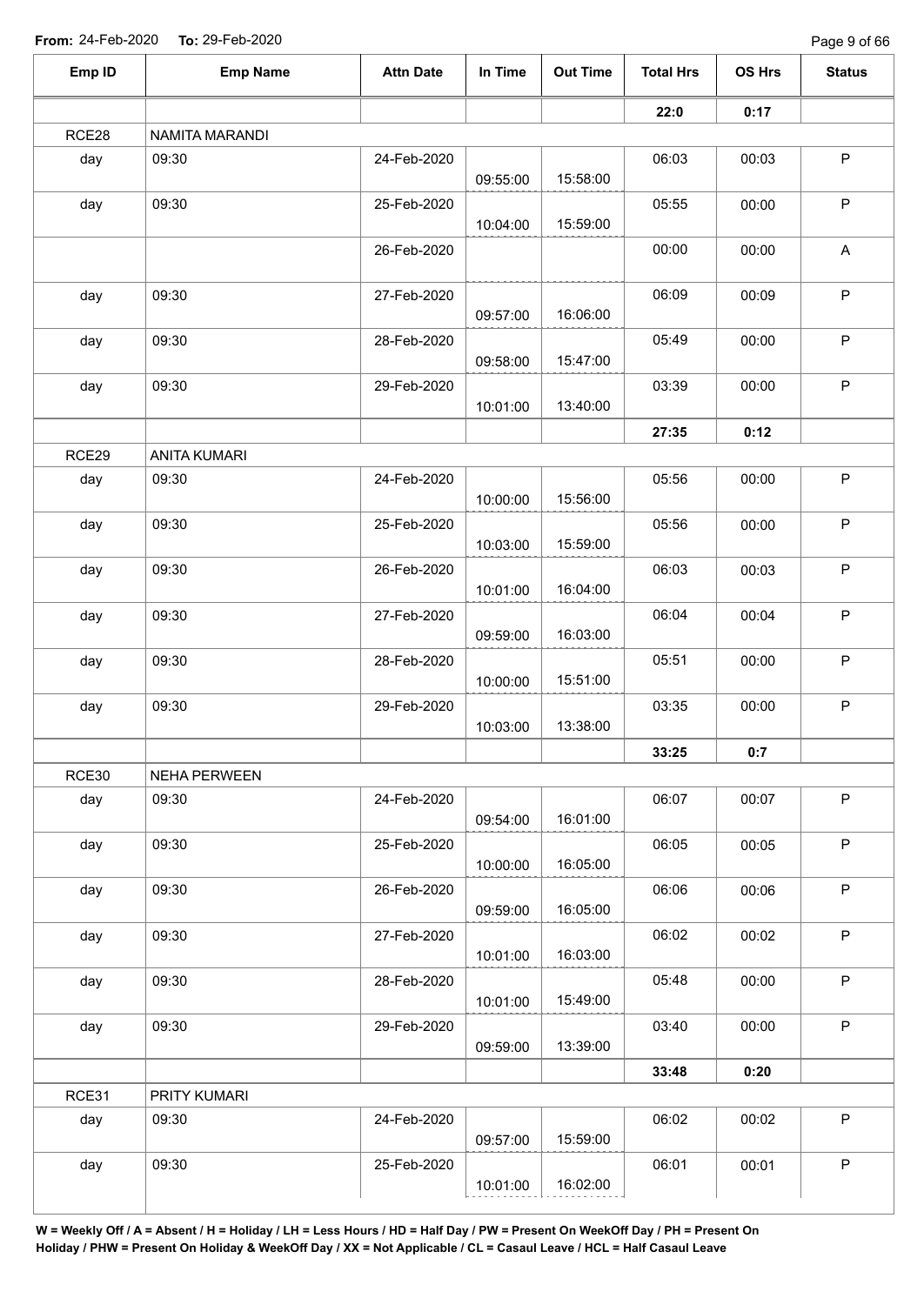Page 10 of 66

| Emp ID | <b>Emp Name</b>     | <b>Attn Date</b> | In Time  | <b>Out Time</b> | <b>Total Hrs</b> | OS Hrs | <b>Status</b> |
|--------|---------------------|------------------|----------|-----------------|------------------|--------|---------------|
| day    | 09:30               | 26-Feb-2020      |          |                 | 06:09            | 00:09  | $\mathsf P$   |
|        |                     |                  | 09:58:00 | 16:07:00        |                  |        |               |
| day    | 09:30               | 27-Feb-2020      | 09:57:00 | 16:06:00        | 06:09            | 00:09  | $\mathsf P$   |
| day    | 09:30               | 28-Feb-2020      |          |                 | 05:49            | 00:00  | $\mathsf P$   |
|        |                     |                  | 09:57:00 | 15:46:00        |                  |        |               |
| day    | 09:30               | 29-Feb-2020      | 10:00:00 | 13:39:00        | 03:39            | 00:00  | $\sf P$       |
|        |                     |                  |          |                 | 33:49            | 0:21   |               |
| RCE32  | <b>RINKY KUMARI</b> |                  |          |                 |                  |        |               |
| day    | 09:30               | 24-Feb-2020      | 09:58:00 | 15:55:00        | 05:57            | 00:00  | $\sf P$       |
| day    | 09:30               | 25-Feb-2020      | 10:03:00 | 16:00:00        | 05:57            | 00:00  | $\mathsf P$   |
| day    | 09:30               | 26-Feb-2020      |          |                 | 06:07            | 00:07  | $\sf P$       |
|        |                     |                  | 09:59:00 | 16:06:00        |                  |        |               |
| day    | 09:30               | 27-Feb-2020      | 09:58:00 | 16:04:00        | 06:06            | 00:06  | $\mathsf P$   |
| day    | 09:30               | 28-Feb-2020      | 09:59:00 | 15:48:00        | 05:49            | 00:00  | $\sf P$       |
| day    | 09:30               | 29-Feb-2020      |          |                 | 03:39            | 00:00  | $\mathsf P$   |
|        |                     |                  | 10:01:00 | 13:40:00        |                  |        |               |
|        |                     |                  |          |                 | 33:35            | 0:13   |               |
| RCE33  | NAYAN KUAMR SHARMA  |                  |          |                 |                  |        |               |
| day    | 09:30               | 24-Feb-2020      | 09:58:00 | 15:59:00        | 06:01            | 00:01  | $\mathsf P$   |
| day    | 09:30               | 25-Feb-2020      | 10:01:00 | 16:02:00        | 06:01            | 00:01  | $\sf P$       |
| day    | 09:30               | 26-Feb-2020      | 09:59:00 | 16:06:00        | 06:07            | 00:07  | $\mathsf P$   |
| day    | 09:30               | 27-Feb-2020      | 09:55:00 | 16:08:00        | 06:13            | 00:13  | $\mathsf P$   |
| day    | 09:30               | 28-Feb-2020      |          |                 | 05:48            | 00:00  | $\mathsf P$   |
| day    | 09:30               | 29-Feb-2020      | 09:57:00 | 15:45:00        | 03:42            | 00:00  | $\sf P$       |
|        |                     |                  | 09:59:00 | 13:41:00        |                  |        |               |
|        |                     |                  |          |                 | 33:52            | 0:22   |               |
| RCE34  | <b>MONI KUMARI</b>  |                  |          |                 |                  |        |               |
|        |                     | 24-Feb-2020      |          |                 | 00:00            | 00:00  | A             |
| day    | 09:30               | 25-Feb-2020      | 09:59:00 | 16:06:00        | 06:07            | 00:07  | $\mathsf P$   |
| day    | 09:30               | 26-Feb-2020      | 09:56:00 | 16:09:00        | 06:13            | 00:13  | $\sf P$       |
| day    | 09:30               | 27-Feb-2020      |          |                 | 06:09            | 00:09  | $\sf P$       |
|        |                     |                  | 09:56:00 | 16:05:00        |                  |        |               |
| day    | 09:30               | 28-Feb-2020      | 09:59:00 | 15:49:00        | 05:50            | 00:00  | P             |
|        |                     |                  |          |                 |                  |        |               |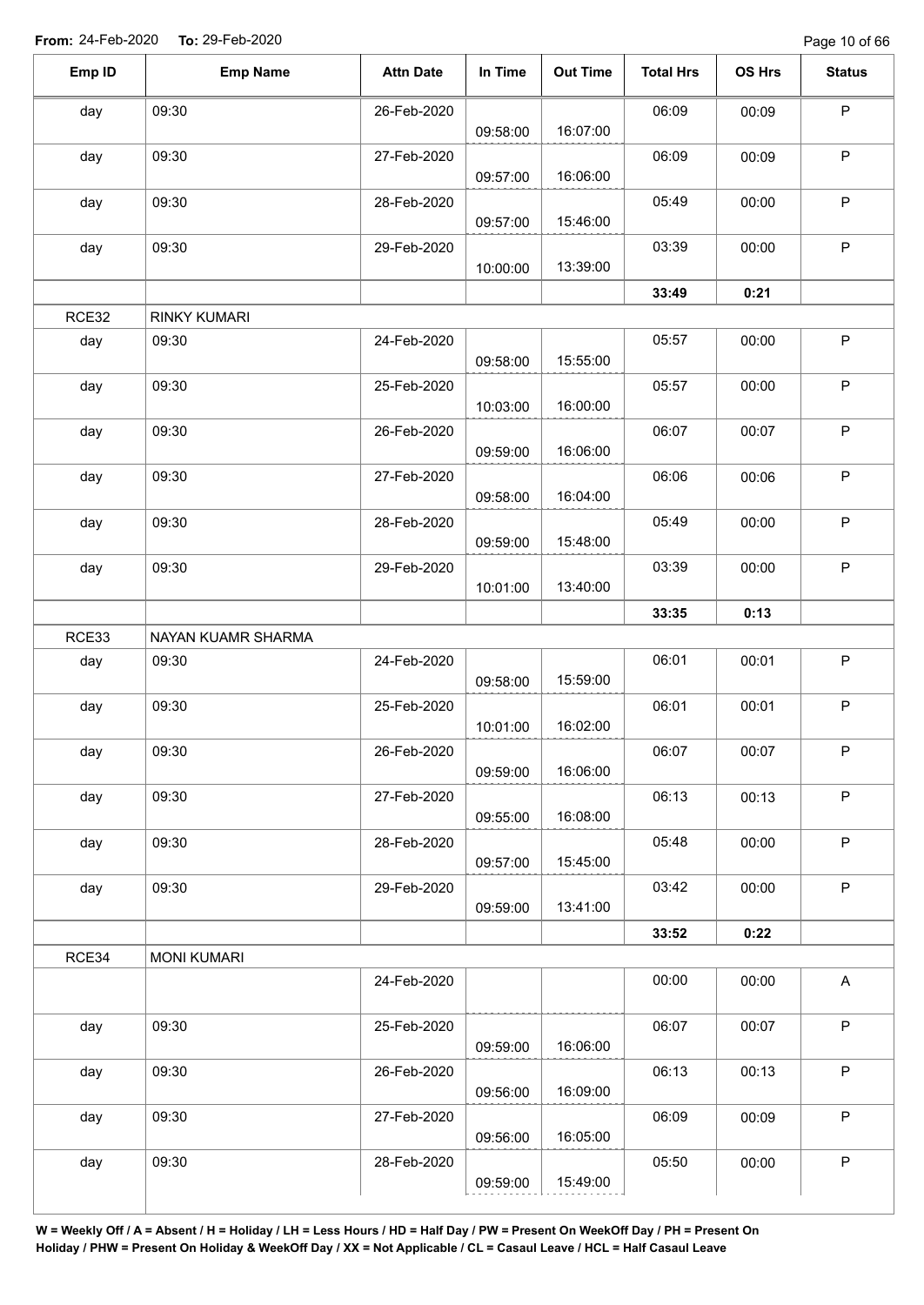Page 11 of 66

| Emp ID       | <b>Emp Name</b>              | <b>Attn Date</b> | In Time  | <b>Out Time</b> | <b>Total Hrs</b> | OS Hrs | <b>Status</b>             |
|--------------|------------------------------|------------------|----------|-----------------|------------------|--------|---------------------------|
| day          | 09:30                        | 29-Feb-2020      |          |                 | 03:40            | 00:00  | $\sf P$                   |
|              |                              |                  | 09:59:00 | 13:39:00        |                  |        |                           |
|              |                              |                  |          |                 | 27:59            | 0:29   |                           |
| RCE35        | SONALI PRIYA                 |                  |          |                 |                  |        |                           |
| day          | 09:30                        | 24-Feb-2020      | 09:59:00 | 15:55:00        | 05:56            | 00:00  | $\mathsf P$               |
| day          | 09:30                        | 25-Feb-2020      | 10:02:00 | 16:01:00        | 05:59            | 00:00  | $\sf P$                   |
| day          | 09:30                        | 26-Feb-2020      | 09:57:00 | 16:07:00        | 06:10            | 00:10  | $\sf P$                   |
| day          | 09:30                        | 27-Feb-2020      | 09:58:00 | 16:07:00        | 06:09            | 00:09  | P                         |
|              |                              | 28-Feb-2020      |          |                 | 00:00            | 00:00  | A                         |
| day          | 09:30                        | 29-Feb-2020      | 10:03:00 | 13:39:00        | 03:36            | 00:00  | $\sf P$                   |
|              |                              |                  |          |                 | 27:50            | 0:19   |                           |
| RCE36        | PRIYA KUMARI                 |                  |          |                 |                  |        |                           |
| day          | 09:30                        | 24-Feb-2020      | 10:01:00 | 15:55:00        | 05:54            | 00:00  | $\sf P$                   |
| day          | 09:30                        | 25-Feb-2020      | 10:02:00 | 16:02:00        | 06:00            | 00:00  | $\mathsf P$               |
|              |                              | 26-Feb-2020      |          |                 | 00:00            | 00:00  | $\boldsymbol{\mathsf{A}}$ |
| day          | 09:30                        | 27-Feb-2020      |          | 16:03:00        | 06:04            | 00:04  | $\sf P$                   |
| day          | 09:30                        | 28-Feb-2020      | 09:59:00 |                 | 05:49            | 00:00  | $\sf P$                   |
| day          | 09:30                        | 29-Feb-2020      | 10:01:00 | 15:50:00        | 03:34            | 00:00  | P                         |
|              |                              |                  | 10:04:00 | 13:38:00        |                  |        |                           |
|              |                              |                  |          |                 | 27:21            | 0:4    |                           |
| RCE37<br>day | <b>SONAM KUMARI</b><br>09:30 | 24-Feb-2020      | 09:56:00 | 15:59:00        | 06:03            | 00:03  | $\sf P$                   |
|              |                              | 25-Feb-2020      |          |                 | 00:00            | 00:00  | A                         |
| day          | 09:30                        | 26-Feb-2020      | 09:57:00 | 16:08:00        | 06:11            | 00:11  | $\mathsf P$               |
| day          | 09:30                        | 27-Feb-2020      | 09:55:00 | 16:07:00        | 06:12            | 00:12  | $\mathsf P$               |
| day          | 09:30                        | 28-Feb-2020      | 09:57:00 | 15:46:00        | 05:49            | 00:00  | $\mathsf P$               |
| day          | 09:30                        | 29-Feb-2020      | 10:00:00 | 13:39:00        | 03:39            | 00:00  | $\mathsf P$               |
|              |                              |                  |          |                 | 27:54            | 0:26   |                           |
| RCE38        | PRERNA SUPRIYA               |                  |          |                 |                  |        |                           |
| day          | 09:30                        | 24-Feb-2020      | 09:59:00 | 15:56:00        | 05:57            | 00:00  | $\sf P$                   |
|              |                              |                  |          |                 |                  |        |                           |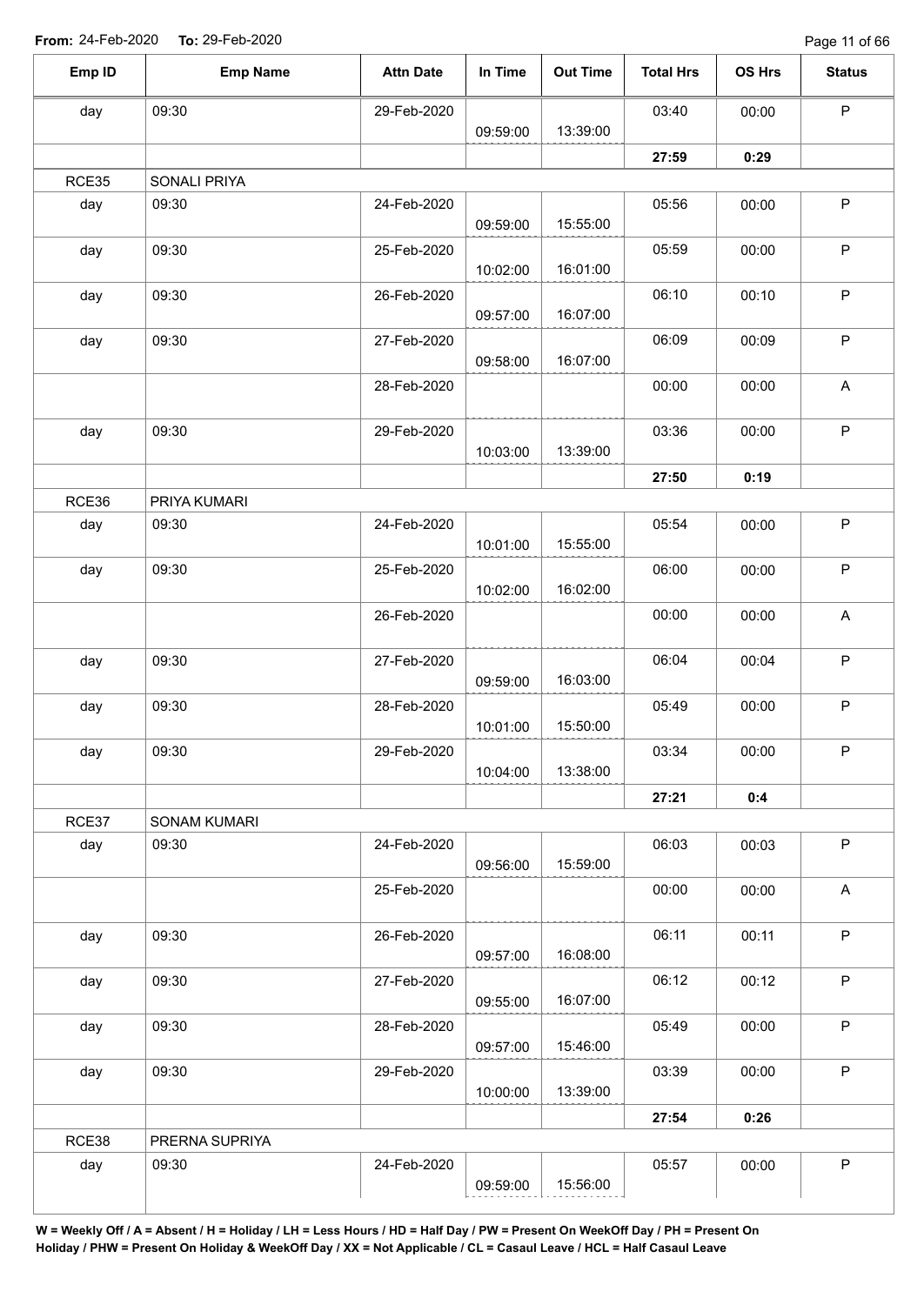| Emp ID | <b>Emp Name</b>       | <b>Attn Date</b> | In Time  | <b>Out Time</b> | <b>Total Hrs</b> | OS Hrs | <b>Status</b> |
|--------|-----------------------|------------------|----------|-----------------|------------------|--------|---------------|
| day    | 09:30                 | 25-Feb-2020      | 10:04:00 | 15:59:00        | 05:55            | 00:00  | $\sf P$       |
| day    | 09:30                 | 26-Feb-2020      | 10:01:00 | 16:04:00        | 06:03            | 00:03  | $\mathsf P$   |
| day    | 09:30                 | 27-Feb-2020      | 10:00:00 | 16:02:00        | 06:02            | 00:02  | $\mathsf{P}$  |
| day    | 09:30                 | 28-Feb-2020      | 10:01:00 | 15:50:00        | 05:49            | 00:00  | $\mathsf{P}$  |
| day    | 09:30                 | 29-Feb-2020      | 10:02:00 | 13:40:00        | 03:38            | 00:00  | P             |
|        |                       |                  |          |                 | 33:24            | 0:5    |               |
| RCE39  | RENUKA KISKU          |                  |          |                 |                  |        |               |
| day    | 09:30                 | 24-Feb-2020      | 10:00:00 | 15:55:00        | 05:55            | 00:00  | $\mathsf P$   |
| day    | 09:30                 | 25-Feb-2020      | 10:02:00 | 15:59:00        | 05:57            | 00:00  | $\mathsf{P}$  |
| day    | 09:30                 | 26-Feb-2020      | 10:01:00 | 16:03:00        | 06:02            | 00:02  | $\mathsf P$   |
|        |                       | 27-Feb-2020      |          |                 | 00:00            | 00:00  | $\mathsf A$   |
| day    | 09:30                 | 28-Feb-2020      | 09:59:00 | 15:47:00        | 05:48            | 00:00  | $\mathsf P$   |
| day    | 09:30                 | 29-Feb-2020      | 10:01:00 | 13:39:00        | 03:38            | 00:00  | $\mathsf{P}$  |
|        |                       |                  |          |                 | 27:20            | 0:2    |               |
| RCE40  | ARCHANA KUMARI        |                  |          |                 |                  |        |               |
| day    | 09:30                 | 24-Feb-2020      | 09:59:00 | 15:56:00        | 05:57            | 00:00  | P             |
| day    | 09:30                 | 25-Feb-2020      | 09:59:00 | 16:02:00        | 06:03            | 00:03  | P             |
| day    | 09:30                 | 26-Feb-2020      | 09:57:00 | 16:06:00        | 06:09            | 00:09  | $\mathsf P$   |
| day    | 09:30                 | 27-Feb-2020      | 09:55:00 | 16:08:00        | 06:13            | 00:13  | P             |
| day    | 09:30                 | 28-Feb-2020      | 09:57:00 | 15:45:00        | 05:48            | 00:00  | $\mathsf P$   |
| day    | 09:30                 | 29-Feb-2020      | 09:59:00 | 13:42:00        | 03:43            | 00:00  | P             |
|        |                       |                  |          |                 | 33:53            | 0:25   |               |
| RCE41  | BHAGIRAT KUMAR MANDAL |                  |          |                 |                  |        |               |
| day    | 09:30                 | 24-Feb-2020      | 10:00:00 | 15:54:00        | 05:54            | 00:00  | P             |
| day    | 09:30                 | 25-Feb-2020      | 10:05:00 | 15:59:00        | 05:54            | 00:00  | P             |
| day    | 09:30                 | 26-Feb-2020      | 10:00:00 | 16:06:00        | 06:06            | 00:06  | P             |
| day    | 09:30                 | 27-Feb-2020      | 09:58:00 | 16:04:00        | 06:06            | 00:06  | $\mathsf P$   |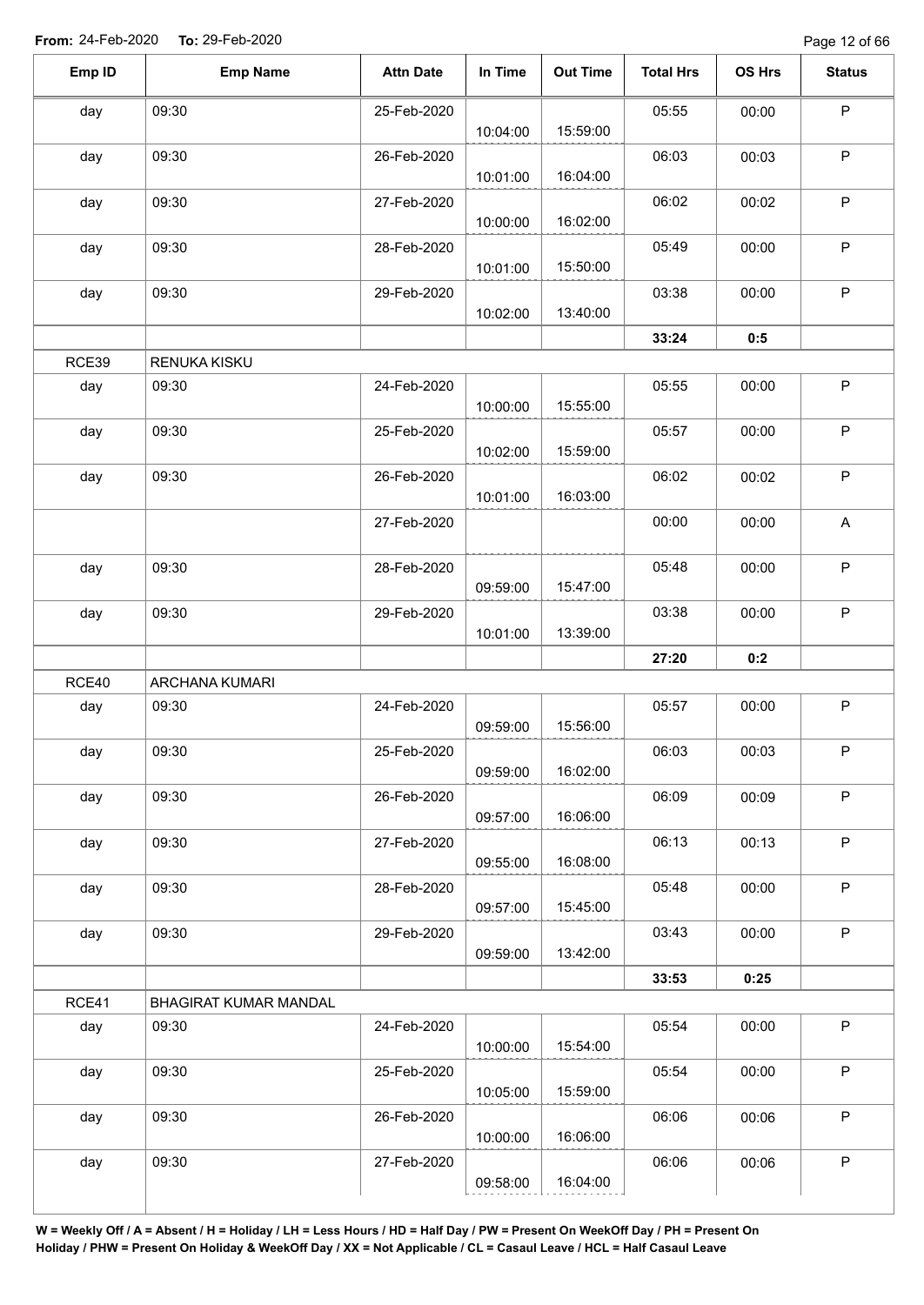Page 13 of 66

| Emp ID | <b>Emp Name</b>    | <b>Attn Date</b> | In Time  | <b>Out Time</b> | <b>Total Hrs</b> | OS Hrs | <b>Status</b> |
|--------|--------------------|------------------|----------|-----------------|------------------|--------|---------------|
| day    | 09:30              | 28-Feb-2020      |          |                 | 05:49            | 00:00  | $\sf P$       |
|        |                    |                  | 09:59:00 | 15:48:00        |                  |        |               |
| day    | 09:30              | 29-Feb-2020      |          |                 | 03:38            | 00:00  | $\sf P$       |
|        |                    |                  | 10:02:00 | 13:40:00        |                  |        |               |
|        |                    |                  |          |                 | 33:27            | 0:12   |               |
| RCE42  | SHIVSHANKAR MANDAL |                  |          |                 |                  |        |               |
| day    | 09:30              | 24-Feb-2020      | 09:59:00 | 15:58:00        | 05:59            | 00:00  | $\sf P$       |
| day    | 09:30              | 25-Feb-2020      | 10:04:00 | 15:58:00        | 05:54            | 00:00  | $\mathsf P$   |
| day    | 09:30              | 26-Feb-2020      | 10:02:00 | 16:03:00        | 06:01            | 00:01  | $\mathsf P$   |
| day    | 09:30              | 27-Feb-2020      |          | 16:03:00        | 06:03            | 00:03  | $\mathsf P$   |
|        |                    |                  | 10:00:00 |                 |                  |        | $\mathsf P$   |
| day    | 09:30              | 28-Feb-2020      | 10:00:00 | 15:50:00        | 05:50            | 00:00  |               |
|        |                    | 29-Feb-2020      |          |                 | 00:00            | 00:00  | A             |
|        |                    |                  |          |                 | 29:47            | 0:4    |               |
| RCE43  | SANGEETA KUMARI    |                  |          |                 |                  |        |               |
| day    | 09:30              | 24-Feb-2020      | 09:57:00 | 15:59:00        | 06:02            | 00:02  | $\sf P$       |
| day    | 09:30              | 25-Feb-2020      |          |                 | 06:06            | 00:06  | $\mathsf P$   |
|        |                    |                  | 10:00:00 | 16:06:00        |                  |        |               |
| day    | 09:30              | 26-Feb-2020      | 09:56:00 | 16:09:00        | 06:13            | 00:13  | $\mathsf P$   |
| day    | 09:30              | 27-Feb-2020      |          |                 | 06:10            | 00:10  | $\mathsf P$   |
|        |                    |                  | 09:56:00 | 16:06:00        |                  |        |               |
| day    | 09:30              | 28-Feb-2020      | 09:56:00 | 15:44:00        | 05:48            | 00:00  | P             |
| day    | 09:30              | 29-Feb-2020      |          |                 | 03:43            | 00:00  | $\sf P$       |
|        |                    |                  | 09:58:00 | 13:41:00        |                  |        |               |
|        |                    |                  |          |                 | 34:2             | 0:31   |               |
| RCE44  | KUMAR MANISH SINGH |                  |          |                 |                  |        | $\mathsf P$   |
| day    | 09:30              | 24-Feb-2020      | 09:56:00 | 15:59:00        | 06:03            | 00:03  |               |
| day    | 09:30              | 25-Feb-2020      | 10:01:00 | 16:03:00        | 06:02            | 00:02  | $\mathsf P$   |
| day    | 09:30              | 26-Feb-2020      | 09:58:00 | 16:06:00        | 06:08            | 00:08  | $\sf P$       |
| day    | 09:30              | 27-Feb-2020      |          |                 | 06:07            | 00:07  | $\mathsf{P}$  |
|        |                    |                  | 09:58:00 | 16:05:00        |                  |        |               |
| day    | 09:30              | 28-Feb-2020      |          |                 | 05:48            | 00:00  | $\sf P$       |
|        |                    |                  | 09:59:00 | 15:47:00        |                  |        |               |
| day    | 09:30              | 29-Feb-2020      |          |                 | 03:42            | 00:00  | P             |
|        |                    |                  | 10:00:00 | 13:42:00        |                  |        |               |
|        |                    |                  |          |                 | 33:50            | 0:20   |               |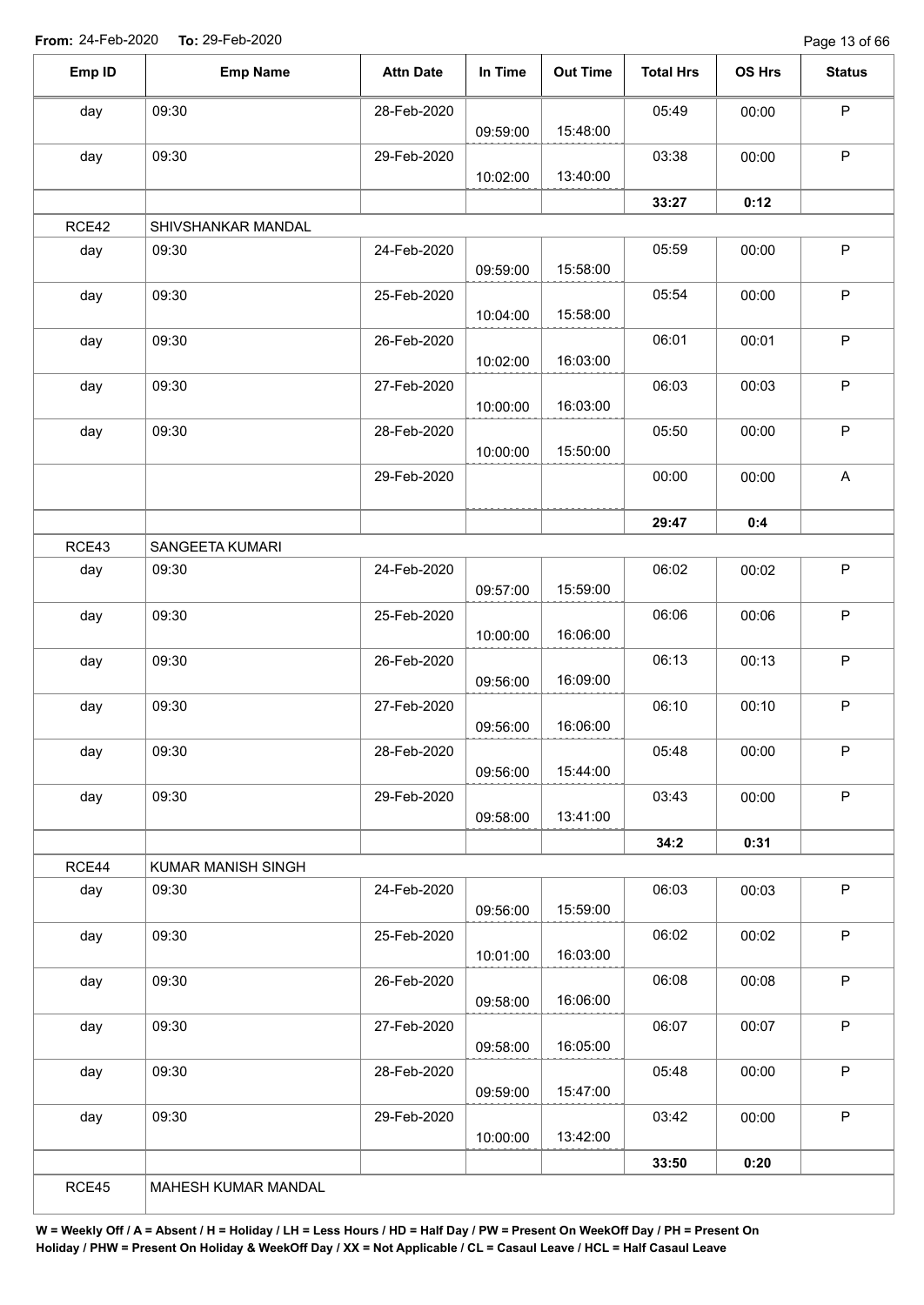| Emp ID | <b>Emp Name</b> | <b>Attn Date</b> | In Time  | <b>Out Time</b> | <b>Total Hrs</b> | OS Hrs | <b>Status</b> |
|--------|-----------------|------------------|----------|-----------------|------------------|--------|---------------|
| day    | 09:30           | 24-Feb-2020      | 10:00:00 | 15:54:00        | 05:54            | 00:00  | $\mathsf P$   |
| day    | 09:30           | 25-Feb-2020      | 10:05:00 | 15:59:00        | 05:54            | 00:00  | $\sf P$       |
| day    | 09:30           | 26-Feb-2020      | 10:00:00 | 16:04:00        | 06:04            | 00:04  | $\mathsf P$   |
| day    | 09:30           | 27-Feb-2020      | 09:59:00 | 16:03:00        | 06:04            | 00:04  | $\sf P$       |
| day    | 09:30           | 28-Feb-2020      | 10:01:00 | 15:50:00        | 05:49            | 00:00  | P             |
| day    | 09:30           | 29-Feb-2020      | 10:03:00 | 13:38:00        | 03:35            | 00:00  | $\sf P$       |
|        |                 |                  |          |                 | 33:20            | 0:8    |               |
| RCE46  | SAHBAJ ANSARI   |                  |          |                 |                  |        |               |
| day    | 09:30           | 24-Feb-2020      | 09:56:00 | 15:59:00        | 06:03            | 00:03  | $\sf P$       |
| day    | 09:30           | 25-Feb-2020      | 10:00:00 | 16:03:00        | 06:03            | 00:03  | $\mathsf P$   |
| day    | 09:30           | 26-Feb-2020      | 09:57:00 | 16:08:00        | 06:11            | 00:11  | $\sf P$       |
| day    | 09:30           | 27-Feb-2020      | 09:56:00 | 16:05:00        | 06:09            | 00:09  | $\sf P$       |
| day    | 09:30           | 28-Feb-2020      | 10:00:00 | 15:50:00        | 05:50            | 00:00  | $\mathsf P$   |
| day    | 09:30           | 29-Feb-2020      | 10:03:00 | 13:38:00        | 03:35            | 00:00  | $\sf P$       |
|        |                 |                  |          |                 | 33:51            | 0:26   |               |
| RCE47  | MONAKI MARANDI  |                  |          |                 |                  |        |               |
| day    | 09:30           | 24-Feb-2020      | 09:56:00 | 15:58:00        | 06:02            | 00:02  | $\mathsf{P}$  |
| day    | 09:30           | 25-Feb-2020      | 10:03:00 | 16:00:00        | 05:57            | 00:00  | $\mathsf P$   |
| day    | 09:30           | 26-Feb-2020      | 09:59:00 | 16:07:00        | 06:08            | 00:08  | $\sf P$       |
| day    | 09:30           | 27-Feb-2020      | 09:58:00 | 16:06:00        | 06:08            | 00:08  | $\sf P$       |
| day    | 09:30           | 28-Feb-2020      | 09:58:00 | 15:46:00        | 05:48            | 00:00  | $\sf P$       |
| day    | 09:30           | 29-Feb-2020      | 09:59:00 | 13:42:00        | 03:43            | 00:00  | $\sf P$       |
|        |                 |                  |          |                 | 33:46            | 0:18   |               |
| RCE48  | SUMITRA KUMARI  |                  |          |                 |                  |        |               |
| day    | 09:30           | 24-Feb-2020      | 09:56:00 | 15:59:00        | 06:03            | 00:03  | $\sf P$       |
| day    | 09:30           | 25-Feb-2020      | 10:01:00 | 16:01:00        | 06:00            | 00:00  | $\mathsf P$   |
| day    | 09:30           | 26-Feb-2020      |          |                 | 06:09            | 00:09  | P             |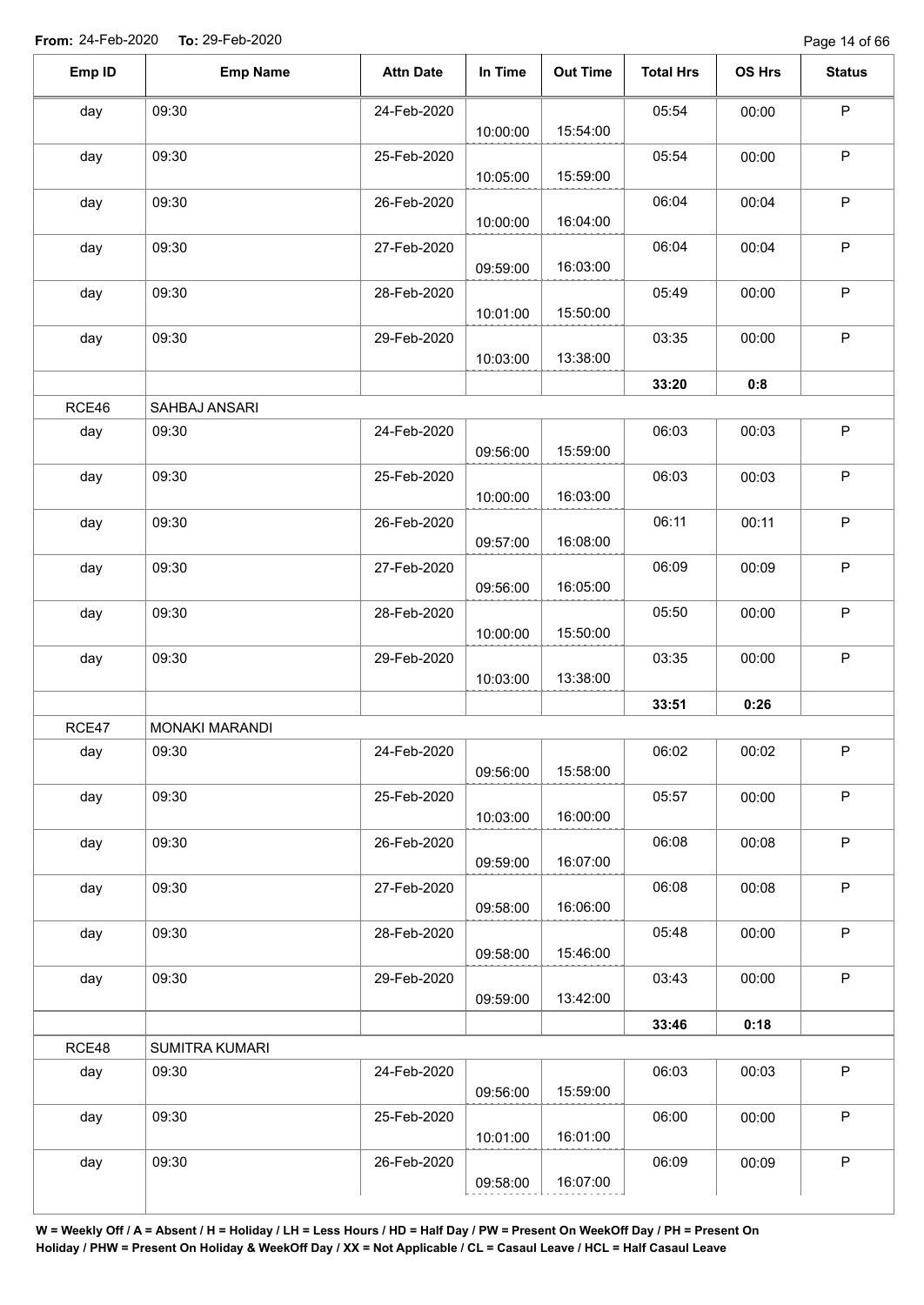Page 15 of 66

| Emp ID | <b>Emp Name</b>       | <b>Attn Date</b> | In Time  | <b>Out Time</b> | <b>Total Hrs</b> | OS Hrs | <b>Status</b> |
|--------|-----------------------|------------------|----------|-----------------|------------------|--------|---------------|
|        |                       | 27-Feb-2020      |          |                 | 00:00            | 00:00  | A             |
| day    | 09:30                 | 28-Feb-2020      | 10:00:00 | 15:50:00        | 05:50            | 00:00  | $\mathsf P$   |
| day    | 09:30                 | 29-Feb-2020      | 10:00:00 | 13:42:00        | 03:42            | 00:00  | $\mathsf P$   |
|        |                       |                  |          |                 | 27:44            | 0:12   |               |
| RCE49  | <b>BINA KUMARI</b>    |                  |          |                 |                  |        |               |
| day    | 09:30                 | 24-Feb-2020      | 09:58:00 | 15:57:00        | 05:59            | 00:00  | $\sf P$       |
| day    | 09:30                 | 25-Feb-2020      | 10:04:00 | 15:58:00        | 05:54            | 00:00  | $\mathsf P$   |
| day    | 09:30                 | 26-Feb-2020      | 10:02:00 | 16:04:00        | 06:02            | 00:02  | $\mathsf P$   |
| day    | 09:30                 | 27-Feb-2020      | 10:00:00 | 16:03:00        | 06:03            | 00:03  | $\mathsf P$   |
| day    | 09:30                 | 28-Feb-2020      | 10:00:00 | 15:47:00        | 05:47            | 00:00  | $\sf P$       |
| day    | 09:30                 | 29-Feb-2020      | 10:00:00 | 13:42:00        | 03:42            | 00:00  | $\sf P$       |
|        |                       |                  |          |                 | 33:27            | 0:5    |               |
| RCE50  | <b>DANISH HUSSAIN</b> |                  |          |                 |                  |        |               |
| day    | 09:30                 | 24-Feb-2020      | 09:56:00 | 15:59:00        | 06:03            | 00:03  | $\mathsf P$   |
| day    | 09:30                 | 25-Feb-2020      | 10:03:00 | 15:59:00        | 05:56            | 00:00  | $\sf P$       |
| day    | 09:30                 | 26-Feb-2020      | 10:01:00 | 16:03:00        | 06:02            | 00:02  | $\mathsf P$   |
| day    | 09:30                 | 27-Feb-2020      | 10:00:00 | 16:02:00        | 06:02            | 00:02  | $\mathsf P$   |
| day    | 09:30                 | 28-Feb-2020      | 10:01:00 | 15:51:00        | 05:50            | 00:00  | $\mathsf P$   |
| day    | 09:30                 | 29-Feb-2020      | 10:02:00 | 13:38:00        | 03:36            | 00:00  | $\mathsf P$   |
|        |                       |                  |          |                 | 33:29            | 0:7    |               |
| RCE51  | AMAN MIRZA            |                  |          |                 |                  |        |               |
| day    | 09:30                 | 24-Feb-2020      | 09:56:00 | 16:00:00        | 06:04            | 00:04  | $\sf P$       |
| day    | 09:30                 | 25-Feb-2020      | 10:00:00 | 16:06:00        | 06:06            | 00:06  | $\mathsf P$   |
| day    | 09:30                 | 26-Feb-2020      | 09:57:00 | 16:09:00        | 06:12            | 00:12  | $\mathsf P$   |
| day    | 09:30                 | 27-Feb-2020      | 09:56:00 | 16:07:00        | 06:11            | 00:11  | $\mathsf P$   |
| day    | 09:30                 | 28-Feb-2020      | 09:56:00 | 15:45:00        | 05:49            | 00:00  | $\sf P$       |
| day    | 09:30                 | 29-Feb-2020      | 10:04:00 | 13:41:00        | 03:37            | 00:00  | $\mathsf P$   |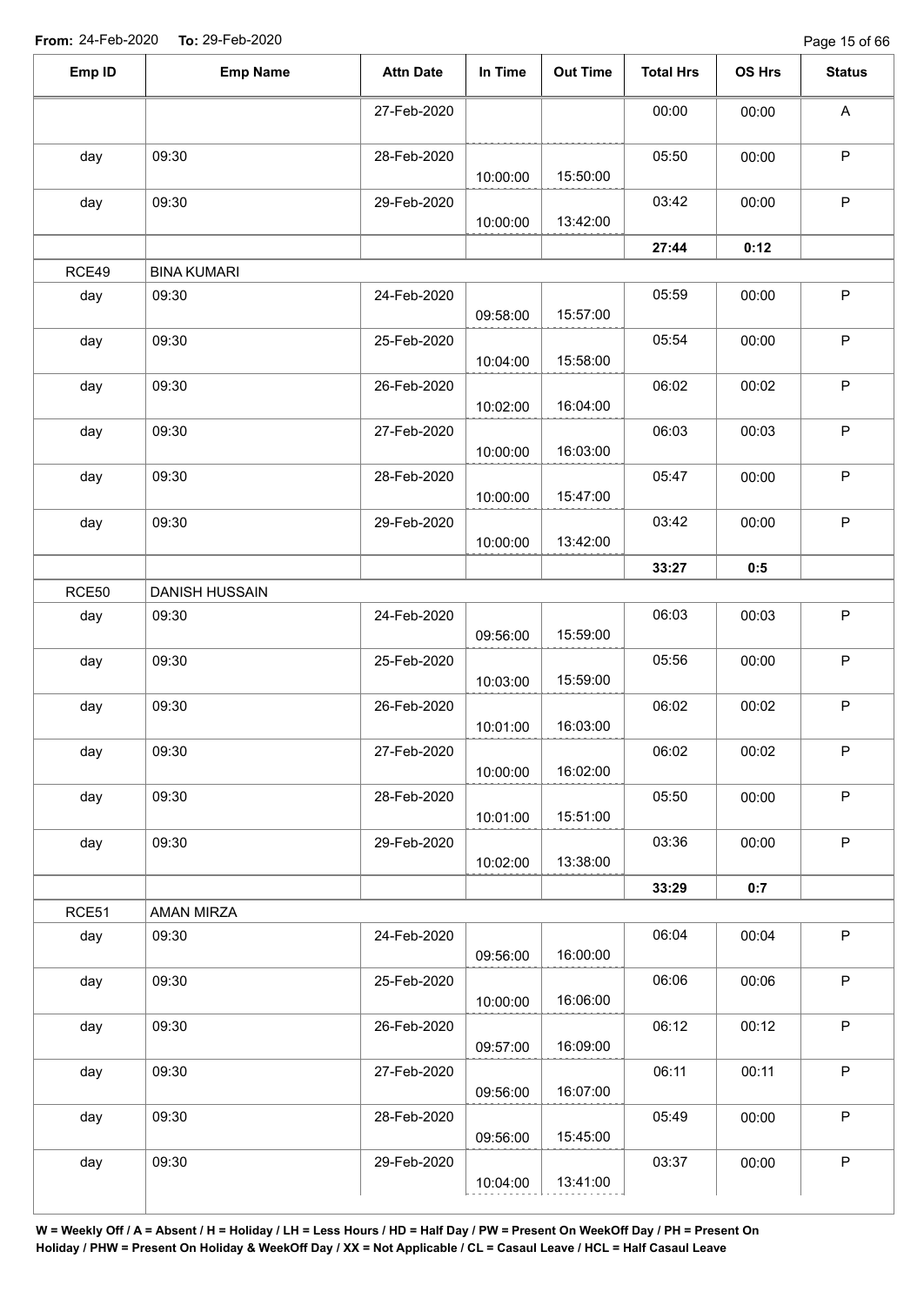Page 16 of 66

| Emp ID       | <b>Emp Name</b>    | <b>Attn Date</b> | In Time  | <b>Out Time</b> | <b>Total Hrs</b> | OS Hrs | <b>Status</b> |
|--------------|--------------------|------------------|----------|-----------------|------------------|--------|---------------|
|              |                    |                  |          |                 | 33:59            | 0:33   |               |
| <b>RCE52</b> | MD. FAHAD ALAM     |                  |          |                 |                  |        |               |
| day          | 09:30              | 24-Feb-2020      | 09:55:00 | 15:59:00        | 06:04            | 00:04  | $\sf P$       |
| day          | 09:30              | 25-Feb-2020      | 10:01:00 | 16:03:00        | 06:02            | 00:02  | $\mathsf P$   |
| day          | 09:30              | 26-Feb-2020      |          |                 | 06:08            | 00:08  | $\sf P$       |
| day          | 09:30              | 27-Feb-2020      | 09:58:00 | 16:06:00        | 06:09            | 00:09  | $\sf P$       |
| day          | 09:30              | 28-Feb-2020      | 09:57:00 | 16:06:00        | 05:48            | 00:00  | $\mathsf P$   |
| day          | 09:30              | 29-Feb-2020      | 09:58:00 | 15:46:00        | 03:44            | 00:00  | $\mathsf P$   |
|              |                    |                  | 09:58:00 | 13:42:00        |                  |        |               |
| RCE53        | <b>RABIN DAS</b>   |                  |          |                 | 33:55            | 0:23   |               |
| day          | 09:30              | 24-Feb-2020      | 09:56:00 | 15:59:00        | 06:03            | 00:03  | $\mathsf P$   |
| day          | 09:30              | 25-Feb-2020      | 10:02:00 | 16:01:00        | 05:59            | 00:00  | P             |
| day          | 09:30              | 26-Feb-2020      | 09:57:00 | 16:08:00        | 06:11            | 00:11  | P             |
| day          | 09:30              | 27-Feb-2020      | 09:58:00 | 16:04:00        | 06:06            | 00:06  | $\sf P$       |
| day          | 09:30              | 28-Feb-2020      | 09:59:00 | 15:48:00        | 05:49            | 00:00  | $\mathsf P$   |
| day          | 09:30              | 29-Feb-2020      | 10:00:00 | 13:42:00        | 03:42            | 00:00  | $\mathsf P$   |
|              |                    |                  |          |                 | 33:50            | 0:20   |               |
| RCE54        | <b>BINOD MURMU</b> |                  |          |                 |                  |        |               |
| day          | 09:30              | 24-Feb-2020      | 09:57:00 | 15:58:00        | 06:01            | 00:01  | $\sf P$       |
| day          | 09:30              | 25-Feb-2020      |          | 16:00:00        | 05:57            | 00:00  | $\sf P$       |
| day          | 09:30              | 26-Feb-2020      | 10:03:00 |                 | 06:03            | 00:03  | P             |
| day          | 09:30              | 27-Feb-2020      | 10:01:00 | 16:04:00        | 06:01            | 00:01  | $\mathsf P$   |
| day          | 09:30              | 28-Feb-2020      | 10:01:00 | 16:02:00        | 05:49            | 00:00  | P             |
| day          | 09:30              | 29-Feb-2020      | 10:00:00 | 15:49:00        | 03:35            | 00:00  | $\mathsf P$   |
|              |                    |                  | 10:03:00 | 13:38:00        | 33:26            | 0:5    |               |
| <b>RCE55</b> | NISHA MURMU        |                  |          |                 |                  |        |               |
| day          | 09:30              | 24-Feb-2020      | 09:57:00 | 15:57:00        | 06:00            | 00:00  | $\mathsf P$   |
| day          | 09:30              | 25-Feb-2020      | 10:04:00 | 16:00:00        | 05:56            | 00:00  | P             |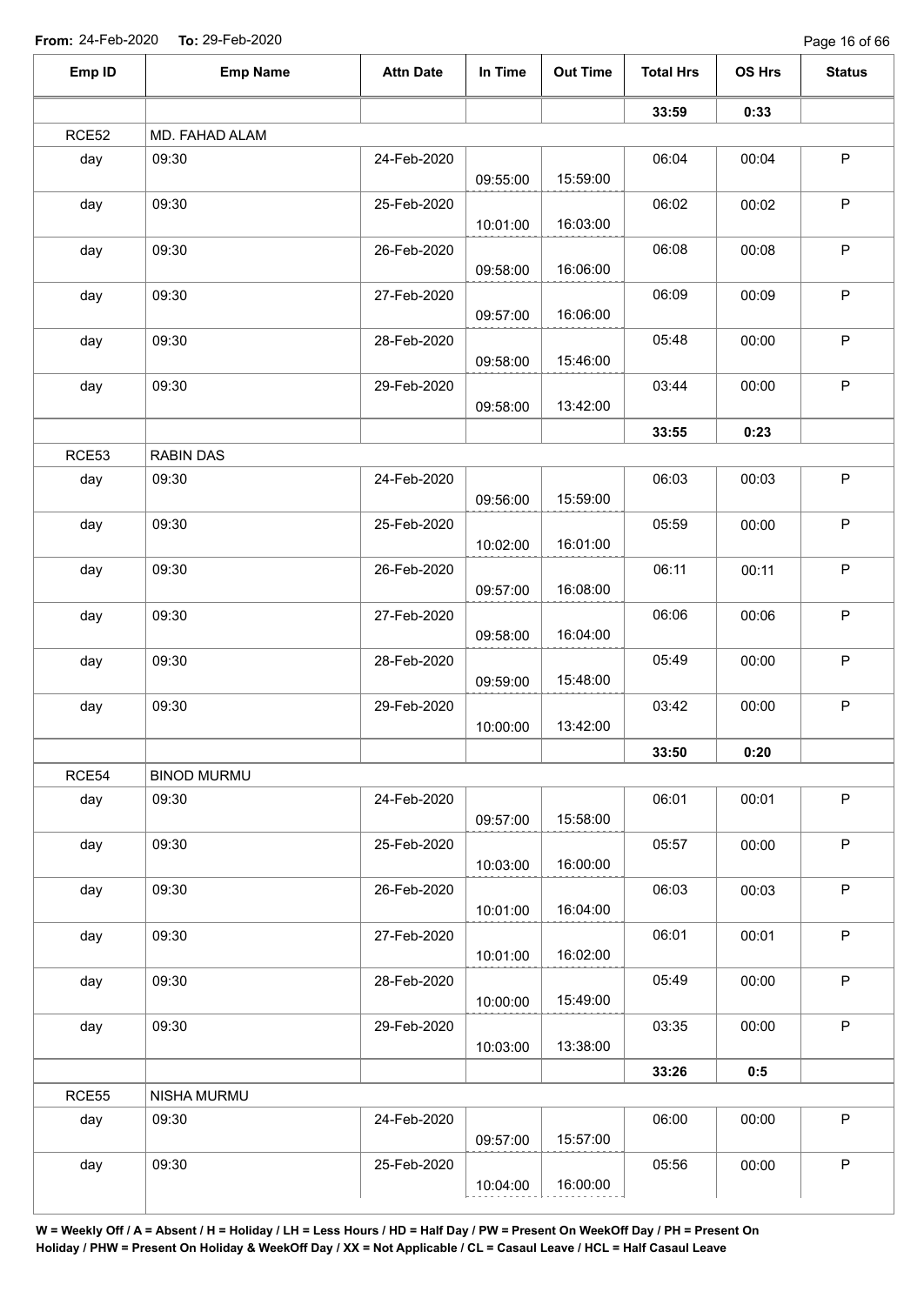Page 17 of 66

| Emp ID | <b>Emp Name</b>       | <b>Attn Date</b> | In Time  | <b>Out Time</b> | <b>Total Hrs</b> | OS Hrs | <b>Status</b>             |
|--------|-----------------------|------------------|----------|-----------------|------------------|--------|---------------------------|
| day    | 09:30                 | 26-Feb-2020      |          |                 | 06:03            | 00:03  | $\mathsf P$               |
|        |                       |                  | 10:01:00 | 16:04:00        |                  |        |                           |
| day    | 09:30                 | 27-Feb-2020      | 10:00:00 | 16:02:00        | 06:02            | 00:02  | P                         |
| day    | 09:30                 | 28-Feb-2020      |          | 15:50:00        | 05:49            | 00:00  | P                         |
|        |                       | 29-Feb-2020      | 10:01:00 |                 | 00:00            | 00:00  | A                         |
|        |                       |                  |          |                 | 29:50            | 0:5    |                           |
| RCE56  | <b>SELINA HEMBROM</b> |                  |          |                 |                  |        |                           |
|        |                       |                  |          |                 |                  |        | $\mathsf P$               |
| day    | 09:30                 | 24-Feb-2020      | 09:56:00 | 16:00:00        | 06:04            | 00:04  |                           |
| day    | 09:30                 | 25-Feb-2020      | 10:00:00 | 16:06:00        | 06:06            | 00:06  | $\mathsf P$               |
| day    | 09:30                 | 26-Feb-2020      | 09:58:00 | 16:06:00        | 06:08            | 00:08  | $\sf P$                   |
| day    | 09:30                 | 27-Feb-2020      |          |                 | 06:09            | 00:09  | $\mathsf P$               |
|        |                       |                  | 09:57:00 | 16:06:00        |                  |        |                           |
| day    | 09:30                 | 28-Feb-2020      | 09:58:00 | 15:48:00        | 05:50            | 00:00  | $\mathsf P$               |
| day    | 09:30                 | 29-Feb-2020      | 10:02:00 | 13:40:00        | 03:38            | 00:00  | $\mathsf P$               |
|        |                       |                  |          |                 | 33:55            | 0:27   |                           |
| RCE57  | DEEPAK KUMAR DAS      |                  |          |                 |                  |        |                           |
| day    | 09:30                 | 24-Feb-2020      |          |                 | 05:54            | 00:00  | $\mathsf P$               |
|        |                       |                  | 10:00:00 | 15:54:00        |                  |        |                           |
| day    | 09:30                 | 25-Feb-2020      | 10:05:00 | 15:59:00        | 05:54            | 00:00  | P                         |
| day    | 09:30                 | 26-Feb-2020      | 10:00:00 | 16:05:00        | 06:05            | 00:05  | $\mathsf P$               |
| day    | 09:30                 | 27-Feb-2020      |          | 16:04:00        | 06:06            | 00:06  | $\mathsf P$               |
|        |                       | 28-Feb-2020      | 09:58:00 |                 | 00:00            | 00:00  | $\boldsymbol{\mathsf{A}}$ |
|        |                       |                  |          |                 |                  |        |                           |
| day    | 09:30                 | 29-Feb-2020      | 09:59:00 | 13:42:00        | 03:43            | 00:00  | $\mathsf P$               |
|        |                       |                  |          |                 | 27:42            | 0:11   |                           |
| RCE58  | DIPAK KUMAR YADAV     |                  |          |                 |                  |        |                           |
| day    | 09:30                 | 24-Feb-2020      | 09:58:00 | 15:58:00        | 06:00            | 00:00  | $\mathsf P$               |
|        |                       | 25-Feb-2020      |          |                 | 00:00            | 00:00  | A                         |
| day    | 09:30                 | 26-Feb-2020      |          |                 | 06:07            | 00:07  | $\sf P$                   |
|        |                       |                  | 09:58:00 | 16:05:00        |                  |        |                           |
| day    | 09:30                 | 27-Feb-2020      | 09:59:00 | 16:03:00        | 06:04            | 00:04  | $\sf P$                   |
| day    | 09:30                 | 28-Feb-2020      |          |                 | 05:50            | 00:00  | P                         |
|        |                       |                  | 10:00:00 | 15:50:00        |                  |        |                           |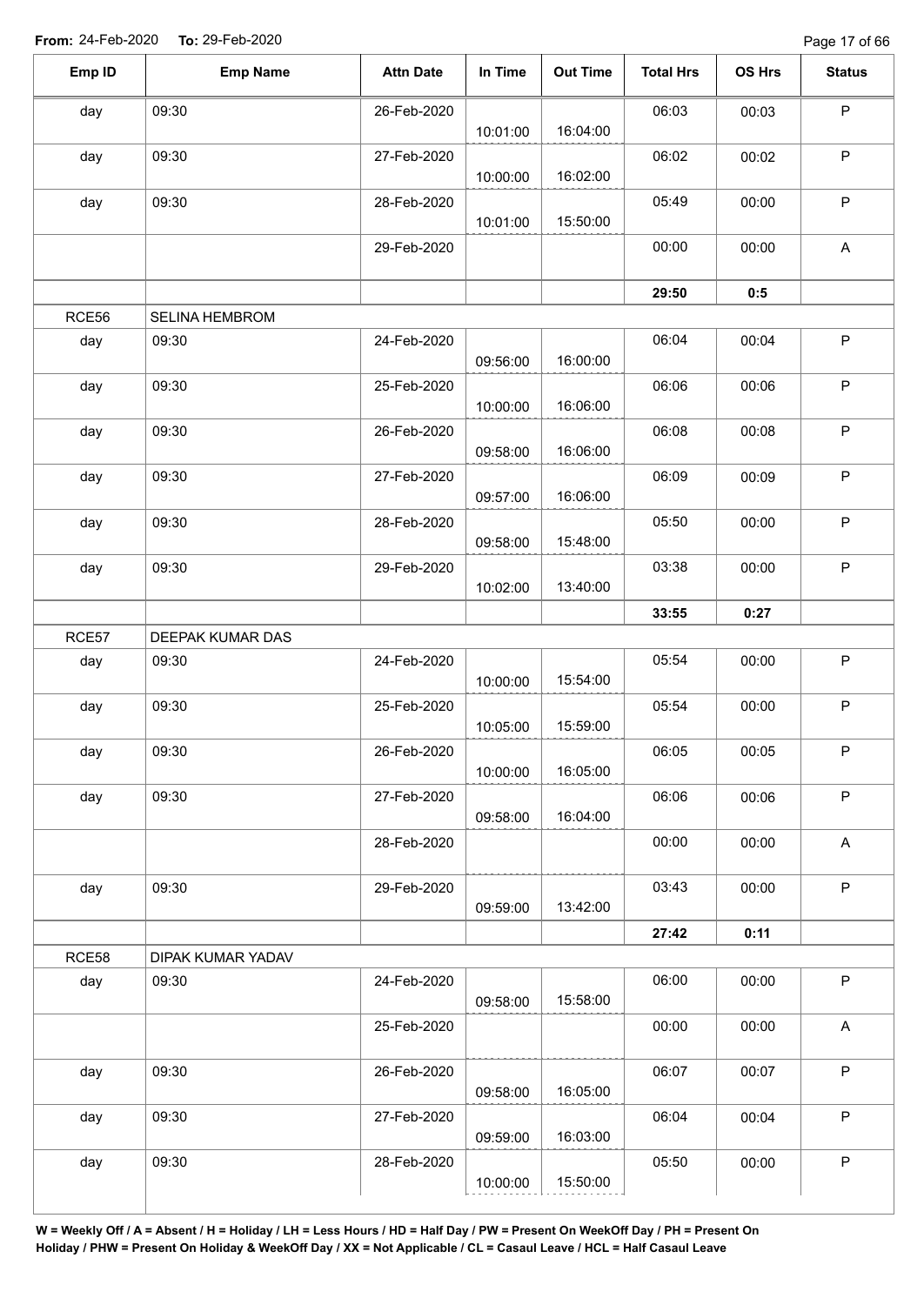Page 18 of 66

| Emp ID | <b>Emp Name</b>      | <b>Attn Date</b> | In Time  | <b>Out Time</b> | <b>Total Hrs</b> | OS Hrs | <b>Status</b> |
|--------|----------------------|------------------|----------|-----------------|------------------|--------|---------------|
| day    | 09:30                | 29-Feb-2020      |          |                 | 03:38            | 00:00  | $\mathsf P$   |
|        |                      |                  | 10:02:00 | 13:40:00        |                  |        |               |
|        |                      |                  |          |                 | 27:39            | 0:11   |               |
| RCE59  | <b>HIRDAY MANDAL</b> |                  |          |                 |                  |        |               |
| day    | 09:30                | 24-Feb-2020      |          |                 | 06:00            | 00:00  | $\mathsf P$   |
|        |                      |                  | 09:57:00 | 15:57:00        |                  |        |               |
| day    | 09:30                | 25-Feb-2020      | 10:04:00 | 16:00:00        | 05:56            | 00:00  | P             |
| day    | 09:30                | 26-Feb-2020      | 10:01:00 | 16:03:00        | 06:02            | 00:02  | $\mathsf P$   |
| day    | 09:30                | 27-Feb-2020      | 10:00:00 | 16:02:00        | 06:02            | 00:02  | $\mathsf P$   |
| day    | 09:30                | 28-Feb-2020      |          | 15:49:00        | 05:47            | 00:00  | $\mathsf P$   |
|        |                      |                  | 10:02:00 |                 |                  |        | $\mathsf P$   |
| day    | 09:30                | 29-Feb-2020      | 10:03:00 | 13:38:00        | 03:35            | 00:00  |               |
|        |                      |                  |          |                 | 33:22            | 0:4    |               |
| RCE60  | DINESH KUMAR MANDAL  |                  |          |                 |                  |        |               |
| day    | 09:30                | 24-Feb-2020      | 09:57:00 | 15:59:00        | 06:02            | 00:02  | $\mathsf P$   |
| day    | 09:30                | 25-Feb-2020      |          |                 | 06:02            | 00:02  | $\mathsf P$   |
|        |                      |                  | 10:01:00 | 16:03:00        |                  |        |               |
| day    | 09:30                | 26-Feb-2020      | 09:58:00 | 16:06:00        | 06:08            | 00:08  | $\sf P$       |
|        |                      | 27-Feb-2020      |          |                 | 00:00            | 00:00  | A             |
| day    | 09:30                | 28-Feb-2020      | 10:01:00 | 15:49:00        | 05:48            | 00:00  | $\mathsf P$   |
| day    | 09:30                | 29-Feb-2020      |          |                 | 03:43            | 00:00  | P.            |
|        |                      |                  | 09:59:00 | 13:42:00        |                  |        |               |
|        |                      |                  |          |                 | 27:43            | 0:12   |               |
| RCE61  | MD. SHAQUIB REZA     |                  |          |                 |                  |        |               |
| day    | 09:30                | 24-Feb-2020      | 09:57:00 | 16:00:00        | 06:03            | 00:03  | $\mathsf P$   |
| day    | 09:30                | 25-Feb-2020      | 10:01:00 | 16:03:00        | 06:02            | 00:02  | P             |
| day    | 09:30                | 26-Feb-2020      | 09:58:00 | 16:08:00        | 06:10            | 00:10  | $\mathsf P$   |
| day    | 09:30                | 27-Feb-2020      |          | 16:06:00        | 06:09            | 00:09  | $\mathsf{P}$  |
| day    | 09:30                | 28-Feb-2020      | 09:57:00 |                 | 05:50            | 00:00  | $\mathsf P$   |
|        |                      |                  | 09:58:00 | 15:48:00        |                  |        |               |
| day    | 09:30                | 29-Feb-2020      | 10:03:00 | 13:38:00        | 03:35            | 00:00  | $\mathsf P$   |
|        |                      |                  |          |                 | 33:49            | 0:24   |               |
| RCE62  | SHABANA KHATOON      |                  |          |                 |                  |        |               |
| day    | 09:30                | 24-Feb-2020      |          |                 | 06:00            | 00:00  | $\mathsf P$   |
|        |                      |                  | 09:57:00 | 15:57:00        |                  |        |               |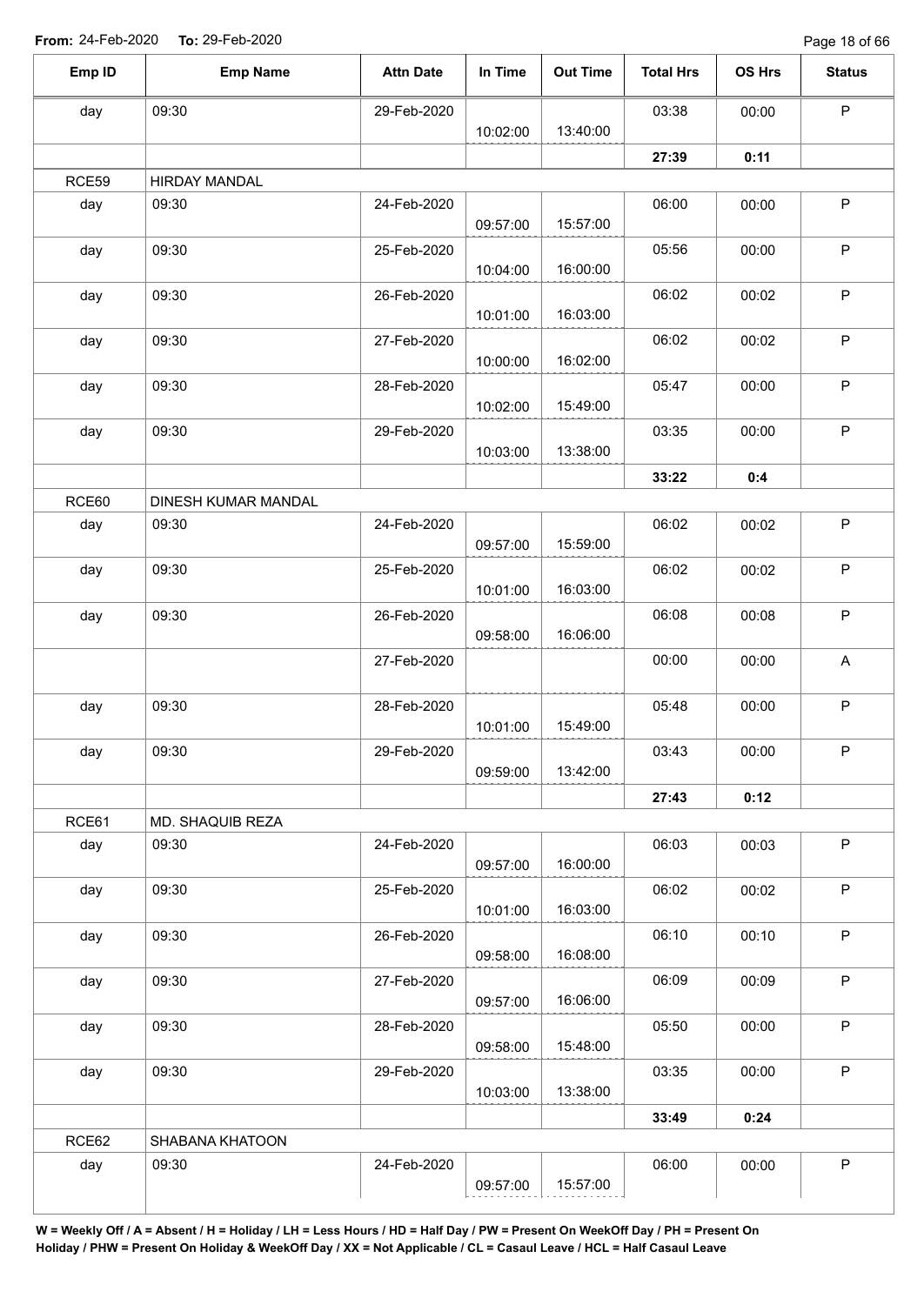| Emp ID | <b>Emp Name</b>        | <b>Attn Date</b> | In Time  | <b>Out Time</b> | <b>Total Hrs</b> | OS Hrs | <b>Status</b> |
|--------|------------------------|------------------|----------|-----------------|------------------|--------|---------------|
| day    | 09:30                  | 25-Feb-2020      | 10:04:00 | 15:58:00        | 05:54            | 00:00  | $\mathsf P$   |
| day    | 09:30                  | 26-Feb-2020      | 10:02:00 | 16:04:00        | 06:02            | 00:02  | $\mathsf P$   |
| day    | 09:30                  | 27-Feb-2020      | 09:59:00 | 16:05:00        | 06:06            | 00:06  | $\mathsf{P}$  |
| day    | 09:30                  | 28-Feb-2020      | 09:59:00 | 15:47:00        | 05:48            | 00:00  | $\mathsf{P}$  |
| day    | 09:30                  | 29-Feb-2020      | 10:03:00 | 13:38:00        | 03:35            | 00:00  | P             |
|        |                        |                  |          |                 | 33:25            | 0:8    |               |
| RCE63  | NEELAM KUMARI          |                  |          |                 |                  |        |               |
| day    | 09:30                  | 24-Feb-2020      | 09:55:00 | 15:59:00        | 06:04            | 00:04  | $\mathsf P$   |
| day    | 09:30                  | 25-Feb-2020      | 09:59:00 | 16:06:00        | 06:07            | 00:07  | $\mathsf P$   |
| day    | 09:30                  | 26-Feb-2020      | 09:56:00 | 16:08:00        | 06:12            | 00:12  | $\mathsf P$   |
| day    | 09:30                  | 27-Feb-2020      | 09:55:00 | 16:08:00        | 06:13            | 00:13  | P             |
| day    | 09:30                  | 28-Feb-2020      | 09:56:00 | 15:47:00        | 05:51            | 00:00  | $\mathsf P$   |
| day    | 09:30                  | 29-Feb-2020      | 10:01:00 | 13:39:00        | 03:38            | 00:00  | $\mathsf{P}$  |
|        |                        |                  |          |                 | 34:5             | 0:36   |               |
| RCE64  | <b>DIPTI MEHRA</b>     |                  |          |                 |                  |        |               |
| day    | 09:30                  | 24-Feb-2020      | 09:57:00 | 15:57:00        | 06:00            | 00:00  | $\mathsf P$   |
| day    | 09:30                  | 25-Feb-2020      | 10:04:00 | 15:59:00        | 05:55            | 00:00  | P             |
| day    | 09:30                  | 26-Feb-2020      | 10:00:00 | 16:04:00        | 06:04            | 00:04  | $\mathsf P$   |
| day    | 09:30                  | 27-Feb-2020      | 09:59:00 | 16:03:00        | 06:04            | 00:04  | $\mathsf P$   |
| day    | 09:30                  | 28-Feb-2020      | 10:00:00 | 15:49:00        | 05:49            | 00:00  | $\sf P$       |
| day    | 09:30                  | 29-Feb-2020      | 10:04:00 | 13:38:00        | 03:34            | 00:00  | $\sf P$       |
|        |                        |                  |          |                 | 33:26            | 0:8    |               |
| RCE65  | VIBASH KUMAR PATRALEKH |                  |          |                 |                  |        |               |
|        |                        | 24-Feb-2020      |          |                 | 00:00            | 00:00  | $\mathsf{A}$  |
|        |                        | 25-Feb-2020      |          |                 | 00:00            | 00:00  | $\mathsf A$   |
| day    | 09:30                  | 26-Feb-2020      | 11:17:00 | 16:04:00        | 04:47            | 00:00  | $\mathsf P$   |
| day    | 09:30                  | 27-Feb-2020      | 09:59:00 | 16:03:00        | 06:04            | 00:04  | $\mathsf P$   |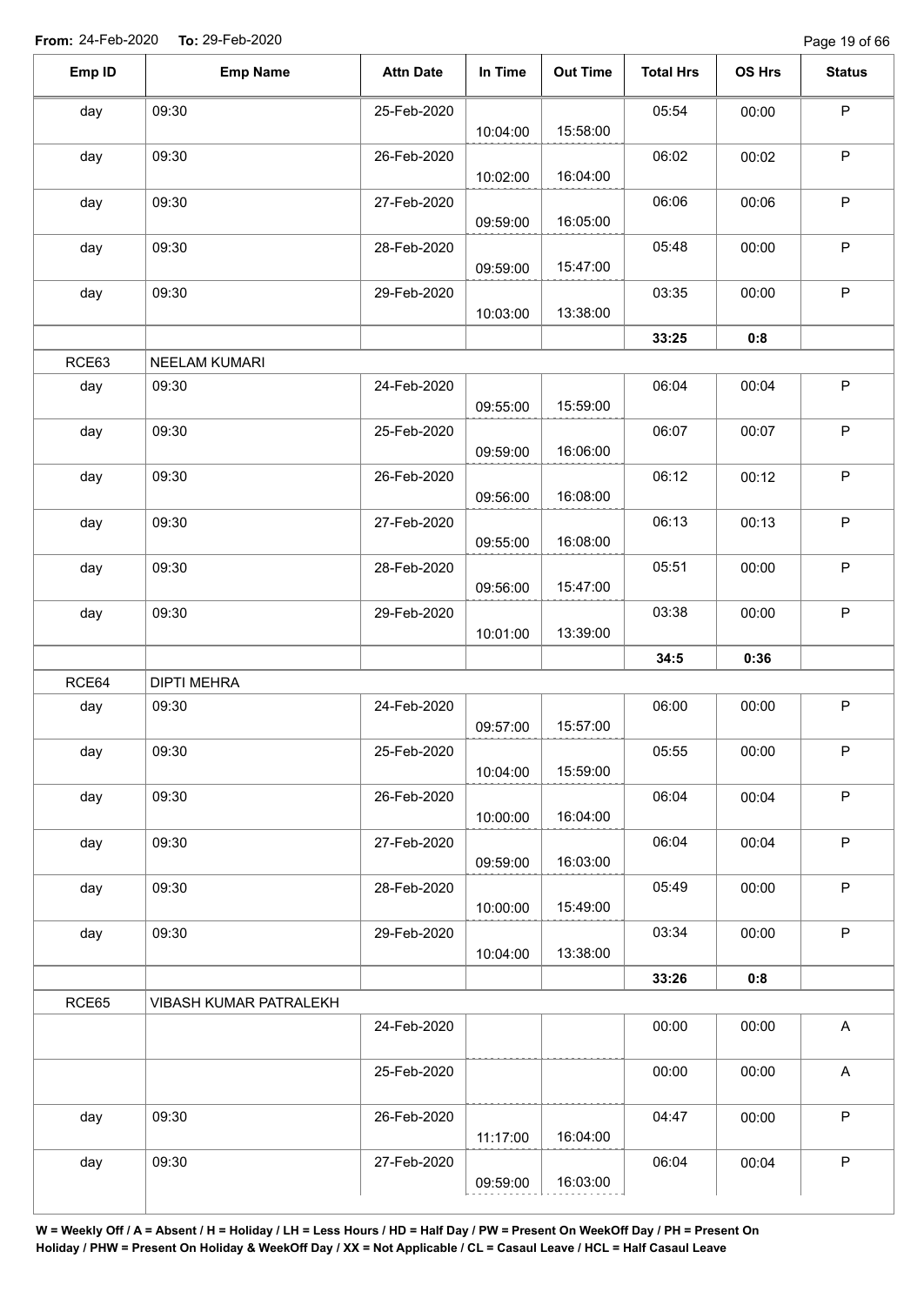Page 20 of 66

| Emp ID | <b>Emp Name</b>       | <b>Attn Date</b> | In Time  | <b>Out Time</b> | <b>Total Hrs</b> | OS Hrs | <b>Status</b> |
|--------|-----------------------|------------------|----------|-----------------|------------------|--------|---------------|
| day    | 09:30                 | 28-Feb-2020      |          |                 | 05:48            | 00:00  | $\mathsf P$   |
|        |                       |                  | 10:01:00 | 15:49:00        |                  |        |               |
| day    | 09:30                 | 29-Feb-2020      |          |                 | 03:34            | 00:00  | P             |
|        |                       |                  | 10:04:00 | 13:38:00        |                  |        |               |
|        |                       |                  |          |                 | 20:13            | 0:4    |               |
| RCE66  | MD. ZUBAIR ALAM       |                  |          |                 |                  |        |               |
| day    | 09:30                 | 24-Feb-2020      | 09:55:00 | 16:00:00        | 06:05            | 00:05  | $\mathsf P$   |
| day    | 09:30                 | 25-Feb-2020      | 10:01:00 | 16:02:00        | 06:01            | 00:01  | $\mathsf P$   |
| day    | 09:30                 | 26-Feb-2020      |          |                 | 06:05            | 00:05  | $\mathsf P$   |
|        |                       |                  | 10:00:00 | 16:05:00        |                  |        |               |
| day    | 09:30                 | 27-Feb-2020      | 09:57:00 | 16:06:00        | 06:09            | 00:09  | $\mathsf P$   |
| day    | 09:30                 | 28-Feb-2020      |          |                 | 05:48            | 00:00  | $\sf P$       |
|        |                       |                  | 09:58:00 | 15:46:00        |                  |        |               |
| day    | 09:30                 | 29-Feb-2020      |          |                 | 03:38            | 00:00  | $\mathsf P$   |
|        |                       |                  | 10:02:00 | 13:40:00        |                  |        |               |
|        |                       |                  |          |                 | 33:46            | 0:20   |               |
| RCE67  | AZMA NOORAIN          |                  |          |                 |                  |        |               |
| day    | 09:30                 | 24-Feb-2020      | 09:59:00 | 15:56:00        | 05:57            | 00:00  | $\mathsf P$   |
| day    | 09:30                 | 25-Feb-2020      |          |                 | 06:03            | 00:03  | $\mathsf P$   |
|        |                       |                  | 10:00:00 | 16:03:00        |                  |        |               |
| day    | 09:30                 | 26-Feb-2020      | 09:57:00 | 16:08:00        | 06:11            | 00:11  | P             |
|        | 09:30                 | 27-Feb-2020      |          |                 | 06:13            | 00:13  | $\mathsf P$   |
| day    |                       |                  | 09:55:00 | 16:08:00        |                  |        |               |
| day    | 09:30                 | 28-Feb-2020      |          |                 | 05:49            | 00:00  | $\mathsf P$   |
|        |                       |                  | 09:56:00 | 15:45:00        |                  |        |               |
| day    | 09:30                 | 29-Feb-2020      |          | 13:39:00        | 03:40            | 00:00  | $\sf P$       |
|        |                       |                  | 09:59:00 |                 | 33:53            | 0:27   |               |
| RCE68  | SARWAR AKHLAQUE AHMAD |                  |          |                 |                  |        |               |
|        | 09:30                 | 24-Feb-2020      |          |                 | 05:58            | 00:00  | $\mathsf P$   |
| day    |                       |                  | 09:58:00 | 15:56:00        |                  |        |               |
| day    | 09:30                 | 25-Feb-2020      |          |                 | 05:58            | 00:00  | $\mathsf P$   |
|        |                       |                  | 10:03:00 | 16:01:00        |                  |        |               |
| day    | 09:30                 | 26-Feb-2020      |          |                 | 06:07            | 00:07  | $\sf P$       |
|        |                       |                  | 09:59:00 | 16:06:00        |                  |        |               |
| day    | 09:30                 | 27-Feb-2020      |          |                 | 06:13            | 00:13  | $\mathsf P$   |
|        |                       |                  | 09:55:00 | 16:08:00        |                  |        |               |
| day    | 09:30                 | 28-Feb-2020      |          |                 | 05:48            | 00:00  | $\sf P$       |
|        |                       |                  | 09:57:00 | 15:45:00        |                  |        |               |
| day    | 09:30                 | 29-Feb-2020      |          |                 | 03:43            | 00:00  | P             |
|        |                       |                  | 09:58:00 | 13:41:00        |                  |        |               |
|        |                       |                  |          |                 | 33:47            | 0:20   |               |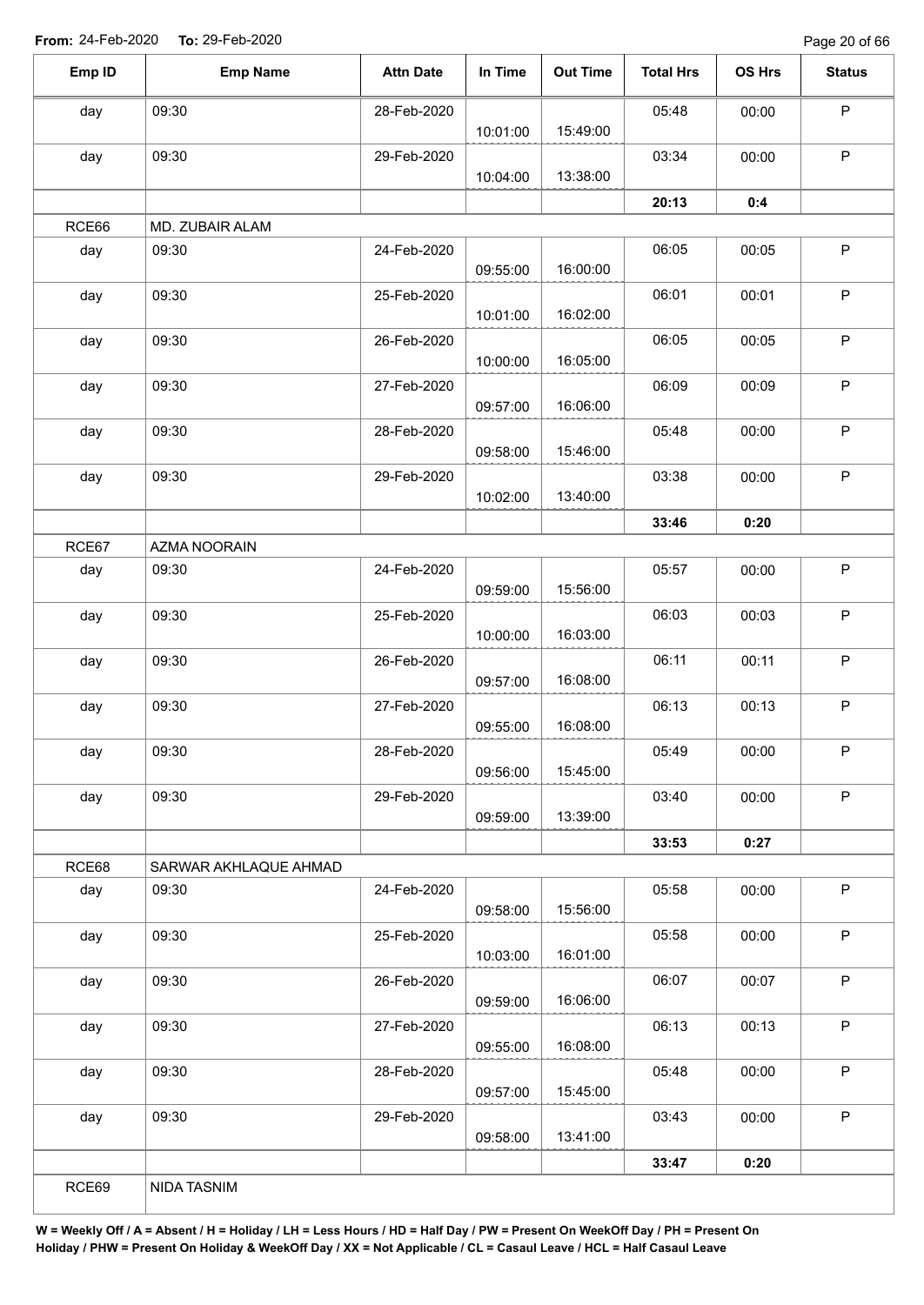| Emp ID | <b>Emp Name</b>     | <b>Attn Date</b> | In Time  | <b>Out Time</b> | <b>Total Hrs</b> | OS Hrs | <b>Status</b> |
|--------|---------------------|------------------|----------|-----------------|------------------|--------|---------------|
| day    | 09:30               | 24-Feb-2020      | 09:59:00 | 15:58:00        | 05:59            | 00:00  | P             |
|        |                     | 25-Feb-2020      |          |                 | 00:00            | 00:00  | A             |
| day    | 09:30               | 26-Feb-2020      | 09:57:00 | 16:08:00        | 06:11            | 00:11  | $\mathsf P$   |
| day    | 09:30               | 27-Feb-2020      | 09:55:00 | 16:07:00        | 06:12            | 00:12  | $\mathsf P$   |
| day    | 09:30               | 28-Feb-2020      |          |                 | 05:48            | 00:00  | $\mathsf P$   |
| day    | 09:30               | 29-Feb-2020      | 09:57:00 | 15:45:00        | 03:38            | 00:00  | $\mathsf P$   |
|        |                     |                  | 10:02:00 | 13:40:00        | 27:48            | 0:23   |               |
| RCE70  | <b>SUMAN KUMARI</b> |                  |          |                 |                  |        |               |
| day    | 09:30               | 24-Feb-2020      |          |                 | 06:04            | 00:04  | $\mathsf P$   |
|        |                     |                  | 09:56:00 | 16:00:00        |                  |        |               |
| day    | 09:30               | 25-Feb-2020      | 09:59:00 | 16:02:00        | 06:03            | 00:03  | $\sf P$       |
| day    | 09:30               | 26-Feb-2020      | 09:58:00 | 16:07:00        | 06:09            | 00:09  | $\mathsf P$   |
| day    | 09:30               | 27-Feb-2020      | 09:57:00 | 16:07:00        | 06:10            | 00:10  | $\mathsf P$   |
| day    | 09:30               | 28-Feb-2020      | 09:55:00 | 15:44:00        | 05:49            | 00:00  | $\sf P$       |
| day    | 09:30               | 29-Feb-2020      | 10:02:00 | 13:40:00        | 03:38            | 00:00  | $\mathsf P$   |
|        |                     |                  |          |                 | 33:53            | 0:26   |               |
| RCE71  | MD. MUNTAZIR ANSARI |                  |          |                 |                  |        |               |
| day    | 09:30               | 24-Feb-2020      | 09:55:00 | 16:00:00        | 06:05            | 00:05  | P             |
| day    | 09:30               | 25-Feb-2020      | 10:01:00 | 16:02:00        | 06:01            | 00:01  | $\sf P$       |
| day    | 09:30               | 26-Feb-2020      | 09:56:00 | 16:09:00        | 06:13            | 00:13  | P             |
| day    | 09:30               | 27-Feb-2020      | 09:55:00 | 16:07:00        | 06:12            | 00:12  | $\mathsf P$   |
| day    | 09:30               | 28-Feb-2020      | 09:56:00 | 15:44:00        | 05:48            | 00:00  | $\sf P$       |
| day    | 09:30               | 29-Feb-2020      | 09:58:00 | 13:41:00        | 03:43            | 00:00  | $\mathsf P$   |
|        |                     |                  |          |                 | 34:2             | 0:31   |               |
| RCE72  | NARAYAN KUMAR       |                  |          |                 |                  |        |               |
| day    | 09:30               | 24-Feb-2020      | 09:55:00 | 16:00:00        | 06:05            | 00:05  | $\mathsf P$   |
| day    | 09:30               | 25-Feb-2020      |          |                 | 06:02            | 00:02  | $\mathsf{P}$  |
|        |                     |                  | 10:00:00 | 16:02:00        |                  |        |               |
| day    | 09:30               | 26-Feb-2020      |          |                 | 06:09            | 00:09  | $\mathsf P$   |
|        |                     |                  | 09:58:00 | 16:07:00        |                  |        |               |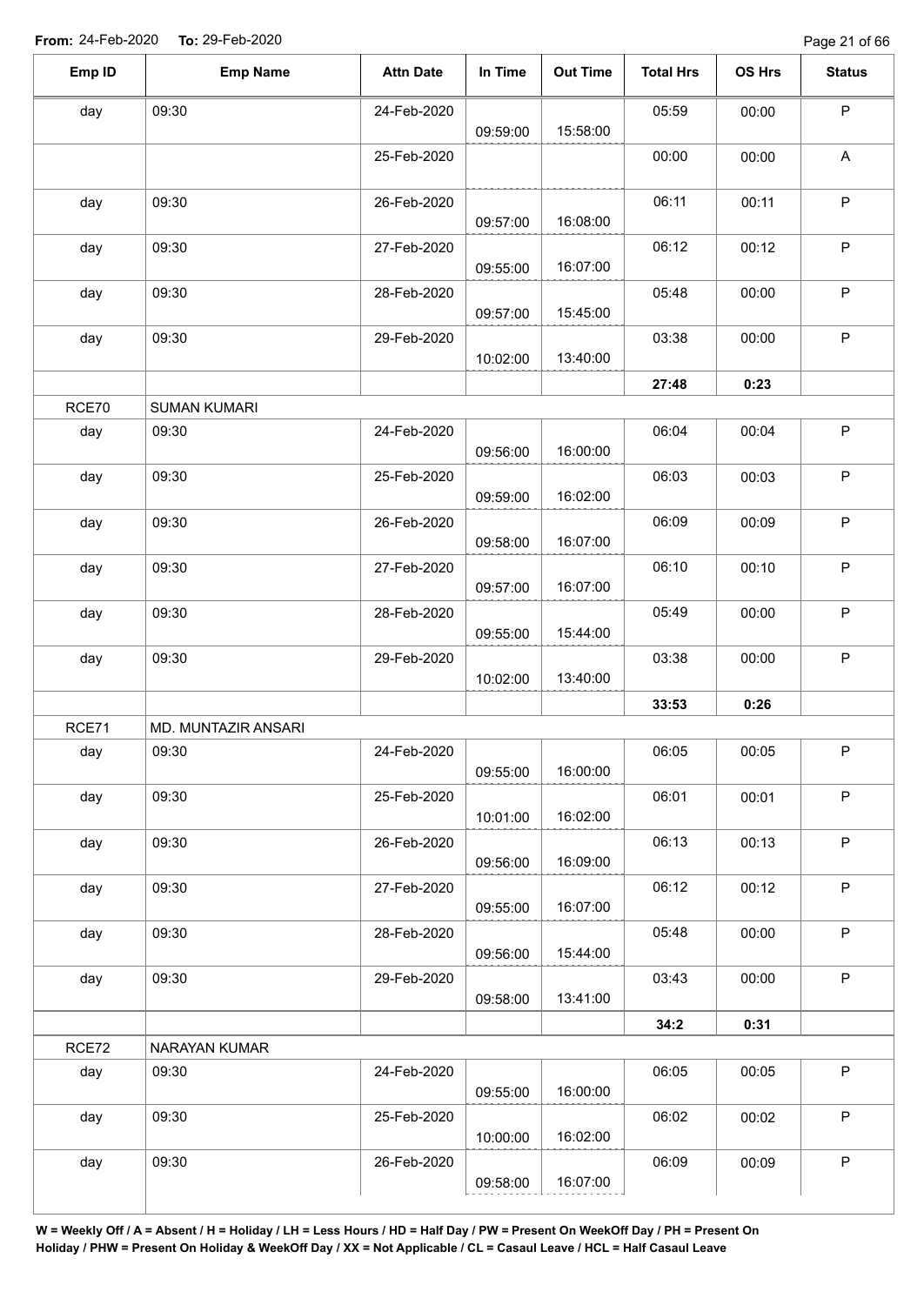Page 22 of 66

| Emp ID | <b>Emp Name</b>  | <b>Attn Date</b> | In Time  | <b>Out Time</b> | <b>Total Hrs</b> | OS Hrs | <b>Status</b> |
|--------|------------------|------------------|----------|-----------------|------------------|--------|---------------|
| day    | 09:30            | 27-Feb-2020      | 09:56:00 | 16:07:00        | 06:11            | 00:11  | $\mathsf P$   |
| day    | 09:30            | 28-Feb-2020      |          | 15:48:00        | 05:49            | 00:00  | $\mathsf P$   |
| day    | 09:30            | 29-Feb-2020      | 09:59:00 |                 | 03:39            | 00:00  | $\mathsf P$   |
|        |                  |                  | 10:01:00 | 13:40:00        |                  |        |               |
| RCE73  | PARDINATH HANSDA |                  |          |                 | 33:55            | 0:27   |               |
| day    | 09:30            | 24-Feb-2020      | 09:59:00 | 15:55:00        | 05:56            | 00:00  | $\mathsf P$   |
| day    | 09:30            | 25-Feb-2020      | 10:05:00 | 15:58:00        | 05:53            | 00:00  | $\mathsf P$   |
| day    | 09:30            | 26-Feb-2020      | 10:02:00 | 16:03:00        | 06:01            | 00:01  | $\mathsf P$   |
| day    | 09:30            | 27-Feb-2020      | 10:00:00 | 16:03:00        | 06:03            | 00:03  | $\mathsf P$   |
| day    | 09:30            | 28-Feb-2020      | 10:00:00 | 15:49:00        | 05:49            | 00:00  | $\mathsf P$   |
| day    | 09:30            | 29-Feb-2020      | 10:03:00 | 13:38:00        | 03:35            | 00:00  | $\mathsf P$   |
|        |                  |                  |          |                 | 33:17            | 0:4    |               |
| RCE74  | SURENDRA KUMAR   |                  |          |                 |                  |        |               |
| day    | 09:30            | 24-Feb-2020      | 09:55:00 | 15:59:00        | 06:04            | 00:04  | $\mathsf P$   |
| day    | 09:30            | 25-Feb-2020      | 10:00:00 | 16:06:00        | 06:06            | 00:06  | $\mathsf P$   |
| day    | 09:30            | 26-Feb-2020      | 09:57:00 | 16:09:00        | 06:12            | 00:12  | $\mathsf P$   |
| day    | 09:30            | 27-Feb-2020      | 09:56:00 | 16:05:00        | 06:09            | 00:09  | P             |
| day    | 09:30            | 28-Feb-2020      | 10:00:00 | 15:48:00        | 05:48            | 00:00  | $\mathsf P$   |
| day    | 09:30            | 29-Feb-2020      | 09:59:00 | 13:41:00        | 03:42            | 00:00  | $\mathsf P$   |
|        |                  |                  |          |                 | 34:1             | 0:31   |               |
| RCE75  | PRAMILA MARANDI  |                  |          |                 |                  |        |               |
| day    | 09:30            | 24-Feb-2020      | 09:57:00 | 15:59:00        | 06:02            | 00:02  | $\mathsf P$   |
| day    | 09:30            | 25-Feb-2020      | 09:59:00 | 16:06:00        | 06:07            | 00:07  | $\sf P$       |
| day    | 09:30            | 26-Feb-2020      | 09:56:00 | 16:09:00        | 06:13            | 00:13  | $\mathsf P$   |
| day    | 09:30            | 27-Feb-2020      | 09:56:00 | 16:07:00        | 06:11            | 00:11  | $\mathsf P$   |
| day    | 09:30            | 28-Feb-2020      | 09:56:00 | 15:44:00        | 05:48            | 00:00  | $\mathsf P$   |
| day    | 09:30            | 29-Feb-2020      | 09:58:00 | 13:41:00        | 03:43            | 00:00  | $\mathsf P$   |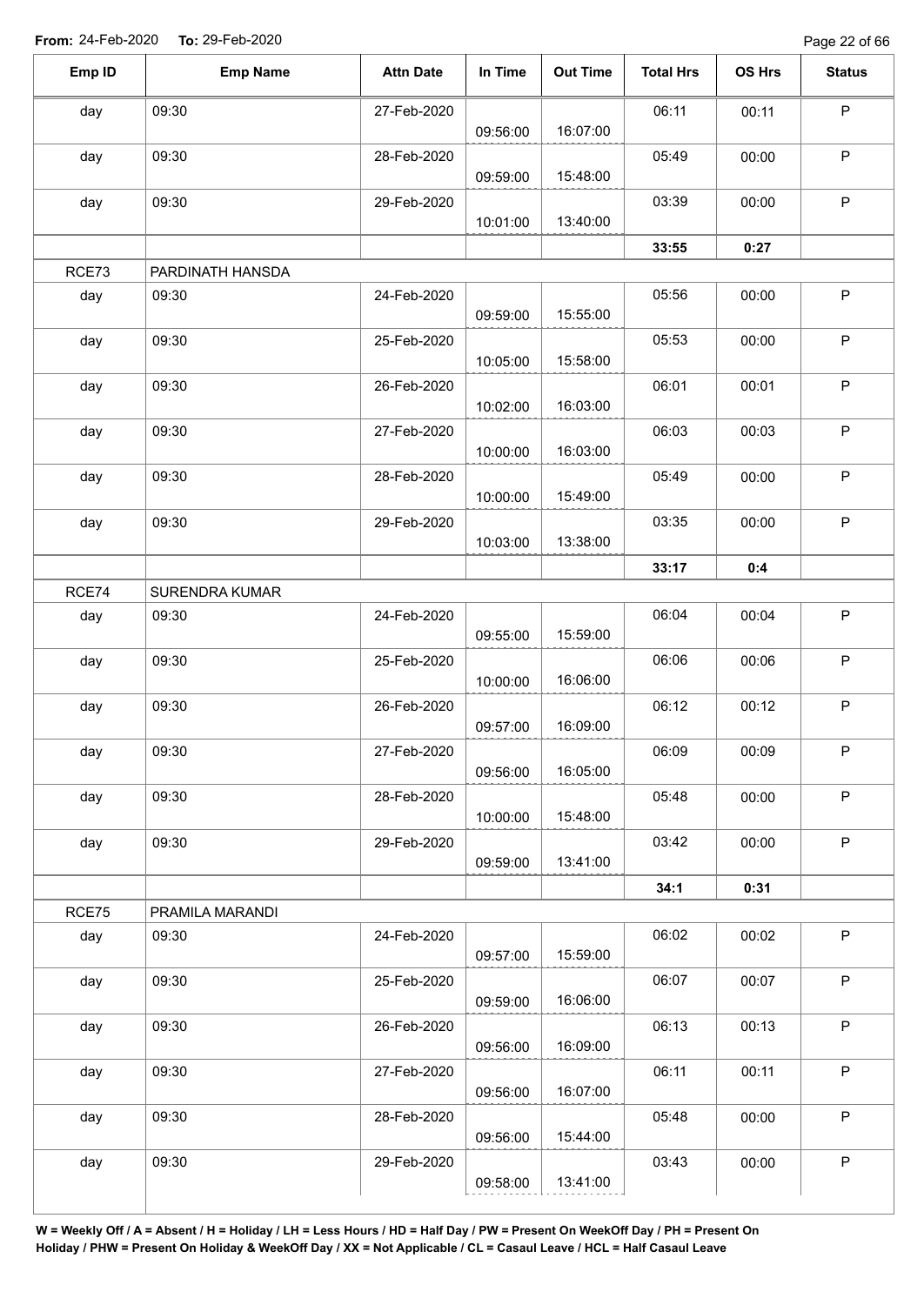| Emp ID | <b>Emp Name</b>      | <b>Attn Date</b> | In Time  | <b>Out Time</b> | <b>Total Hrs</b> | OS Hrs | <b>Status</b>             |
|--------|----------------------|------------------|----------|-----------------|------------------|--------|---------------------------|
|        |                      |                  |          |                 | 34:4             | 0:33   |                           |
| RCE76  | MUKESH KUMAR MANDAL  |                  |          |                 |                  |        |                           |
| day    | 09:30                | 24-Feb-2020      | 09:57:00 | 15:56:00        | 05:59            | 00:00  | $\mathsf P$               |
| day    | 09:30                | 25-Feb-2020      | 09:59:00 | 16:06:00        | 06:07            | 00:07  | $\sf P$                   |
| day    | 09:30                | 26-Feb-2020      |          |                 | 06:13            | 00:13  | $\mathsf P$               |
|        |                      | 27-Feb-2020      | 09:56:00 | 16:09:00        | 00:00            | 00:00  | A                         |
| day    | 09:30                | 28-Feb-2020      |          | 15:48:00        | 05:50            | 00:00  | $\mathsf P$               |
| day    | 09:30                | 29-Feb-2020      | 09:58:00 | 13:42:00        | 03:43            | 00:00  | $\mathsf P$               |
|        |                      |                  | 09:59:00 |                 | 27:52            | 0:20   |                           |
| RCE77  | <b>KREETI KUMARI</b> |                  |          |                 |                  |        |                           |
| day    | 09:30                | 24-Feb-2020      | 09:58:00 | 15:56:00        | 05:58            | 00:00  | $\mathsf P$               |
| day    | 09:30                | 25-Feb-2020      | 10:05:00 | 15:58:00        | 05:53            | 00:00  | $\mathsf P$               |
| day    | 09:30                | 26-Feb-2020      | 10:02:00 | 16:03:00        | 06:01            | 00:01  | P                         |
| day    | 09:30                | 27-Feb-2020      | 09:59:00 | 16:03:00        | 06:04            | 00:04  | $\sf P$                   |
|        |                      | 28-Feb-2020      |          |                 | 00:00            | 00:00  | A                         |
| day    | 09:30                | 29-Feb-2020      | 10:00:00 | 13:42:00        | 03:42            | 00:00  | $\mathsf P$               |
|        |                      |                  |          |                 | 27:38            | 0:5    |                           |
| RCE78  | SONIYA KUMARI        |                  |          |                 |                  |        |                           |
| day    | 09:30                | 24-Feb-2020      | 09:59:00 | 15:59:00        | 06:00            | 00:00  | $\sf P$                   |
| day    | 09:30                | 25-Feb-2020      | 09:59:00 | 16:06:00        | 06:07            | 00:07  | $\mathsf P$               |
| day    | 09:30                | 26-Feb-2020      | 09:56:00 | 16:09:00        | 06:13            | 00:13  | $\sf P$                   |
| day    | 09:30                | 27-Feb-2020      | 09:56:00 | 16:05:00        | 06:09            | 00:09  | $\mathsf P$               |
|        |                      | 28-Feb-2020      |          |                 | 00:00            | 00:00  | $\boldsymbol{\mathsf{A}}$ |
| day    | 09:30                | 29-Feb-2020      | 10:01:00 | 13:40:00        | 03:39            | 00:00  | $\mathsf P$               |
|        |                      |                  |          |                 | 28:8             | 0:29   |                           |
| RCE79  | PUSHPA VERMA         |                  |          |                 |                  |        |                           |
| day    | 09:30                | 24-Feb-2020      | 10:01:00 | 15:55:00        | 05:54            | 00:00  | P                         |
| day    | 09:30                | 25-Feb-2020      | 10:02:00 | 16:02:00        | 06:00            | 00:00  | $\sf P$                   |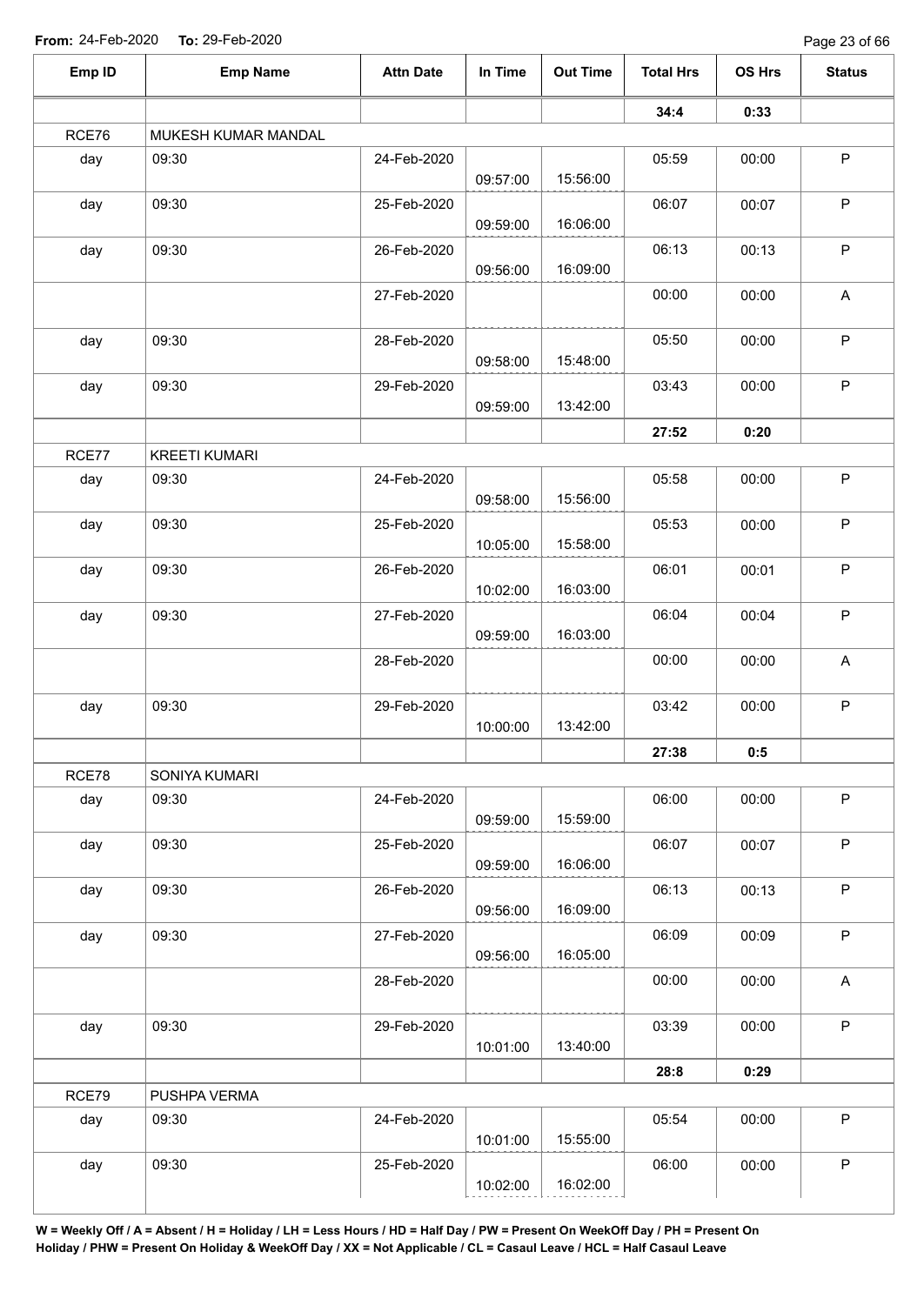Page 24 of 66

| Emp ID | <b>Emp Name</b>     | <b>Attn Date</b> | In Time  | <b>Out Time</b> | <b>Total Hrs</b> | OS Hrs | <b>Status</b>             |
|--------|---------------------|------------------|----------|-----------------|------------------|--------|---------------------------|
| day    | 09:30               | 26-Feb-2020      | 09:59:00 | 16:08:00        | 06:09            | 00:09  | $\mathsf P$               |
|        |                     |                  |          |                 |                  |        | $\mathsf P$               |
| day    | 09:30               | 27-Feb-2020      | 09:56:00 | 16:05:00        | 06:09            | 00:09  |                           |
| day    | 09:30               | 28-Feb-2020      |          |                 | 05:50            | 00:00  | $\sf P$                   |
|        |                     |                  | 10:00:00 | 15:50:00        |                  |        |                           |
| day    | 09:30               | 29-Feb-2020      | 10:02:00 | 13:38:00        | 03:36            | 00:00  | $\mathsf P$               |
|        |                     |                  |          |                 | 33:38            | 0:18   |                           |
| RCE80  | MD. SAJJAD ALAM     |                  |          |                 |                  |        |                           |
| day    | 09:30               | 24-Feb-2020      |          |                 | 05:56            | 00:00  | $\mathsf P$               |
|        |                     |                  | 10:00:00 | 15:56:00        |                  |        |                           |
| day    | 09:30               | 25-Feb-2020      |          |                 | 05:56            | 00:00  | $\sf P$                   |
|        |                     |                  | 10:03:00 | 15:59:00        |                  |        |                           |
| day    | 09:30               | 26-Feb-2020      |          |                 | 06:06            | 00:06  | $\mathsf P$               |
|        |                     |                  | 10:00:00 | 16:06:00        |                  |        |                           |
| day    | 09:30               | 27-Feb-2020      |          |                 | 06:05            | 00:05  | $\mathsf P$               |
|        |                     |                  | 09:58:00 | 16:03:00        |                  |        |                           |
| day    | 09:30               | 28-Feb-2020      | 10:01:00 | 15:49:00        | 05:48            | 00:00  | $\sf P$                   |
| day    | 09:30               | 29-Feb-2020      |          |                 | 03:38            | 00:00  | $\mathsf P$               |
|        |                     |                  | 10:02:00 | 13:40:00        |                  |        |                           |
|        |                     |                  |          |                 | 33:29            | 0:11   |                           |
| RCE81  | KANCHAN KUMARI      |                  |          |                 |                  |        |                           |
| day    | 09:30               | 24-Feb-2020      |          |                 | 06:00            | 00:00  | $\mathsf P$               |
|        |                     |                  | 09:57:00 | 15:57:00        |                  |        |                           |
| day    | 09:30               | 25-Feb-2020      |          |                 | 05:56            | 00:00  | $\mathsf P$               |
|        |                     |                  | 10:04:00 | 16:00:00        |                  |        |                           |
| day    | 09:30               | 26-Feb-2020      | 10:01:00 | 16:05:00        | 06:04            | 00:04  | P                         |
| day    | 09:30               | 27-Feb-2020      |          |                 | 06:06            | 00:06  | $\mathsf P$               |
|        |                     |                  | 09:59:00 | 16:05:00        |                  |        |                           |
|        |                     | 28-Feb-2020      |          |                 | 00:00            | 00:00  | $\boldsymbol{\mathsf{A}}$ |
|        |                     |                  |          |                 |                  |        |                           |
| day    | 09:30               | 29-Feb-2020      |          |                 | 03:38            | 00:00  | $\mathsf P$               |
|        |                     |                  | 10:01:00 | 13:39:00        |                  |        |                           |
|        |                     |                  |          |                 | 27:44            | 0:10   |                           |
| RCE82  | PREMJIT KUMAR YADAV |                  |          |                 |                  |        |                           |
| day    | 09:30               | 24-Feb-2020      | 09:55:00 | 15:59:00        | 06:04            | 00:04  | $\mathsf P$               |
| day    | 09:30               | 25-Feb-2020      |          |                 | 06:05            | 00:05  | $\mathsf P$               |
|        |                     |                  | 10:00:00 | 16:05:00        |                  |        |                           |
| day    | 09:30               | 26-Feb-2020      |          |                 | 06:09            | 00:09  | $\sf P$                   |
|        |                     |                  | 09:59:00 | 16:08:00        |                  |        |                           |
| day    | 09:30               | 27-Feb-2020      |          |                 | 06:08            | 00:08  | $\mathsf P$               |
|        |                     |                  | 09:57:00 | 16:05:00        |                  |        |                           |
| day    | 09:30               | 28-Feb-2020      |          |                 | 05:49            | 00:00  | $\sf P$                   |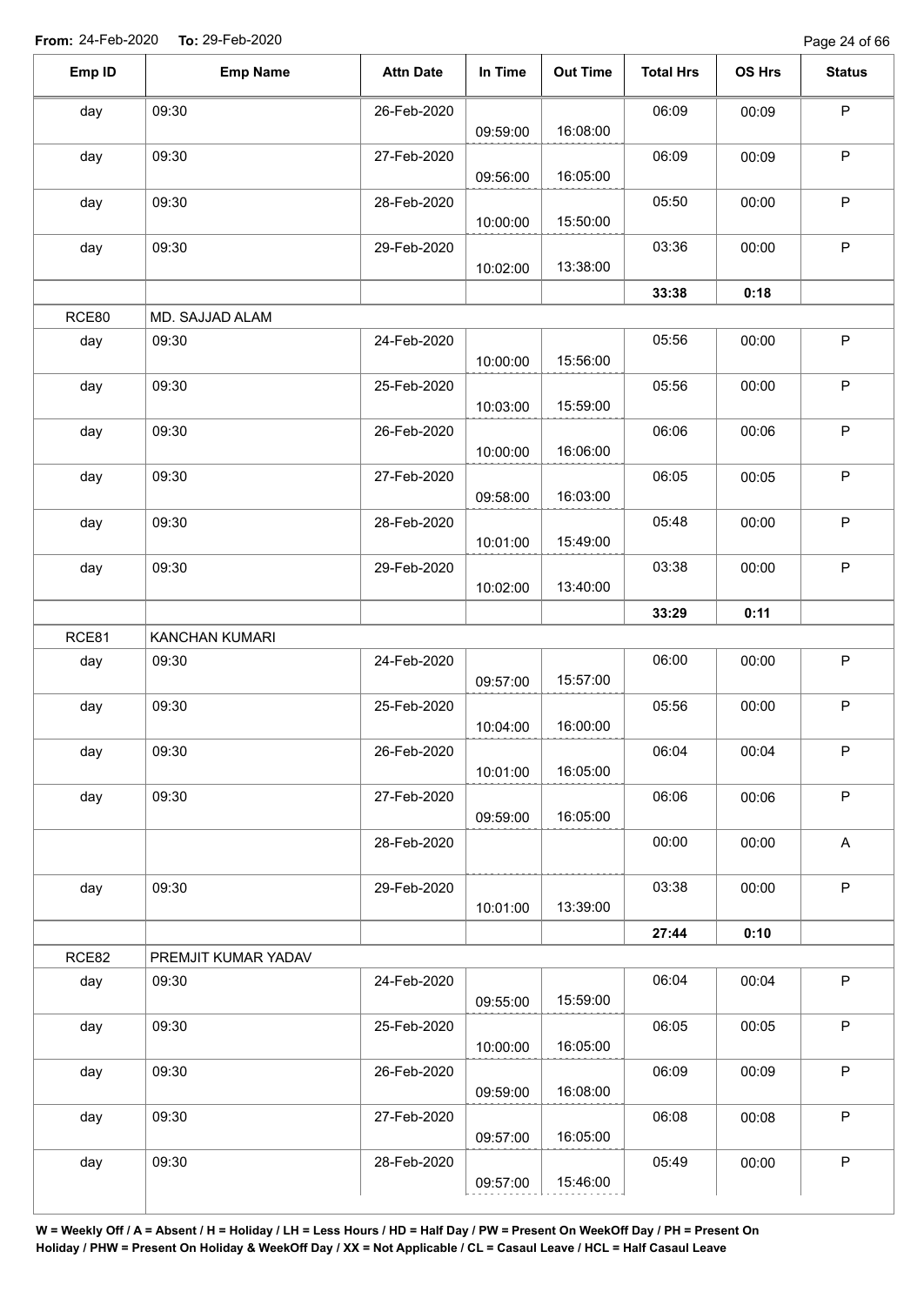Page 25 of 66

| Emp ID | <b>Emp Name</b>    | <b>Attn Date</b> | In Time  | <b>Out Time</b> | <b>Total Hrs</b> | OS Hrs | <b>Status</b> |
|--------|--------------------|------------------|----------|-----------------|------------------|--------|---------------|
| day    | 09:30              | 29-Feb-2020      |          |                 | 03:43            | 00:00  | $\mathsf P$   |
|        |                    |                  | 09:58:00 | 13:41:00        |                  |        |               |
|        |                    |                  |          |                 | 33:58            | 0:26   |               |
| RCE83  | ABHISHEK KUMAR     |                  |          |                 |                  |        |               |
| day    | 09:30              | 24-Feb-2020      |          |                 | 05:55            | 00:00  | $\sf P$       |
|        |                    |                  | 10:00:00 | 15:55:00        |                  |        |               |
|        |                    | 25-Feb-2020      |          |                 | 00:00            | 00:00  | A             |
| day    | 09:30              | 26-Feb-2020      | 10:01:00 | 16:05:00        | 06:04            | 00:04  | $\mathsf P$   |
| day    | 09:30              | 27-Feb-2020      | 09:57:00 | 16:06:00        | 06:09            | 00:09  | $\mathsf P$   |
| day    | 09:30              | 28-Feb-2020      | 09:59:00 | 15:47:00        | 05:48            | 00:00  | $\mathsf P$   |
| day    | 09:30              | 29-Feb-2020      | 10:00:00 | 13:41:00        | 03:41            | 00:00  | P             |
|        |                    |                  |          |                 |                  |        |               |
| RCE84  | MANJEET KUMAR RANA |                  |          |                 | 27:37            | 0:13   |               |
| day    | 09:30              | 24-Feb-2020      |          |                 | 06:06            | 00:06  | $\mathsf P$   |
|        |                    |                  | 09:55:00 | 16:01:00        |                  |        |               |
|        |                    | 25-Feb-2020      |          |                 | 00:00            | 00:00  | A             |
| day    | 09:30              | 26-Feb-2020      |          |                 | 06:02            | 00:02  | $\sf P$       |
|        |                    |                  | 10:02:00 | 16:04:00        |                  |        |               |
| day    | 09:30              | 27-Feb-2020      | 09:59:00 | 16:03:00        | 06:04            | 00:04  | $\mathsf P$   |
| day    | 09:30              | 28-Feb-2020      |          |                 | 05:51            | 00:00  | P             |
|        |                    |                  | 10:00:00 | 15:51:00        |                  |        |               |
| day    | 09:30              | 29-Feb-2020      |          |                 | 03:35            | 00:00  | P.            |
|        |                    |                  | 10:03:00 | 13:38:00        |                  |        |               |
|        |                    |                  |          |                 | 27:38            | 0:12   |               |
| RCE85  | NAYAN KUMAR DEY    |                  |          |                 |                  |        |               |
| day    | 09:30              | 24-Feb-2020      | 10:00:00 | 15:54:00        | 05:54            | 00:00  | $\mathsf P$   |
| day    | 09:30              | 25-Feb-2020      |          |                 | 05:54            | 00:00  | P             |
|        |                    |                  | 10:05:00 | 15:59:00        |                  |        |               |
| day    | 09:30              | 26-Feb-2020      |          |                 | 06:04            | 00:04  | $\mathsf P$   |
|        |                    |                  | 10:00:00 | 16:04:00        |                  |        |               |
| day    | 09:30              | 27-Feb-2020      | 10:01:00 | 16:02:00        | 06:01            | 00:01  | $\mathsf{P}$  |
| day    | 09:30              | 28-Feb-2020      |          |                 | 05:51            | 00:00  | $\mathsf P$   |
|        |                    |                  | 10:00:00 | 15:51:00        |                  |        |               |
| day    | 09:30              | 29-Feb-2020      |          |                 | 03:36            | 00:00  | $\mathsf P$   |
|        |                    |                  | 10:02:00 | 13:38:00        |                  |        |               |
|        |                    |                  |          |                 | 33:20            | 0:5    |               |
| RCE86  | ROHIT GUPTA        |                  |          |                 |                  |        |               |
| day    | 09:30              | 24-Feb-2020      | 09:58:00 | 15:58:00        | 06:00            | 00:00  | $\mathsf P$   |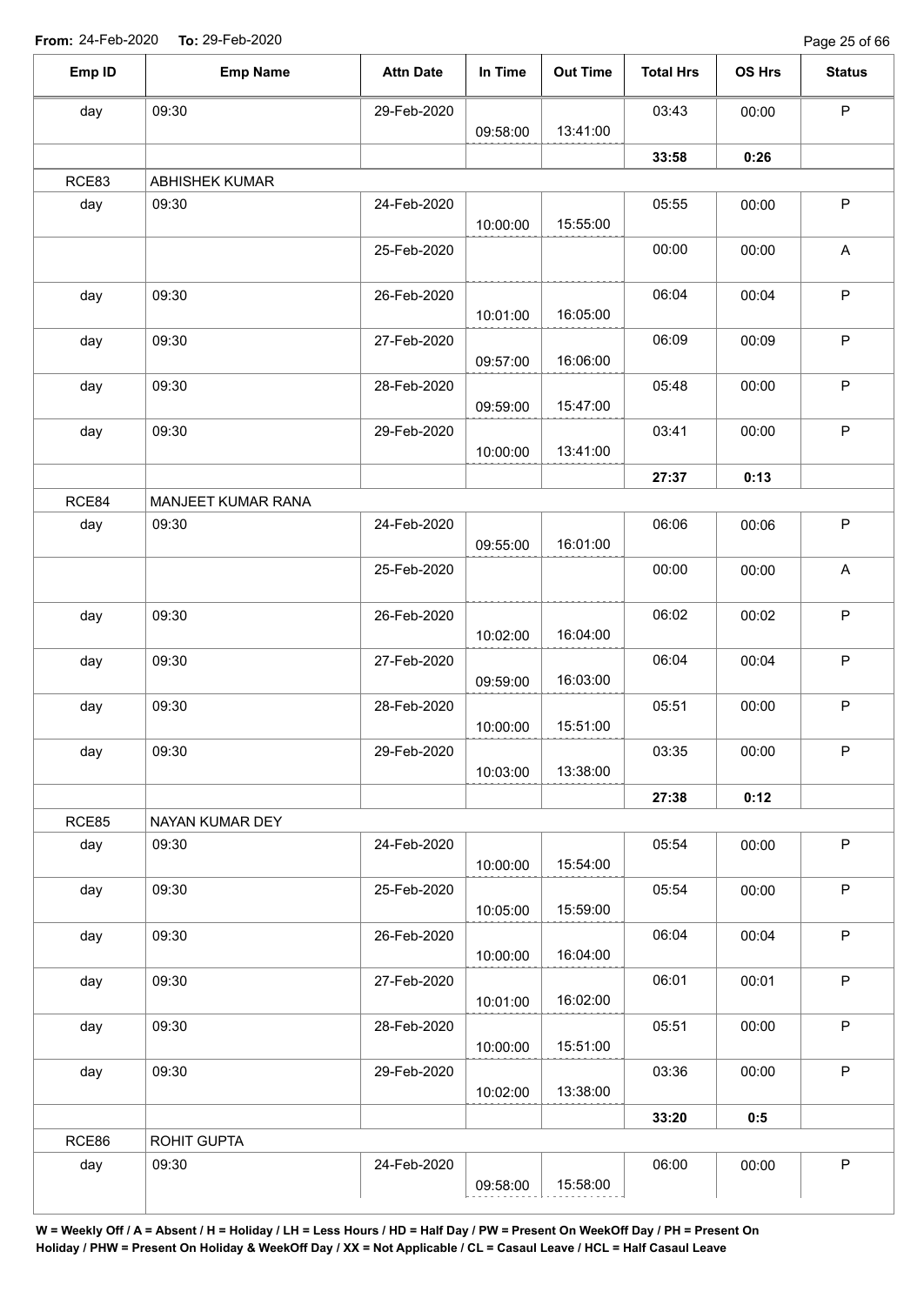| Emp ID | <b>Emp Name</b>      | <b>Attn Date</b> | In Time  | <b>Out Time</b> | <b>Total Hrs</b> | OS Hrs | <b>Status</b> |
|--------|----------------------|------------------|----------|-----------------|------------------|--------|---------------|
| day    | 09:30                | 25-Feb-2020      | 10:04:00 | 16:00:00        | 05:56            | 00:00  | $\mathsf P$   |
|        |                      | 26-Feb-2020      |          |                 | 00:00            | 00:00  | $\mathsf A$   |
| day    | 09:30                | 27-Feb-2020      | 09:56:00 | 16:07:00        | 06:11            | 00:11  | $\mathsf{P}$  |
| day    | 09:30                | 28-Feb-2020      | 09:56:00 | 15:45:00        | 05:49            | 00:00  | $\mathsf P$   |
| day    | 09:30                | 29-Feb-2020      | 10:00:00 | 13:41:00        | 03:41            | 00:00  | $\mathsf P$   |
|        |                      |                  |          |                 | 27:37            | 0:11   |               |
| RCE87  | <b>SULATA KUMARI</b> |                  |          |                 |                  |        |               |
| day    | 09:30                | 24-Feb-2020      | 09:56:00 | 15:59:00        | 06:03            | 00:03  | $\mathsf P$   |
| day    | 09:30                | 25-Feb-2020      | 10:03:00 | 16:01:00        | 05:58            | 00:00  | $\mathsf P$   |
| day    | 09:30                | 26-Feb-2020      | 09:58:00 | 16:08:00        | 06:10            | 00:10  | $\mathsf P$   |
| day    | 09:30                | 27-Feb-2020      | 09:56:00 | 16:06:00        | 06:10            | 00:10  | $\mathsf{P}$  |
| day    | 09:30                | 28-Feb-2020      | 09:58:00 | 15:46:00        | 05:48            | 00:00  | $\mathsf P$   |
| day    | 09:30                | 29-Feb-2020      | 10:00:00 | 13:39:00        | 03:39            | 00:00  | $\mathsf P$   |
|        |                      |                  |          |                 | 33:48            | 0:23   |               |
| RCE88  | SHILA SOREN          |                  |          |                 |                  |        |               |
| day    | 09:30                | 24-Feb-2020      | 09:55:00 | 16:00:00        | 06:05            | 00:05  | $\mathsf{P}$  |
| day    | 09:30                | 25-Feb-2020      | 10:01:00 | 16:01:00        | 06:00            | 00:00  | P             |
| day    | 09:30                | 26-Feb-2020      | 09:57:00 | 16:07:00        | 06:10            | 00:10  | $\mathsf P$   |
| day    | 09:30                | 27-Feb-2020      | 09:56:00 | 16:07:00        | 06:11            | 00:11  | P             |
| day    | 09:30                | 28-Feb-2020      | 09:56:00 | 15:44:00        | 05:48            | 00:00  | $\mathsf P$   |
| day    | 09:30                | 29-Feb-2020      | 10:00:00 | 13:42:00        | 03:42            | 00:00  | $\mathsf P$   |
|        |                      |                  |          |                 | 33:56            | 0:26   |               |
| RCE89  | AFTAB ALAM           |                  |          |                 |                  |        |               |
| day    | 09:30                | 24-Feb-2020      | 09:59:00 | 15:56:00        | 05:57            | 00:00  | P             |
| day    | 09:30                | 25-Feb-2020      | 09:59:00 | 16:03:00        | 06:04            | 00:04  | $\mathsf{P}$  |
| day    | 09:30                | 26-Feb-2020      | 10:00:00 | 16:05:00        | 06:05            | 00:05  | $\mathsf P$   |
| day    | 09:30                | 27-Feb-2020      | 09:58:00 | 16:04:00        | 06:06            | 00:06  | $\mathsf P$   |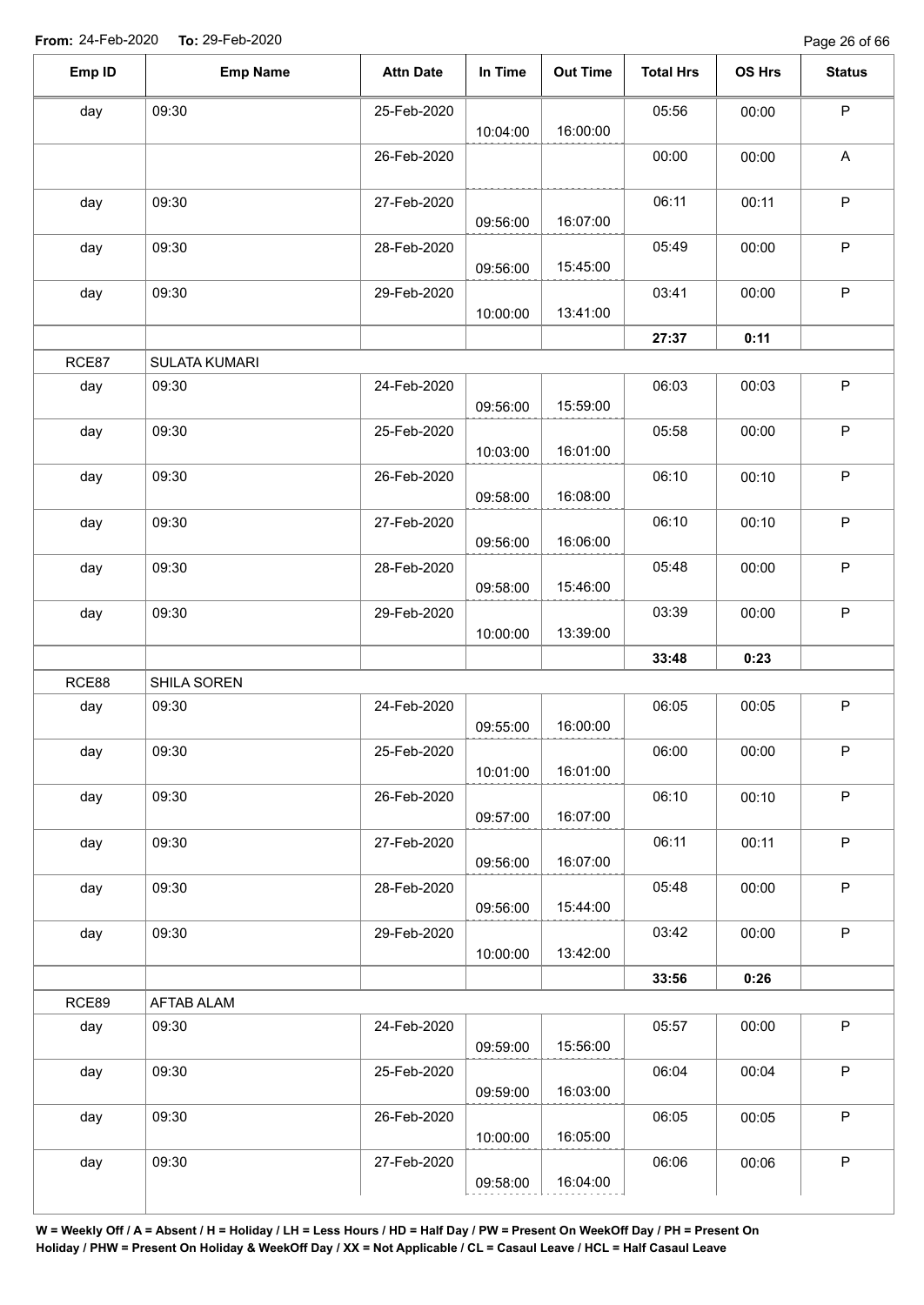Page 27 of 66

| Emp ID | <b>Emp Name</b>       | <b>Attn Date</b> | In Time  | <b>Out Time</b> | <b>Total Hrs</b> | OS Hrs | <b>Status</b> |
|--------|-----------------------|------------------|----------|-----------------|------------------|--------|---------------|
| day    | 09:30                 | 28-Feb-2020      |          |                 | 05:48            | 00:00  | $\mathsf P$   |
|        |                       |                  | 09:59:00 | 15:47:00        |                  |        |               |
| day    | 09:30                 | 29-Feb-2020      |          |                 | 03:42            | 00:00  | $\mathsf P$   |
|        |                       |                  | 10:00:00 | 13:42:00        |                  |        |               |
|        |                       |                  |          |                 | 33:42            | 0:15   |               |
| RCE90  | <b>RUKSAR KHATOON</b> |                  |          |                 |                  |        |               |
| day    | 09:30                 | 24-Feb-2020      | 10:00:00 | 15:55:00        | 05:55            | 00:00  | $\mathsf P$   |
| day    | 09:30                 | 25-Feb-2020      | 10:02:00 | 16:02:00        | 06:00            | 00:00  | P             |
|        |                       | 26-Feb-2020      |          |                 | 00:00            | 00:00  | A             |
|        |                       |                  |          |                 |                  |        |               |
| day    | 09:30                 | 27-Feb-2020      | 09:56:00 | 16:05:00        | 06:09            | 00:09  | $\mathsf P$   |
| day    | 09:30                 | 28-Feb-2020      |          |                 | 05:49            | 00:00  | $\mathsf P$   |
|        |                       |                  | 09:59:00 | 15:48:00        |                  |        |               |
| day    | 09:30                 | 29-Feb-2020      |          |                 | 03:34            | 00:00  | $\sf P$       |
|        |                       |                  | 10:04:00 | 13:38:00        |                  |        |               |
|        |                       |                  |          |                 | 27:27            | 0:9    |               |
| RCE91  | <b>KUNTI KUMARI</b>   |                  |          |                 |                  |        |               |
|        |                       | 24-Feb-2020      |          |                 | 00:00            | 00:00  | A             |
| day    | 09:30                 | 25-Feb-2020      |          |                 | 05:55            | 00:00  | $\mathsf P$   |
|        |                       |                  | 10:04:00 | 15:59:00        |                  |        |               |
| day    | 09:30                 | 26-Feb-2020      |          |                 | 06:04            | 00:04  | $\mathsf P$   |
|        |                       |                  | 10:00:00 | 16:04:00        |                  |        |               |
| day    | 09:30                 | 27-Feb-2020      | 09:59:00 | 16:04:00        | 06:05            | 00:05  | $\sf P$       |
| day    | 09:30                 | 28-Feb-2020      |          |                 | 05:48            | 00:00  | P             |
|        |                       |                  | 09:59:00 | 15:47:00        |                  |        |               |
| day    | 09:30                 | 29-Feb-2020      |          |                 | 03:39            | 00:00  | $\mathsf P$   |
|        |                       |                  | 10:01:00 | 13:40:00        |                  |        |               |
|        |                       |                  |          |                 | 27:31            | 0:9    |               |
| RCE92  | <b>MANISHA KUMARI</b> |                  |          |                 |                  |        |               |
| day    | 09:30                 | 24-Feb-2020      |          |                 | 05:55            | 00:00  | $\mathsf{P}$  |
|        |                       |                  | 10:00:00 | 15:55:00        |                  |        |               |
| day    | 09:30                 | 25-Feb-2020      |          |                 | 05:59            | 00:00  | $\mathsf P$   |
|        |                       |                  | 10:02:00 | 16:01:00        |                  |        |               |
| day    | 09:30                 | 26-Feb-2020      | 09:59:00 | 16:06:00        | 06:07            | 00:07  | $\sf P$       |
| day    | 09:30                 | 27-Feb-2020      |          |                 | 06:06            | 00:06  | $\mathsf P$   |
|        |                       |                  | 09:58:00 | 16:04:00        |                  |        |               |
| day    | 09:30                 | 28-Feb-2020      |          |                 | 05:49            | 00:00  | $\sf P$       |
|        |                       |                  | 09:59:00 | 15:48:00        |                  |        |               |
| day    | 09:30                 | 29-Feb-2020      |          |                 | 03:38            | 00:00  | P             |
|        |                       |                  | 10:02:00 | 13:40:00        |                  |        |               |
|        |                       |                  |          |                 | 33:34            | 0:13   |               |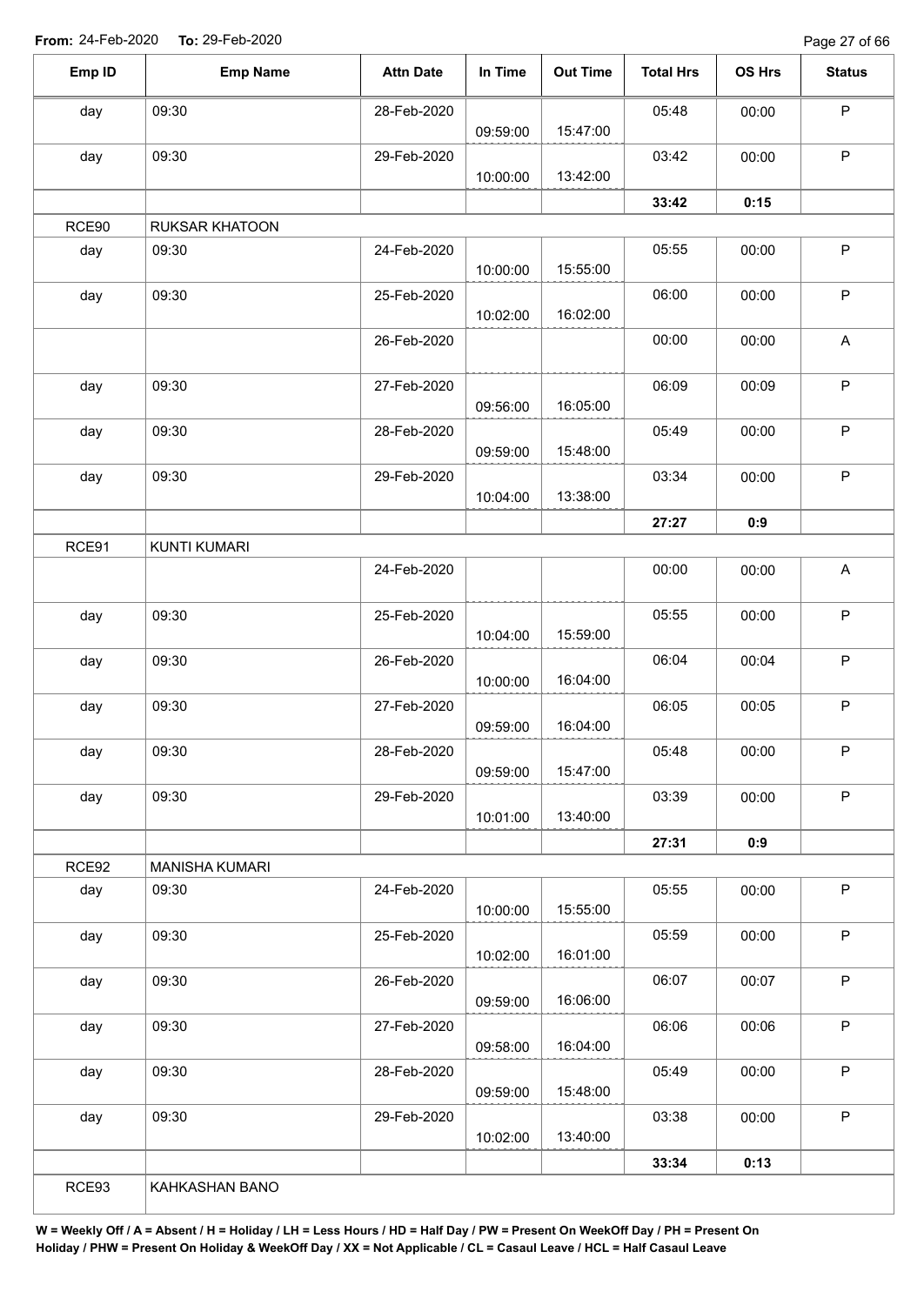| Emp ID | <b>Emp Name</b>       | <b>Attn Date</b> | In Time  | <b>Out Time</b> | <b>Total Hrs</b> | OS Hrs | <b>Status</b> |
|--------|-----------------------|------------------|----------|-----------------|------------------|--------|---------------|
| day    | 09:30                 | 24-Feb-2020      | 10:00:00 | 15:56:00        | 05:56            | 00:00  | $\mathsf P$   |
| day    | 09:30                 | 25-Feb-2020      | 10:00:00 | 16:06:00        | 06:06            | 00:06  | $\sf P$       |
| day    | 09:30                 | 26-Feb-2020      | 09:57:00 | 16:09:00        | 06:12            | 00:12  | $\mathsf P$   |
| day    | 09:30                 | 27-Feb-2020      | 09:56:00 | 16:07:00        | 06:11            | 00:11  | $\sf P$       |
| day    | 09:30                 | 28-Feb-2020      | 09:56:00 | 15:45:00        | 05:49            | 00:00  | $\sf P$       |
| day    | 09:30                 | 29-Feb-2020      | 09:58:00 | 13:41:00        | 03:43            | 00:00  | $\mathsf P$   |
|        |                       |                  |          |                 | 33:57            | 0:29   |               |
| RCE94  | <b>BHAWANI KUMARI</b> |                  |          |                 |                  |        |               |
| day    | 09:30                 | 24-Feb-2020      | 09:57:00 | 15:57:00        | 06:00            | 00:00  | $\sf P$       |
| day    | 09:30                 | 25-Feb-2020      | 10:04:00 | 16:00:00        | 05:56            | 00:00  | $\sf P$       |
| day    | 09:30                 | 26-Feb-2020      | 10:02:00 | 16:03:00        | 06:01            | 00:01  | $\mathsf P$   |
| day    | 09:30                 | 27-Feb-2020      | 10:00:00 | 16:03:00        | 06:03            | 00:03  | $\sf P$       |
| day    | 09:30                 | 28-Feb-2020      | 10:01:00 | 15:50:00        | 05:49            | 00:00  | $\mathsf P$   |
| day    | 09:30                 | 29-Feb-2020      | 10:04:00 | 13:38:00        | 03:34            | 00:00  | $\sf P$       |
|        |                       |                  |          |                 | 33:23            | 0:4    |               |
| RCE95  | <b>SONI KUMARI</b>    |                  |          |                 |                  |        |               |
| day    | 09:30                 | 24-Feb-2020      | 10:00:00 | 15:59:00        | 05:59            | 00:00  | P             |
| day    | 09:30                 | 25-Feb-2020      | 10:00:00 | 16:06:00        | 06:06            | 00:06  | $\sf P$       |
| day    | 09:30                 | 26-Feb-2020      | 09:56:00 | 16:08:00        | 06:12            | 00:12  | $\mathsf P$   |
| day    | 09:30                 | 27-Feb-2020      | 09:55:00 | 16:08:00        | 06:13            | 00:13  | $\sf P$       |
| day    | 09:30                 | 28-Feb-2020      | 09:57:00 | 15:45:00        | 05:48            | 00:00  | $\sf P$       |
| day    | 09:30                 | 29-Feb-2020      | 09:59:00 | 13:42:00        | 03:43            | 00:00  | $\mathsf{P}$  |
|        |                       |                  |          |                 | 34:1             | 0:31   |               |
| RCE96  | DEEPAK KUMAR SINGH    |                  |          |                 |                  |        |               |
| day    | 09:30                 | 24-Feb-2020      | 09:58:00 | 15:58:00        | 06:00            | 00:00  | $\mathsf P$   |
| day    | 09:30                 | 25-Feb-2020      | 10:03:00 | 16:00:00        | 05:57            | 00:00  | $\mathsf P$   |
| day    | 09:30                 | 26-Feb-2020      | 09:58:00 | 16:08:00        | 06:10            | 00:10  | $\mathsf P$   |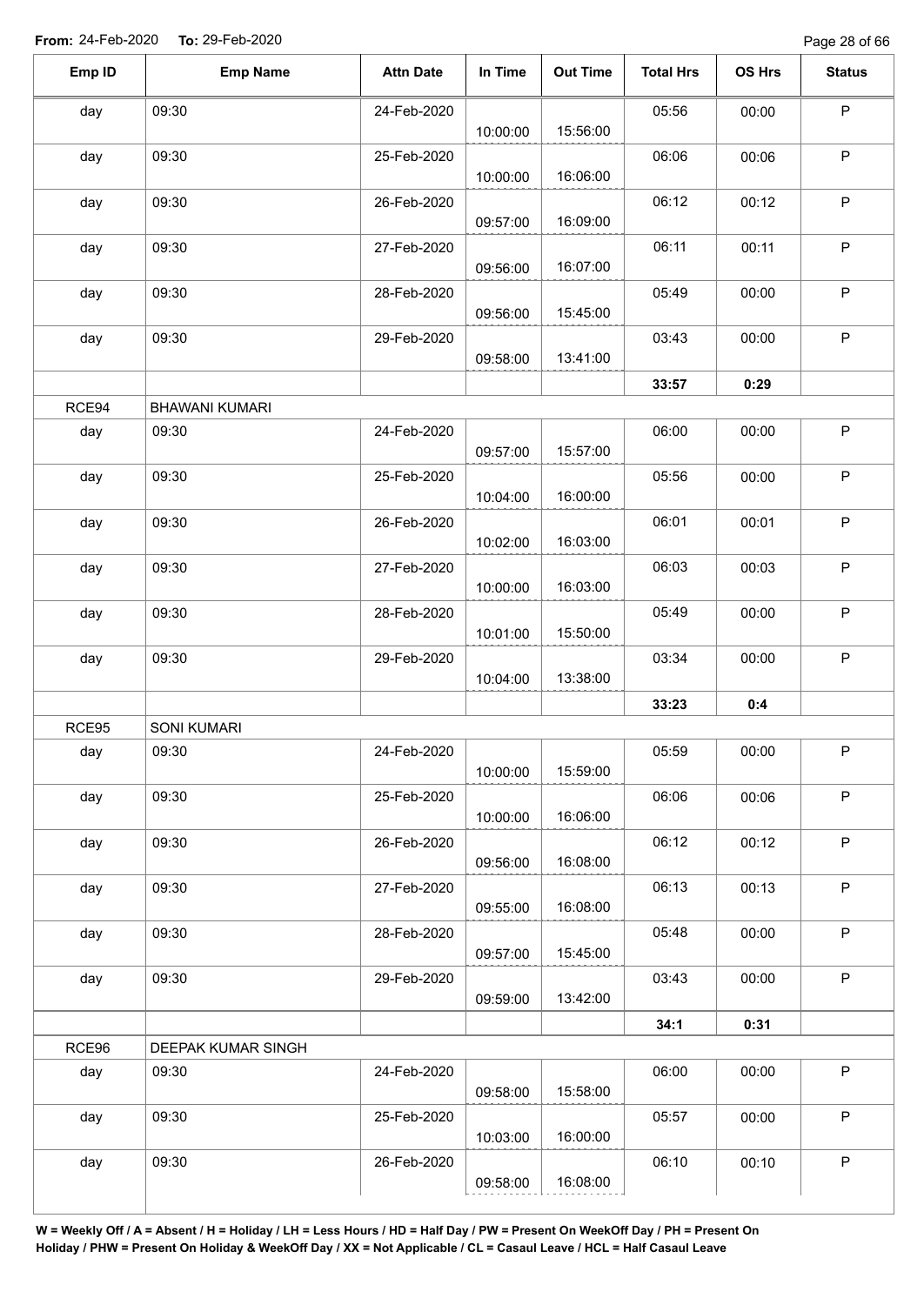Page 29 of 66

| Emp ID | <b>Emp Name</b>      | <b>Attn Date</b> | In Time  | <b>Out Time</b> | <b>Total Hrs</b> | OS Hrs | <b>Status</b>             |
|--------|----------------------|------------------|----------|-----------------|------------------|--------|---------------------------|
| day    | 09:30                | 27-Feb-2020      |          |                 | 06:13            | 00:13  | $\mathsf P$               |
|        |                      |                  | 09:55:00 | 16:08:00        |                  |        |                           |
| day    | 09:30                | 28-Feb-2020      | 09:56:00 | 15:47:00        | 05:51            | 00:00  | P                         |
| day    | 09:30                | 29-Feb-2020      |          | 13:39:00        | 03:38            | 00:00  | $\mathsf P$               |
|        |                      |                  | 10:01:00 |                 |                  |        |                           |
|        |                      |                  |          |                 | 33:49            | 0:23   |                           |
| RCE97  | <b>SUMAN KUMARI</b>  |                  |          |                 |                  |        |                           |
| day    | 09:30                | 24-Feb-2020      | 09:58:00 | 15:59:00        | 06:01            | 00:01  | $\sf P$                   |
| day    | 09:30                | 25-Feb-2020      | 10:02:00 | 16:00:00        | 05:58            | 00:00  | $\mathsf P$               |
| day    | 09:30                | 26-Feb-2020      |          |                 | 06:08            | 00:08  | $\mathsf P$               |
|        |                      |                  | 09:58:00 | 16:06:00        |                  |        |                           |
| day    | 09:30                | 27-Feb-2020      |          |                 | 06:09            | 00:09  | $\sf P$                   |
|        |                      |                  | 09:57:00 | 16:06:00        |                  |        |                           |
| day    | 09:30                | 28-Feb-2020      |          |                 | 05:49            | 00:00  | $\mathsf P$               |
|        |                      |                  | 09:58:00 | 15:47:00        |                  |        |                           |
| day    | 09:30                | 29-Feb-2020      |          |                 | 03:39            | 00:00  | $\sf P$                   |
|        |                      |                  | 10:01:00 | 13:40:00        |                  |        |                           |
|        |                      |                  |          |                 | 33:44            | 0:18   |                           |
| RCE98  | MANOJ BESRA          |                  |          |                 |                  |        |                           |
|        |                      | 24-Feb-2020      |          |                 | 00:00            | 00:00  | A                         |
|        |                      |                  |          |                 |                  |        | $\mathsf P$               |
| day    | 09:30                | 25-Feb-2020      | 10:00:00 | 16:06:00        | 06:06            | 00:06  |                           |
| day    | 09:30                | 26-Feb-2020      |          |                 | 06:12            | 00:12  | P                         |
|        |                      |                  | 09:57:00 | 16:09:00        |                  |        |                           |
|        |                      | 27-Feb-2020      |          |                 | 00:00            | 00:00  | $\boldsymbol{\mathsf{A}}$ |
|        |                      |                  |          |                 |                  |        |                           |
| day    | 09:30                | 28-Feb-2020      |          |                 | 05:49            | 00:00  | $\mathsf P$               |
|        |                      |                  | 10:00:00 | 15:49:00        |                  |        |                           |
| day    | 09:30                | 29-Feb-2020      |          |                 | 03:44            | 00:00  | $\mathsf P$               |
|        |                      |                  | 09:58:00 | 13:42:00        |                  |        |                           |
|        |                      |                  |          |                 | 21:51            | 0:18   |                           |
| RCE99  | PRAFULLA KUMAR SINGH |                  |          |                 |                  |        |                           |
| day    | 09:30                | 24-Feb-2020      | 09:55:00 | 16:01:00        | 06:06            | 00:06  | $\sf P$                   |
|        |                      | 25-Feb-2020      |          |                 | 00:00            | 00:00  | A                         |
| day    | 09:30                | 26-Feb-2020      |          |                 | 06:07            | 00:07  | $\sf P$                   |
|        |                      |                  | 09:59:00 | 16:06:00        |                  |        |                           |
| day    | 09:30                | 27-Feb-2020      |          |                 | 06:13            | 00:13  | $\mathsf P$               |
|        |                      |                  | 09:55:00 | 16:08:00        |                  |        |                           |
| day    | 09:30                | 28-Feb-2020      |          |                 | 05:48            | 00:00  | $\mathsf P$               |
|        |                      |                  | 09:57:00 | 15:45:00        |                  |        |                           |
| day    | 09:30                | 29-Feb-2020      |          |                 | 03:43            | 00:00  | P                         |
|        |                      |                  | 09:59:00 | 13:42:00        |                  |        |                           |
|        |                      |                  |          |                 |                  |        |                           |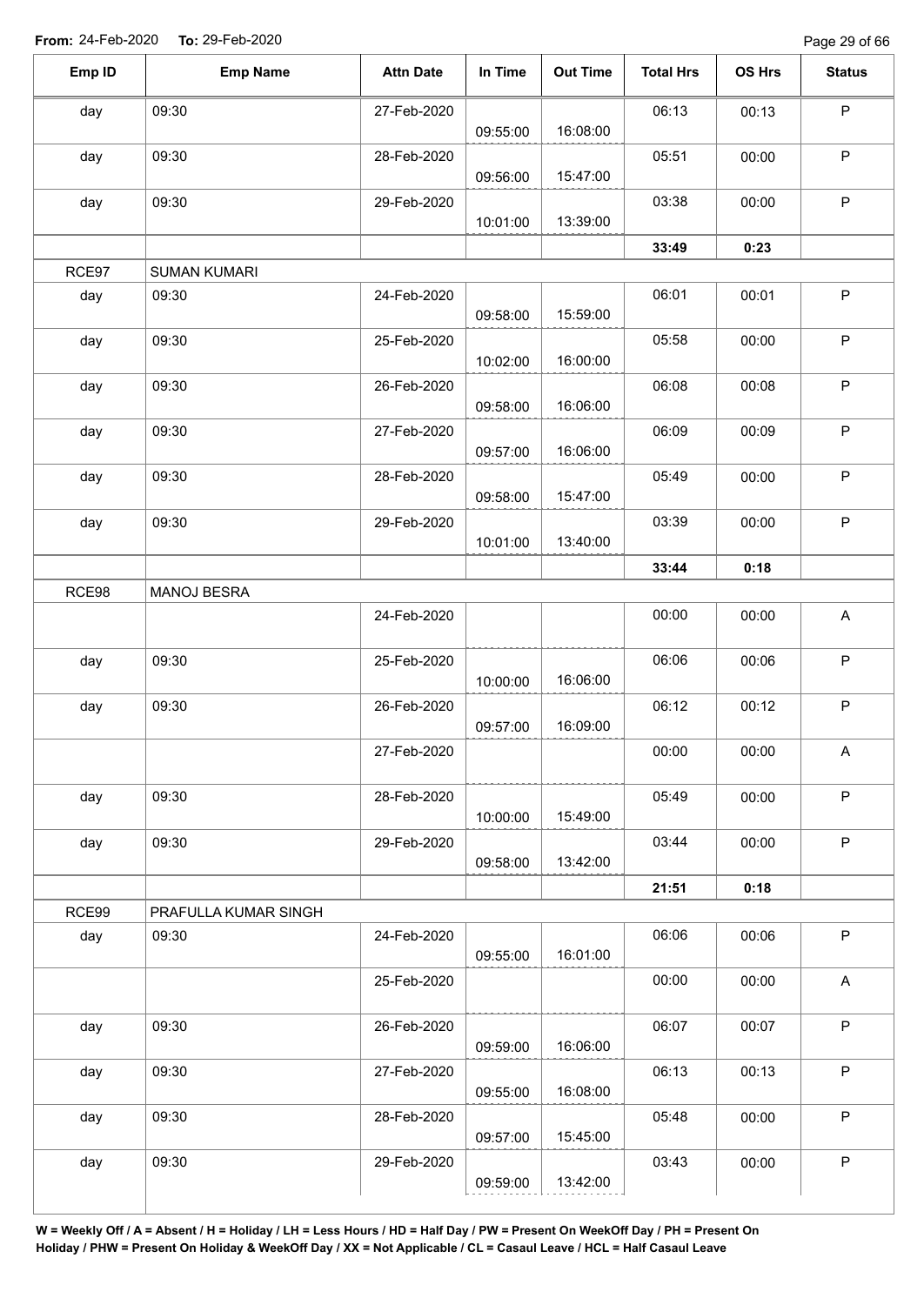Page 30 of 66

| Emp ID            | <b>Emp Name</b>        | <b>Attn Date</b> | In Time  | <b>Out Time</b> | <b>Total Hrs</b> | OS Hrs | <b>Status</b> |
|-------------------|------------------------|------------------|----------|-----------------|------------------|--------|---------------|
|                   |                        |                  |          |                 | 27:57            | 0:26   |               |
| <b>RCE100</b>     | KHUSHBU YADAV          |                  |          |                 |                  |        |               |
| day               | 09:30                  | 24-Feb-2020      | 09:54:00 | 16:01:00        | 06:07            | 00:07  | $\mathsf P$   |
| day               | 09:30                  | 25-Feb-2020      | 10:01:00 | 16:01:00        | 06:00            | 00:00  | $\mathsf P$   |
| day               | 09:30                  | 26-Feb-2020      | 09:59:00 | 16:06:00        | 06:07            | 00:07  | $\mathsf P$   |
| day               | 09:30                  | 27-Feb-2020      | 09:58:00 | 16:05:00        | 06:07            | 00:07  | $\mathsf P$   |
| day               | 09:30                  | 28-Feb-2020      | 09:57:00 | 15:46:00        | 05:49            | 00:00  | $\sf P$       |
|                   |                        | 29-Feb-2020      |          |                 | 00:00            | 00:00  | A             |
|                   |                        |                  |          |                 | 30:10            | 0:21   |               |
| <b>RCE224</b>     | MADHU SUDAN GORAIN     |                  |          |                 |                  |        |               |
| day               | 09:30                  | 24-Feb-2020      | 09:54:00 | 16:00:00        | 06:06            | 00:06  | $\mathsf P$   |
| day               | 09:30                  | 25-Feb-2020      | 10:01:00 | 16:02:00        | 06:01            | 00:01  | $\sf P$       |
| day               | 09:30                  | 26-Feb-2020      | 10:00:00 | 16:05:00        | 06:05            | 00:05  | $\sf P$       |
| day               | 09:30                  | 27-Feb-2020      | 09:59:00 | 16:03:00        | 06:04            | 00:04  | $\mathsf P$   |
| day               | 09:30                  | 28-Feb-2020      | 10:00:00 | 15:50:00        | 05:50            | 00:00  | $\mathsf P$   |
| day               | 09:30                  | 29-Feb-2020      | 10:04:00 | 13:38:00        | 03:34            | 00:00  | $\sf P$       |
|                   |                        |                  |          |                 | 33:40            | 0:16   |               |
| <b>Department</b> | <b>TEACHING STAFF</b>  |                  |          |                 |                  |        |               |
| <b>RCE203</b>     | MUKESH KUMAR SNGH      |                  |          |                 |                  |        |               |
| day               | 09:30                  | 24-Feb-2020      | 09:52:00 | 15:53:00        | 06:01            | 00:01  | $\sf P$       |
| day               | 09:30                  | 25-Feb-2020      | 09:57:00 | 15:57:00        | 06:00            | 00:00  | $\mathsf P$   |
| day               | 09:30                  | 26-Feb-2020      | 09:54:00 | 16:01:00        | 06:07            | 00:07  | $\mathsf P$   |
| day               | 09:30                  | 27-Feb-2020      | 09:53:00 | 16:00:00        | 06:07            | 00:07  | $\mathsf P$   |
| day               | 09:30                  | 28-Feb-2020      | 09:54:00 | 15:41:00        | 05:47            | 00:00  | $\mathsf P$   |
| day               | 09:30                  | 29-Feb-2020      | 09:57:00 | 13:47:00        | 03:50            | 00:00  | $\mathsf P$   |
|                   |                        |                  |          |                 | 33:52            | 0:15   |               |
| <b>RCE204</b>     | AVINASH CHANDRA THAKUR |                  |          |                 |                  |        |               |
| day               | 09:30                  | 24-Feb-2020      | 09:53:00 | 15:52:00        | 05:59            | 00:00  | $\mathsf P$   |
| day               | 09:30                  | 25-Feb-2020      |          |                 | 05:59            | 00:00  | $\mathsf P$   |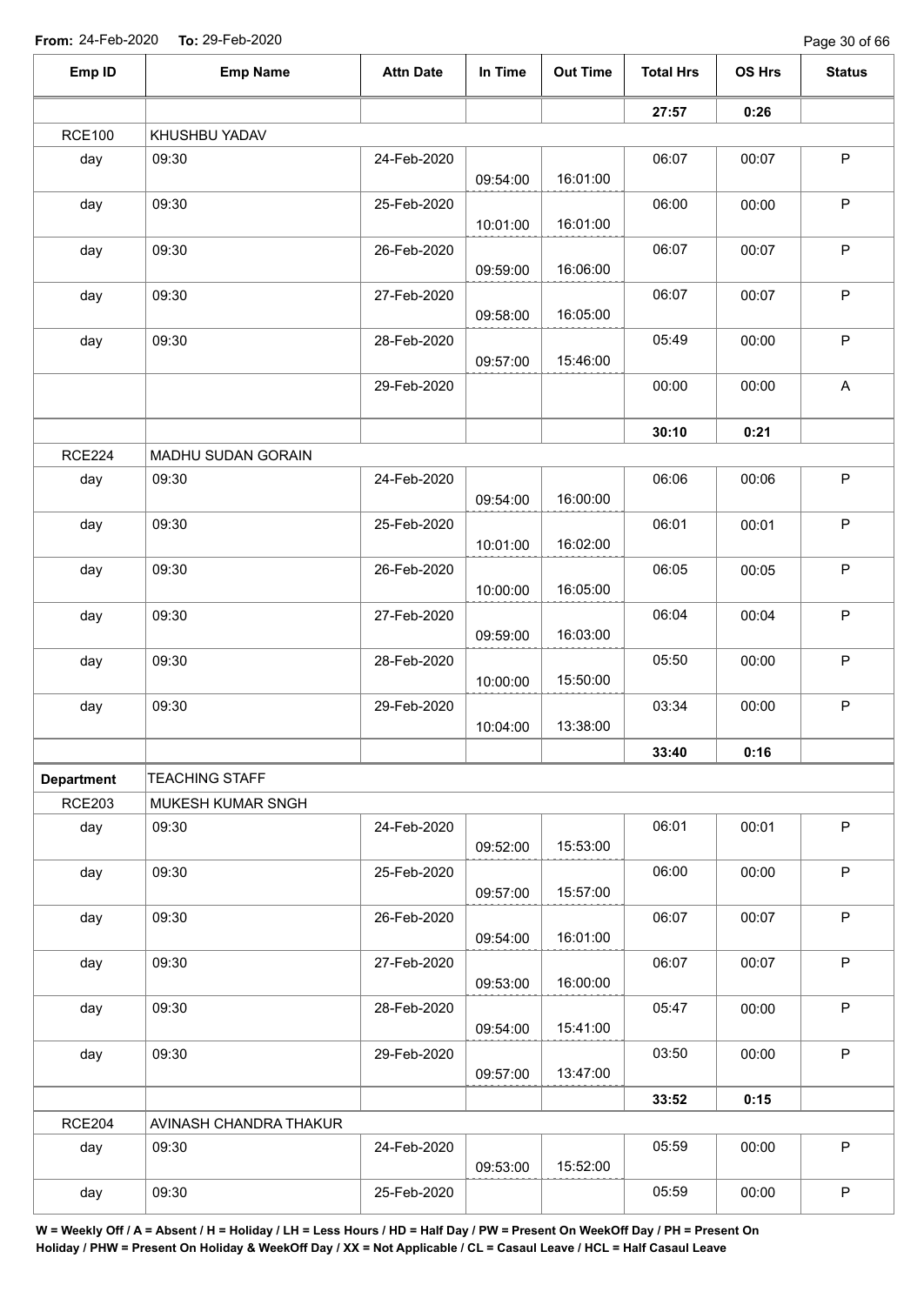| Emp ID        | <b>Emp Name</b>       | <b>Attn Date</b> | In Time  | <b>Out Time</b> | <b>Total Hrs</b> | OS Hrs | <b>Status</b>             |
|---------------|-----------------------|------------------|----------|-----------------|------------------|--------|---------------------------|
|               |                       |                  | 09:57:00 | 15:56:00        |                  |        |                           |
| day           | 09:30                 | 26-Feb-2020      | 09:55:00 | 16:01:00        | 06:06            | 00:06  | $\mathsf P$               |
| day           | 09:30                 | 27-Feb-2020      | 09:53:00 | 16:00:00        | 06:07            | 00:07  | $\sf P$                   |
| day           | 09:30                 | 28-Feb-2020      | 09:54:00 | 15:42:00        | 05:48            | 00:00  | ${\sf P}$                 |
| day           | 09:30                 | 29-Feb-2020      | 09:56:00 | 13:47:00        | 03:51            | 00:00  | ${\sf P}$                 |
|               |                       |                  |          |                 | 33:50            | 0:13   |                           |
| <b>RCE205</b> | ANNU TALAN MINZ       |                  |          |                 |                  |        |                           |
|               |                       | 24-Feb-2020      |          |                 | 00:00            | 00:00  | $\mathsf A$               |
|               |                       | 25-Feb-2020      |          |                 | 00:00            | 00:00  | $\mathsf A$               |
|               |                       | 26-Feb-2020      |          |                 | 00:00            | 00:00  | $\boldsymbol{\mathsf{A}}$ |
|               |                       | 27-Feb-2020      |          |                 | 00:00            | 00:00  | $\mathsf A$               |
|               |                       | 28-Feb-2020      |          |                 | 00:00            | 00:00  | A                         |
|               |                       | 29-Feb-2020      |          |                 | 00:00            | 00:00  | $\mathsf A$               |
|               |                       |                  |          |                 | 0:0              | 0:0    |                           |
| <b>RCE206</b> | SANDIP KUMAR MAHTO    |                  |          |                 |                  |        |                           |
| day           | 09:30                 | 24-Feb-2020      | 09:53:00 | 15:53:00        | 06:00            | 00:00  | $\mathsf P$               |
| day           | 09:30                 | 25-Feb-2020      | 09:57:00 | 15:56:00        | 05:59            | 00:00  | $\mathsf P$               |
| day           | 09:30                 | 26-Feb-2020      | 09:54:00 | 16:01:00        | 06:07            | 00:07  | $\mathsf P$               |
| day           | 09:30                 | 27-Feb-2020      | 09:54:00 | 16:00:00        | 06:06            | 00:06  | $\mathsf P$               |
| day           | 09:30                 | 28-Feb-2020      | 09:53:00 | 15:41:00        | 05:48            | 00:00  | $\sf P$                   |
| day           | 09:30                 | 29-Feb-2020      | 09:56:00 | 13:47:00        | 03:51            | 00:00  | $\mathsf P$               |
|               |                       |                  |          |                 | 33:51            | 0:13   |                           |
| <b>RCE207</b> | <b>MANISHA KUMARI</b> |                  |          |                 |                  |        |                           |
| day           | 09:30                 | 24-Feb-2020      | 09:53:00 | 15:52:00        | 05:59            | 00:00  | $\mathsf P$               |
| day           | 09:30                 | 25-Feb-2020      | 09:57:00 | 15:56:00        | 05:59            | 00:00  | $\mathsf P$               |
| day           | 09:30                 | 26-Feb-2020      | 09:54:00 | 16:01:00        | 06:07            | 00:07  | $\mathsf P$               |
| day           | 09:30                 | 27-Feb-2020      | 09:53:00 | 16:00:00        | 06:07            | 00:07  | $\mathsf P$               |
| day           | 09:30                 | 28-Feb-2020      |          |                 | 05:48            | 00:00  | $\mathsf P$               |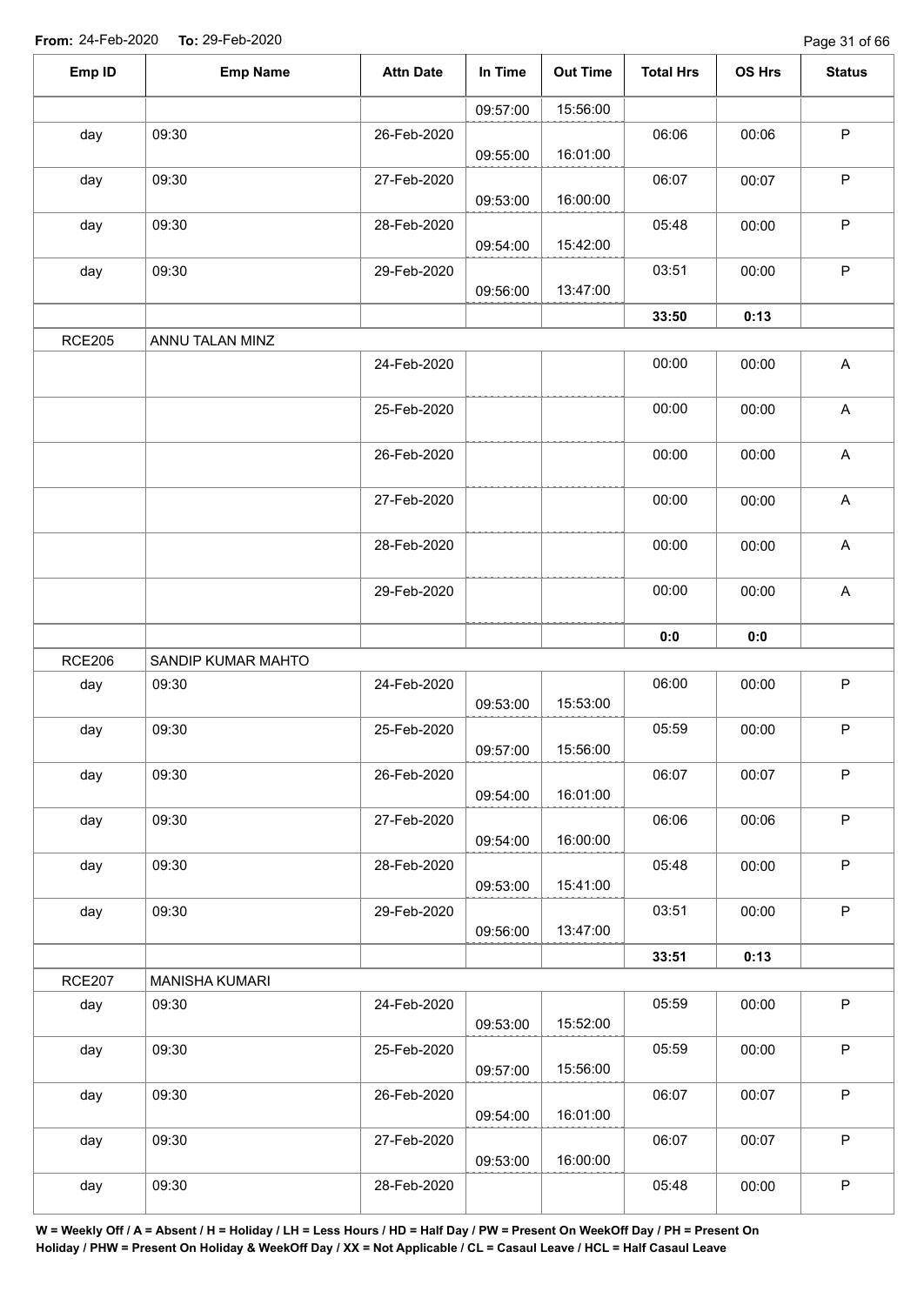Page 32 of 66

| Emp ID        | <b>Emp Name</b>       | <b>Attn Date</b> | In Time  | <b>Out Time</b> | <b>Total Hrs</b> | OS Hrs | <b>Status</b>             |
|---------------|-----------------------|------------------|----------|-----------------|------------------|--------|---------------------------|
|               |                       |                  | 09:54:00 | 15:42:00        |                  |        |                           |
| day           | 09:30                 | 29-Feb-2020      | 09:56:00 | 13:48:00        | 03:52            | 00:00  | $\mathsf P$               |
|               |                       |                  |          |                 | 33:52            | 0:14   |                           |
| <b>RCE208</b> | MD. JULFIKAR          |                  |          |                 |                  |        |                           |
| day           | 09:30                 | 24-Feb-2020      | 09:52:00 | 15:53:00        | 06:01            | 00:01  | $\mathsf P$               |
| day           | 09:30                 | 25-Feb-2020      | 09:57:00 | 15:57:00        | 06:00            | 00:00  | $\sf P$                   |
| day           | 09:30                 | 26-Feb-2020      | 09:54:00 | 16:01:00        | 06:07            | 00:07  | $\sf P$                   |
| day           | 09:30                 | 27-Feb-2020      | 09:53:00 | 16:00:00        | 06:07            | 00:07  | $\sf P$                   |
| day           | 09:30                 | 28-Feb-2020      | 09:54:00 | 15:42:00        | 05:48            | 00:00  | $\mathsf P$               |
| day           | 09:30                 | 29-Feb-2020      | 09:56:00 | 13:47:00        | 03:51            | 00:00  | $\sf P$                   |
|               |                       |                  |          |                 | 33:54            | 0:15   |                           |
| <b>RCE209</b> | DR. RANU BHATTACHARYA |                  |          |                 |                  |        |                           |
| day           | 09:30                 | 24-Feb-2020      | 09:52:00 | 15:53:00        | 06:01            | 00:01  | $\sf P$                   |
| day           | 09:30                 | 25-Feb-2020      | 09:57:00 | 15:57:00        | 06:00            | 00:00  | $\sf P$                   |
| day           | 09:30                 | 26-Feb-2020      | 09:54:00 | 16:00:00        | 06:06            | 00:06  | $\sf P$                   |
| day           | 09:30                 | 27-Feb-2020      | 09:53:00 | 15:59:00        | 06:06            | 00:06  | $\sf P$                   |
| day           | 09:30                 | 28-Feb-2020      | 09:53:00 | 15:42:00        | 05:49            | 00:00  | $\mathsf P$               |
| day           | 09:30                 | 29-Feb-2020      | 09:56:00 | 13:47:00        | 03:51            | 00:00  | $\sf P$                   |
|               |                       |                  |          |                 | 33:53            | 0:13   |                           |
| <b>RCE210</b> | DWARIKA PRASAD YADAV  |                  |          |                 |                  |        |                           |
|               |                       | 24-Feb-2020      |          |                 | 00:00            | 00:00  | $\boldsymbol{\mathsf{A}}$ |
|               |                       | 25-Feb-2020      |          |                 | 00:00            | 00:00  | $\boldsymbol{\mathsf{A}}$ |
|               |                       | 26-Feb-2020      |          |                 | 00:00            | 00:00  | $\boldsymbol{\mathsf{A}}$ |
|               |                       | 27-Feb-2020      |          |                 | 00:00            | 00:00  | $\boldsymbol{\mathsf{A}}$ |
|               |                       | 28-Feb-2020      |          |                 | 00:00            | 00:00  | $\boldsymbol{\mathsf{A}}$ |
|               |                       | 29-Feb-2020      |          |                 | 00:00            | 00:00  | $\boldsymbol{\mathsf{A}}$ |
|               |                       |                  |          |                 | 0:0              | 0:0    |                           |
| <b>RCE211</b> | SIMA PANDEY           |                  |          |                 |                  |        |                           |
| day           | 09:30                 | 24-Feb-2020      |          |                 | 06:00            | 00:00  | $\sf P$                   |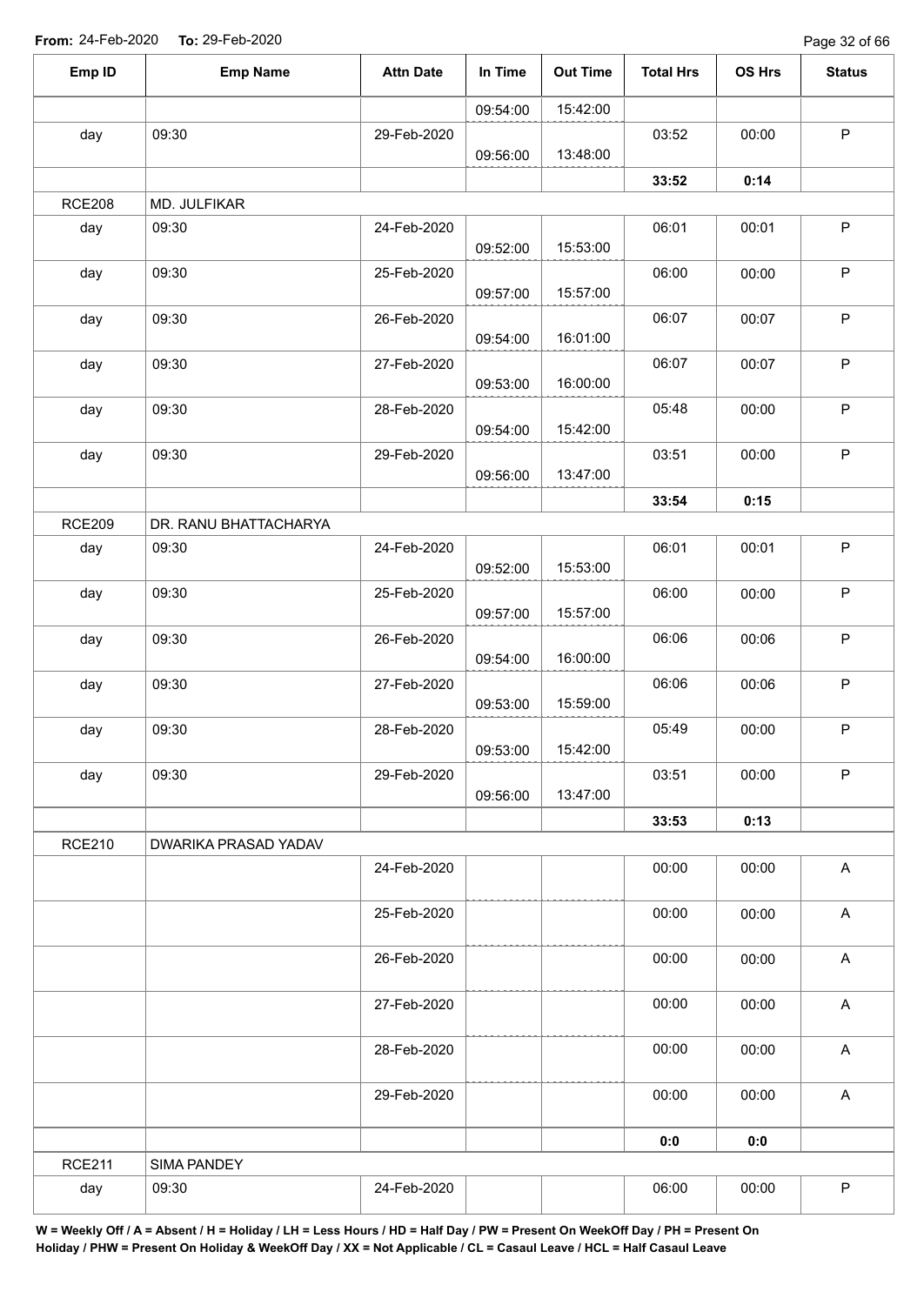Page 33 of 66

| Emp ID        | <b>Emp Name</b>  | <b>Attn Date</b> | In Time  | <b>Out Time</b> | <b>Total Hrs</b> | OS Hrs | <b>Status</b> |
|---------------|------------------|------------------|----------|-----------------|------------------|--------|---------------|
|               |                  |                  | 09:53:00 | 15:53:00        |                  |        |               |
| day           | 09:30            | 25-Feb-2020      | 09:58:00 | 15:57:00        | 05:59            | 00:00  | $\mathsf P$   |
| day           | 09:30            | 26-Feb-2020      | 09:54:00 | 16:01:00        | 06:07            | 00:07  | $\sf P$       |
| day           | 09:30            | 27-Feb-2020      | 09:53:00 | 16:00:00        | 06:07            | 00:07  | $\mathsf P$   |
| day           | 09:30            | 28-Feb-2020      | 09:53:00 | 15:41:00        | 05:48            | 00:00  | $\sf P$       |
| day           | 09:30            | 29-Feb-2020      | 09:56:00 | 13:47:00        | 03:51            | 00:00  | $\sf P$       |
|               |                  |                  |          |                 | 33:52            | 0:14   |               |
| <b>RCE212</b> | SAMAPAN MANDAL   |                  |          |                 |                  |        |               |
| day           | 09:30            | 24-Feb-2020      | 09:53:00 | 15:53:00        | 06:00            | 00:00  | $\mathsf P$   |
| day           | 09:30            | 25-Feb-2020      | 09:58:00 | 15:57:00        | 05:59            | 00:00  | $\mathsf P$   |
| day           | 09:30            | 26-Feb-2020      | 09:54:00 | 16:01:00        | 06:07            | 00:07  | $\sf P$       |
| day           | 09:30            | 27-Feb-2020      | 09:53:00 | 16:00:00        | 06:07            | 00:07  | P             |
| day           | 09:30            | 28-Feb-2020      | 09:54:00 | 15:41:00        | 05:47            | 00:00  | P             |
| day           | 09:30            | 29-Feb-2020      | 09:57:00 | 13:47:00        | 03:50            | 00:00  | $\sf P$       |
|               |                  |                  |          |                 | 33:50            | 0:14   |               |
| <b>RCE213</b> | MD. MUSTAQUE     |                  |          |                 |                  |        |               |
| day           | 09:30            | 24-Feb-2020      | 09:52:00 | 15:53:00        | 06:01            | 00:01  | P             |
| day           | 09:30            | 25-Feb-2020      | 09:57:00 | 15:56:00        | 05:59            | 00:00  | P             |
| day           | 09:30            | 26-Feb-2020      | 09:54:00 | 16:01:00        | 06:07            | 00:07  | $\mathsf{P}$  |
| day           | 09:30            | 27-Feb-2020      | 09:53:00 | 16:00:00        | 06:07            | 00:07  | $\sf P$       |
| day           | 09:30            | 28-Feb-2020      | 09:53:00 | 15:42:00        | 05:49            | 00:00  | P             |
| day           | 09:30            | 29-Feb-2020      | 09:56:00 | 13:47:00        | 03:51            | 00:00  | $\mathsf P$   |
|               |                  |                  |          |                 | 33:54            | 0:15   |               |
| <b>RCE214</b> | MD. SANAUL HAQUE |                  |          |                 |                  |        |               |
| day           | 09:30            | 24-Feb-2020      | 09:53:00 | 15:52:00        | 05:59            | 00:00  | $\mathsf P$   |
| day           | 09:30            | 25-Feb-2020      | 09:57:00 | 15:56:00        | 05:59            | 00:00  | P             |
| day           | 09:30            | 26-Feb-2020      | 09:55:00 | 16:01:00        | 06:06            | 00:06  | P             |
| day           | 09:30            | 27-Feb-2020      |          |                 | 06:07            | 00:07  | P             |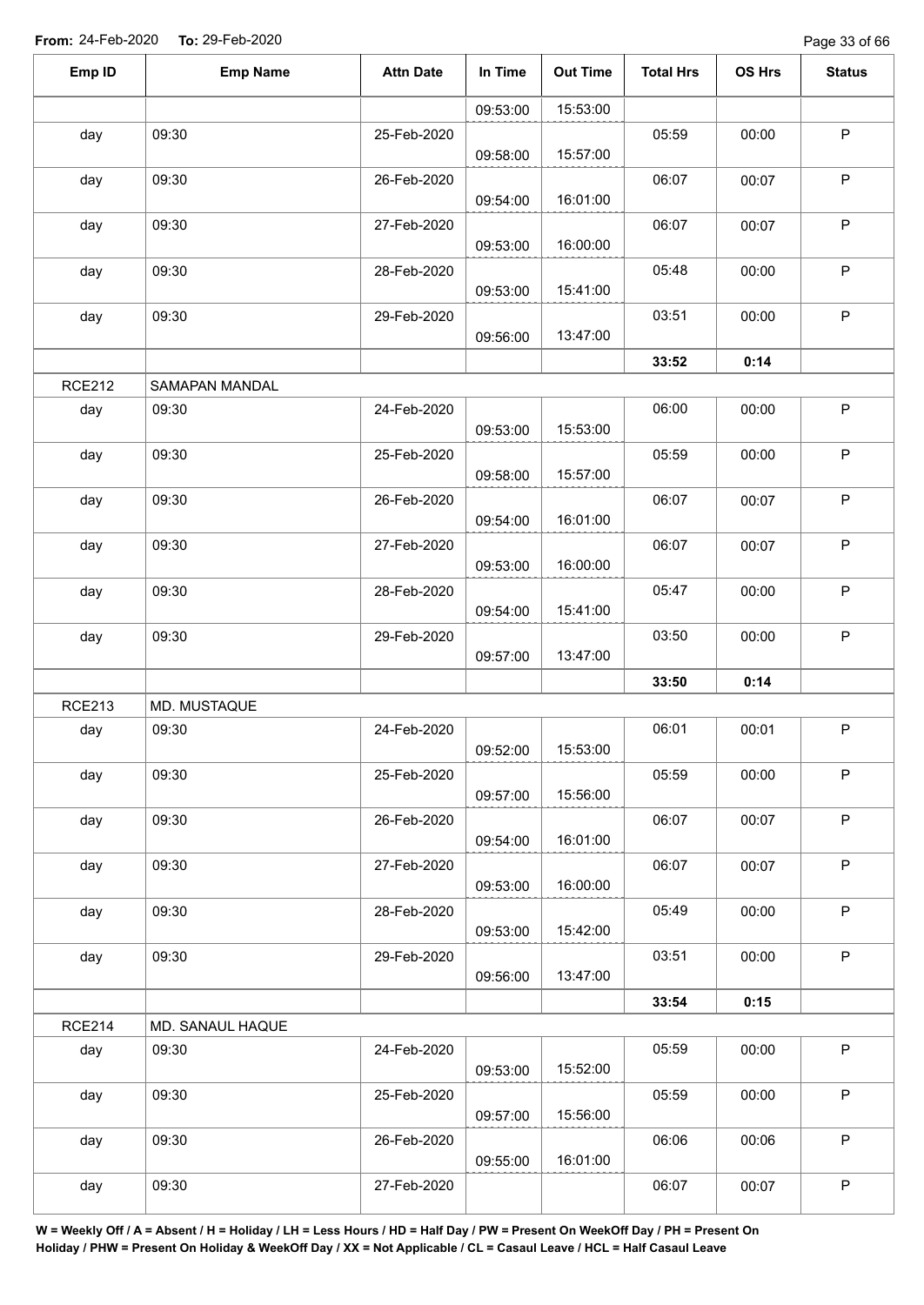| Emp ID        | <b>Emp Name</b>    | <b>Attn Date</b> | In Time  | <b>Out Time</b> | <b>Total Hrs</b> | OS Hrs | <b>Status</b> |
|---------------|--------------------|------------------|----------|-----------------|------------------|--------|---------------|
|               |                    |                  | 09:53:00 | 16:00:00        |                  |        |               |
| day           | 09:30              | 28-Feb-2020      | 09:54:00 | 15:42:00        | 05:48            | 00:00  | $\mathsf{P}$  |
| day           | 09:30              | 29-Feb-2020      | 09:56:00 | 13:47:00        | 03:51            | 00:00  | $\mathsf P$   |
|               |                    |                  |          |                 | 33:50            | 0:13   |               |
| <b>RCE215</b> | SATYAJEET MONDAL   |                  |          |                 |                  |        |               |
| day           | 09:30              | 24-Feb-2020      | 09:52:00 | 15:53:00        | 06:01            | 00:01  | $\sf P$       |
| day           | 09:30              | 25-Feb-2020      | 09:57:00 | 15:57:00        | 06:00            | 00:00  | $\sf P$       |
| day           | 09:30              | 26-Feb-2020      | 09:54:00 | 16:01:00        | 06:07            | 00:07  | $\sf P$       |
| day           | 09:30              | 27-Feb-2020      | 09:53:00 | 16:00:00        | 06:07            | 00:07  | $\sf P$       |
| day           | 09:30              | 28-Feb-2020      | 09:54:00 | 15:42:00        | 05:48            | 00:00  | $\sf P$       |
| day           | 09:30              | 29-Feb-2020      | 09:56:00 | 13:47:00        | 03:51            | 00:00  | $\mathsf P$   |
|               |                    |                  |          |                 | 33:54            | 0:15   |               |
| <b>RCE216</b> | <b>MADAN KUMAR</b> |                  |          |                 |                  |        |               |
| day           | 09:30              | 24-Feb-2020      | 09:52:00 | 15:53:00        | 06:01            | 00:01  | $\mathsf P$   |
| day           | 09:30              | 25-Feb-2020      | 09:57:00 | 15:56:00        | 05:59            | 00:00  | $\sf P$       |
| day           | 09:30              | 26-Feb-2020      | 09:54:00 | 16:01:00        | 06:07            | 00:07  | $\mathsf P$   |
| day           | 09:30              | 27-Feb-2020      | 09:53:00 | 16:00:00        | 06:07            | 00:07  | $\mathsf P$   |
| day           | 09:30              | 28-Feb-2020      | 09:54:00 | 15:42:00        | 05:48            | 00:00  | $\mathsf{P}$  |
| day           | 09:30              | 29-Feb-2020      | 09:56:00 | 13:47:00        | 03:51            | 00:00  | P             |
|               |                    |                  |          |                 | 33:53            | 0:15   |               |
| <b>RCE225</b> | DR. MD ENAM        |                  |          |                 |                  |        |               |
| day           | 09:30              | 24-Feb-2020      | 09:53:00 | 15:52:00        | 05:59            | 00:00  | P             |
| day           | 09:30              | 25-Feb-2020      | 09:57:00 | 15:56:00        | 05:59            | 00:00  | $\mathsf P$   |
| day           | 09:30              | 26-Feb-2020      | 09:55:00 | 16:01:00        | 06:06            | 00:06  | P             |
| day           | 09:30              | 27-Feb-2020      | 09:53:00 | 16:00:00        | 06:07            | 00:07  | P             |
| day           | 09:30              | 28-Feb-2020      | 09:54:00 | 15:42:00        | 05:48            | 00:00  | $\mathsf{P}$  |
| day           | 09:30              | 29-Feb-2020      | 09:56:00 | 13:48:00        | 03:52            | 00:00  | $\mathsf{P}$  |
|               |                    |                  |          |                 | 33:51            | 0:13   |               |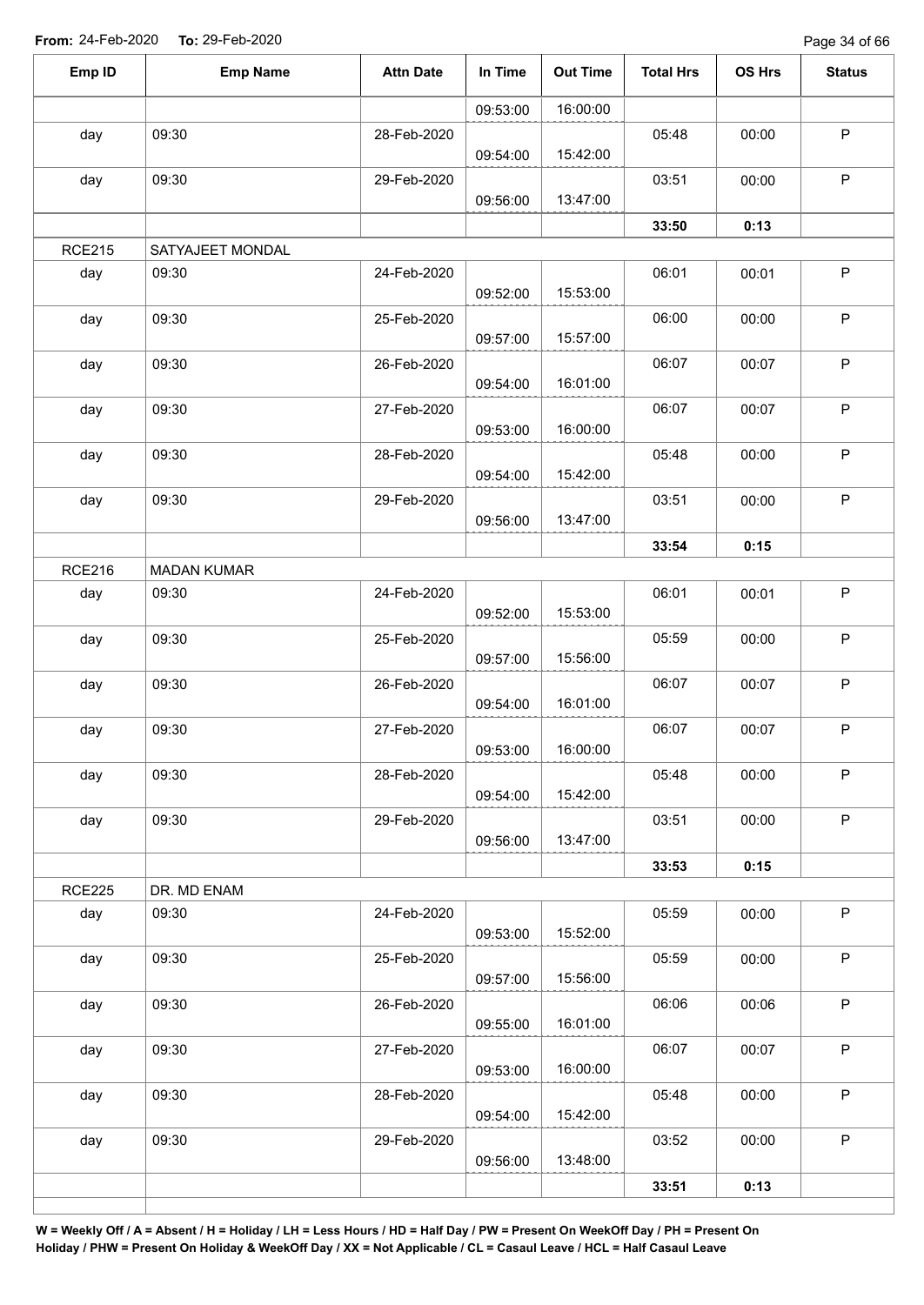Page 35 of 66

| Emp ID            | <b>Emp Name</b>           | <b>Attn Date</b> | In Time  | <b>Out Time</b> | <b>Total Hrs</b> | OS Hrs | <b>Status</b> |
|-------------------|---------------------------|------------------|----------|-----------------|------------------|--------|---------------|
| <b>RCE226</b>     | AKHILESH KUMAR PANDEY     |                  |          |                 |                  |        |               |
| day               | 09:30                     | 24-Feb-2020      | 09:53:00 | 15:52:00        | 05:59            | 00:00  | $\sf P$       |
| day               | 09:30                     | 25-Feb-2020      | 09:57:00 | 15:56:00        | 05:59            | 00:00  | $\mathsf P$   |
| day               | 09:30                     | 26-Feb-2020      | 09:55:00 | 16:01:00        | 06:06            | 00:00  | $\mathsf P$   |
| day               | 09:30                     | 27-Feb-2020      | 09:53:00 | 16:00:00        | 06:07            | 00:00  | $\mathsf P$   |
| day               | 09:30                     | 28-Feb-2020      | 09:53:00 | 15:41:00        | 05:48            | 00:00  | $\sf P$       |
| day               | 09:30                     | 29-Feb-2020      | 09:56:00 | 13:47:00        | 03:51            | 00:00  | $\sf P$       |
|                   |                           |                  |          |                 | 33:50            | 0:0    |               |
| <b>Department</b> | <b>NON TEACHING STAFF</b> |                  |          |                 |                  |        |               |
| <b>RCE217</b>     | <b>LALIT KUMAR TANTI</b>  |                  |          |                 |                  |        |               |
| day               | 09:30                     | 24-Feb-2020      | 09:52:00 | 15:54:00        | 06:02            | 00:02  | $\sf P$       |
| day               | 09:30                     | 25-Feb-2020      | 09:56:00 | 15:58:00        | 06:02            | 00:02  | $\mathsf P$   |
| day               | 09:30                     | 26-Feb-2020      | 09:53:00 | 16:02:00        | 06:09            | 00:09  | $\sf P$       |
| day               | 09:30                     | 27-Feb-2020      | 09:52:00 | 16:01:00        | 06:09            | 00:09  | $\mathsf P$   |
| day               | 09:30                     | 28-Feb-2020      | 09:52:00 | 15:43:00        | 05:51            | 00:00  | $\sf P$       |
| day               | 09:30                     | 29-Feb-2020      | 09:55:00 | 13:48:00        | 03:53            | 00:00  | $\mathsf P$   |
|                   |                           |                  |          |                 | 34:6             | 0:22   |               |
| <b>RCE218</b>     | MD. SONU ANSARI           |                  |          |                 |                  |        |               |
| day               | 09:30                     | 24-Feb-2020      | 09:51:00 | 15:54:00        | 06:03            | 00:03  | P             |
| day               | 09:30                     | 25-Feb-2020      | 09:56:00 | 15:57:00        | 06:01            | 00:01  | $\sf P$       |
| day               | 09:30                     | 26-Feb-2020      | 09:53:00 | 16:02:00        | 06:09            | 00:09  | P             |
| day               | 09:30                     | 27-Feb-2020      | 09:52:00 | 16:01:00        | 06:09            | 00:09  | $\mathsf P$   |
| day               | 09:30                     | 28-Feb-2020      | 09:53:00 | 15:43:00        | 05:50            | 00:00  | $\mathsf P$   |
| day               | 09:30                     | 29-Feb-2020      | 09:55:00 | 13:48:00        | 03:53            | 00:00  | $\mathsf P$   |
|                   |                           |                  |          |                 | 34:5             | 0:22   |               |
| <b>RCE219</b>     | <b>FAIYAZ FAISAL</b>      |                  |          |                 |                  |        |               |
| day               | 09:30                     | 24-Feb-2020      | 09:52:00 | 15:53:00        | 06:01            | 00:01  | $\mathsf P$   |
| day               | 09:30                     | 25-Feb-2020      | 09:56:00 | 15:57:00        | 06:01            | 00:01  | $\sf P$       |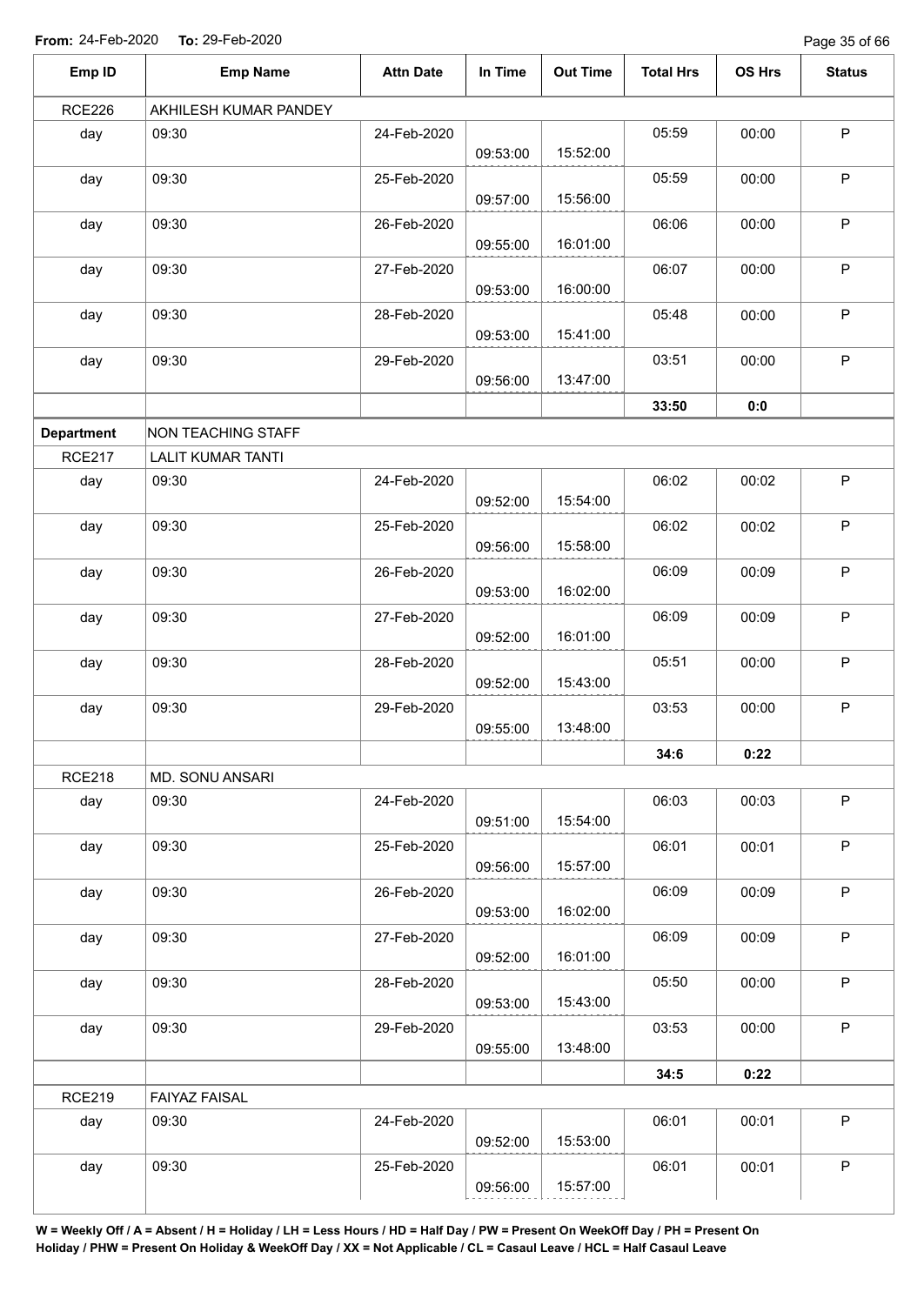Page 36 of 66

| $\sf P$<br>06:09<br>09:30<br>00:09<br>26-Feb-2020<br>day<br>16:02:00<br>09:53:00<br>$\sf P$<br>06:09<br>09:30<br>00:09<br>day<br>27-Feb-2020<br>16:01:00<br>09:52:00<br>$\sf P$<br>05:51<br>day<br>09:30<br>00:00<br>28-Feb-2020<br>15:43:00<br>09:52:00<br>03:53<br>$\mathsf P$<br>09:30<br>29-Feb-2020<br>00:00<br>day<br>13:48:00<br>09:55:00<br>34:4<br>0:20<br><b>RCE220</b><br>SAIFUL KHAN<br>$\mathsf P$<br>09:30<br>24-Feb-2020<br>06:03<br>00:03<br>day<br>15:54:00<br>09:51:00<br>$\sf P$<br>09:30<br>06:02<br>day<br>25-Feb-2020<br>00:02<br>15:58:00<br>09:56:00<br>P<br>09:30<br>26-Feb-2020<br>06:09<br>00:09<br>day<br>16:02:00<br>09:53:00<br>$\mathsf P$<br>09:30<br>06:09<br>day<br>27-Feb-2020<br>00:09<br>16:01:00<br>09:52:00<br>$\sf P$<br>09:30<br>28-Feb-2020<br>05:50<br>day<br>00:00<br>15:43:00<br>09:53:00<br>$\mathsf P$<br>09:30<br>03:53<br>day<br>29-Feb-2020<br>00:00<br>13:48:00<br>09:55:00<br>34:6<br>0:23<br><b>RCE221</b><br>MD. IRSHAD<br>$\sf P$<br>24-Feb-2020<br>06:03<br>day<br>09:30<br>00:03<br>15:54:00<br>09:51:00<br>$\sf P$<br>09:30<br>day<br>25-Feb-2020<br>06:01<br>00:01<br>15:57:00<br>09:56:00<br>09:30<br>26-Feb-2020<br>06:09<br>00:09<br>P<br>day<br>16:02:00<br>09:53:00<br>$\mathsf P$<br>09:30<br>06:09<br>27-Feb-2020<br>00:09<br>day<br>16:01:00<br>09:52:00<br>$\mathsf P$<br>09:30<br>28-Feb-2020<br>05:51<br>day<br>00:00<br>15:43:00<br>09:52:00<br>$\sf P$<br>09:30<br>29-Feb-2020<br>03:53<br>day<br>00:00<br>13:48:00<br>09:55:00<br>34:6<br>0:22<br><b>RCE222</b><br><b>MURLI YADAV</b><br>$\mathsf P$<br>06:03<br>09:30<br>24-Feb-2020<br>00:03<br>day<br>15:54:00<br>09:51:00<br>$\mathsf{P}$<br>06:02<br>09:30<br>25-Feb-2020<br>00:02<br>day<br>15:58:00<br>09:56:00<br>$\mathsf P$<br>06:09<br>09:30<br>26-Feb-2020<br>00:09<br>day<br>16:02:00<br>09:53:00<br>$\mathsf P$<br>06:09<br>09:30<br>00:09<br>27-Feb-2020<br>day<br>16:01:00<br>09:52:00<br>$\mathsf P$<br>09:30<br>05:51<br>00:00<br>day<br>28-Feb-2020<br>15:43:00<br>09:52:00 | Emp ID | <b>Emp Name</b> | <b>Attn Date</b> | In Time | <b>Out Time</b> | <b>Total Hrs</b> | OS Hrs | <b>Status</b> |
|-------------------------------------------------------------------------------------------------------------------------------------------------------------------------------------------------------------------------------------------------------------------------------------------------------------------------------------------------------------------------------------------------------------------------------------------------------------------------------------------------------------------------------------------------------------------------------------------------------------------------------------------------------------------------------------------------------------------------------------------------------------------------------------------------------------------------------------------------------------------------------------------------------------------------------------------------------------------------------------------------------------------------------------------------------------------------------------------------------------------------------------------------------------------------------------------------------------------------------------------------------------------------------------------------------------------------------------------------------------------------------------------------------------------------------------------------------------------------------------------------------------------------------------------------------------------------------------------------------------------------------------------------------------------------------------------------------------------------------------------------------------------------------------------------------------------------------------------------------------------------------------------------------------------------------------------------------------------------------------------------------------------------|--------|-----------------|------------------|---------|-----------------|------------------|--------|---------------|
|                                                                                                                                                                                                                                                                                                                                                                                                                                                                                                                                                                                                                                                                                                                                                                                                                                                                                                                                                                                                                                                                                                                                                                                                                                                                                                                                                                                                                                                                                                                                                                                                                                                                                                                                                                                                                                                                                                                                                                                                                         |        |                 |                  |         |                 |                  |        |               |
|                                                                                                                                                                                                                                                                                                                                                                                                                                                                                                                                                                                                                                                                                                                                                                                                                                                                                                                                                                                                                                                                                                                                                                                                                                                                                                                                                                                                                                                                                                                                                                                                                                                                                                                                                                                                                                                                                                                                                                                                                         |        |                 |                  |         |                 |                  |        |               |
|                                                                                                                                                                                                                                                                                                                                                                                                                                                                                                                                                                                                                                                                                                                                                                                                                                                                                                                                                                                                                                                                                                                                                                                                                                                                                                                                                                                                                                                                                                                                                                                                                                                                                                                                                                                                                                                                                                                                                                                                                         |        |                 |                  |         |                 |                  |        |               |
|                                                                                                                                                                                                                                                                                                                                                                                                                                                                                                                                                                                                                                                                                                                                                                                                                                                                                                                                                                                                                                                                                                                                                                                                                                                                                                                                                                                                                                                                                                                                                                                                                                                                                                                                                                                                                                                                                                                                                                                                                         |        |                 |                  |         |                 |                  |        |               |
|                                                                                                                                                                                                                                                                                                                                                                                                                                                                                                                                                                                                                                                                                                                                                                                                                                                                                                                                                                                                                                                                                                                                                                                                                                                                                                                                                                                                                                                                                                                                                                                                                                                                                                                                                                                                                                                                                                                                                                                                                         |        |                 |                  |         |                 |                  |        |               |
|                                                                                                                                                                                                                                                                                                                                                                                                                                                                                                                                                                                                                                                                                                                                                                                                                                                                                                                                                                                                                                                                                                                                                                                                                                                                                                                                                                                                                                                                                                                                                                                                                                                                                                                                                                                                                                                                                                                                                                                                                         |        |                 |                  |         |                 |                  |        |               |
|                                                                                                                                                                                                                                                                                                                                                                                                                                                                                                                                                                                                                                                                                                                                                                                                                                                                                                                                                                                                                                                                                                                                                                                                                                                                                                                                                                                                                                                                                                                                                                                                                                                                                                                                                                                                                                                                                                                                                                                                                         |        |                 |                  |         |                 |                  |        |               |
|                                                                                                                                                                                                                                                                                                                                                                                                                                                                                                                                                                                                                                                                                                                                                                                                                                                                                                                                                                                                                                                                                                                                                                                                                                                                                                                                                                                                                                                                                                                                                                                                                                                                                                                                                                                                                                                                                                                                                                                                                         |        |                 |                  |         |                 |                  |        |               |
|                                                                                                                                                                                                                                                                                                                                                                                                                                                                                                                                                                                                                                                                                                                                                                                                                                                                                                                                                                                                                                                                                                                                                                                                                                                                                                                                                                                                                                                                                                                                                                                                                                                                                                                                                                                                                                                                                                                                                                                                                         |        |                 |                  |         |                 |                  |        |               |
|                                                                                                                                                                                                                                                                                                                                                                                                                                                                                                                                                                                                                                                                                                                                                                                                                                                                                                                                                                                                                                                                                                                                                                                                                                                                                                                                                                                                                                                                                                                                                                                                                                                                                                                                                                                                                                                                                                                                                                                                                         |        |                 |                  |         |                 |                  |        |               |
|                                                                                                                                                                                                                                                                                                                                                                                                                                                                                                                                                                                                                                                                                                                                                                                                                                                                                                                                                                                                                                                                                                                                                                                                                                                                                                                                                                                                                                                                                                                                                                                                                                                                                                                                                                                                                                                                                                                                                                                                                         |        |                 |                  |         |                 |                  |        |               |
|                                                                                                                                                                                                                                                                                                                                                                                                                                                                                                                                                                                                                                                                                                                                                                                                                                                                                                                                                                                                                                                                                                                                                                                                                                                                                                                                                                                                                                                                                                                                                                                                                                                                                                                                                                                                                                                                                                                                                                                                                         |        |                 |                  |         |                 |                  |        |               |
|                                                                                                                                                                                                                                                                                                                                                                                                                                                                                                                                                                                                                                                                                                                                                                                                                                                                                                                                                                                                                                                                                                                                                                                                                                                                                                                                                                                                                                                                                                                                                                                                                                                                                                                                                                                                                                                                                                                                                                                                                         |        |                 |                  |         |                 |                  |        |               |
|                                                                                                                                                                                                                                                                                                                                                                                                                                                                                                                                                                                                                                                                                                                                                                                                                                                                                                                                                                                                                                                                                                                                                                                                                                                                                                                                                                                                                                                                                                                                                                                                                                                                                                                                                                                                                                                                                                                                                                                                                         |        |                 |                  |         |                 |                  |        |               |
|                                                                                                                                                                                                                                                                                                                                                                                                                                                                                                                                                                                                                                                                                                                                                                                                                                                                                                                                                                                                                                                                                                                                                                                                                                                                                                                                                                                                                                                                                                                                                                                                                                                                                                                                                                                                                                                                                                                                                                                                                         |        |                 |                  |         |                 |                  |        |               |
|                                                                                                                                                                                                                                                                                                                                                                                                                                                                                                                                                                                                                                                                                                                                                                                                                                                                                                                                                                                                                                                                                                                                                                                                                                                                                                                                                                                                                                                                                                                                                                                                                                                                                                                                                                                                                                                                                                                                                                                                                         |        |                 |                  |         |                 |                  |        |               |
|                                                                                                                                                                                                                                                                                                                                                                                                                                                                                                                                                                                                                                                                                                                                                                                                                                                                                                                                                                                                                                                                                                                                                                                                                                                                                                                                                                                                                                                                                                                                                                                                                                                                                                                                                                                                                                                                                                                                                                                                                         |        |                 |                  |         |                 |                  |        |               |
|                                                                                                                                                                                                                                                                                                                                                                                                                                                                                                                                                                                                                                                                                                                                                                                                                                                                                                                                                                                                                                                                                                                                                                                                                                                                                                                                                                                                                                                                                                                                                                                                                                                                                                                                                                                                                                                                                                                                                                                                                         |        |                 |                  |         |                 |                  |        |               |
|                                                                                                                                                                                                                                                                                                                                                                                                                                                                                                                                                                                                                                                                                                                                                                                                                                                                                                                                                                                                                                                                                                                                                                                                                                                                                                                                                                                                                                                                                                                                                                                                                                                                                                                                                                                                                                                                                                                                                                                                                         |        |                 |                  |         |                 |                  |        |               |
|                                                                                                                                                                                                                                                                                                                                                                                                                                                                                                                                                                                                                                                                                                                                                                                                                                                                                                                                                                                                                                                                                                                                                                                                                                                                                                                                                                                                                                                                                                                                                                                                                                                                                                                                                                                                                                                                                                                                                                                                                         |        |                 |                  |         |                 |                  |        |               |
|                                                                                                                                                                                                                                                                                                                                                                                                                                                                                                                                                                                                                                                                                                                                                                                                                                                                                                                                                                                                                                                                                                                                                                                                                                                                                                                                                                                                                                                                                                                                                                                                                                                                                                                                                                                                                                                                                                                                                                                                                         |        |                 |                  |         |                 |                  |        |               |
|                                                                                                                                                                                                                                                                                                                                                                                                                                                                                                                                                                                                                                                                                                                                                                                                                                                                                                                                                                                                                                                                                                                                                                                                                                                                                                                                                                                                                                                                                                                                                                                                                                                                                                                                                                                                                                                                                                                                                                                                                         |        |                 |                  |         |                 |                  |        |               |
|                                                                                                                                                                                                                                                                                                                                                                                                                                                                                                                                                                                                                                                                                                                                                                                                                                                                                                                                                                                                                                                                                                                                                                                                                                                                                                                                                                                                                                                                                                                                                                                                                                                                                                                                                                                                                                                                                                                                                                                                                         |        |                 |                  |         |                 |                  |        |               |
|                                                                                                                                                                                                                                                                                                                                                                                                                                                                                                                                                                                                                                                                                                                                                                                                                                                                                                                                                                                                                                                                                                                                                                                                                                                                                                                                                                                                                                                                                                                                                                                                                                                                                                                                                                                                                                                                                                                                                                                                                         |        |                 |                  |         |                 |                  |        |               |
|                                                                                                                                                                                                                                                                                                                                                                                                                                                                                                                                                                                                                                                                                                                                                                                                                                                                                                                                                                                                                                                                                                                                                                                                                                                                                                                                                                                                                                                                                                                                                                                                                                                                                                                                                                                                                                                                                                                                                                                                                         |        |                 |                  |         |                 |                  |        |               |
|                                                                                                                                                                                                                                                                                                                                                                                                                                                                                                                                                                                                                                                                                                                                                                                                                                                                                                                                                                                                                                                                                                                                                                                                                                                                                                                                                                                                                                                                                                                                                                                                                                                                                                                                                                                                                                                                                                                                                                                                                         |        |                 |                  |         |                 |                  |        |               |
|                                                                                                                                                                                                                                                                                                                                                                                                                                                                                                                                                                                                                                                                                                                                                                                                                                                                                                                                                                                                                                                                                                                                                                                                                                                                                                                                                                                                                                                                                                                                                                                                                                                                                                                                                                                                                                                                                                                                                                                                                         |        |                 |                  |         |                 |                  |        |               |
|                                                                                                                                                                                                                                                                                                                                                                                                                                                                                                                                                                                                                                                                                                                                                                                                                                                                                                                                                                                                                                                                                                                                                                                                                                                                                                                                                                                                                                                                                                                                                                                                                                                                                                                                                                                                                                                                                                                                                                                                                         |        |                 |                  |         |                 |                  |        |               |
|                                                                                                                                                                                                                                                                                                                                                                                                                                                                                                                                                                                                                                                                                                                                                                                                                                                                                                                                                                                                                                                                                                                                                                                                                                                                                                                                                                                                                                                                                                                                                                                                                                                                                                                                                                                                                                                                                                                                                                                                                         |        |                 |                  |         |                 |                  |        |               |
|                                                                                                                                                                                                                                                                                                                                                                                                                                                                                                                                                                                                                                                                                                                                                                                                                                                                                                                                                                                                                                                                                                                                                                                                                                                                                                                                                                                                                                                                                                                                                                                                                                                                                                                                                                                                                                                                                                                                                                                                                         |        |                 |                  |         |                 |                  |        |               |
|                                                                                                                                                                                                                                                                                                                                                                                                                                                                                                                                                                                                                                                                                                                                                                                                                                                                                                                                                                                                                                                                                                                                                                                                                                                                                                                                                                                                                                                                                                                                                                                                                                                                                                                                                                                                                                                                                                                                                                                                                         |        |                 |                  |         |                 |                  |        |               |
|                                                                                                                                                                                                                                                                                                                                                                                                                                                                                                                                                                                                                                                                                                                                                                                                                                                                                                                                                                                                                                                                                                                                                                                                                                                                                                                                                                                                                                                                                                                                                                                                                                                                                                                                                                                                                                                                                                                                                                                                                         |        |                 |                  |         |                 |                  |        |               |
|                                                                                                                                                                                                                                                                                                                                                                                                                                                                                                                                                                                                                                                                                                                                                                                                                                                                                                                                                                                                                                                                                                                                                                                                                                                                                                                                                                                                                                                                                                                                                                                                                                                                                                                                                                                                                                                                                                                                                                                                                         |        |                 |                  |         |                 |                  |        |               |
|                                                                                                                                                                                                                                                                                                                                                                                                                                                                                                                                                                                                                                                                                                                                                                                                                                                                                                                                                                                                                                                                                                                                                                                                                                                                                                                                                                                                                                                                                                                                                                                                                                                                                                                                                                                                                                                                                                                                                                                                                         |        |                 |                  |         |                 |                  |        |               |
|                                                                                                                                                                                                                                                                                                                                                                                                                                                                                                                                                                                                                                                                                                                                                                                                                                                                                                                                                                                                                                                                                                                                                                                                                                                                                                                                                                                                                                                                                                                                                                                                                                                                                                                                                                                                                                                                                                                                                                                                                         |        |                 |                  |         |                 |                  |        |               |
|                                                                                                                                                                                                                                                                                                                                                                                                                                                                                                                                                                                                                                                                                                                                                                                                                                                                                                                                                                                                                                                                                                                                                                                                                                                                                                                                                                                                                                                                                                                                                                                                                                                                                                                                                                                                                                                                                                                                                                                                                         |        |                 |                  |         |                 |                  |        |               |
|                                                                                                                                                                                                                                                                                                                                                                                                                                                                                                                                                                                                                                                                                                                                                                                                                                                                                                                                                                                                                                                                                                                                                                                                                                                                                                                                                                                                                                                                                                                                                                                                                                                                                                                                                                                                                                                                                                                                                                                                                         |        |                 |                  |         |                 |                  |        |               |
|                                                                                                                                                                                                                                                                                                                                                                                                                                                                                                                                                                                                                                                                                                                                                                                                                                                                                                                                                                                                                                                                                                                                                                                                                                                                                                                                                                                                                                                                                                                                                                                                                                                                                                                                                                                                                                                                                                                                                                                                                         |        |                 |                  |         |                 |                  |        |               |
|                                                                                                                                                                                                                                                                                                                                                                                                                                                                                                                                                                                                                                                                                                                                                                                                                                                                                                                                                                                                                                                                                                                                                                                                                                                                                                                                                                                                                                                                                                                                                                                                                                                                                                                                                                                                                                                                                                                                                                                                                         |        |                 |                  |         |                 |                  |        |               |
|                                                                                                                                                                                                                                                                                                                                                                                                                                                                                                                                                                                                                                                                                                                                                                                                                                                                                                                                                                                                                                                                                                                                                                                                                                                                                                                                                                                                                                                                                                                                                                                                                                                                                                                                                                                                                                                                                                                                                                                                                         |        |                 |                  |         |                 |                  |        |               |
|                                                                                                                                                                                                                                                                                                                                                                                                                                                                                                                                                                                                                                                                                                                                                                                                                                                                                                                                                                                                                                                                                                                                                                                                                                                                                                                                                                                                                                                                                                                                                                                                                                                                                                                                                                                                                                                                                                                                                                                                                         |        |                 |                  |         |                 |                  |        |               |
|                                                                                                                                                                                                                                                                                                                                                                                                                                                                                                                                                                                                                                                                                                                                                                                                                                                                                                                                                                                                                                                                                                                                                                                                                                                                                                                                                                                                                                                                                                                                                                                                                                                                                                                                                                                                                                                                                                                                                                                                                         |        |                 |                  |         |                 |                  |        |               |
|                                                                                                                                                                                                                                                                                                                                                                                                                                                                                                                                                                                                                                                                                                                                                                                                                                                                                                                                                                                                                                                                                                                                                                                                                                                                                                                                                                                                                                                                                                                                                                                                                                                                                                                                                                                                                                                                                                                                                                                                                         |        |                 |                  |         |                 |                  |        |               |
|                                                                                                                                                                                                                                                                                                                                                                                                                                                                                                                                                                                                                                                                                                                                                                                                                                                                                                                                                                                                                                                                                                                                                                                                                                                                                                                                                                                                                                                                                                                                                                                                                                                                                                                                                                                                                                                                                                                                                                                                                         |        |                 |                  |         |                 |                  |        |               |
|                                                                                                                                                                                                                                                                                                                                                                                                                                                                                                                                                                                                                                                                                                                                                                                                                                                                                                                                                                                                                                                                                                                                                                                                                                                                                                                                                                                                                                                                                                                                                                                                                                                                                                                                                                                                                                                                                                                                                                                                                         |        |                 |                  |         |                 |                  |        |               |
|                                                                                                                                                                                                                                                                                                                                                                                                                                                                                                                                                                                                                                                                                                                                                                                                                                                                                                                                                                                                                                                                                                                                                                                                                                                                                                                                                                                                                                                                                                                                                                                                                                                                                                                                                                                                                                                                                                                                                                                                                         |        |                 |                  |         |                 |                  |        |               |
|                                                                                                                                                                                                                                                                                                                                                                                                                                                                                                                                                                                                                                                                                                                                                                                                                                                                                                                                                                                                                                                                                                                                                                                                                                                                                                                                                                                                                                                                                                                                                                                                                                                                                                                                                                                                                                                                                                                                                                                                                         |        |                 |                  |         |                 |                  |        |               |
|                                                                                                                                                                                                                                                                                                                                                                                                                                                                                                                                                                                                                                                                                                                                                                                                                                                                                                                                                                                                                                                                                                                                                                                                                                                                                                                                                                                                                                                                                                                                                                                                                                                                                                                                                                                                                                                                                                                                                                                                                         |        |                 |                  |         |                 |                  |        |               |
|                                                                                                                                                                                                                                                                                                                                                                                                                                                                                                                                                                                                                                                                                                                                                                                                                                                                                                                                                                                                                                                                                                                                                                                                                                                                                                                                                                                                                                                                                                                                                                                                                                                                                                                                                                                                                                                                                                                                                                                                                         |        |                 |                  |         |                 |                  |        |               |
|                                                                                                                                                                                                                                                                                                                                                                                                                                                                                                                                                                                                                                                                                                                                                                                                                                                                                                                                                                                                                                                                                                                                                                                                                                                                                                                                                                                                                                                                                                                                                                                                                                                                                                                                                                                                                                                                                                                                                                                                                         |        |                 |                  |         |                 |                  |        |               |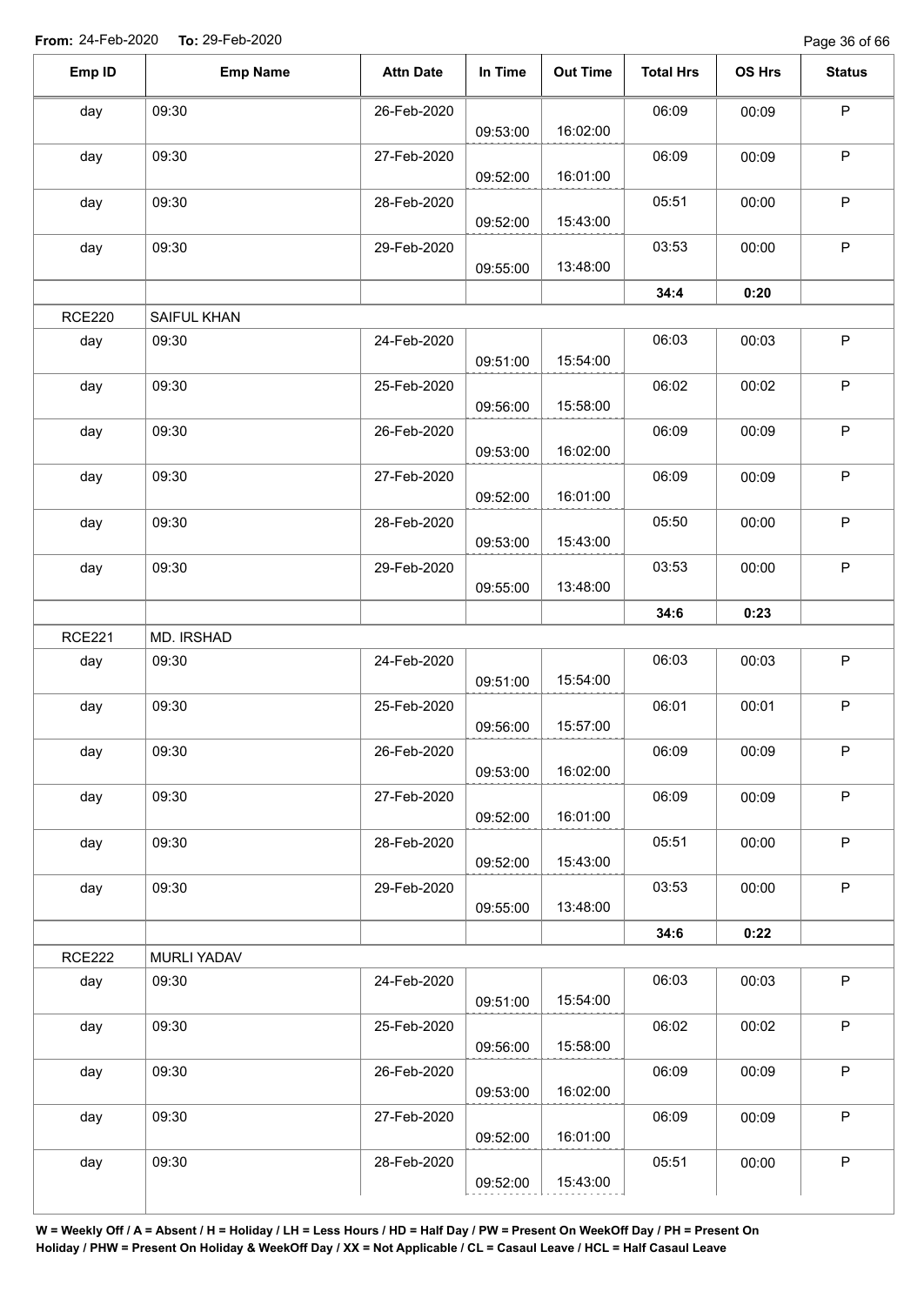| Emp ID            | <b>Emp Name</b>         | <b>Attn Date</b> | In Time  | <b>Out Time</b> | <b>Total Hrs</b> | OS Hrs | <b>Status</b>             |
|-------------------|-------------------------|------------------|----------|-----------------|------------------|--------|---------------------------|
| day               | 09:30                   | 29-Feb-2020      | 09:55:00 | 13:48:00        | 03:53            | 00:00  | $\mathsf P$               |
|                   |                         |                  |          |                 | 34:7             | 0:23   |                           |
| <b>RCE223</b>     | ERSHAD AHMAD            |                  |          |                 |                  |        |                           |
| day               | 09:30                   | 24-Feb-2020      | 09:52:00 | 15:53:00        | 06:01            | 00:01  | $\sf P$                   |
| day               | 09:30                   | 25-Feb-2020      | 09:56:00 | 15:57:00        | 06:01            | 00:01  | $\mathsf P$               |
| day               | 09:30                   | 26-Feb-2020      | 09:53:00 | 16:02:00        | 06:09            | 00:09  | $\sf P$                   |
| day               | 09:30                   | 27-Feb-2020      | 09:52:00 | 16:01:00        | 06:09            | 00:09  | $\mathsf P$               |
| day               | 09:30                   | 28-Feb-2020      | 09:52:00 | 15:43:00        | 05:51            | 00:00  | $\mathsf P$               |
| day               | 09:30                   | 29-Feb-2020      |          | 13:48:00        | 03:53            | 00:00  | $\sf P$                   |
|                   |                         |                  | 09:55:00 |                 |                  |        |                           |
|                   |                         |                  |          |                 | 34:4             | 0:20   |                           |
| <b>Department</b> | BED 2019-21             |                  |          |                 |                  |        |                           |
| <b>RCE101</b>     | <b>ISTIYAQUE ANSARI</b> |                  |          |                 |                  |        |                           |
| day               | 09:30                   | 24-Feb-2020      | 09:45:00 | 15:50:00        | 06:05            | 00:05  | $\sf P$                   |
| day               | 09:30                   | 25-Feb-2020      | 09:49:00 | 15:54:00        | 06:05            | 00:05  | $\sf P$                   |
| day               | 09:30                   | 26-Feb-2020      | 09:48:00 | 15:56:00        | 06:08            | 00:08  | $\mathsf P$               |
| day               | 09:30                   | 27-Feb-2020      | 09:48:00 | 15:57:00        | 06:09            | 00:09  | $\mathsf P$               |
|                   |                         | 28-Feb-2020      |          |                 | 00:00            | 00:00  | $\boldsymbol{\mathsf{A}}$ |
| day               | 09:30                   | 29-Feb-2020      | 09:53:00 | 13:36:00        | 03:43            | 00:00  | $\mathsf P$               |
|                   |                         |                  |          |                 | 28:10            | 0:27   |                           |
| <b>RCE102</b>     | AKASH DEY               |                  |          |                 |                  |        |                           |
| day               | 09:30                   | 24-Feb-2020      | 09:47:00 | 15:49:00        | 06:02            | 00:02  | $\sf P$                   |
| day               | 09:30                   | 25-Feb-2020      | 09:49:00 | 15:54:00        | 06:05            | 00:05  | $\mathsf P$               |
| day               | 09:30                   | 26-Feb-2020      | 09:46:00 | 15:58:00        | 06:12            | 00:12  | $\mathsf P$               |
| day               | 09:30                   | 27-Feb-2020      | 09:45:00 | 15:53:00        | 06:08            | 00:08  | $\mathsf P$               |
| day               | 09:30                   | 28-Feb-2020      | 09:50:00 | 15:42:00        | 05:52            | 00:00  | $\mathsf P$               |
| day               | 09:30                   | 29-Feb-2020      | 09:48:00 | 13:41:00        | 03:53            | 00:00  | $\sf P$                   |
|                   |                         |                  |          |                 | 34:12            | 0:27   |                           |
| <b>RCE103</b>     | <b>KHAIRUN NISHA</b>    |                  |          |                 |                  |        |                           |
| day               | 09:30                   | 24-Feb-2020      |          |                 | 05:57            | 00:00  | $\sf P$                   |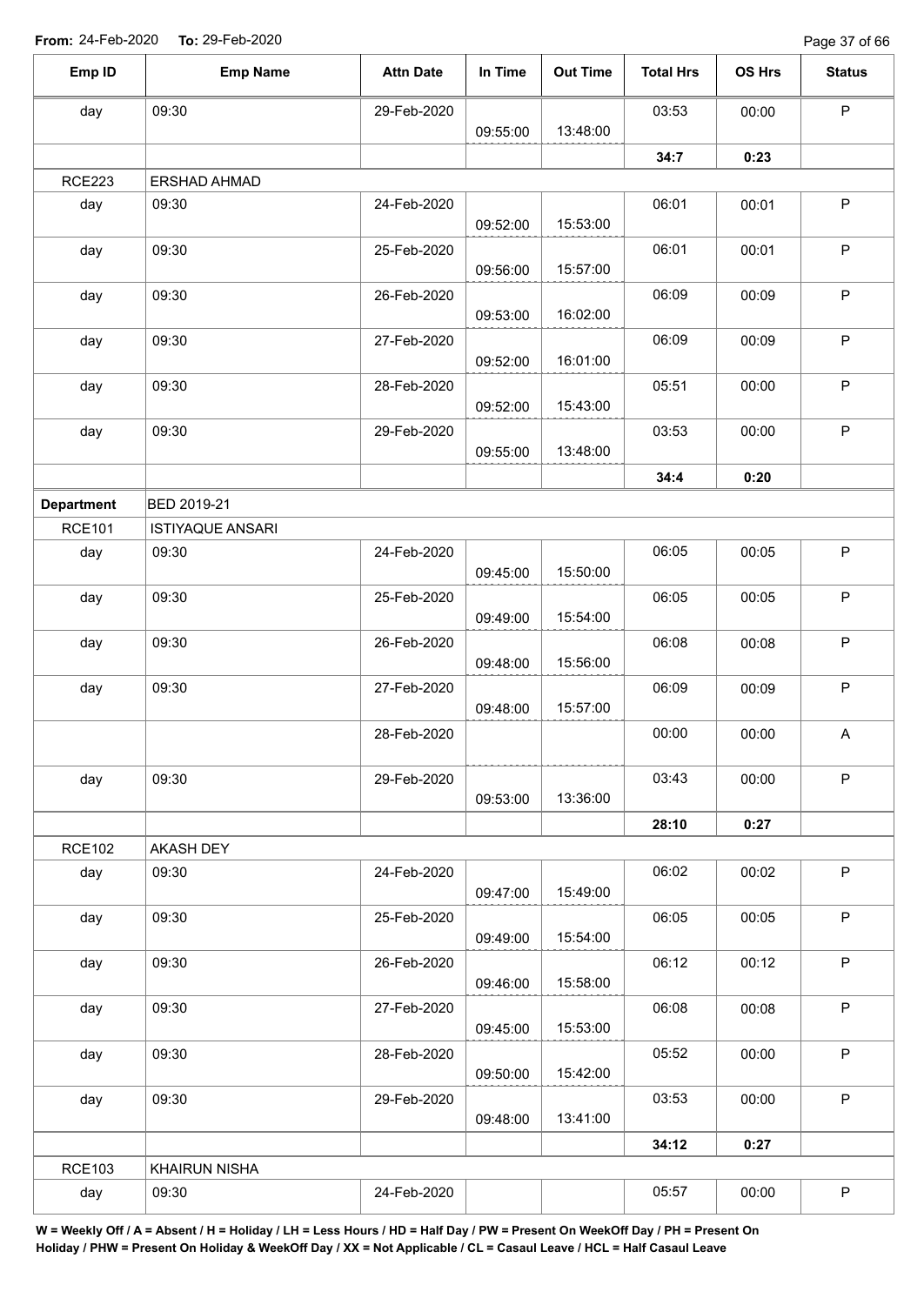| Emp ID        | <b>Emp Name</b>    | <b>Attn Date</b> | In Time  | <b>Out Time</b> | <b>Total Hrs</b> | OS Hrs | <b>Status</b> |
|---------------|--------------------|------------------|----------|-----------------|------------------|--------|---------------|
|               |                    |                  | 09:49:00 | 15:46:00        |                  |        |               |
| day           | 09:30              | 25-Feb-2020      | 09:54:00 | 15:52:00        | 05:58            | 00:00  | $\sf P$       |
| day           | 09:30              | 26-Feb-2020      | 09:49:00 | 15:55:00        | 06:06            | 00:06  | $\mathsf P$   |
| day           | 09:30              | 27-Feb-2020      | 09:47:00 | 15:56:00        | 06:09            | 00:09  | $\sf P$       |
| day           | 09:30              | 28-Feb-2020      | 09:48:00 | 15:45:00        | 05:57            | 00:00  | $\sf P$       |
| day           | 09:30              | 29-Feb-2020      | 09:54:00 | 13:37:00        | 03:43            | 00:00  | $\mathsf P$   |
|               |                    |                  |          |                 | 33:50            | 0:15   |               |
| <b>RCE104</b> | <b>VIVEK ANAND</b> |                  |          |                 |                  |        |               |
| day           | 09:30              | 24-Feb-2020      | 09:44:00 | 15:51:00        | 06:07            | 00:07  | $\mathsf P$   |
| day           | 09:30              | 25-Feb-2020      | 09:48:00 | 15:55:00        | 06:07            | 00:07  | $\sf P$       |
| day           | 09:30              | 26-Feb-2020      | 09:47:00 | 15:57:00        | 06:10            | 00:10  | $\mathsf P$   |
| day           | 09:30              | 27-Feb-2020      | 09:46:00 | 15:55:00        | 06:09            | 00:09  | $\sf P$       |
| day           | 09:30              | 28-Feb-2020      | 09:47:00 | 15:44:00        | 05:57            | 00:00  | $\sf P$       |
| day           | 09:30              | 29-Feb-2020      | 09:50:00 | 13:38:00        | 03:48            | 00:00  | $\sf P$       |
|               |                    |                  |          |                 | 34:18            | 0:33   |               |
| <b>RCE105</b> | ARUN KUMAR MANDAL  |                  |          |                 |                  |        |               |
| day           | 09:30              | 24-Feb-2020      | 09:46:00 | 15:49:00        | 06:03            | 00:03  | P             |
| day           | 09:30              | 25-Feb-2020      | 09:50:00 | 15:53:00        | 06:03            | 00:03  | $\sf P$       |
| day           | 09:30              | 26-Feb-2020      | 09:47:00 | 15:57:00        | 06:10            | 00:10  | $\mathsf P$   |
| day           | 09:30              | 27-Feb-2020      | 09:46:00 | 15:55:00        | 06:09            | 00:09  | $\mathsf P$   |
| day           | 09:30              | 28-Feb-2020      | 09:47:00 | 15:44:00        | 05:57            | 00:00  | $\mathsf P$   |
| day           | 09:30              | 29-Feb-2020      | 09:50:00 | 13:38:00        | 03:48            | 00:00  | $\mathsf P$   |
|               |                    |                  |          |                 | 34:10            | 0:25   |               |
| <b>RCE106</b> | ROHIT PANDEY       |                  |          |                 |                  |        |               |
| day           | 09:30              | 24-Feb-2020      | 09:46:00 | 15:49:00        | 06:03            | 00:03  | $\mathsf P$   |
| day           | 09:30              | 25-Feb-2020      | 09:50:00 | 15:53:00        | 06:03            | 00:03  | $\mathsf P$   |
| day           | 09:30              | 26-Feb-2020      | 09:47:00 | 15:57:00        | 06:10            | 00:10  | P             |
| day           | 09:30              | 27-Feb-2020      |          |                 | 06:08            | 00:08  | ${\sf P}$     |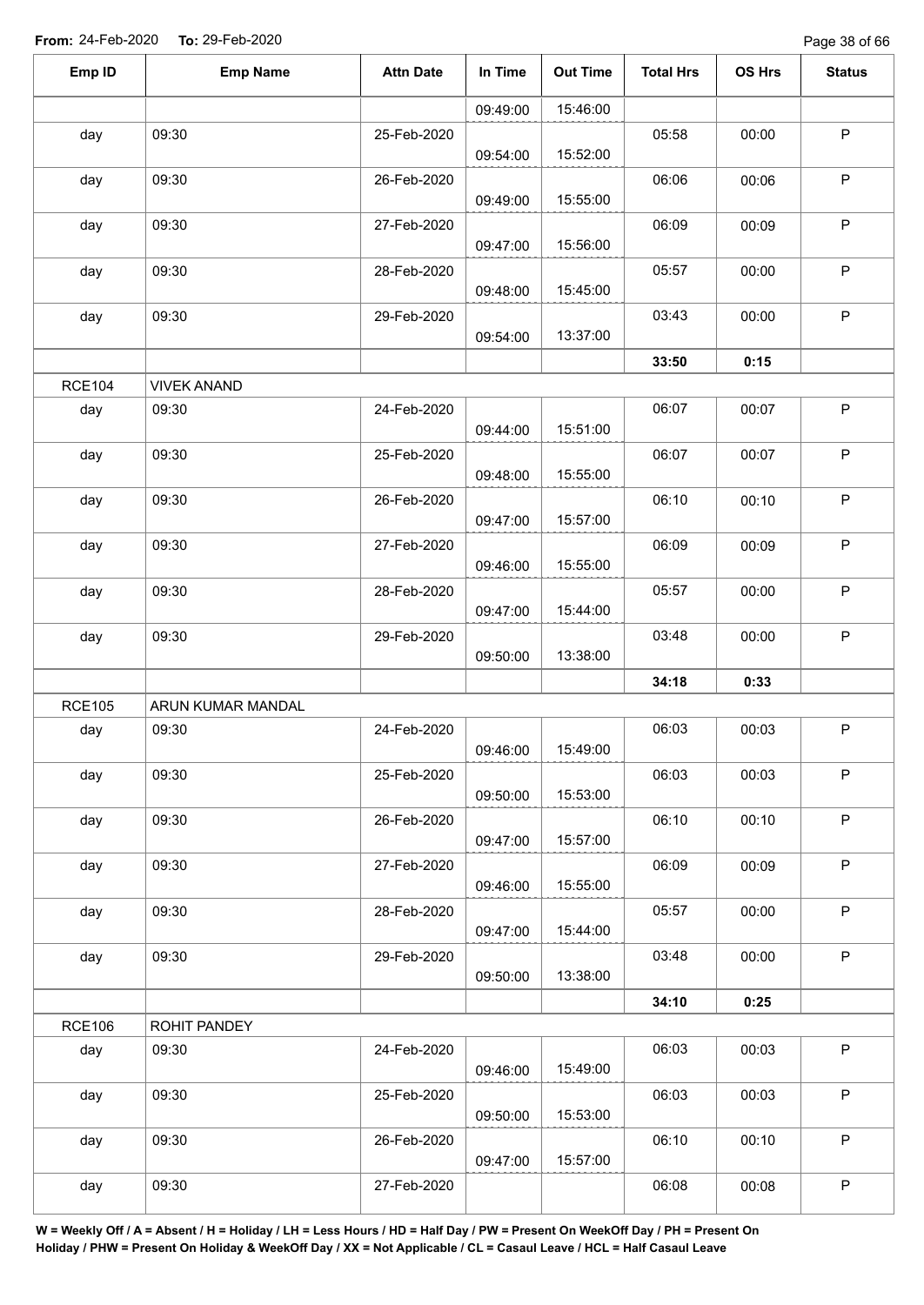Page 39 of 66

| Emp ID        | <b>Emp Name</b>   | <b>Attn Date</b> | In Time  | <b>Out Time</b> | <b>Total Hrs</b> | OS Hrs | <b>Status</b>             |
|---------------|-------------------|------------------|----------|-----------------|------------------|--------|---------------------------|
|               |                   |                  | 09:48:00 | 15:56:00        |                  |        |                           |
| day           | 09:30             | 28-Feb-2020      | 09:45:00 | 15:46:00        | 06:01            | 00:01  | $\mathsf P$               |
| day           | 09:30             | 29-Feb-2020      | 09:53:00 | 13:36:00        | 03:43            | 00:00  | $\mathsf P$               |
|               |                   |                  |          |                 | 34:8             | 0:25   |                           |
| <b>RCE107</b> | PREETY KUMARI     |                  |          |                 |                  |        |                           |
| day           | 09:30             | 24-Feb-2020      | 09:48:00 | 15:46:00        | 05:58            | 00:00  | $\mathsf P$               |
| day           | 09:30             | 25-Feb-2020      | 09:53:00 | 15:50:00        | 05:57            | 00:00  | $\mathsf P$               |
| day           | 09:30             | 26-Feb-2020      | 09:51:00 | 15:54:00        | 06:03            | 00:03  | $\mathsf P$               |
| day           | 09:30             | 27-Feb-2020      | 09:49:00 | 15:58:00        | 06:09            | 00:09  | $\sf P$                   |
| day           | 09:30             | 28-Feb-2020      | 09:44:00 | 15:47:00        | 06:03            | 00:03  | P                         |
| day           | 09:30             | 29-Feb-2020      | 09:52:00 | 13:36:00        | 03:44            | 00:00  | $\mathsf P$               |
|               |                   |                  |          |                 | 33:54            | 0:15   |                           |
| <b>RCE108</b> | <b>AJIT KUMAR</b> |                  |          |                 |                  |        |                           |
| day           | 09:30             | 24-Feb-2020      | 09:49:00 | 15:45:00        | 05:56            | 00:00  | $\mathsf P$               |
| day           | 09:30             | 25-Feb-2020      | 09:54:00 | 15:52:00        | 05:58            | 00:00  | $\sf P$                   |
| day           | 09:30             | 26-Feb-2020      | 09:49:00 | 15:57:00        | 06:08            | 00:08  | $\mathsf P$               |
| day           | 09:30             | 27-Feb-2020      | 09:48:00 | 15:56:00        | 06:08            | 00:08  | P                         |
| day           | 09:30             | 28-Feb-2020      | 09:45:00 | 15:46:00        | 06:01            | 00:01  | $\mathsf P$               |
| day           | 09:30             | 29-Feb-2020      | 09:53:00 | 13:36:00        | 03:43            | 00:00  | $\mathsf P$               |
|               |                   |                  |          |                 | 33:54            | 0:17   |                           |
| <b>RCE109</b> | RAKESH KUMR GUPTA |                  |          |                 |                  |        |                           |
| day           | 09:30             | 24-Feb-2020      | 09:48:00 | 15:47:00        | 05:59            | 00:00  | $\sf P$                   |
| day           | 09:30             | 25-Feb-2020      | 09:52:00 | 15:51:00        | 05:59            | 00:00  | $\sf P$                   |
|               |                   | 26-Feb-2020      |          |                 | 00:00            | 00:00  | A                         |
|               |                   | 27-Feb-2020      |          |                 | 00:00            | 00:00  | $\boldsymbol{\mathsf{A}}$ |
| day           | 09:30             | 28-Feb-2020      | 09:45:00 | 15:46:00        | 06:01            | 00:01  | $\sf P$                   |
| day           | 09:30             | 29-Feb-2020      | 09:53:00 | 13:36:00        | 03:43            | 00:00  | $\mathsf P$               |
|               |                   |                  |          |                 | 21:42            | 0:1    |                           |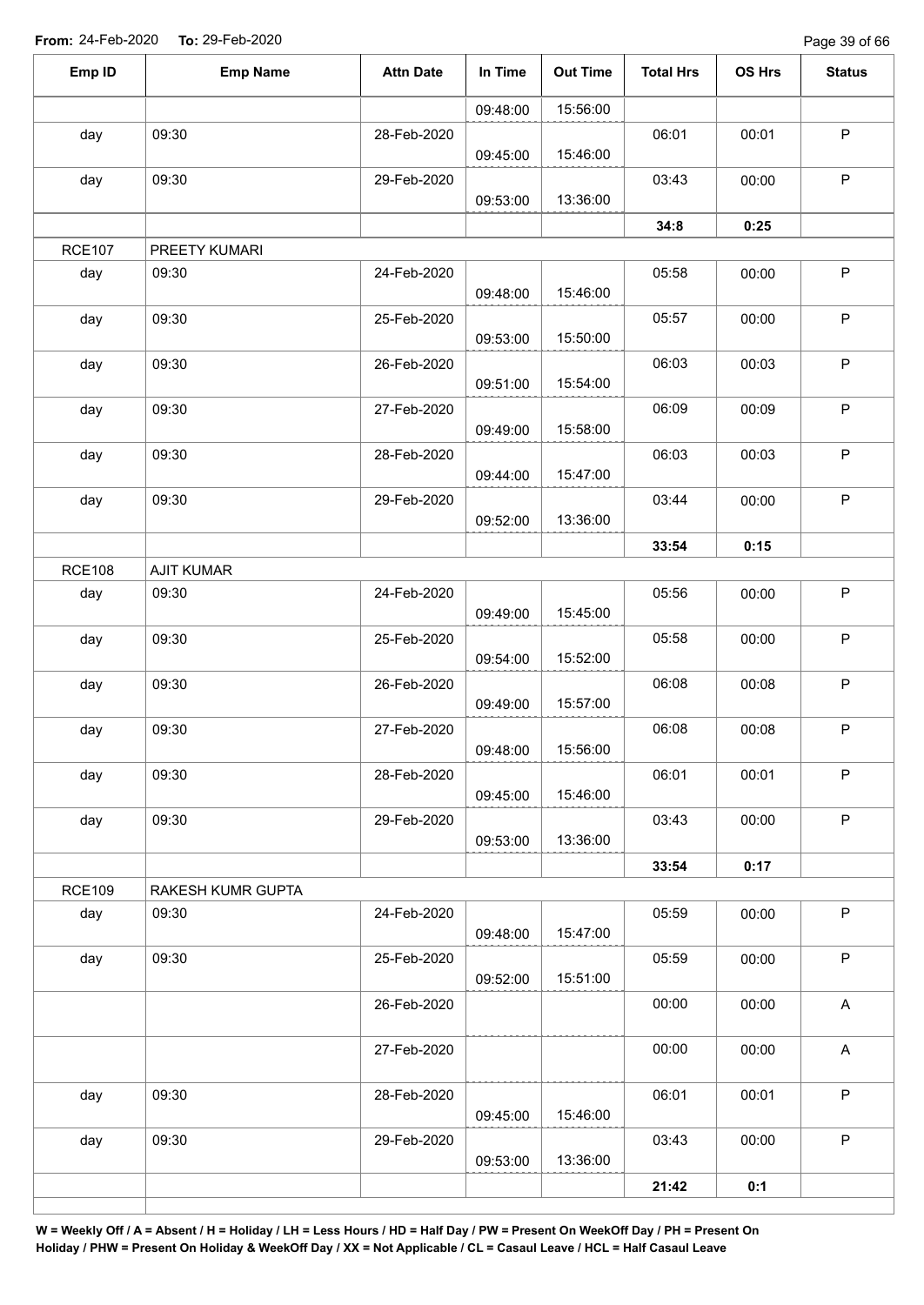Page 40 of 66

| Emp ID        | <b>Emp Name</b>     | <b>Attn Date</b> | In Time  | <b>Out Time</b> | <b>Total Hrs</b> | OS Hrs | <b>Status</b>             |
|---------------|---------------------|------------------|----------|-----------------|------------------|--------|---------------------------|
| <b>RCE110</b> | SHALU KUMARI        |                  |          |                 |                  |        |                           |
| day           | 09:30               | 24-Feb-2020      | 09:46:00 | 15:48:00        | 06:02            | 00:02  | $\sf P$                   |
| day           | 09:30               | 25-Feb-2020      | 09:51:00 | 15:53:00        | 06:02            | 00:02  | $\sf P$                   |
| day           | 09:30               | 26-Feb-2020      | 09:48:00 | 15:56:00        | 06:08            | 00:08  | $\mathsf P$               |
| day           | 09:30               | 27-Feb-2020      | 09:47:00 | 15:55:00        | 06:08            | 00:08  | $\mathsf P$               |
| day           | 09:30               | 28-Feb-2020      | 09:46:00 | 15:44:00        | 05:58            | 00:00  | $\mathsf P$               |
| day           | 09:30               | 29-Feb-2020      | 09:52:00 | 13:37:00        | 03:45            | 00:00  | $\mathsf P$               |
|               |                     |                  |          |                 | 34:3             | 0:20   |                           |
| <b>RCE111</b> | SADDAM ANSARI       |                  |          |                 |                  |        |                           |
|               |                     | 24-Feb-2020      |          |                 | 00:00            | 00:00  | $\boldsymbol{\mathsf{A}}$ |
| day           | 09:30               | 25-Feb-2020      | 09:54:00 | 15:52:00        | 05:58            | 00:00  | $\mathsf P$               |
| day           | 09:30               | 26-Feb-2020      | 09:49:00 | 15:57:00        | 06:08            | 00:08  | $\sf P$                   |
| day           | 09:30               | 27-Feb-2020      | 09:46:00 | 15:54:00        | 06:08            | 00:08  | $\sf P$                   |
| day           | 09:30               | 28-Feb-2020      | 09:48:00 | 15:43:00        | 05:55            | 00:00  | $\sf P$                   |
| day           | 09:30               | 29-Feb-2020      | 09:51:00 | 13:40:00        | 03:49            | 00:00  | $\mathsf P$               |
|               |                     |                  |          |                 | 27:58            | 0:16   |                           |
| <b>RCE112</b> | <b>GOUTAM KUMAR</b> |                  |          |                 |                  |        |                           |
| day           | 09:30               | 24-Feb-2020      | 09:46:00 | 15:49:00        | 06:03            | 00:03  | $\mathsf P$               |
| day           | 09:30               | 25-Feb-2020      | 09:50:00 | 15:53:00        | 06:03            | 00:03  | $\sf P$                   |
|               |                     | 26-Feb-2020      |          |                 | 00:00            | 00:00  | A                         |
|               |                     | 27-Feb-2020      |          |                 | 00:00            | 00:00  | A                         |
| day           | 09:30               | 28-Feb-2020      | 09:48:00 | 15:43:00        | 05:55            | 00:00  | $\mathsf P$               |
| day           | 09:30               | 29-Feb-2020      | 09:49:00 | 13:39:00        | 03:50            | 00:00  | $\mathsf P$               |
|               |                     |                  |          |                 | 21:51            | 0:6    |                           |
| <b>RCE113</b> | NAHEED KAUSER       |                  |          |                 |                  |        |                           |
| day           | 09:30               | 24-Feb-2020      | 09:49:00 | 15:47:00        | 05:58            | 00:00  | $\sf P$                   |
| day           | 09:30               | 25-Feb-2020      | 09:52:00 | 15:51:00        | 05:59            | 00:00  | $\mathsf P$               |
| day           | 09:30               | 26-Feb-2020      |          |                 | 06:05            | 00:05  | $\mathsf P$               |
|               |                     |                  |          |                 |                  |        |                           |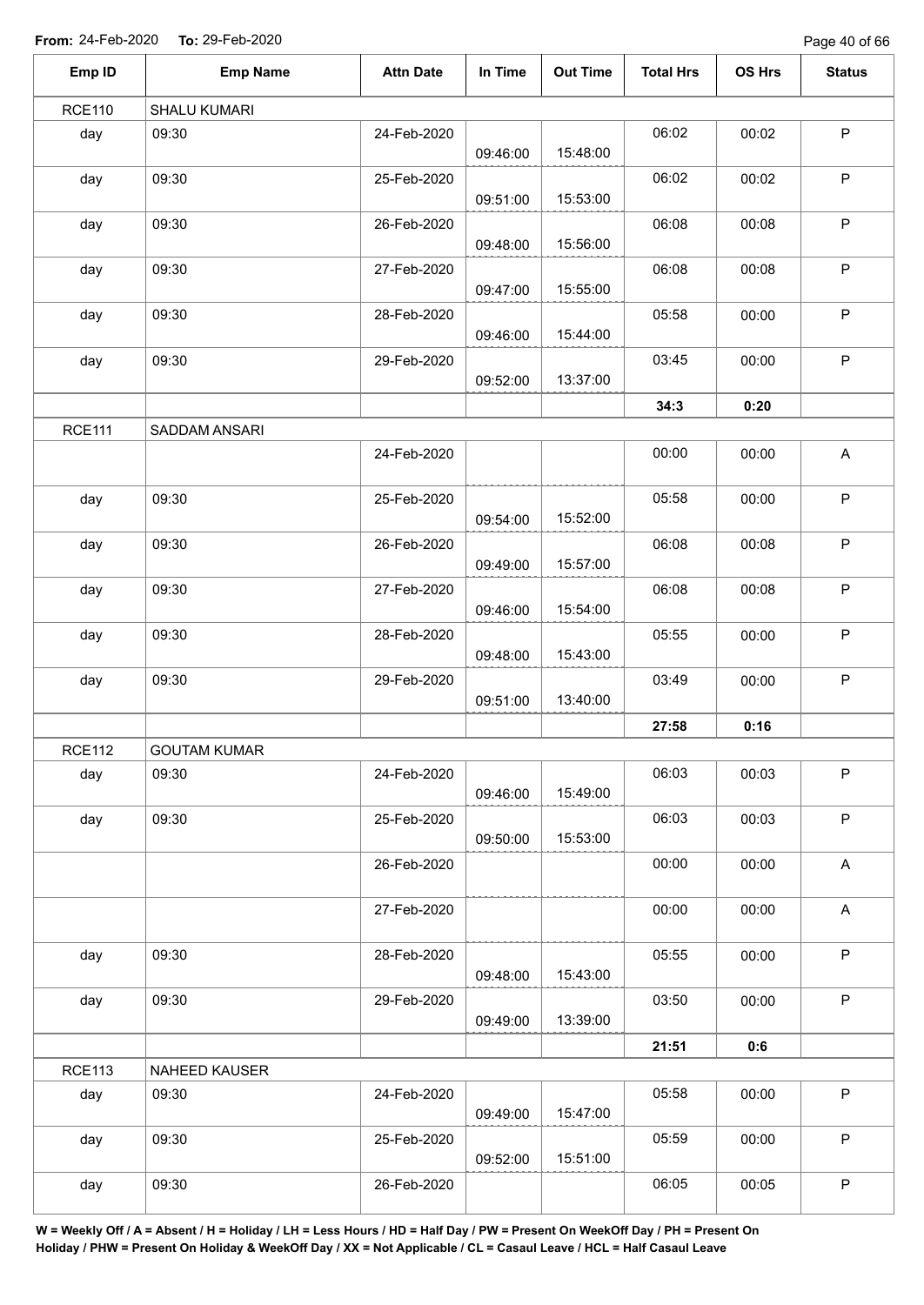Page 41 of 66

| Emp ID        | <b>Emp Name</b> | <b>Attn Date</b> | In Time  | <b>Out Time</b> | <b>Total Hrs</b> | OS Hrs | <b>Status</b>             |
|---------------|-----------------|------------------|----------|-----------------|------------------|--------|---------------------------|
|               |                 |                  | 09:50:00 | 15:55:00        |                  |        |                           |
| day           | 09:30           | 27-Feb-2020      | 09:48:00 | 15:57:00        | 06:09            | 00:09  | $\sf P$                   |
| day           | 09:30           | 28-Feb-2020      | 09:45:00 | 15:46:00        | 06:01            | 00:01  | $\sf P$                   |
| day           | 09:30           | 29-Feb-2020      | 09:50:00 | 13:39:00        | 03:49            | 00:00  | $\sf P$                   |
|               |                 |                  |          |                 | 34:1             | 0:15   |                           |
| <b>RCE114</b> | PRADEEP KUMAR   |                  |          |                 |                  |        |                           |
|               |                 | 24-Feb-2020      |          |                 | 00:00            | 00:00  | $\boldsymbol{\mathsf{A}}$ |
| day           | 09:30           | 25-Feb-2020      | 09:49:00 | 15:55:00        | 06:06            | 00:06  | $\mathsf P$               |
| day           | 09:30           | 26-Feb-2020      | 09:45:00 | 15:59:00        | 06:14            | 00:14  | $\mathsf P$               |
| day           | 09:30           | 27-Feb-2020      | 09:44:00 | 15:52:00        | 06:08            | 00:08  | $\sf P$                   |
| day           | 09:30           | 28-Feb-2020      | 09:50:00 | 15:41:00        | 05:51            | 00:00  | $\mathsf P$               |
| day           | 09:30           | 29-Feb-2020      |          | 13:40:00        | 03:51            | 00:00  | $\mathsf P$               |
|               |                 |                  | 09:49:00 |                 | 28:10            | 0:28   |                           |
| <b>RCE115</b> | MD. ADIL        |                  |          |                 |                  |        |                           |
| day           | 09:30           | 24-Feb-2020      | 09:50:00 | 15:49:00        | 05:59            | 00:00  | $\mathsf P$               |
| day           | 09:30           | 25-Feb-2020      | 09:49:00 | 15:54:00        | 06:05            | 00:05  | $\sf P$                   |
| day           | 09:30           | 26-Feb-2020      | 09:46:00 | 15:58:00        | 06:12            | 00:12  | P                         |
| day           | 09:30           | 27-Feb-2020      | 09:45:00 | 15:53:00        | 06:08            | 00:08  | $\mathsf P$               |
| day           | 09:30           | 28-Feb-2020      | 09:50:00 | 15:42:00        | 05:52            | 00:00  | $\sf P$                   |
| day           | 09:30           | 29-Feb-2020      | 09:48:00 | 13:41:00        | 03:53            | 00:00  | $\mathsf P$               |
|               |                 |                  |          |                 | 34:9             | 0:25   |                           |
| <b>RCE116</b> | CHANDAN KUMAR   |                  |          |                 |                  |        |                           |
|               |                 | 24-Feb-2020      |          |                 | 00:00            | 00:00  | $\boldsymbol{\mathsf{A}}$ |
| day           | 09:30           | 25-Feb-2020      | 09:50:00 | 15:53:00        | 06:03            | 00:03  | $\mathsf P$               |
| day           | 09:30           | 26-Feb-2020      | 09:47:00 | 15:57:00        | 06:10            | 00:10  | $\mathsf P$               |
| day           | 09:30           | 27-Feb-2020      | 09:48:00 | 15:56:00        | 06:08            | 00:08  | $\mathsf P$               |
| day           | 09:30           | 28-Feb-2020      | 09:45:00 | 15:46:00        | 06:01            | 00:01  | $\mathsf P$               |
| day           | 09:30           | 29-Feb-2020      |          |                 | 03:43            | 00:00  | $\mathsf P$               |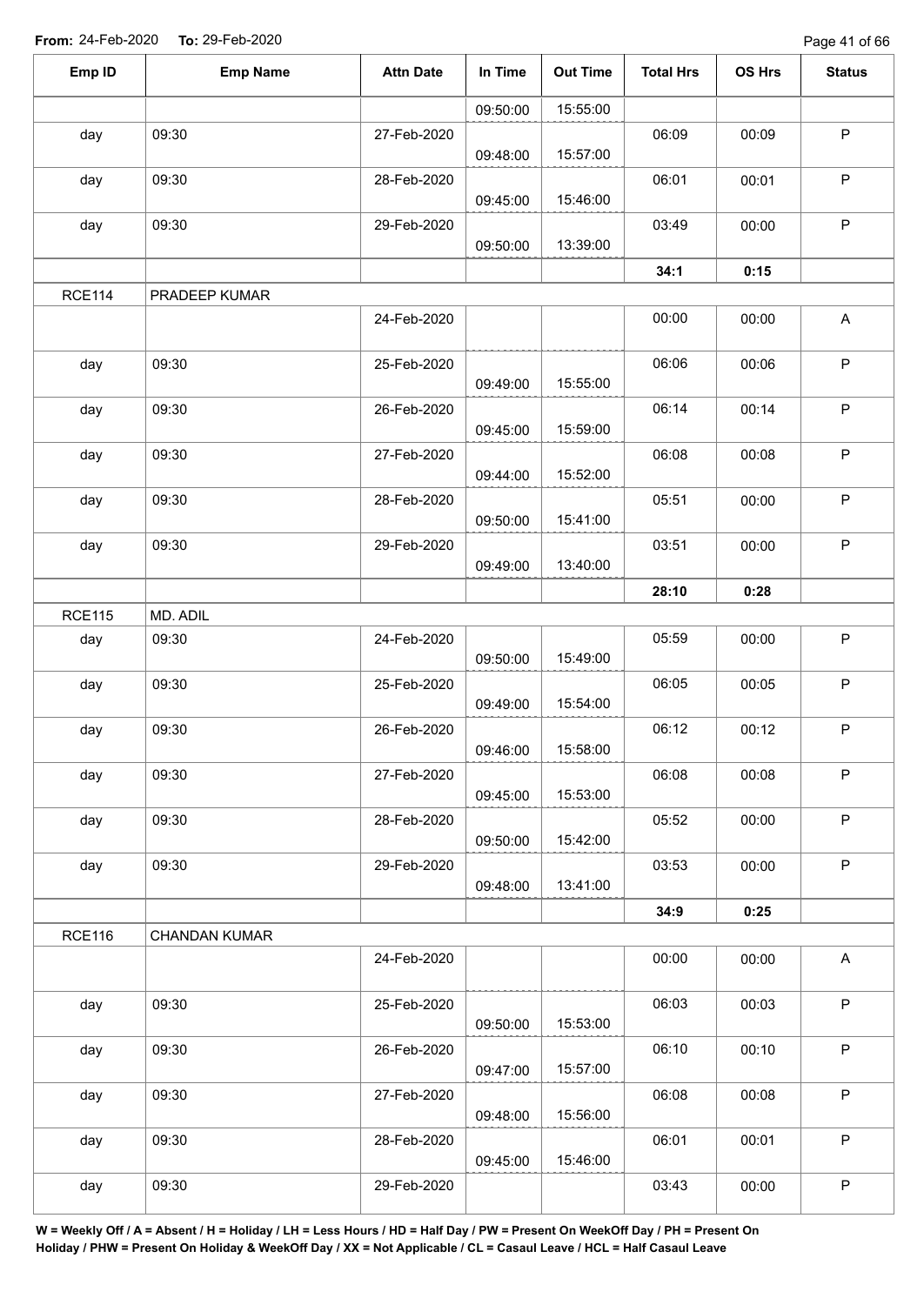Page 42 of 66

| Emp ID        | <b>Emp Name</b>     | <b>Attn Date</b> | In Time  | <b>Out Time</b> | <b>Total Hrs</b> | OS Hrs | <b>Status</b> |
|---------------|---------------------|------------------|----------|-----------------|------------------|--------|---------------|
|               |                     |                  | 09:53:00 | 13:36:00        |                  |        |               |
|               |                     |                  |          |                 | 28:5             | 0:22   |               |
| <b>RCE117</b> | AVINASH KUMAR GUPTA |                  |          |                 |                  |        |               |
| day           | 09:30               | 24-Feb-2020      | 09:45:00 | 15:49:00        | 06:04            | 00:04  | $\mathsf P$   |
| day           | 09:30               | 25-Feb-2020      |          |                 | 06:05            | 00:05  | P             |
|               |                     |                  | 09:49:00 | 15:54:00        |                  |        |               |
| day           | 09:30               | 26-Feb-2020      | 09:46:00 | 15:59:00        | 06:13            | 00:13  | P             |
| day           | 09:30               | 27-Feb-2020      | 09:44:00 | 15:53:00        | 06:09            | 00:09  | P             |
| day           | 09:30               | 28-Feb-2020      | 09:50:00 | 15:42:00        | 05:52            | 00:00  | P             |
| day           | 09:30               | 29-Feb-2020      | 09:48:00 | 13:40:00        | 03:52            | 00:00  | $\mathsf P$   |
|               |                     |                  |          |                 | 34:15            | 0:31   |               |
| <b>RCE118</b> | JYOTI BHAGAT        |                  |          |                 |                  |        |               |
| day           | 09:30               | 24-Feb-2020      | 09:49:00 | 15:45:00        | 05:56            | 00:00  | $\sf P$       |
| day           | 09:30               | 25-Feb-2020      | 09:54:00 | 15:54:00        | 06:00            | 00:00  | $\mathsf P$   |
| day           | 09:30               | 26-Feb-2020      | 09:46:00 | 15:58:00        | 06:12            | 00:12  | $\sf P$       |
| day           | 09:30               | 27-Feb-2020      | 09:45:00 | 15:53:00        | 06:08            | 00:08  | $\mathsf P$   |
| day           | 09:30               | 28-Feb-2020      | 09:48:00 | 15:43:00        | 05:55            | 00:00  | P             |
| day           | 09:30               | 29-Feb-2020      | 09:49:00 | 13:39:00        | 03:50            | 00:00  | P             |
|               |                     |                  |          |                 | 34:1             | 0:20   |               |
| <b>RCE119</b> | SHARFRAZ ANSARI     |                  |          |                 |                  |        |               |
| day           | 09:30               | 24-Feb-2020      | 09:49:00 | 15:46:00        | 05:57            | 00:00  | $\sf P$       |
| day           | 09:30               | 25-Feb-2020      | 09:54:00 | 15:50:00        | 05:56            | 00:00  | P             |
| day           | 09:30               | 26-Feb-2020      |          |                 | 06:01            | 00:01  | P             |
|               |                     |                  | 09:52:00 | 15:53:00        |                  |        |               |
| day           | 09:30               | 27-Feb-2020      | 09:50:00 | 15:58:00        | 06:08            | 00:08  | $\sf P$       |
| day           | 09:30               | 28-Feb-2020      | 09:46:00 | 15:45:00        | 05:59            | 00:00  | $\mathsf P$   |
| day           | 09:30               | 29-Feb-2020      | 09:51:00 | 13:40:00        | 03:49            | 00:00  | $\sf P$       |
|               |                     |                  |          |                 | 33:50            | 0:9    |               |
| <b>RCE120</b> | SUMAIYA AFREEN      |                  |          |                 |                  |        |               |
| day           | 09:30               | 24-Feb-2020      | 09:47:00 | 15:47:00        | 06:00            | 00:00  | $\sf P$       |
| day           | 09:30               | 25-Feb-2020      |          |                 | 05:59            | 00:00  | $\mathsf P$   |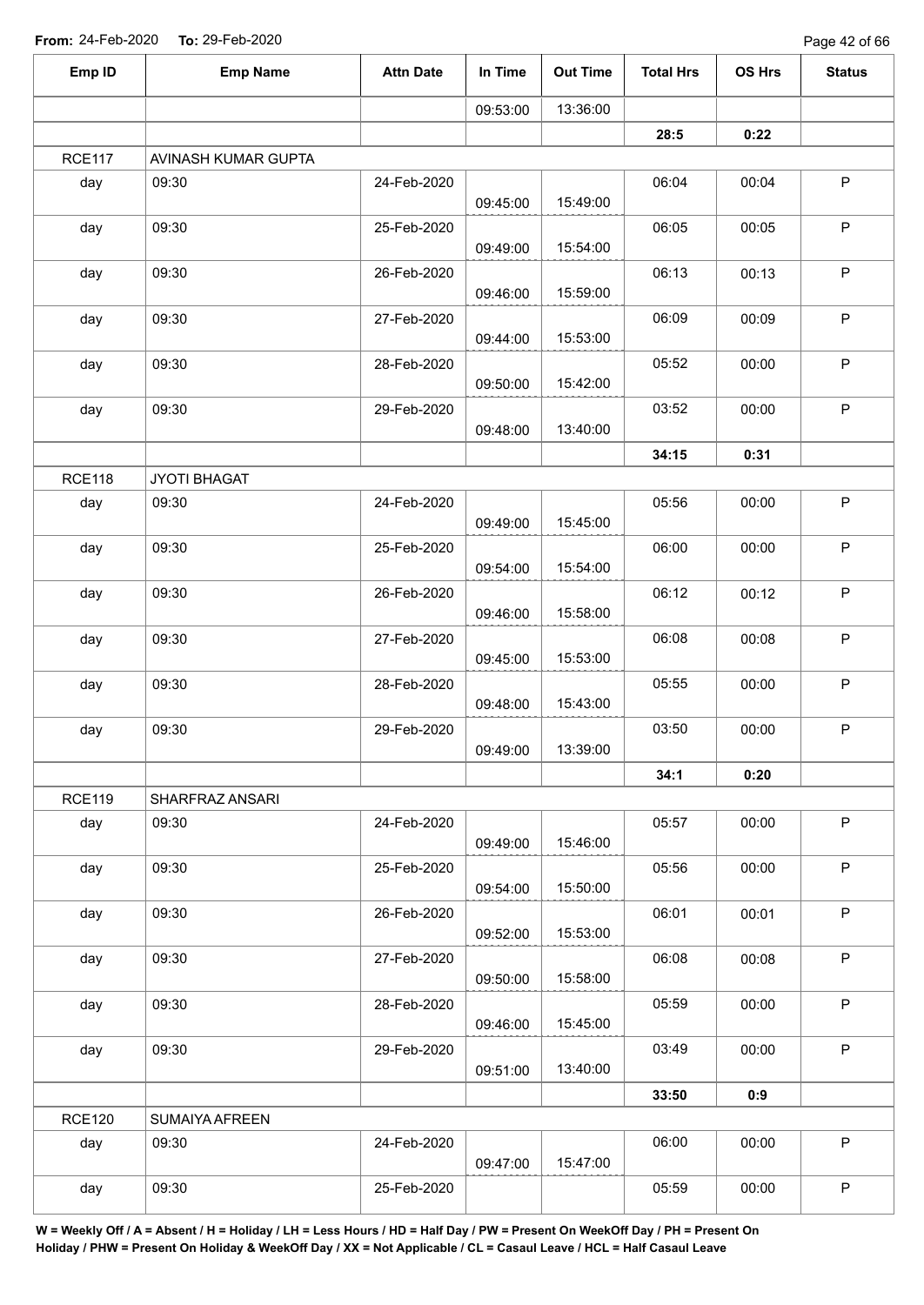Page 43 of 66

| Emp ID        | <b>Emp Name</b>      | <b>Attn Date</b> | In Time  | <b>Out Time</b> | <b>Total Hrs</b> | OS Hrs | <b>Status</b> |
|---------------|----------------------|------------------|----------|-----------------|------------------|--------|---------------|
|               |                      |                  | 09:52:00 | 15:51:00        |                  |        |               |
| day           | 09:30                | 26-Feb-2020      |          |                 | 06:03            | 00:03  | $\mathsf P$   |
|               |                      |                  | 09:51:00 | 15:54:00        |                  |        |               |
| day           | 09:30                | 27-Feb-2020      | 09:49:00 | 15:57:00        | 06:08            | 00:08  | $\mathsf P$   |
| day           | 09:30                | 28-Feb-2020      | 09:45:00 | 15:47:00        | 06:02            | 00:02  | P             |
| day           | 09:30                | 29-Feb-2020      |          |                 | 03:43            | 00:00  | $\mathsf P$   |
|               |                      |                  | 09:53:00 | 13:36:00        |                  |        |               |
| <b>RCE121</b> | SANDEEP MAHRA        |                  |          |                 | 33:55            | 0:13   |               |
| day           | 09:30                | 24-Feb-2020      |          |                 | 06:07            | 00:07  | $\mathsf P$   |
|               |                      |                  | 09:44:00 | 15:51:00        |                  |        |               |
|               |                      | 25-Feb-2020      |          |                 | 00:00            | 00:00  | A             |
| day           | 09:30                | 26-Feb-2020      |          |                 | 06:13            | 00:13  | $\sf P$       |
|               |                      |                  | 09:46:00 | 15:59:00        |                  |        |               |
| day           | 09:30                | 27-Feb-2020      |          |                 | 06:09            | 00:09  | $\sf P$       |
|               |                      |                  | 09:44:00 | 15:53:00        |                  |        |               |
| day           | 09:30                | 28-Feb-2020      | 09:50:00 | 15:41:00        | 05:51            | 00:00  | $\mathsf P$   |
| day           | 09:30                | 29-Feb-2020      |          |                 | 03:52            | 00:00  | $\mathsf P$   |
|               |                      |                  | 09:48:00 | 13:40:00        |                  |        |               |
|               |                      |                  |          |                 | 28:12            | 0:29   |               |
| <b>RCE122</b> | MD. AMIR AMZAD ANSAR |                  |          |                 |                  |        |               |
|               |                      | 24-Feb-2020      |          |                 | 00:00            | 00:00  | A             |
| day           | 09:30                | 25-Feb-2020      |          |                 | 05:59            | 00:00  | $\mathsf P$   |
|               |                      |                  | 09:52:00 | 15:51:00        |                  |        |               |
| day           | 09:30                | 26-Feb-2020      | 09:51:00 | 15:54:00        | 06:03            | 00:03  | $\mathsf P$   |
|               | 09:30                | 27-Feb-2020      |          |                 | 06:08            | 00:08  | $\mathsf P$   |
| day           |                      |                  | 09:49:00 | 15:57:00        |                  |        |               |
| day           | 09:30                | 28-Feb-2020      |          |                 | 06:03            | 00:03  | $\sf P$       |
|               |                      |                  | 09:44:00 | 15:47:00        |                  |        |               |
| day           | 09:30                | 29-Feb-2020      |          |                 | 03:44            | 00:00  | $\mathsf P$   |
|               |                      |                  | 09:52:00 | 13:36:00        |                  |        |               |
|               |                      |                  |          |                 | 27:57            | 0:14   |               |
| <b>RCE123</b> | <b>VIKRAM VERMA</b>  |                  |          |                 |                  |        |               |
| day           | 09:30                | 24-Feb-2020      | 09:48:00 | 15:46:00        | 05:58            | 00:00  | $\sf P$       |
| day           | 09:30                | 25-Feb-2020      | 09:53:00 | 15:50:00        | 05:57            | 00:00  | $\mathsf P$   |
| day           | 09:30                | 26-Feb-2020      |          |                 | 06:03            | 00:03  | $\mathsf P$   |
|               |                      |                  | 09:51:00 | 15:54:00        |                  |        |               |
| day           | 09:30                | 27-Feb-2020      |          |                 | 06:09            | 00:09  | $\sf P$       |
|               |                      |                  | 09:49:00 | 15:58:00        |                  |        |               |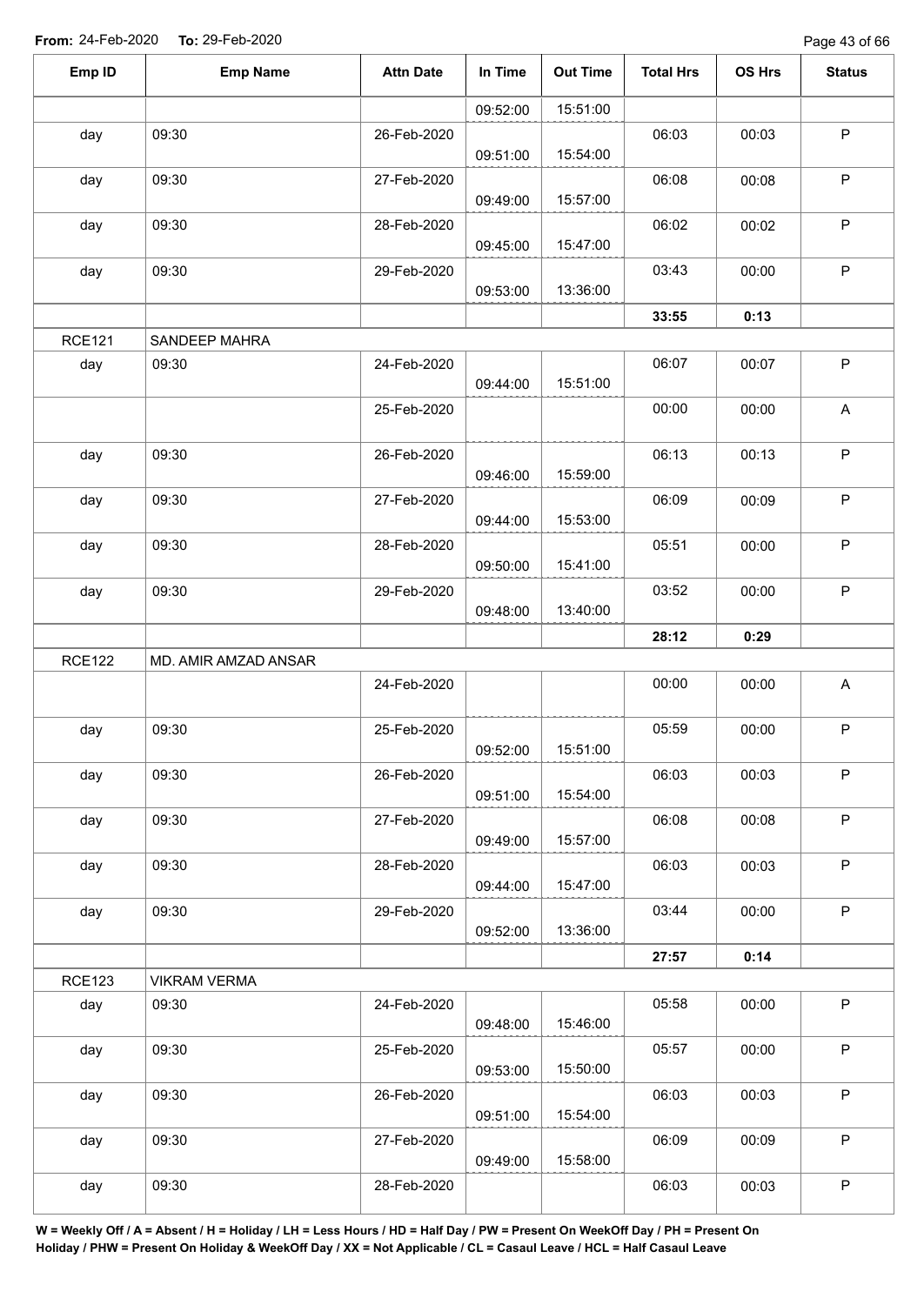Page 44 of 66

| Emp ID        | <b>Emp Name</b>     | <b>Attn Date</b> | In Time  | <b>Out Time</b> | <b>Total Hrs</b> | OS Hrs | <b>Status</b>             |
|---------------|---------------------|------------------|----------|-----------------|------------------|--------|---------------------------|
|               |                     |                  | 09:44:00 | 15:47:00        |                  |        |                           |
| day           | 09:30               | 29-Feb-2020      |          |                 | 03:47            | 00:00  | $\mathsf P$               |
|               |                     |                  | 09:52:00 | 13:39:00        |                  |        |                           |
|               |                     |                  |          |                 | 33:57            | 0:15   |                           |
| <b>RCE124</b> | SUBODH KUMAR MANDAL |                  |          |                 |                  |        |                           |
| day           | 09:30               | 24-Feb-2020      | 09:44:00 | 15:50:00        | 06:06            | 00:06  | P                         |
| day           | 09:30               | 25-Feb-2020      | 09:48:00 | 15:55:00        | 06:07            | 00:07  | $\sf P$                   |
| day           | 09:30               | 26-Feb-2020      | 09:47:00 | 15:58:00        | 06:11            | 00:11  | $\mathsf P$               |
| day           | 09:30               | 27-Feb-2020      | 09:45:00 | 15:54:00        | 06:09            | 00:09  | $\sf P$                   |
| day           | 09:30               | 28-Feb-2020      |          |                 | 05:53            | 00:00  | $\sf P$                   |
| day           | 09:30               | 29-Feb-2020      | 09:49:00 | 15:42:00        | 03:53            | 00:00  | $\mathsf P$               |
|               |                     |                  | 09:48:00 | 13:41:00        |                  |        |                           |
|               |                     |                  |          |                 | 34:19            | 0:33   |                           |
| <b>RCE125</b> | <b>TAPAN DAS</b>    |                  |          |                 |                  |        |                           |
| day           | 09:30               | 24-Feb-2020      | 09:48:00 | 15:46:00        | 05:58            | 00:00  | $\mathsf P$               |
| day           | 09:30               | 25-Feb-2020      | 09:53:00 | 15:50:00        | 05:57            | 00:00  | $\mathsf P$               |
| day           | 09:30               | 26-Feb-2020      | 09:51:00 | 15:54:00        | 06:03            | 00:03  | $\mathsf P$               |
| day           | 09:30               | 27-Feb-2020      | 09:49:00 | 15:58:00        | 06:09            | 00:09  | $\mathsf P$               |
| day           | 09:30               | 28-Feb-2020      |          | 15:47:00        | 06:03            | 00:03  | $\mathsf P$               |
| day           | 09:30               | 29-Feb-2020      | 09:44:00 |                 | 03:50            | 00:00  | $\mathsf P$               |
|               |                     |                  | 09:49:00 | 13:39:00        | 34:0             | 0:15   |                           |
| <b>RCE126</b> | <b>MANISH AZAD</b>  |                  |          |                 |                  |        |                           |
| day           | 09:30               | 24-Feb-2020      | 09:48:00 | 15:46:00        | 05:58            | 00:00  | $\mathsf P$               |
| day           | 09:30               | 25-Feb-2020      | 09:53:00 | 15:52:00        | 05:59            | 00:00  | $\mathsf P$               |
| day           | 09:30               | 26-Feb-2020      |          |                 | 06:06            | 00:06  | $\mathsf P$               |
| day           | 09:30               | 27-Feb-2020      | 09:49:00 | 15:55:00        | 06:07            | 00:07  | $\mathsf P$               |
| day           | 09:30               | 28-Feb-2020      | 09:47:00 | 15:54:00        | 05:53            | 00:00  | $\sf P$                   |
|               |                     | 29-Feb-2020      | 09:49:00 | 15:42:00        | 00:00            | 00:00  | $\boldsymbol{\mathsf{A}}$ |
|               |                     |                  |          |                 |                  |        |                           |
|               |                     |                  |          |                 | 30:3             | 0:13   |                           |
| <b>RCE127</b> | SANTOSH PANDIT      |                  |          |                 |                  |        |                           |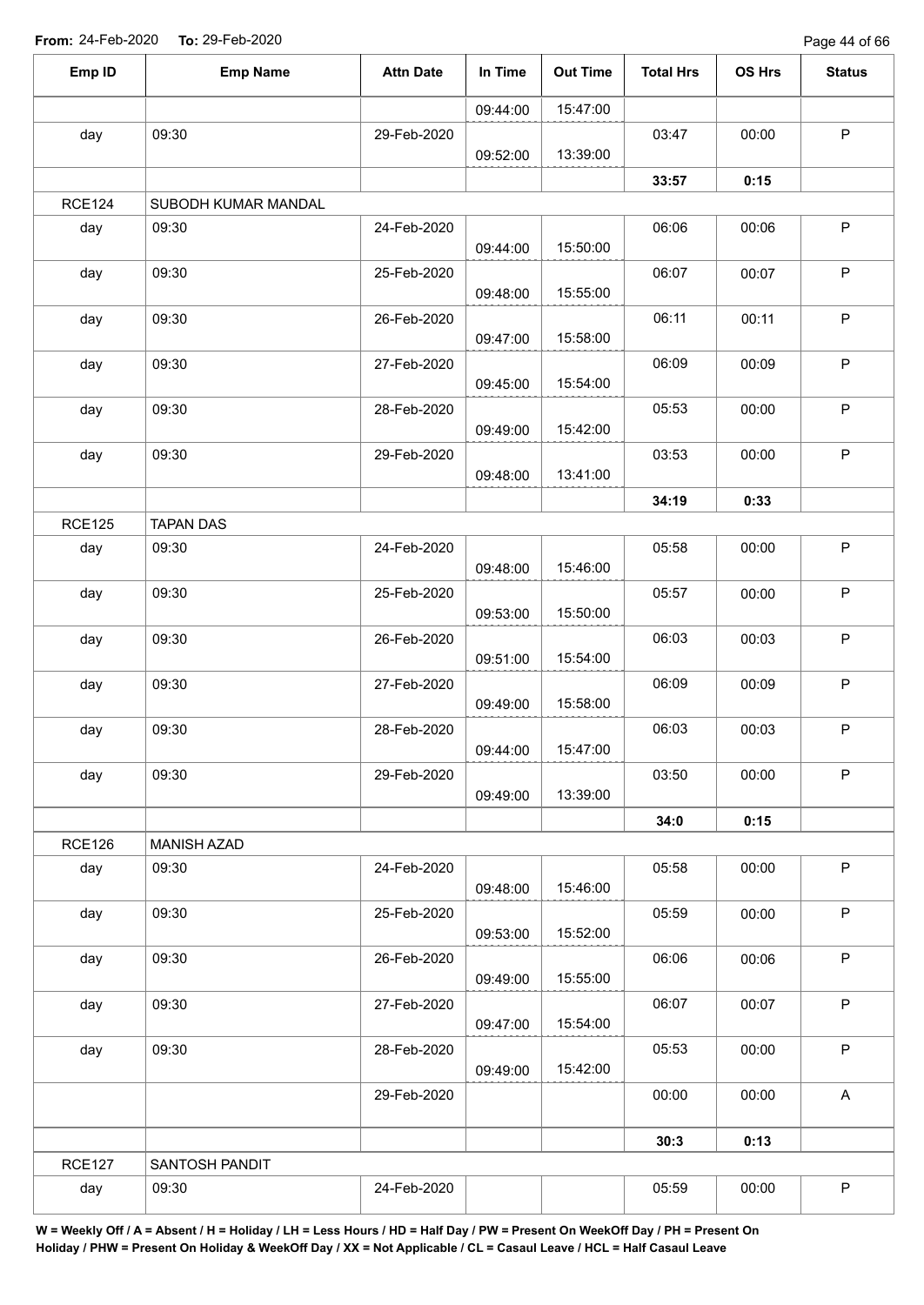Page 45 of 66

| Emp ID        | <b>Emp Name</b>     | <b>Attn Date</b> | In Time  | <b>Out Time</b> | <b>Total Hrs</b> | OS Hrs | <b>Status</b> |
|---------------|---------------------|------------------|----------|-----------------|------------------|--------|---------------|
|               |                     |                  | 09:48:00 | 15:47:00        |                  |        |               |
| day           | 09:30               | 25-Feb-2020      | 09:52:00 | 15:50:00        | 05:58            | 00:00  | P             |
| day           | 09:30               | 26-Feb-2020      | 09:51:00 | 15:54:00        | 06:03            | 00:03  | P             |
| day           | 09:30               | 27-Feb-2020      | 09:49:00 | 15:57:00        | 06:08            | 00:08  | $\sf P$       |
| day           | 09:30               | 28-Feb-2020      | 09:44:00 | 15:47:00        | 06:03            | 00:03  | P             |
| day           | 09:30               | 29-Feb-2020      | 09:52:00 | 13:36:00        | 03:44            | 00:00  | $\sf P$       |
|               |                     |                  |          |                 | 33:55            | 0:14   |               |
| <b>RCE128</b> | MD.FAIZAN ANSARI    |                  |          |                 |                  |        |               |
| day           | 09:30               | 24-Feb-2020      | 09:47:00 | 15:48:00        | 06:01            | 00:01  | $\mathsf P$   |
| day           | 09:30               | 25-Feb-2020      | 09:51:00 | 15:52:00        | 06:01            | 00:01  | P             |
|               |                     | 26-Feb-2020      |          |                 | 00:00            | 00:00  | A             |
|               |                     | 27-Feb-2020      |          |                 | 00:00            | 00:00  | A             |
| day           | 09:30               | 28-Feb-2020      | 09:49:00 | 15:42:00        | 05:53            | 00:00  | P             |
| day           | 09:30               | 29-Feb-2020      | 09:48:00 | 13:41:00        | 03:53            | 00:00  | P             |
|               |                     |                  |          |                 | 21:48            | 0:2    |               |
| <b>RCE129</b> | MD. MUKADDAR ANSARI |                  |          |                 |                  |        |               |
| day           | 09:30               | 24-Feb-2020      | 09:47:00 | 15:47:00        | 06:00            | 00:00  | P             |
| day           | 09:30               | 25-Feb-2020      | 09:52:00 | 15:51:00        | 05:59            | 00:00  | P             |
| day           | 09:30               | 26-Feb-2020      | 09:50:00 | 15:55:00        | 06:05            | 00:05  | $\mathsf P$   |
| day           | 09:30               | 27-Feb-2020      | 09:48:00 | 15:54:00        | 06:06            | 00:06  | $\sf P$       |
| day           | 09:30               | 28-Feb-2020      | 09:48:00 | 15:45:00        | 05:57            | 00:00  | P             |
| day           | 09:30               | 29-Feb-2020      | 09:53:00 | 13:35:00        | 03:42            | 00:00  | $\sf P$       |
|               |                     |                  |          |                 | 33:49            | 0:11   |               |
| <b>RCE130</b> | FIROZ ANSARI        |                  |          |                 |                  |        |               |
| day           | 09:30               | 24-Feb-2020      | 09:46:00 | 15:48:00        | 06:02            | 00:02  | $\mathsf P$   |
| day           | 09:30               | 25-Feb-2020      | 09:51:00 | 15:53:00        | 06:02            | 00:02  | P             |
| day           | 09:30               | 26-Feb-2020      | 09:48:00 | 15:56:00        | 06:08            | 00:08  | $\sf P$       |
| day           | 09:30               | 27-Feb-2020      |          |                 | 06:08            | 00:08  | $\sf P$       |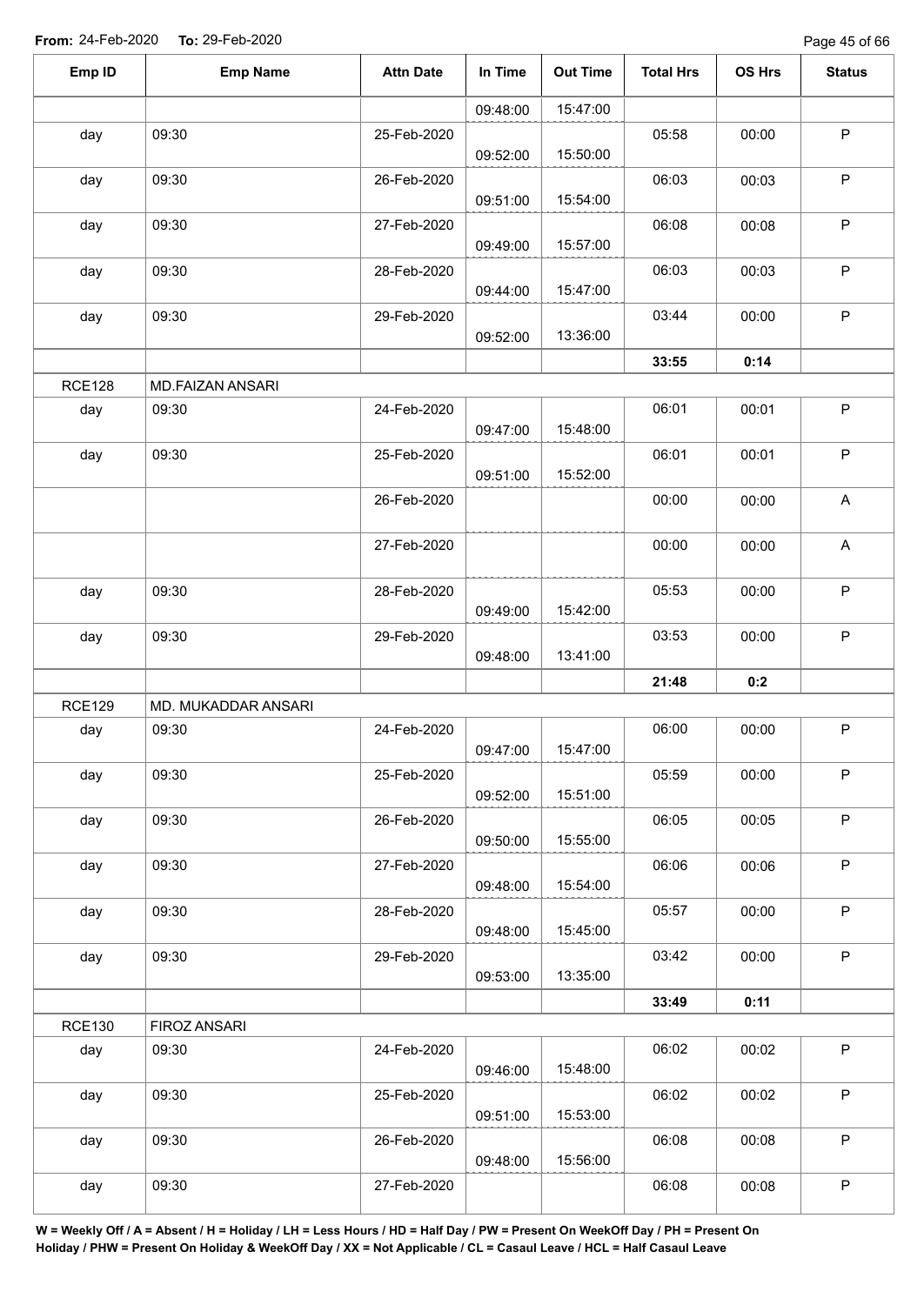Page 46 of 66

| Emp ID        | <b>Emp Name</b>   | <b>Attn Date</b> | In Time  | <b>Out Time</b> | <b>Total Hrs</b> | OS Hrs | <b>Status</b> |
|---------------|-------------------|------------------|----------|-----------------|------------------|--------|---------------|
|               |                   |                  | 09:47:00 | 15:55:00        |                  |        |               |
| day           | 09:30             | 28-Feb-2020      | 09:46:00 | 15:44:00        | 05:58            | 00:00  | $\sf P$       |
| day           | 09:30             | 29-Feb-2020      | 09:51:00 | 13:37:00        | 03:46            | 00:00  | $\mathsf P$   |
|               |                   |                  |          |                 | 34:4             | 0:20   |               |
| <b>RCE131</b> | RAJA KUMAR BHAGAT |                  |          |                 |                  |        |               |
| day           | 09:30             | 24-Feb-2020      | 09:45:00 | 15:50:00        | 06:05            | 00:05  | $\sf P$       |
| day           | 09:30             | 25-Feb-2020      | 09:48:00 | 15:55:00        | 06:07            | 00:07  | $\mathsf P$   |
| day           | 09:30             | 26-Feb-2020      | 09:48:00 | 15:56:00        | 06:08            | 00:08  | $\sf P$       |
| day           | 09:30             | 27-Feb-2020      | 09:46:00 | 15:55:00        | 06:09            | 00:09  | $\sf P$       |
| day           | 09:30             | 28-Feb-2020      | 09:47:00 | 15:44:00        | 05:57            | 00:00  | $\sf P$       |
| day           | 09:30             | 29-Feb-2020      | 09:50:00 | 13:38:00        | 03:48            | 00:00  | $\mathsf P$   |
|               |                   |                  |          |                 | 34:14            | 0:29   |               |
| <b>RCE132</b> | <b>AFTAB ALAM</b> |                  |          |                 |                  |        |               |
| day           | 09:30             | 24-Feb-2020      | 09:49:00 | 15:46:00        | 05:57            | 00:00  | $\sf P$       |
| day           | 09:30             | 25-Feb-2020      | 09:54:00 | 15:54:00        | 06:00            | 00:00  | $\mathsf P$   |
| day           | 09:30             | 26-Feb-2020      | 09:46:00 | 15:58:00        | 06:12            | 00:12  | $\mathsf P$   |
| day           | 09:30             | 27-Feb-2020      | 09:45:00 | 15:53:00        | 06:08            | 00:08  | $\mathsf P$   |
| day           | 09:30             | 28-Feb-2020      | 09:48:00 | 15:43:00        | 05:55            | 00:00  | $\mathsf P$   |
| day           | 09:30             | 29-Feb-2020      | 09:49:00 | 13:40:00        | 03:51            | 00:00  | P             |
|               |                   |                  |          |                 | 34:3             | 0:20   |               |
| <b>RCE133</b> | UTTAM KUMAR       |                  |          |                 |                  |        |               |
| day           | 09:30             | 24-Feb-2020      | 09:44:00 | 15:50:00        | 06:06            | 00:06  | $\mathsf P$   |
| day           | 09:30             | 25-Feb-2020      | 09:53:00 | 15:52:00        | 05:59            | 00:00  | $\sf P$       |
| day           | 09:30             | 26-Feb-2020      | 09:49:00 | 15:55:00        | 06:06            | 00:06  | $\mathsf P$   |
| day           | 09:30             | 27-Feb-2020      | 09:47:00 | 15:56:00        | 06:09            | 00:09  | $\sf P$       |
| day           | 09:30             | 28-Feb-2020      | 09:46:00 | 15:45:00        | 05:59            | 00:00  | $\sf P$       |
| day           | 09:30             | 29-Feb-2020      | 09:51:00 | 13:37:00        | 03:46            | 00:00  | $\mathsf P$   |
|               |                   |                  |          |                 | 34:5             | 0:21   |               |
|               |                   |                  |          |                 |                  |        |               |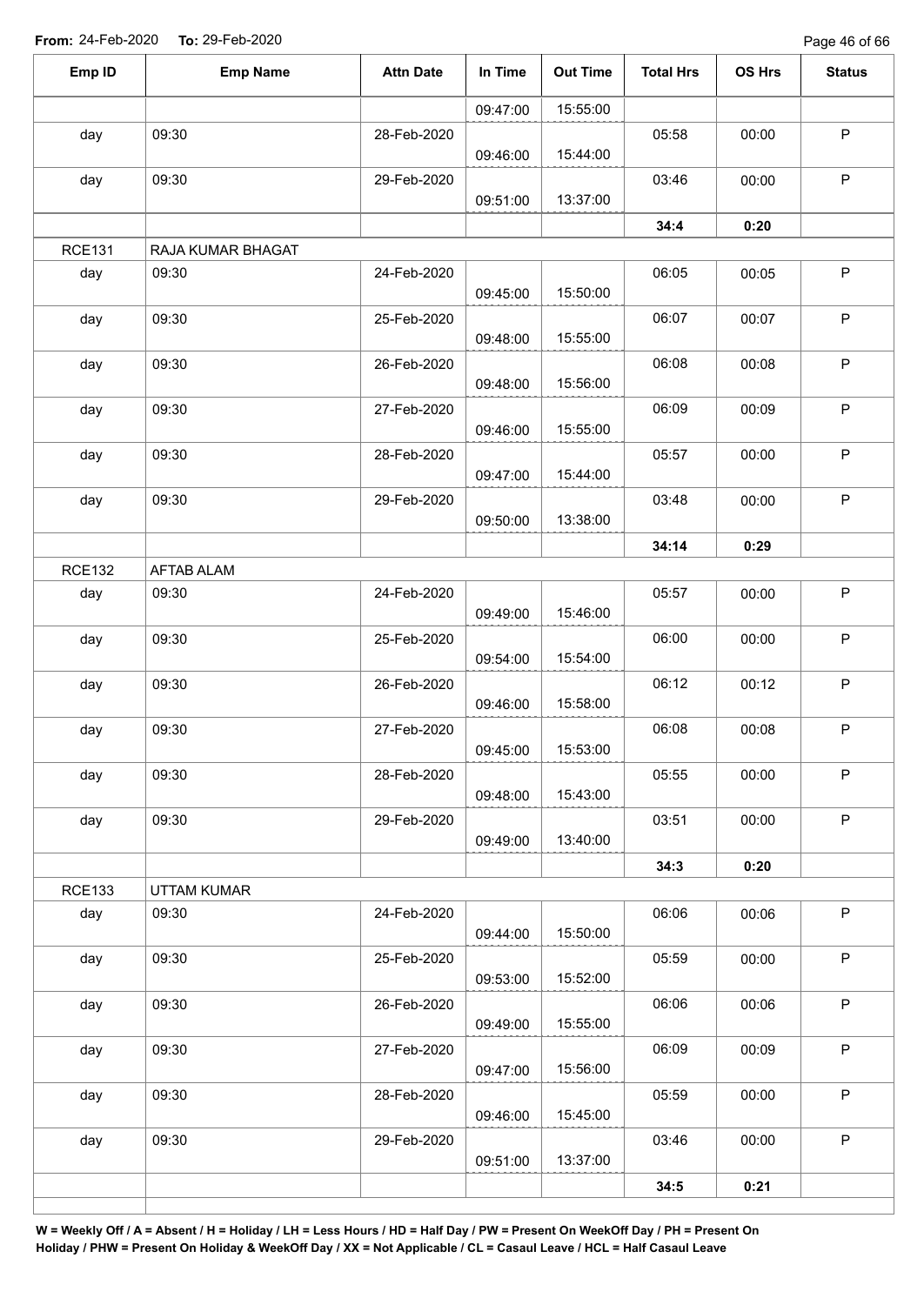Page 47 of 66

| Emp ID        | <b>Emp Name</b>         | <b>Attn Date</b> | In Time  | <b>Out Time</b> | <b>Total Hrs</b> | OS Hrs | <b>Status</b> |
|---------------|-------------------------|------------------|----------|-----------------|------------------|--------|---------------|
| <b>RCE134</b> | FARHAT TABASSUM         |                  |          |                 |                  |        |               |
| day           | 09:30                   | 24-Feb-2020      | 09:49:00 | 15:45:00        | 05:56            | 00:00  | $\sf P$       |
| day           | 09:30                   | 25-Feb-2020      | 09:54:00 | 15:54:00        | 06:00            | 00:00  | $\sf P$       |
| day           | 09:30                   | 26-Feb-2020      | 09:46:00 | 15:58:00        | 06:12            | 00:12  | $\mathsf P$   |
| day           | 09:30                   | 27-Feb-2020      | 09:45:00 | 15:53:00        | 06:08            | 00:08  | $\mathsf P$   |
| day           | 09:30                   | 28-Feb-2020      | 09:48:00 | 15:43:00        | 05:55            | 00:00  | $\mathsf P$   |
| day           | 09:30                   | 29-Feb-2020      | 09:49:00 | 13:39:00        | 03:50            | 00:00  | $\mathsf P$   |
|               |                         |                  |          |                 | 34:1             | 0:20   |               |
| <b>RCE135</b> | ABHISHEK KUMAR TIWARI   |                  |          |                 |                  |        |               |
| day           | 09:30                   | 24-Feb-2020      | 09:46:00 | 15:49:00        | 06:03            | 00:03  | $\sf P$       |
| day           | 09:30                   | 25-Feb-2020      | 09:50:00 | 15:53:00        | 06:03            | 00:03  | $\mathsf P$   |
| day           | 09:30                   | 26-Feb-2020      | 09:47:00 | 15:58:00        | 06:11            | 00:11  | $\sf P$       |
| day           | 09:30                   | 27-Feb-2020      | 09:45:00 | 15:53:00        | 06:08            | 00:08  | $\mathsf P$   |
| day           | 09:30                   | 28-Feb-2020      | 15:42:00 |                 | 00:00            | 00:00  | $\mathsf E$   |
| day           | 09:30                   | 29-Feb-2020      | 09:50:00 | 13:38:00        | 03:48            | 00:00  | $\mathsf P$   |
|               |                         |                  |          |                 | 28:13            | 0:25   |               |
| <b>RCE136</b> | ABHISHEK PANDEY         |                  |          |                 |                  |        |               |
| day           | 09:30                   | 24-Feb-2020      | 09:44:00 | 15:50:00        | 06:06            | 00:06  | $\mathsf P$   |
| day           | 09:30                   | 25-Feb-2020      | 09:48:00 | 15:55:00        | 06:07            | 00:07  | $\mathsf P$   |
| day           | 09:30                   | 26-Feb-2020      | 09:47:00 | 15:56:00        | 06:09            | 00:09  | $\sf P$       |
| day           | 09:30                   | 27-Feb-2020      | 09:48:00 | 15:57:00        | 06:09            | 00:09  | $\mathsf P$   |
| day           | 09:30                   | 28-Feb-2020      | 09:45:00 | 15:46:00        | 06:01            | 00:01  | $\mathsf P$   |
| day           | 09:30                   | 29-Feb-2020      | 09:53:00 | 13:36:00        | 03:43            | 00:00  | $\mathsf P$   |
|               |                         |                  |          |                 | 34:15            | 0:32   |               |
| <b>RCE137</b> | <b>GAUTAM KUMAR DAS</b> |                  |          |                 |                  |        |               |
| day           | 09:30                   | 24-Feb-2020      | 09:44:00 | 15:50:00        | 06:06            | 00:06  | $\sf P$       |
| day           | 09:30                   | 25-Feb-2020      | 09:48:00 | 15:55:00        | 06:07            | 00:07  | $\mathsf P$   |
| day           | 09:30                   | 26-Feb-2020      |          |                 | 06:14            | 00:14  | $\sf P$       |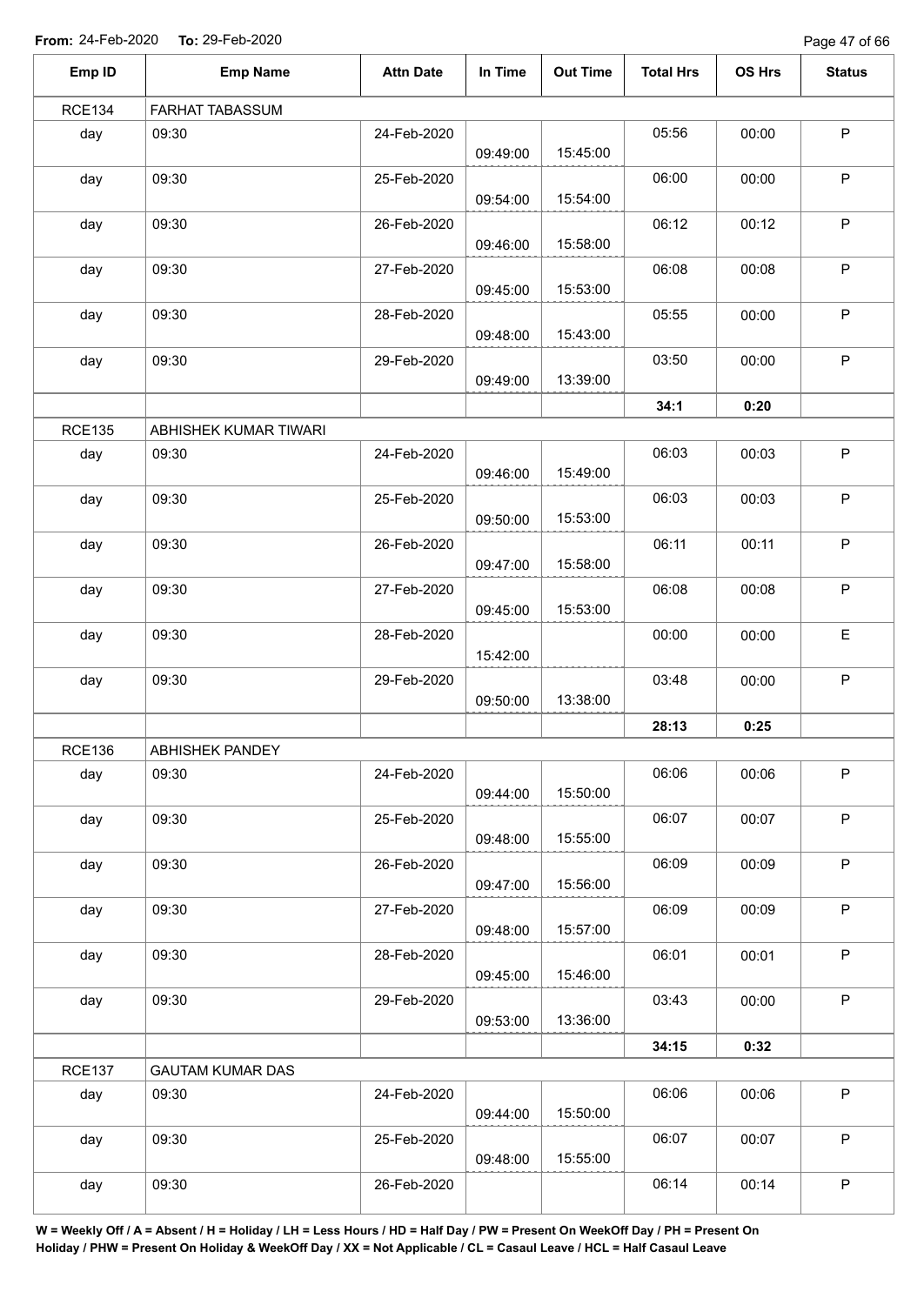Page 48 of 66

| Emp ID        | <b>Emp Name</b>    | <b>Attn Date</b> | In Time  | <b>Out Time</b> | <b>Total Hrs</b> | OS Hrs | <b>Status</b> |
|---------------|--------------------|------------------|----------|-----------------|------------------|--------|---------------|
|               |                    |                  | 09:45:00 | 15:59:00        |                  |        |               |
| day           | 09:30              | 27-Feb-2020      | 09:44:00 | 15:52:00        | 06:08            | 00:08  | $\mathsf P$   |
| day           | 09:30              | 28-Feb-2020      | 09:50:00 | 15:45:00        | 05:55            | 00:00  | $\mathsf P$   |
| day           | 09:30              | 29-Feb-2020      | 09:54:00 | 13:35:00        | 03:41            | 00:00  | $\sf P$       |
|               |                    |                  |          |                 | 34:11            | 0:35   |               |
| <b>RCE138</b> | NIRANJAN KUMAR     |                  |          |                 |                  |        |               |
| day           | 09:30              | 24-Feb-2020      | 09:44:00 | 15:51:00        | 06:07            | 00:07  | $\sf P$       |
| day           | 09:30              | 25-Feb-2020      | 09:53:00 | 15:50:00        | 05:57            | 00:00  | $\mathsf P$   |
| day           | 09:30              | 26-Feb-2020      | 09:51:00 | 15:54:00        | 06:03            | 00:03  | $\mathsf P$   |
| day           | 09:30              | 27-Feb-2020      | 09:50:00 | 15:58:00        | 06:08            | 00:08  | P             |
| day           | 09:30              | 28-Feb-2020      | 09:48:00 | 15:43:00        | 05:55            | 00:00  | $\mathsf P$   |
| day           | 09:30              | 29-Feb-2020      | 09:51:00 | 13:38:00        | 03:47            | 00:00  | $\sf P$       |
|               |                    |                  |          |                 | 33:57            | 0:18   |               |
| <b>RCE139</b> | PINKU KUMAR BHOKTA |                  |          |                 |                  |        |               |
| day           | 09:30              | 24-Feb-2020      | 09:47:00 | 15:47:00        | 06:00            | 00:00  | $\mathsf P$   |
| day           | 09:30              | 25-Feb-2020      | 09:52:00 | 15:51:00        | 05:59            | 00:00  | $\sf P$       |
| day           | 09:30              | 26-Feb-2020      | 09:51:00 | 15:54:00        | 06:03            | 00:03  | $\mathsf P$   |
| day           | 09:30              | 27-Feb-2020      | 09:49:00 | 15:57:00        | 06:08            | 00:08  | $\mathsf P$   |
| day           | 09:30              | 28-Feb-2020      | 09:44:00 | 15:47:00        | 06:03            | 00:03  | $\mathsf P$   |
| day           | 09:30              | 29-Feb-2020      | 09:49:00 | 13:39:00        | 03:50            | 00:00  | $\mathsf P$   |
|               |                    |                  |          |                 | 34:3             | 0:14   |               |
| <b>RCE140</b> | MANJULA HEMBROM    |                  |          |                 |                  |        |               |
| day           | 09:30              | 24-Feb-2020      | 09:46:00 | 15:48:00        | 06:02            | 00:02  | $\mathsf P$   |
| day           | 09:30              | 25-Feb-2020      | 09:51:00 | 15:53:00        | 06:02            | 00:02  | P             |
| day           | 09:30              | 26-Feb-2020      | 09:48:00 | 15:58:00        | 06:10            | 00:10  | $\sf P$       |
| day           | 09:30              | 27-Feb-2020      | 09:45:00 | 15:54:00        | 06:09            | 00:09  | $\mathsf P$   |
| day           | 09:30              | 28-Feb-2020      | 09:48:00 | 15:45:00        | 05:57            | 00:00  | $\sf P$       |
| day           | 09:30              | 29-Feb-2020      |          |                 | 03:42            | 00:00  | $\sf P$       |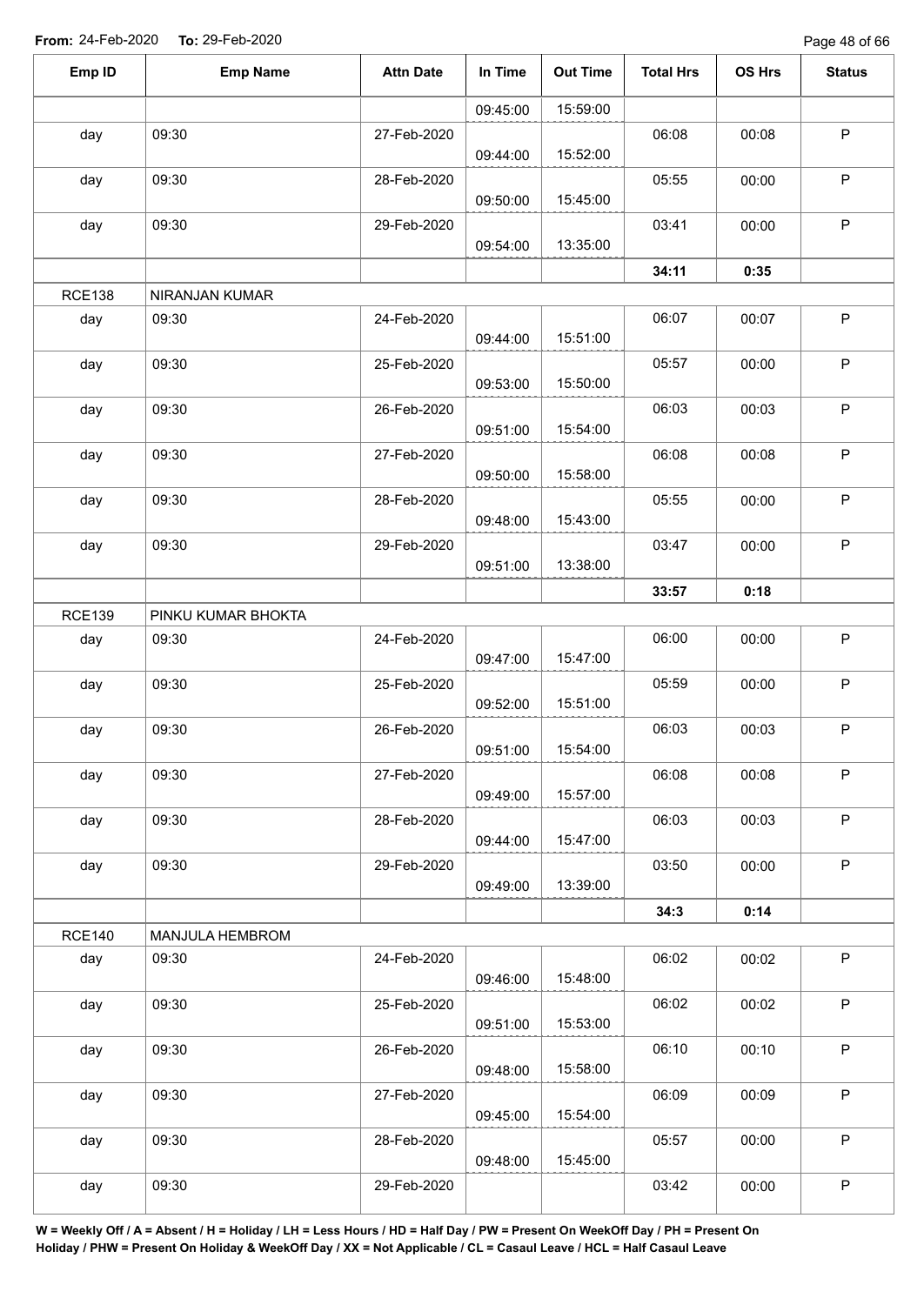Page 49 of 66

| Emp ID        | <b>Emp Name</b>     | <b>Attn Date</b> | In Time  | <b>Out Time</b> | <b>Total Hrs</b> | OS Hrs | <b>Status</b>             |
|---------------|---------------------|------------------|----------|-----------------|------------------|--------|---------------------------|
|               |                     |                  | 09:53:00 | 13:35:00        |                  |        |                           |
|               |                     |                  |          |                 | 34:2             | 0:23   |                           |
| <b>RCE141</b> | RAJESH KUMAR SAW    |                  |          |                 |                  |        |                           |
| day           | 09:30               | 24-Feb-2020      | 09:47:00 | 15:48:00        | 06:01            | 00:01  | $\sf P$                   |
| day           | 09:30               | 25-Feb-2020      | 09:51:00 | 15:51:00        | 06:00            | 00:00  | P                         |
| day           | 09:30               | 26-Feb-2020      | 09:50:00 | 15:57:00        | 06:07            | 00:07  | P                         |
| day           | 09:30               | 27-Feb-2020      | 09:46:00 | 15:54:00        | 06:08            | 00:08  | P                         |
| day           | 09:30               | 28-Feb-2020      | 09:47:00 | 15:44:00        | 05:57            | 00:00  | $\sf P$                   |
| day           | 09:30               | 29-Feb-2020      | 09:51:00 | 13:41:00        | 03:50            | 00:00  | $\mathsf P$               |
|               |                     |                  |          |                 | 34:3             | 0:16   |                           |
| <b>RCE142</b> | RAJESH KUMAR YADAV  |                  |          |                 |                  |        |                           |
| day           | 09:30               | 24-Feb-2020      | 09:48:00 | 15:46:00        | 05:58            | 00:00  | $\sf P$                   |
| day           | 09:30               | 25-Feb-2020      | 09:53:00 | 15:52:00        | 05:59            | 00:00  | $\sf P$                   |
| day           | 09:30               | 26-Feb-2020      | 09:49:00 | 15:55:00        | 06:06            | 00:06  | $\sf P$                   |
| day           | 09:30               | 27-Feb-2020      | 09:47:00 | 15:56:00        | 06:09            | 00:09  | P                         |
| day           | 09:30               | 28-Feb-2020      | 09:46:00 | 15:45:00        | 05:59            | 00:00  | $\sf P$                   |
| day           | 09:30               | 29-Feb-2020      | 09:51:00 | 13:39:00        | 03:48            | 00:00  | P                         |
|               |                     |                  |          |                 | 33:59            | 0:15   |                           |
| <b>RCE143</b> | MAHESH KUMAR MANDAL |                  |          |                 |                  |        |                           |
| day           | 09:30               | 24-Feb-2020      | 09:49:00 | 15:45:00        | 05:56            | 00:00  | P                         |
|               |                     | 25-Feb-2020      |          |                 | 00:00            | 00:00  | $\boldsymbol{\mathsf{A}}$ |
| day           | 09:30               | 26-Feb-2020      | 09:46:00 | 15:58:00        | 06:12            | 00:12  | P                         |
| day           | 09:30               | 27-Feb-2020      | 09:45:00 | 15:53:00        | 06:08            | 00:08  | $\sf P$                   |
| day           | 09:30               | 28-Feb-2020      | 09:49:00 | 15:43:00        | 05:54            | 00:00  | $\mathsf P$               |
| day           | 09:30               | 29-Feb-2020      | 09:50:00 | 13:38:00        | 03:48            | 00:00  | $\mathsf P$               |
|               |                     |                  |          |                 | 27:58            | 0:20   |                           |
| <b>RCE144</b> | ABDUL KARIM ANSARI  |                  |          |                 |                  |        |                           |
|               |                     | 24-Feb-2020      |          |                 | 00:00            | 00:00  | A                         |
| day           | 09:30               | 25-Feb-2020      |          |                 | 06:00            | 00:00  | $\mathsf P$               |
|               |                     |                  |          |                 |                  |        |                           |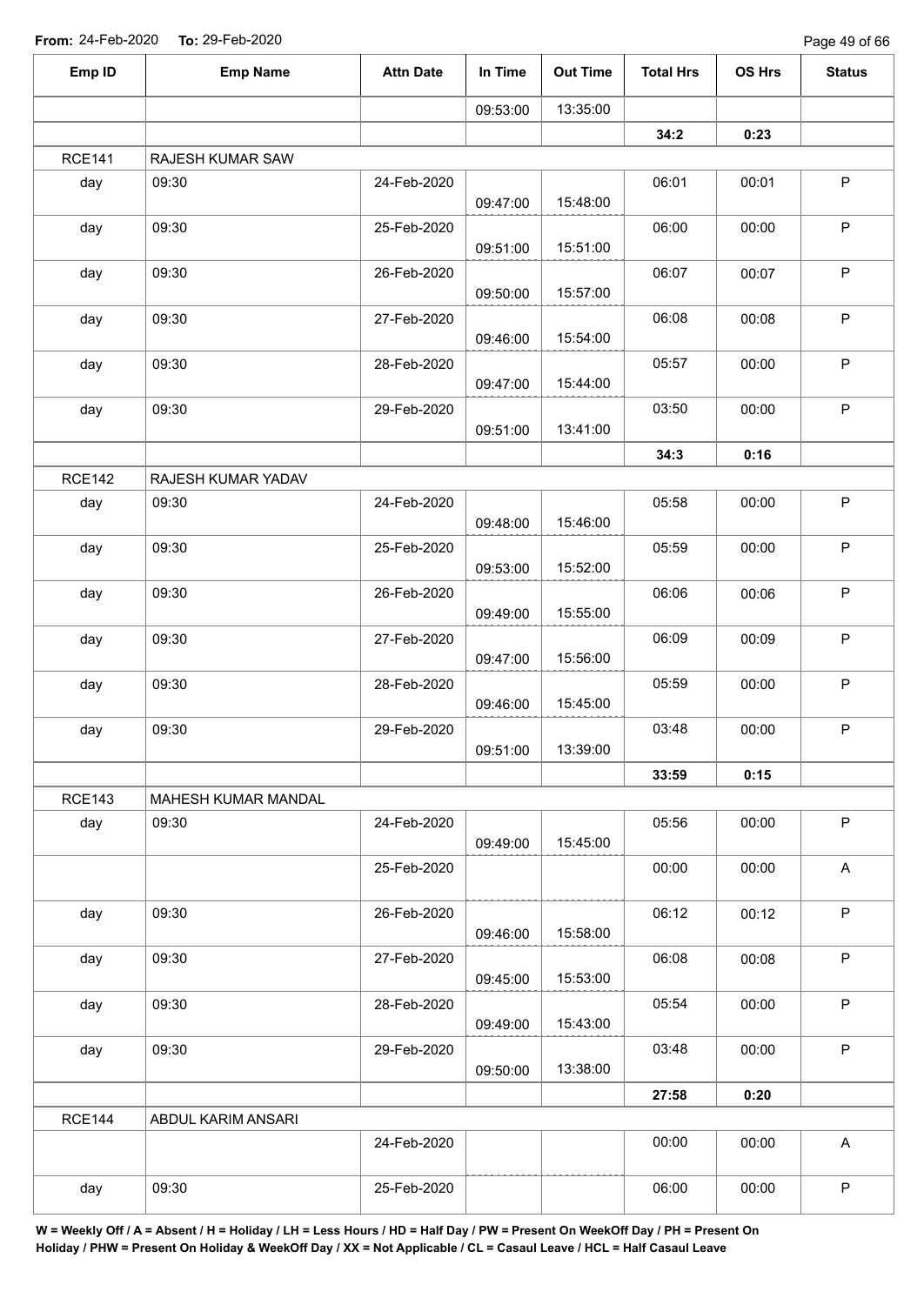Page 50 of 66

| Emp ID        | <b>Emp Name</b>      | <b>Attn Date</b> | In Time  | <b>Out Time</b> | <b>Total Hrs</b> | OS Hrs | <b>Status</b>             |
|---------------|----------------------|------------------|----------|-----------------|------------------|--------|---------------------------|
|               |                      |                  | 09:51:00 | 15:51:00        |                  |        |                           |
| day           | 09:30                | 26-Feb-2020      |          |                 | 06:05            | 00:05  | $\sf P$                   |
|               |                      |                  | 09:50:00 | 15:55:00        |                  |        |                           |
| day           | 09:30                | 27-Feb-2020      | 09:48:00 | 15:56:00        | 06:08            | 00:08  | $\sf P$                   |
| day           | 09:30                | 28-Feb-2020      |          |                 | 05:59            | 00:00  | $\sf P$                   |
|               |                      |                  | 09:46:00 | 15:45:00        |                  |        |                           |
| day           | 09:30                | 29-Feb-2020      | 09:51:00 | 13:38:00        | 03:47            | 00:00  | $\sf P$                   |
|               |                      |                  |          |                 | 27:59            | 0:13   |                           |
| <b>RCE145</b> | <b>TARESH THAKUR</b> |                  |          |                 |                  |        |                           |
|               |                      | 24-Feb-2020      |          |                 | 00:00            | 00:00  | A                         |
| day           | 09:30                | 25-Feb-2020      |          |                 | 06:03            | 00:03  | $\sf P$                   |
|               |                      |                  | 09:50:00 | 15:53:00        |                  |        |                           |
| day           | 09:30                | 26-Feb-2020      |          |                 | 06:12            | 00:12  | $\mathsf P$               |
|               |                      |                  | 09:46:00 | 15:58:00        |                  |        |                           |
| day           | 09:30                | 27-Feb-2020      |          | 15:53:00        | 06:08            | 00:08  | $\mathsf P$               |
| day           | 09:30                | 28-Feb-2020      | 09:45:00 |                 | 05:54            | 00:00  | $\mathsf P$               |
|               |                      |                  | 09:49:00 | 15:43:00        |                  |        |                           |
| day           | 09:30                | 29-Feb-2020      |          |                 | 03:48            | 00:00  | $\sf P$                   |
|               |                      |                  | 09:50:00 | 13:38:00        |                  |        |                           |
|               |                      |                  |          |                 | 28:5             | 0:23   |                           |
| <b>RCE146</b> | <b>REKHA KUMARI</b>  |                  |          |                 |                  |        |                           |
| day           | 09:30                | 24-Feb-2020      | 09:50:00 | 15:45:00        | 05:55            | 00:00  | $\mathsf P$               |
| day           | 09:30                | 25-Feb-2020      |          |                 | 05:55            | 00:00  | $\mathsf P$               |
|               |                      |                  | 09:54:00 | 15:49:00        |                  |        |                           |
| day           | 09:30                | 26-Feb-2020      |          |                 | 06:01            | 00:01  | $\mathsf P$               |
|               |                      |                  | 09:52:00 | 15:53:00        |                  |        |                           |
| day           | 09:30                | 27-Feb-2020      | 09:50:00 | 15:58:00        | 06:08            | 00:08  | $\mathsf P$               |
| day           | 09:30                | 28-Feb-2020      |          |                 | 06:01            | 00:01  | $\sf P$                   |
|               |                      |                  | 09:45:00 | 15:46:00        |                  |        |                           |
| day           | 09:30                | 29-Feb-2020      |          |                 | 03:43            | 00:00  | $\mathsf P$               |
|               |                      |                  | 09:53:00 | 13:36:00        |                  |        |                           |
|               |                      |                  |          |                 | 33:43            | 0:10   |                           |
| <b>RCE147</b> | NAMITA MURMU         |                  |          |                 |                  |        |                           |
| day           | 09:30                | 24-Feb-2020      | 09:44:00 | 15:51:00        | 06:07            | 00:07  | $\sf P$                   |
| day           | 09:30                | 25-Feb-2020      |          |                 | 06:07            | 00:07  | $\mathsf P$               |
|               |                      |                  | 09:48:00 | 15:55:00        |                  |        |                           |
|               |                      | 26-Feb-2020      |          |                 | 00:00            | 00:00  | A                         |
|               |                      | 27-Feb-2020      |          |                 | 00:00            | 00:00  | $\boldsymbol{\mathsf{A}}$ |
| day           | 09:30                | 28-Feb-2020      |          |                 | 06:03            | 00:03  | $\sf P$                   |
|               |                      |                  |          |                 |                  |        |                           |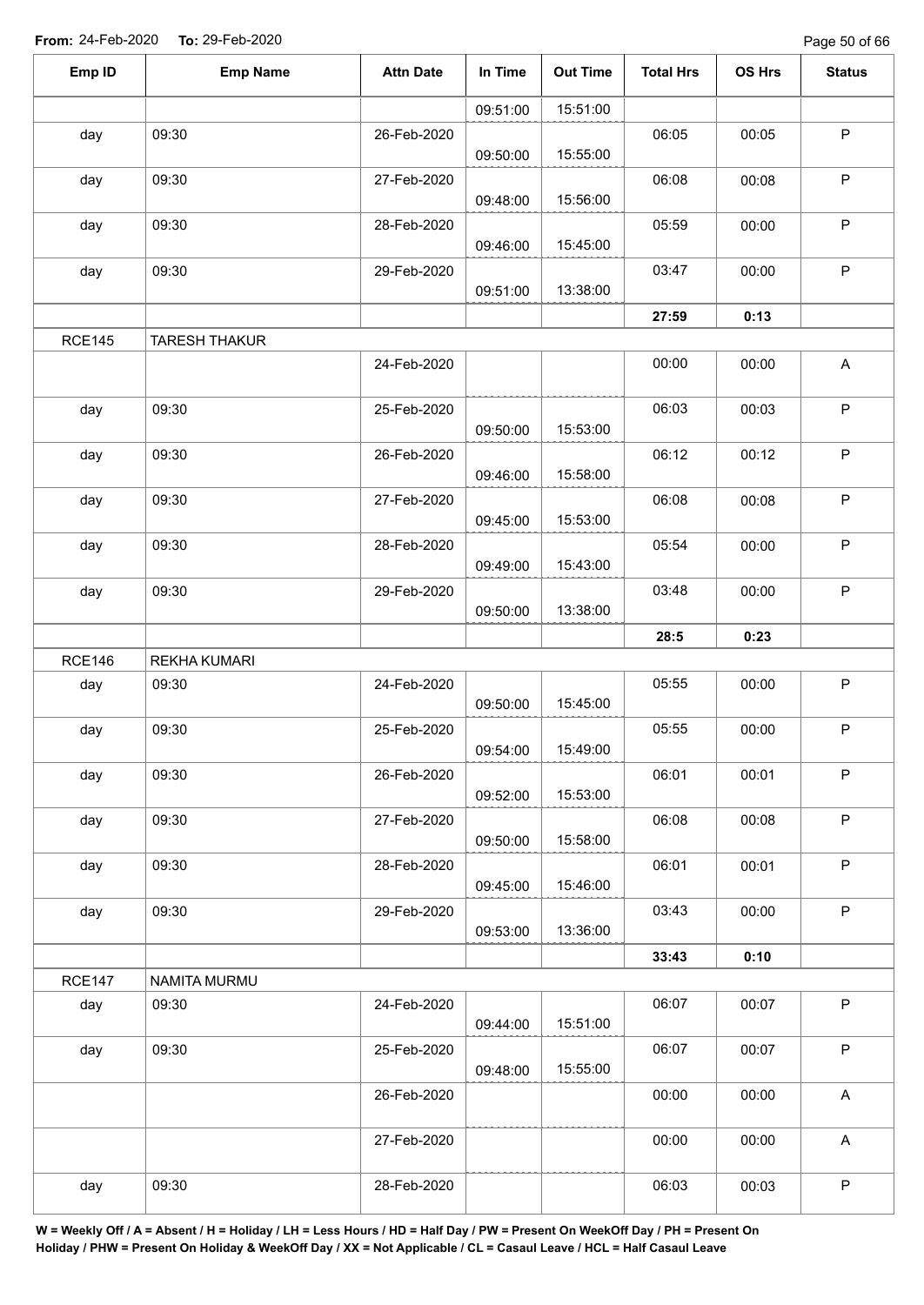Page 51 of 66

| Emp ID        | <b>Emp Name</b>    | <b>Attn Date</b> | In Time  | <b>Out Time</b> | <b>Total Hrs</b> | OS Hrs | <b>Status</b>             |
|---------------|--------------------|------------------|----------|-----------------|------------------|--------|---------------------------|
|               |                    |                  | 09:44:00 | 15:47:00        |                  |        |                           |
| day           | 09:30              | 29-Feb-2020      |          |                 | 03:45            | 00:00  | $\mathsf P$               |
|               |                    |                  | 09:52:00 | 13:37:00        |                  |        |                           |
|               |                    |                  |          |                 | 22:2             | 0:17   |                           |
| <b>RCE148</b> | PAWAN KUMAR SHARMA |                  |          |                 |                  |        |                           |
| day           | 09:30              | 24-Feb-2020      | 09:47:00 | 15:48:00        | 06:01            | 00:01  | $\mathsf P$               |
| day           | 09:30              | 25-Feb-2020      | 09:51:00 | 15:52:00        | 06:01            | 00:01  | $\mathsf P$               |
| day           | 09:30              | 26-Feb-2020      | 09:48:00 | 15:56:00        | 06:08            | 00:08  | $\sf P$                   |
| day           | 09:30              | 27-Feb-2020      | 09:47:00 | 15:56:00        | 06:09            | 00:09  | $\mathsf P$               |
| day           | 09:30              | 28-Feb-2020      |          |                 | 05:59            | 00:00  | $\sf P$                   |
|               |                    |                  | 09:46:00 | 15:45:00        |                  |        |                           |
| day           | 09:30              | 29-Feb-2020      | 09:52:00 | 13:37:00        | 03:45            | 00:00  | $\mathsf P$               |
|               |                    |                  |          |                 | 34:3             | 0:19   |                           |
| <b>RCE149</b> | ANITA HEMBROM      |                  |          |                 |                  |        |                           |
| day           | 09:30              | 24-Feb-2020      | 09:47:00 | 15:47:00        | 06:00            | 00:00  | $\mathsf P$               |
| day           | 09:30              | 25-Feb-2020      | 09:52:00 | 15:51:00        | 05:59            | 00:00  | P                         |
| day           | 09:30              | 26-Feb-2020      | 09:50:00 | 15:55:00        | 06:05            | 00:05  | $\sf P$                   |
| day           | 09:30              | 27-Feb-2020      |          | 15:56:00        | 06:08            | 00:08  | $\mathsf P$               |
| day           | 09:30              | 28-Feb-2020      | 09:48:00 |                 | 05:59            | 00:00  | $\mathsf P$               |
| day           | 09:30              | 29-Feb-2020      | 09:46:00 | 15:45:00        | 03:49            | 00:00  | $\mathsf P$               |
|               |                    |                  | 09:51:00 | 13:40:00        |                  |        |                           |
| <b>RCE150</b> | ARFA NAAZ          |                  |          |                 | 34:0             | 0:13   |                           |
| day           | 09:30              | 24-Feb-2020      | 09:44:00 | 15:51:00        | 06:07            | 00:07  | $\mathsf P$               |
| day           | 09:30              | 25-Feb-2020      |          |                 | 06:07            | 00:07  | $\mathsf P$               |
|               |                    | 26-Feb-2020      | 09:48:00 | 15:55:00        | 00:00            | 00:00  | $\boldsymbol{\mathsf{A}}$ |
|               |                    | 27-Feb-2020      |          |                 | 00:00            | 00:00  | $\boldsymbol{\mathsf{A}}$ |
| day           | 09:30              | 28-Feb-2020      |          |                 | 05:57            | 00:00  | $\mathsf P$               |
|               |                    |                  | 09:47:00 | 15:44:00        |                  |        |                           |
| day           | 09:30              | 29-Feb-2020      | 09:50:00 | 13:38:00        | 03:48            | 00:00  | $\sf P$                   |
|               |                    |                  |          |                 | 21:59            | 0:14   |                           |
| <b>RCE151</b> | ABDUL MAZID ANSARI |                  |          |                 |                  |        |                           |
| day           | 09:30              | 24-Feb-2020      |          |                 | 05:58            | 00:00  | ${\sf P}$                 |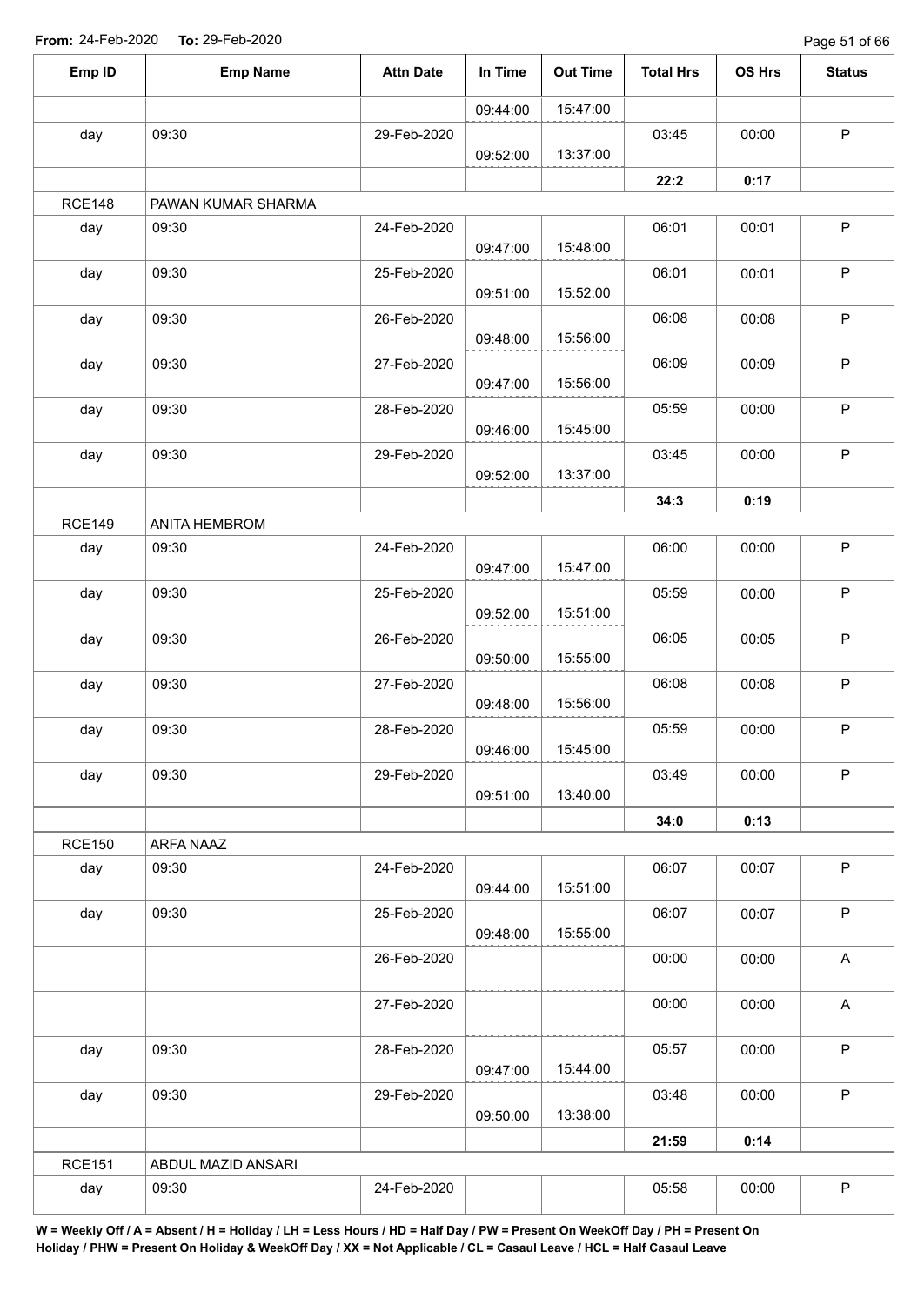Page 52 of 66

| Emp ID<br><b>Emp Name</b>      | <b>Attn Date</b> | In Time  | <b>Out Time</b> | <b>Total Hrs</b> | OS Hrs | <b>Status</b> |
|--------------------------------|------------------|----------|-----------------|------------------|--------|---------------|
|                                |                  | 09:48:00 | 15:46:00        |                  |        |               |
| 09:30<br>day                   | 25-Feb-2020      |          |                 | 05:57            | 00:00  | $\sf P$       |
|                                |                  | 09:53:00 | 15:50:00        |                  |        |               |
| 09:30<br>day                   | 26-Feb-2020      |          |                 | 06:03            | 00:03  | $\mathsf P$   |
|                                |                  | 09:51:00 | 15:54:00        |                  |        |               |
| 09:30<br>day                   | 27-Feb-2020      |          |                 | 06:08            | 00:08  | $\sf P$       |
|                                |                  | 09:50:00 | 15:58:00        |                  |        |               |
| 09:30<br>day                   | 28-Feb-2020      | 09:46:00 | 15:45:00        | 05:59            | 00:00  | $\mathsf P$   |
| 09:30<br>day                   | 29-Feb-2020      |          |                 | 03:48            | 00:00  | $\mathsf P$   |
|                                |                  | 09:51:00 | 13:39:00        |                  |        |               |
|                                |                  |          |                 | 33:53            | 0:11   |               |
| <b>RCE152</b><br>SANJEEV KISKU |                  |          |                 |                  |        |               |
| 09:30<br>day                   | 24-Feb-2020      |          |                 | 05:59            | 00:00  | $\mathsf P$   |
|                                |                  | 09:48:00 | 15:47:00        |                  |        |               |
| 09:30<br>day                   | 25-Feb-2020      |          |                 | 05:58            | 00:00  | $\mathsf P$   |
|                                |                  | 09:52:00 | 15:50:00        |                  |        |               |
| 09:30<br>day                   | 26-Feb-2020      | 09:51:00 | 15:54:00        | 06:03            | 00:03  | $\sf P$       |
|                                |                  |          |                 |                  |        | $\mathsf P$   |
| 09:30<br>day                   | 27-Feb-2020      | 09:49:00 | 15:57:00        | 06:08            | 00:08  |               |
| 09:30<br>day                   | 28-Feb-2020      |          |                 | 06:03            | 00:03  | $\mathsf P$   |
|                                |                  | 09:44:00 | 15:47:00        |                  |        |               |
| 09:30<br>day                   | 29-Feb-2020      |          |                 | 03:47            | 00:00  | $\mathsf P$   |
|                                |                  | 09:52:00 | 13:39:00        |                  |        |               |
|                                |                  |          |                 | 33:58            | 0:14   |               |
| <b>RCE153</b><br>SATINDRA TUDU |                  |          |                 |                  |        |               |
| 09:30<br>day                   | 24-Feb-2020      |          |                 | 05:58            | 00:00  | $\mathsf P$   |
|                                |                  | 09:48:00 | 15:46:00        |                  |        |               |
| 09:30<br>day                   | 25-Feb-2020      |          |                 | 05:57            | 00:00  | $\mathsf P$   |
|                                |                  | 09:53:00 | 15:50:00        |                  |        |               |
| 09:30<br>day                   | 26-Feb-2020      |          | 15:54:00        | 06:03            | 00:03  | $\mathsf P$   |
| 09:30                          |                  | 09:51:00 |                 | 06:08            | 00:08  | $\sf P$       |
| day                            | 27-Feb-2020      | 09:50:00 | 15:58:00        |                  |        |               |
| 09:30<br>day                   | 28-Feb-2020      |          |                 | 06:03            | 00:03  | P             |
|                                |                  | 09:44:00 | 15:47:00        |                  |        |               |
| 09:30<br>day                   | 29-Feb-2020      |          |                 | 03:45            | 00:00  | $\sf P$       |
|                                |                  | 09:52:00 | 13:37:00        |                  |        |               |
|                                |                  |          |                 | 33:54            | 0:14   |               |
| <b>RCE154</b><br>ROSHAN BESRA  |                  |          |                 |                  |        |               |
| 09:30<br>day                   | 24-Feb-2020      |          |                 | 05:59            | 00:00  | $\mathsf P$   |
|                                |                  | 09:50:00 | 15:49:00        |                  |        |               |
|                                |                  |          |                 |                  |        |               |
| 09:30<br>day                   | 25-Feb-2020      |          |                 | 06:03            | 00:03  | $\mathsf{P}$  |
|                                |                  | 09:50:00 | 15:53:00        |                  |        |               |
| 09:30<br>day                   | 26-Feb-2020      |          |                 | 06:12            | 00:12  | $\sf P$       |
| 09:30<br>day                   | 27-Feb-2020      | 09:46:00 | 15:58:00        | 06:08            | 00:08  | $\sf P$       |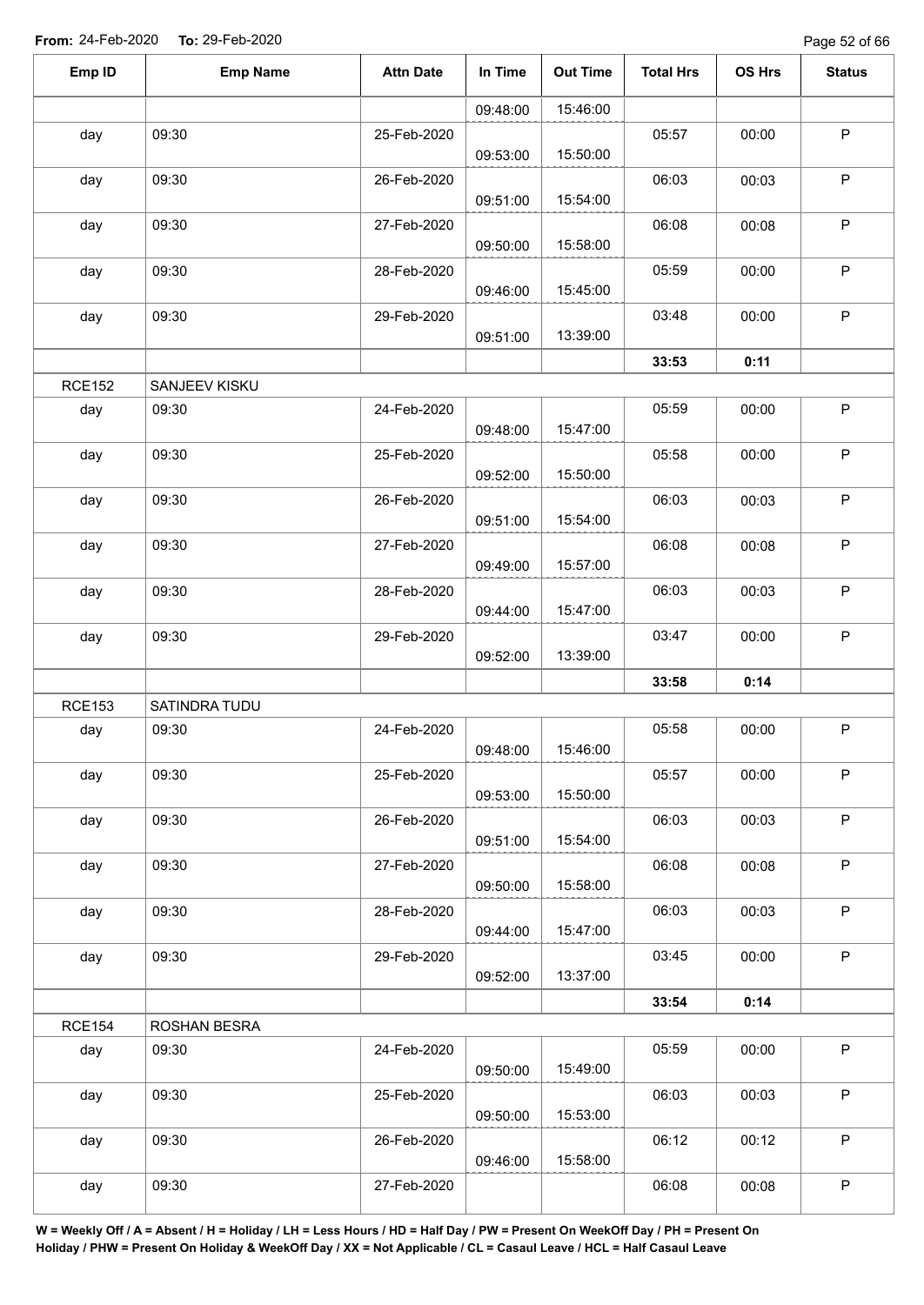Page 53 of 66

| Emp ID        | <b>Emp Name</b>    | <b>Attn Date</b> | In Time  | <b>Out Time</b> | <b>Total Hrs</b> | OS Hrs | <b>Status</b> |
|---------------|--------------------|------------------|----------|-----------------|------------------|--------|---------------|
|               |                    |                  | 09:45:00 | 15:53:00        |                  |        |               |
| day           | 09:30              | 28-Feb-2020      | 09:48:00 | 15:43:00        | 05:55            | 00:00  | $\mathsf P$   |
| day           | 09:30              | 29-Feb-2020      | 09:50:00 | 13:38:00        | 03:48            | 00:00  | $\mathsf P$   |
|               |                    |                  |          |                 | 34:5             | 0:23   |               |
| <b>RCE155</b> | <b>SUNIL MURMU</b> |                  |          |                 |                  |        |               |
| day           | 09:30              | 24-Feb-2020      | 09:45:00 | 15:50:00        | 06:05            | 00:05  | $\sf P$       |
| day           | 09:30              | 25-Feb-2020      | 09:49:00 | 15:54:00        | 06:05            | 00:05  | $\mathsf P$   |
| day           | 09:30              | 26-Feb-2020      | 09:45:00 | 15:59:00        | 06:14            | 00:14  | $\mathsf P$   |
| day           | 09:30              | 27-Feb-2020      | 09:44:00 | 15:52:00        | 06:08            | 00:08  | $\sf P$       |
| day           | 09:30              | 28-Feb-2020      | 09:50:00 | 15:41:00        | 05:51            | 00:00  | P             |
| day           | 09:30              | 29-Feb-2020      | 09:49:00 | 13:40:00        | 03:51            | 00:00  | $\mathsf P$   |
|               |                    |                  |          |                 | 34:14            | 0:32   |               |
| <b>RCE156</b> | SHAILESH SOREN     |                  |          |                 |                  |        |               |
| day           | 09:30              | 24-Feb-2020      | 09:48:00 | 15:47:00        | 05:59            | 00:00  | $\mathsf P$   |
| day           | 09:30              | 25-Feb-2020      | 09:53:00 | 15:50:00        | 05:57            | 00:00  | $\sf P$       |
| day           | 09:30              | 26-Feb-2020      | 09:51:00 | 15:54:00        | 06:03            | 00:03  | $\mathsf P$   |
| day           | 09:30              | 27-Feb-2020      | 09:50:00 | 15:58:00        | 06:08            | 00:08  | P             |
| day           | 09:30              | 28-Feb-2020      | 09:46:00 | 15:45:00        | 05:59            | 00:00  | $\mathsf P$   |
| day           | 09:30              | 29-Feb-2020      | 09:51:00 | 13:37:00        | 03:46            | 00:00  | $\mathsf P$   |
|               |                    |                  |          |                 | 33:52            | 0:11   |               |
| <b>RCE157</b> | <b>HARI SOREN</b>  |                  |          |                 |                  |        |               |
| day           | 09:30              | 24-Feb-2020      | 09:46:00 | 15:49:00        | 06:03            | 00:03  | $\mathsf P$   |
| day           | 09:30              | 25-Feb-2020      | 09:50:00 | 15:53:00        | 06:03            | 00:03  | $\sf P$       |
| day           | 09:30              | 26-Feb-2020      | 09:47:00 | 15:58:00        | 06:11            | 00:11  | $\sf P$       |
| day           | 09:30              | 27-Feb-2020      | 09:45:00 | 15:54:00        | 06:09            | 00:09  | $\sf P$       |
| day           | 09:30              | 28-Feb-2020      | 09:49:00 | 15:42:00        | 05:53            | 00:00  | $\sf P$       |
| day           | 09:30              | 29-Feb-2020      | 09:50:00 | 13:38:00        | 03:48            | 00:00  | $\mathsf P$   |
|               |                    |                  |          |                 | 34:7             | 0:26   |               |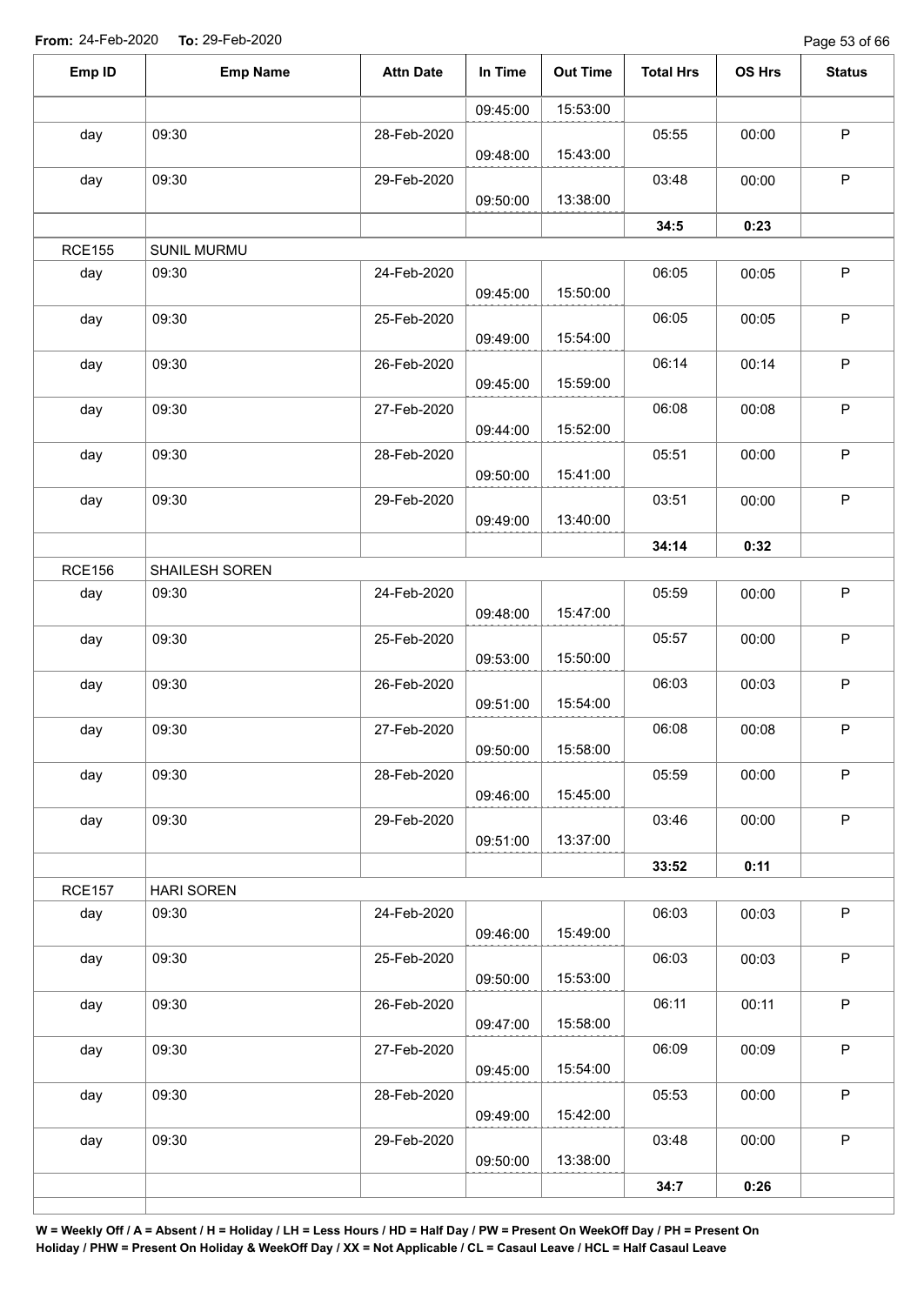Page 54 of 66

| Emp ID        | <b>Emp Name</b>      | <b>Attn Date</b> | In Time  | <b>Out Time</b> | <b>Total Hrs</b> | OS Hrs | <b>Status</b>             |
|---------------|----------------------|------------------|----------|-----------------|------------------|--------|---------------------------|
| <b>RCE158</b> | <b>KRISHNA SOREN</b> |                  |          |                 |                  |        |                           |
| day           | 09:30                | 24-Feb-2020      | 09:49:00 | 15:47:00        | 05:58            | 00:00  | $\sf P$                   |
| day           | 09:30                | 25-Feb-2020      | 09:52:00 | 15:51:00        | 05:59            | 00:00  | $\sf P$                   |
| day           | 09:30                | 26-Feb-2020      | 09:50:00 | 15:55:00        | 06:05            | 00:05  | $\mathsf P$               |
| day           | 09:30                | 27-Feb-2020      | 09:49:00 | 15:57:00        | 06:08            | 00:08  | $\mathsf P$               |
| day           | 09:30                | 28-Feb-2020      | 09:45:00 | 15:46:00        | 06:01            | 00:01  | $\mathsf P$               |
| day           | 09:30                | 29-Feb-2020      | 09:52:00 | 13:39:00        | 03:47            | 00:00  | $\mathsf P$               |
|               |                      |                  |          |                 | 33:58            | 0:14   |                           |
| <b>RCE159</b> | DHANESH TUDU         |                  |          |                 |                  |        |                           |
| day           | 09:30                | 24-Feb-2020      | 09:45:00 | 15:50:00        | 06:05            | 00:05  | $\sf P$                   |
| day           | 09:30                | 25-Feb-2020      | 09:48:00 | 15:55:00        | 06:07            | 00:07  | $\mathsf P$               |
|               |                      | 26-Feb-2020      |          |                 | 00:00            | 00:00  | $\boldsymbol{\mathsf{A}}$ |
|               |                      | 27-Feb-2020      |          |                 | 00:00            | 00:00  | A                         |
| day           | 09:30                | 28-Feb-2020      | 09:46:00 | 15:45:00        | 05:59            | 00:00  | $\sf P$                   |
|               |                      | 29-Feb-2020      |          |                 | 00:00            | 00:00  | $\boldsymbol{\mathsf{A}}$ |
|               |                      |                  |          |                 | 18:11            | 0:12   |                           |
| <b>RCE160</b> | UTTPAL TUDU          |                  |          |                 |                  |        |                           |
| day           | 09:30                | 24-Feb-2020      | 09:48:00 | 15:46:00        | 05:58            | 00:00  | $\mathsf P$               |
| day           | 09:30                | 25-Feb-2020      | 09:53:00 | 15:52:00        | 05:59            | 00:00  | $\sf P$                   |
| day           | 09:30                | 26-Feb-2020      | 09:48:00 | 15:56:00        | 06:08            | 00:08  | $\mathsf P$               |
| day           | 09:30                | 27-Feb-2020      | 09:47:00 | 15:56:00        | 06:09            | 00:09  | $\sf P$                   |
| day           | 09:30                | 28-Feb-2020      | 09:48:00 | 15:43:00        | 05:55            | 00:00  | $\mathsf P$               |
| day           | 09:30                | 29-Feb-2020      | 09:51:00 | 13:40:00        | 03:49            | 00:00  | $\sf P$                   |
|               |                      |                  |          |                 | 33:58            | 0:17   |                           |
| <b>RCE161</b> | LUKHI HANSDAK        |                  |          |                 |                  |        |                           |
| day           | 09:30                | 24-Feb-2020      | 09:44:00 | 15:50:00        | 06:06            | 00:06  | $\sf P$                   |
| day           | 09:30                | 25-Feb-2020      | 09:50:00 | 15:53:00        | 06:03            | 00:03  | $\mathsf P$               |
| day           | 09:30                | 26-Feb-2020      |          |                 | 06:10            | 00:10  | $\sf P$                   |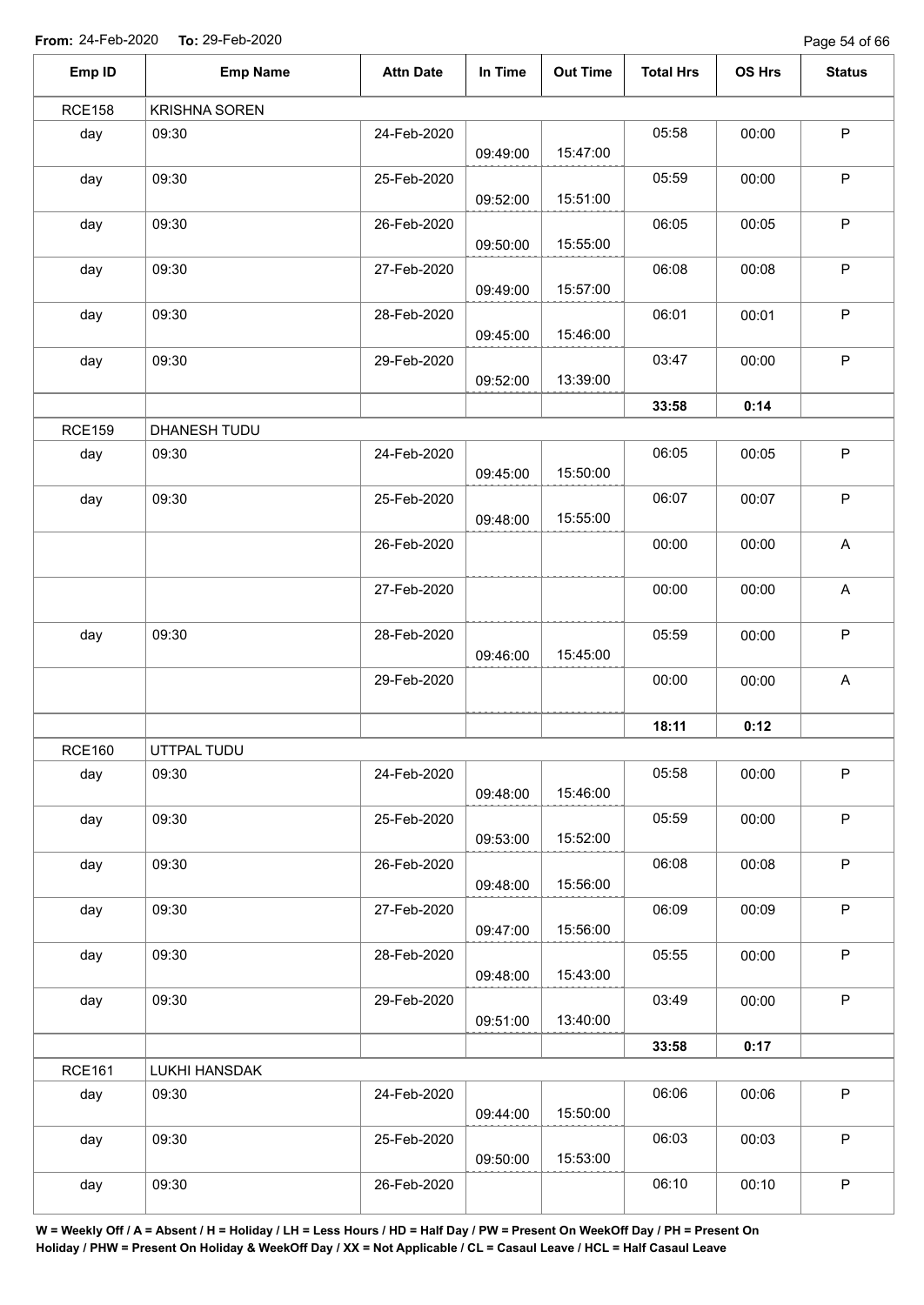Page 55 of 66

| Emp ID        | <b>Emp Name</b>           | <b>Attn Date</b> | In Time  | <b>Out Time</b> | <b>Total Hrs</b> | OS Hrs | <b>Status</b> |
|---------------|---------------------------|------------------|----------|-----------------|------------------|--------|---------------|
|               |                           |                  | 09:47:00 | 15:57:00        |                  |        |               |
| day           | 09:30                     | 27-Feb-2020      |          |                 | 06:08            | 00:08  | $\mathsf P$   |
|               |                           |                  | 09:48:00 | 15:56:00        |                  |        |               |
| day           | 09:30                     | 28-Feb-2020      |          |                 | 06:01            | 00:01  | $\mathsf P$   |
|               |                           |                  | 09:45:00 | 15:46:00        |                  |        |               |
| day           | 09:30                     | 29-Feb-2020      |          |                 | 03:43            | 00:00  | $\sf P$       |
|               |                           |                  | 09:53:00 | 13:36:00        |                  |        |               |
| <b>RCE162</b> | <b>BISHWANATH MARANDI</b> |                  |          |                 | 34:11            | 0:28   |               |
| day           | 09:30                     | 24-Feb-2020      |          |                 | 05:58            | 00:00  | $\sf P$       |
|               |                           |                  | 09:48:00 | 15:46:00        |                  |        |               |
| day           | 09:30                     | 25-Feb-2020      |          |                 | 06:01            | 00:01  | $\mathsf P$   |
|               |                           |                  | 09:53:00 | 15:54:00        |                  |        |               |
| day           | 09:30                     | 26-Feb-2020      |          |                 | 06:12            | 00:12  | $\sf P$       |
|               |                           |                  | 09:46:00 | 15:58:00        |                  |        |               |
| day           | 09:30                     | 27-Feb-2020      |          |                 | 06:08            | 00:08  | $\mathsf P$   |
|               |                           |                  | 09:45:00 | 15:53:00        |                  |        |               |
| day           | 09:30                     | 28-Feb-2020      |          | 15:42:00        | 05:52            | 00:00  | $\sf P$       |
|               |                           |                  | 09:50:00 |                 |                  |        | $\mathsf P$   |
| day           | 09:30                     | 29-Feb-2020      | 09:48:00 | 13:41:00        | 03:53            | 00:00  |               |
|               |                           |                  |          |                 | 34:4             | 0:21   |               |
| <b>RCE163</b> | RENUKA HEMBROM            |                  |          |                 |                  |        |               |
| day           | 09:30                     | 24-Feb-2020      |          |                 | 06:02            | 00:02  | $\mathsf P$   |
|               |                           |                  | 09:46:00 | 15:48:00        |                  |        |               |
| day           | 09:30                     | 25-Feb-2020      |          |                 | 06:03            | 00:03  | $\mathsf P$   |
|               |                           |                  | 09:50:00 | 15:53:00        |                  |        |               |
| day           | 09:30                     | 26-Feb-2020      |          |                 | 06:10            | 00:10  | $\mathsf P$   |
|               |                           |                  | 09:47:00 | 15:57:00        |                  |        |               |
| day           | 09:30                     | 27-Feb-2020      |          | 15:55:00        | 06:09            | 00:09  | $\mathsf P$   |
|               |                           |                  | 09:46:00 |                 |                  |        |               |
| day           | 09:30                     | 28-Feb-2020      | 09:47:00 | 15:44:00        | 05:57            | 00:00  | $\mathsf P$   |
| day           | 09:30                     | 29-Feb-2020      |          |                 | 03:51            | 00:00  | $\sf P$       |
|               |                           |                  | 09:50:00 | 13:41:00        |                  |        |               |
|               |                           |                  |          |                 | 34:12            | 0:24   |               |
| <b>RCE164</b> | <b>LALITA HEMBROM</b>     |                  |          |                 |                  |        |               |
| day           | 09:30                     | 24-Feb-2020      |          |                 | 06:02            | 00:02  | $\sf P$       |
|               |                           |                  | 09:46:00 | 15:48:00        |                  |        |               |
|               |                           | 25-Feb-2020      |          |                 | 00:00            | 00:00  | A             |
|               |                           |                  |          |                 |                  |        |               |
| day           | 09:30                     | 26-Feb-2020      |          | 15:55:00        | 06:05            | 00:05  | $\sf P$       |
|               |                           |                  | 09:50:00 |                 | 06:08            |        | $\mathsf P$   |
| day           | 09:30                     | 27-Feb-2020      | 09:49:00 | 15:57:00        |                  | 00:08  |               |
| day           | 09:30                     | 28-Feb-2020      |          |                 | 06:01            | 00:01  | $\sf P$       |
|               |                           |                  | 09:45:00 | 15:46:00        |                  |        |               |
| day           | 09:30                     | 29-Feb-2020      |          |                 | 03:43            | 00:00  | $\sf P$       |
|               |                           |                  |          |                 |                  |        |               |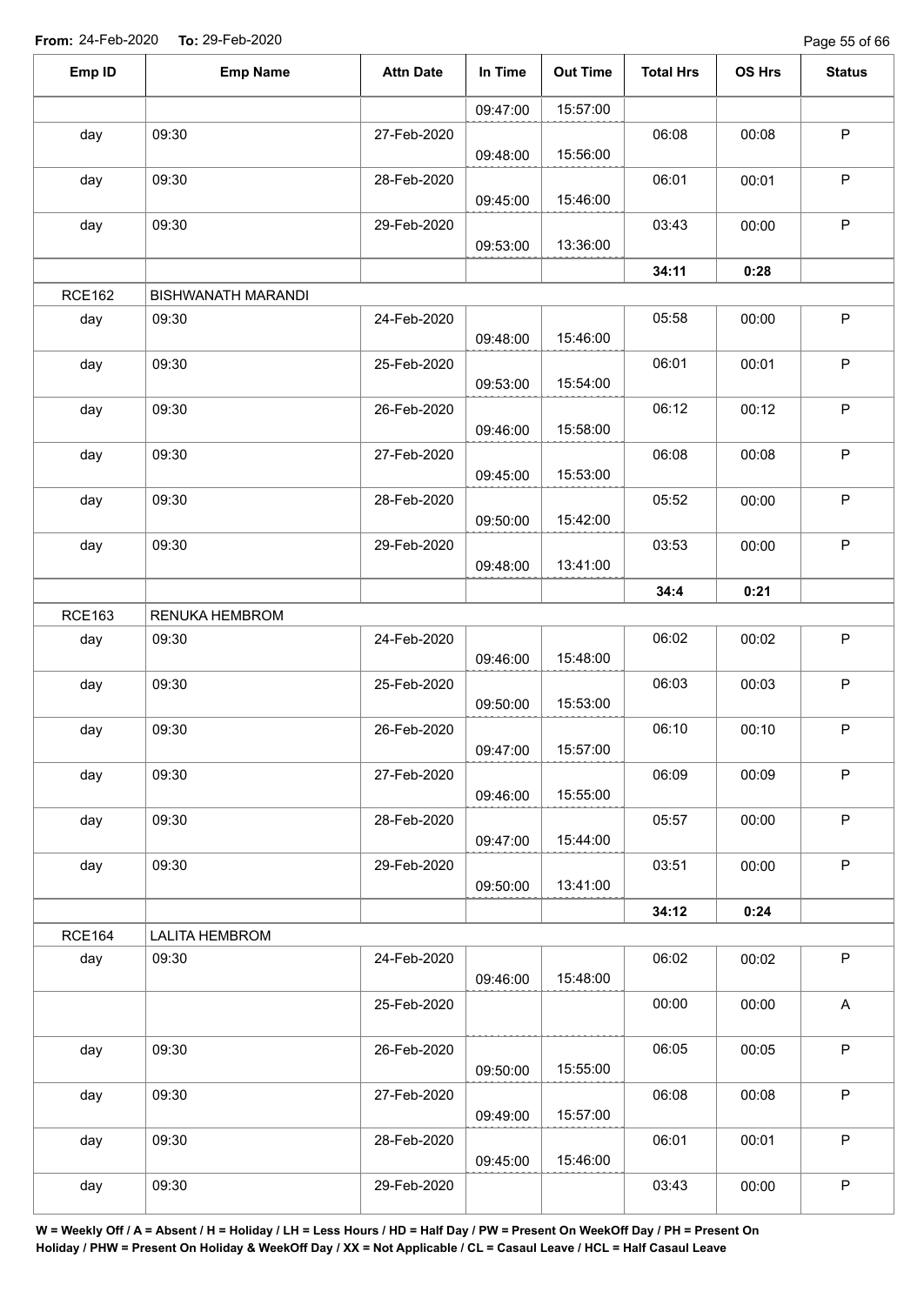| Emp ID        | <b>Emp Name</b>  | <b>Attn Date</b> | In Time  | <b>Out Time</b> | <b>Total Hrs</b> | OS Hrs | <b>Status</b> |
|---------------|------------------|------------------|----------|-----------------|------------------|--------|---------------|
|               |                  |                  | 09:53:00 | 13:36:00        |                  |        |               |
|               |                  |                  |          |                 | 27:59            | 0:16   |               |
| <b>RCE165</b> | NUZHAT ZABEEN    |                  |          |                 |                  |        |               |
| day           | 09:30            | 24-Feb-2020      | 09:48:00 | 15:47:00        | 05:59            | 00:00  | $\sf P$       |
| day           | 09:30            | 25-Feb-2020      | 09:52:00 | 15:50:00        | 05:58            | 00:00  | $\mathsf P$   |
| day           | 09:30            | 26-Feb-2020      | 09:51:00 | 15:54:00        | 06:03            | 00:03  | $\mathsf P$   |
| day           | 09:30            | 27-Feb-2020      | 09:49:00 | 15:57:00        | 06:08            | 00:08  | $\sf P$       |
| day           | 09:30            | 28-Feb-2020      | 09:44:00 | 15:47:00        | 06:03            | 00:03  | $\mathsf P$   |
| day           | 09:30            | 29-Feb-2020      | 09:52:00 | 13:36:00        | 03:44            | 00:00  | $\mathsf P$   |
|               |                  |                  |          |                 | 33:55            | 0:14   |               |
| <b>RCE166</b> | MD. KASIM ANSARI |                  |          |                 |                  |        |               |
| day           | 09:30            | 24-Feb-2020      | 09:47:00 | 15:48:00        | 06:01            | 00:01  | $\mathsf P$   |
| day           | 09:30            | 25-Feb-2020      | 09:51:00 | 15:51:00        | 06:00            | 00:00  | $\mathsf P$   |
| day           | 09:30            | 26-Feb-2020      | 09:50:00 | 15:57:00        | 06:07            | 00:07  | $\mathsf P$   |
| day           | 09:30            | 27-Feb-2020      | 09:48:00 | 15:54:00        | 06:06            | 00:06  | $\mathsf P$   |
| day           | 09:30            | 28-Feb-2020      | 09:48:00 | 15:43:00        | 05:55            | 00:00  | $\mathsf P$   |
| day           | 09:30            | 29-Feb-2020      | 09:51:00 | 13:38:00        | 03:47            | 00:00  | $\sf P$       |
|               |                  |                  |          |                 | 33:56            | 0:14   |               |
| <b>RCE167</b> | PARWATI SOREN    |                  |          |                 |                  |        |               |
| day           | 09:30            | 24-Feb-2020      | 09:49:00 | 15:46:00        | 05:57            | 00:00  | $\mathsf{P}$  |
| day           | 09:30            | 25-Feb-2020      | 09:54:00 | 15:50:00        | 05:56            | 00:00  | P             |
| day           | 09:30            | 26-Feb-2020      | 09:52:00 | 15:53:00        | 06:01            | 00:01  | P             |
| day           | 09:30            | 27-Feb-2020      | 09:50:00 | 15:58:00        | 06:08            | 00:08  | P             |
|               |                  | 28-Feb-2020      |          |                 | 00:00            | 00:00  | $\mathsf A$   |
| day           | 09:30            | 29-Feb-2020      | 09:54:00 | 13:35:00        | 03:41            | 00:00  | $\mathsf{P}$  |
|               |                  |                  |          |                 | 27:43            | 0:9    |               |
| <b>RCE168</b> | SHARMILA TUDU    |                  |          |                 |                  |        |               |
| day           | 09:30            | 24-Feb-2020      | 09:46:00 | 15:48:00        | 06:02            | 00:02  | P             |
| day           | 09:30            | 25-Feb-2020      |          |                 | 06:01            | 00:01  | $\mathsf P$   |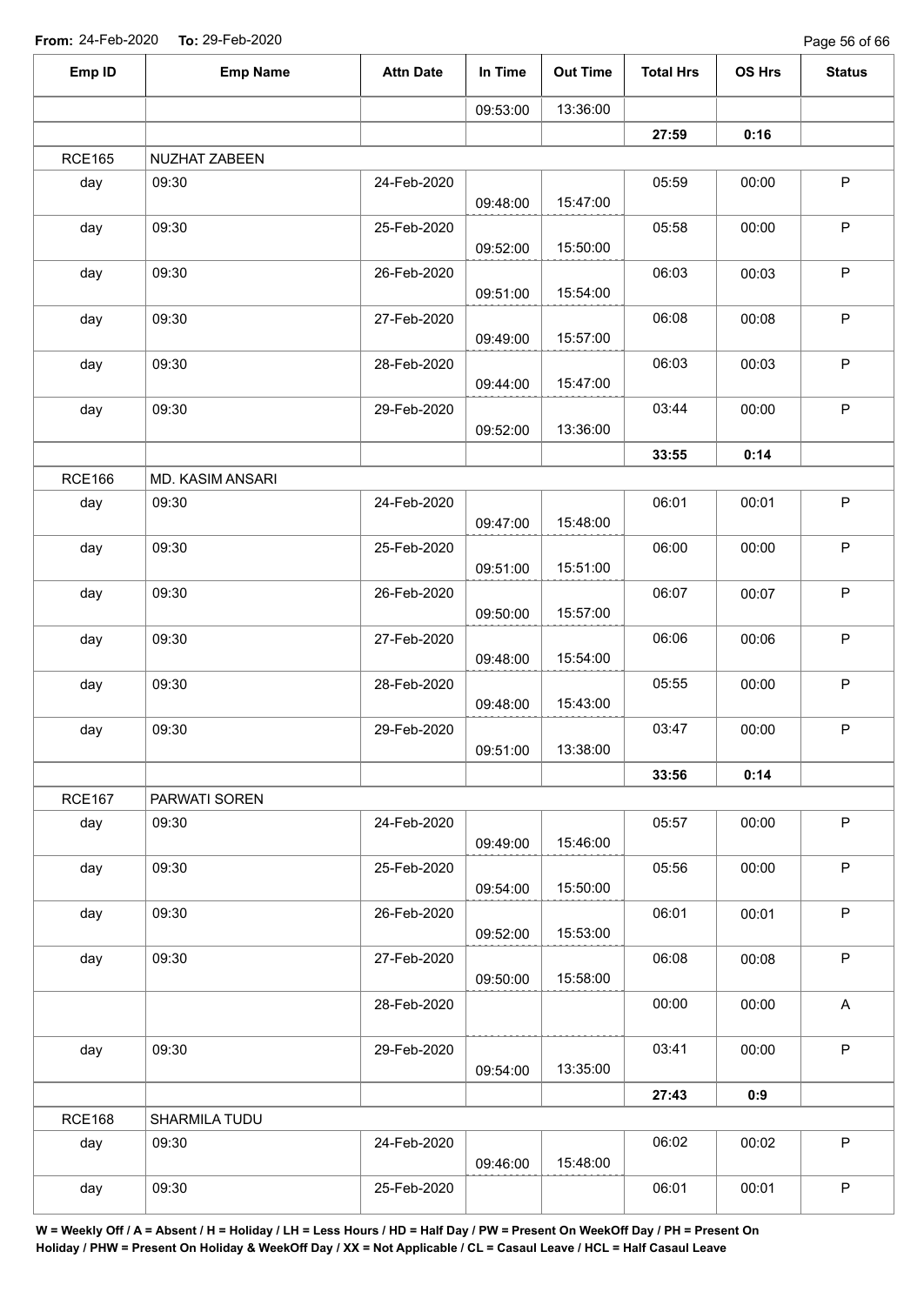Page 57 of 66

| Emp ID        | <b>Emp Name</b>     | <b>Attn Date</b> | In Time  | <b>Out Time</b> | <b>Total Hrs</b> | <b>OS Hrs</b> | <b>Status</b>             |
|---------------|---------------------|------------------|----------|-----------------|------------------|---------------|---------------------------|
|               |                     |                  | 09:51:00 | 15:52:00        |                  |               |                           |
| day           | 09:30               | 26-Feb-2020      | 09:48:00 | 15:56:00        | 06:08            | 00:08         | $\mathsf P$               |
| day           | 09:30               | 27-Feb-2020      | 09:47:00 | 15:55:00        | 06:08            | 00:08         | $\mathsf P$               |
| day           | 09:30               | 28-Feb-2020      | 09:46:00 | 15:44:00        | 05:58            | 00:00         | $\sf P$                   |
| day           | 09:30               | 29-Feb-2020      |          |                 | 03:45            | 00:00         | $\mathsf P$               |
|               |                     |                  | 09:52:00 | 13:37:00        | 34:2             | 0:19          |                           |
| <b>RCE169</b> | MAHFUJ ALAM         |                  |          |                 |                  |               |                           |
| day           | 09:30               | 24-Feb-2020      | 09:47:00 | 15:48:00        | 06:01            | 00:01         | $\sf P$                   |
| day           | 09:30               | 25-Feb-2020      | 09:51:00 | 15:52:00        | 06:01            | 00:01         | P                         |
| day           | 09:30               | 26-Feb-2020      | 09:49:00 | 15:55:00        | 06:06            | 00:06         | $\sf P$                   |
| day           | 09:30               | 27-Feb-2020      |          | 15:56:00        | 06:08            | 00:08         | $\sf P$                   |
| day           | 09:30               | 28-Feb-2020      | 09:48:00 | 15:45:00        | 05:59            | 00:00         | $\sf P$                   |
|               |                     | 29-Feb-2020      | 09:46:00 |                 | 00:00            | 00:00         | $\boldsymbol{\mathsf{A}}$ |
|               |                     |                  |          |                 | 30:15            | 0:16          |                           |
| <b>RCE170</b> | <b>ASHOK RAJWAR</b> |                  |          |                 |                  |               |                           |
| day           | 09:30               | 24-Feb-2020      | 09:45:00 | 15:50:00        | 06:05            | 00:05         | $\mathsf P$               |
| day           | 09:30               | 25-Feb-2020      | 09:50:00 | 15:53:00        | 06:03            | 00:03         | $\sf P$                   |
| day           | 09:30               | 26-Feb-2020      | 09:47:00 | 15:57:00        | 06:10            | 00:10         | $\mathsf P$               |
| day           | 09:30               | 27-Feb-2020      | 09:46:00 | 15:55:00        | 06:09            | 00:09         | $\mathsf P$               |
|               |                     | 28-Feb-2020      |          |                 | 00:00            | 00:00         | $\mathsf{A}$              |
| day           | 09:30               | 29-Feb-2020      |          |                 | 03:53            | 00:00         | P                         |
|               |                     |                  | 09:48:00 | 13:41:00        | 28:20            | 0:27          |                           |
| <b>RCE171</b> | PREMLATA TDU        |                  |          |                 |                  |               |                           |
| day           | 09:30               | 24-Feb-2020      | 09:47:00 | 15:48:00        | 06:01            | 00:01         | $\mathsf P$               |
| day           | 09:30               | 25-Feb-2020      | 09:51:00 | 15:51:00        | 06:00            | 00:00         | $\mathsf P$               |
| day           | 09:30               | 26-Feb-2020      | 09:50:00 | 15:55:00        | 06:05            | 00:05         | $\mathsf P$               |
| day           | 09:30               | 27-Feb-2020      |          |                 | 06:06            | 00:06         | $\mathsf P$               |
| day           | 09:30               | 28-Feb-2020      | 09:48:00 | 15:54:00        | 05:55            | 00:00         | $\sf P$                   |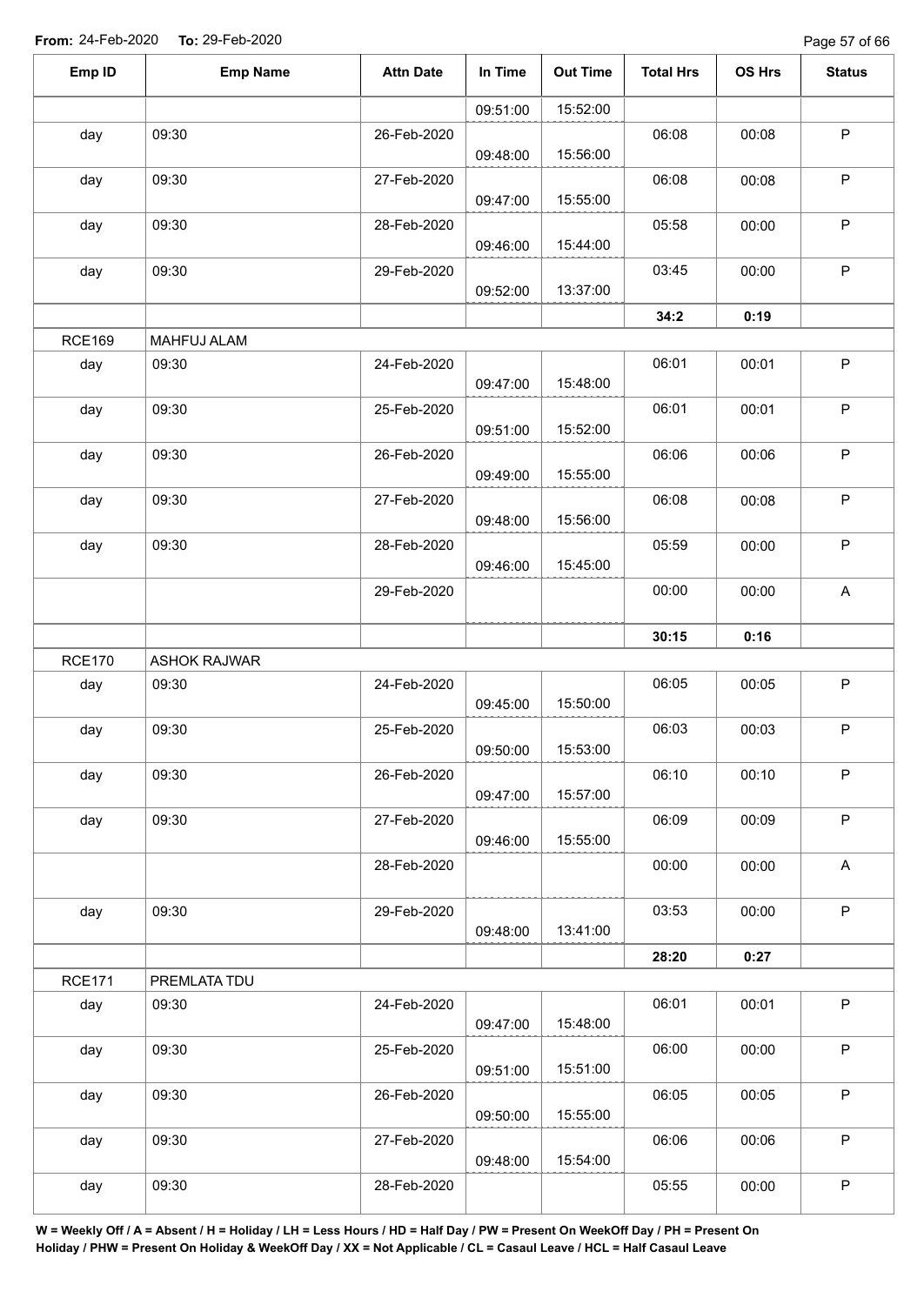Page 58 of 66

|               | <b>Emp Name</b>         | <b>Attn Date</b> | In Time  | <b>Out Time</b> | <b>Total Hrs</b> | OS Hrs | <b>Status</b>             |
|---------------|-------------------------|------------------|----------|-----------------|------------------|--------|---------------------------|
|               |                         |                  | 09:48:00 | 15:43:00        |                  |        |                           |
| day           | 09:30                   | 29-Feb-2020      |          |                 | 03:49            | 00:00  | $\mathsf P$               |
|               |                         |                  | 09:51:00 | 13:40:00        |                  |        |                           |
|               |                         |                  |          |                 | 33:56            | 0:12   |                           |
| <b>RCE172</b> | MERUSENT TUDU           |                  |          |                 |                  |        |                           |
| day           | 09:30                   | 24-Feb-2020      | 09:46:00 | 15:48:00        | 06:02            | 00:02  | $\mathsf P$               |
| day           | 09:30                   | 25-Feb-2020      | 09:50:00 | 15:53:00        | 06:03            | 00:03  | P                         |
| day           | 09:30                   | 26-Feb-2020      | 09:47:00 | 15:57:00        | 06:10            | 00:10  | $\mathsf P$               |
| day           | 09:30                   | 27-Feb-2020      | 09:48:00 | 15:56:00        | 06:08            | 00:08  | $\mathsf P$               |
| day           | 09:30                   | 28-Feb-2020      | 09:45:00 | 15:46:00        | 06:01            | 00:01  | $\sf P$                   |
| day           | 09:30                   | 29-Feb-2020      |          |                 | 03:45            | 00:00  | $\mathsf P$               |
|               |                         |                  | 09:52:00 | 13:37:00        |                  |        |                           |
|               |                         |                  |          |                 | 34:9             | 0:24   |                           |
| <b>RCE173</b> | <b>BIKASH KUMAR SAH</b> |                  |          |                 |                  |        |                           |
| day           | 09:30                   | 24-Feb-2020      | 09:45:00 | 15:50:00        | 06:05            | 00:05  | $\mathsf P$               |
| day           | 09:30                   | 25-Feb-2020      | 09:49:00 | 15:55:00        | 06:06            | 00:06  | P                         |
| day           | 09:30                   | 26-Feb-2020      | 09:48:00 | 15:56:00        | 06:08            | 00:08  | $\sf P$                   |
| day           | 09:30                   | 27-Feb-2020      | 09:47:00 | 15:55:00        | 06:08            | 00:08  | $\mathsf P$               |
|               |                         | 28-Feb-2020      |          |                 | 00:00            | 00:00  | $\boldsymbol{\mathsf{A}}$ |
| day           | 09:30                   | 29-Feb-2020      | 09:49:00 | 13:39:00        | 03:50            | 00:00  | $\mathsf P$               |
|               |                         |                  |          |                 | 28:17            | 0:27   |                           |
| <b>RCE174</b> | <b>RITA KUMARI</b>      |                  |          |                 |                  |        |                           |
| day           | 09:30                   | 24-Feb-2020      | 09:50:00 | 15:45:00        | 05:55            | 00:00  | $\mathsf P$               |
| day           | 09:30                   | 25-Feb-2020      | 09:54:00 | 15:50:00        | 05:56            | 00:00  | $\mathsf P$               |
| day           | 09:30                   | 26-Feb-2020      | 09:52:00 | 15:53:00        | 06:01            | 00:01  | $\sf P$                   |
| day           | 09:30                   | 27-Feb-2020      |          | 15:58:00        | 06:08            | 00:08  | $\sf P$                   |
| day           | 09:30                   | 28-Feb-2020      | 09:50:00 |                 | 06:01            | 00:01  | P                         |
| day           | 09:30                   | 29-Feb-2020      | 09:45:00 | 15:46:00        | 03:43            | 00:00  | $\mathsf P$               |
|               |                         |                  | 09:53:00 | 13:36:00        |                  |        |                           |
|               |                         |                  |          |                 |                  |        |                           |
| <b>RCE175</b> | RAGINI KUMARI           |                  |          |                 | 33:44            | 0:10   |                           |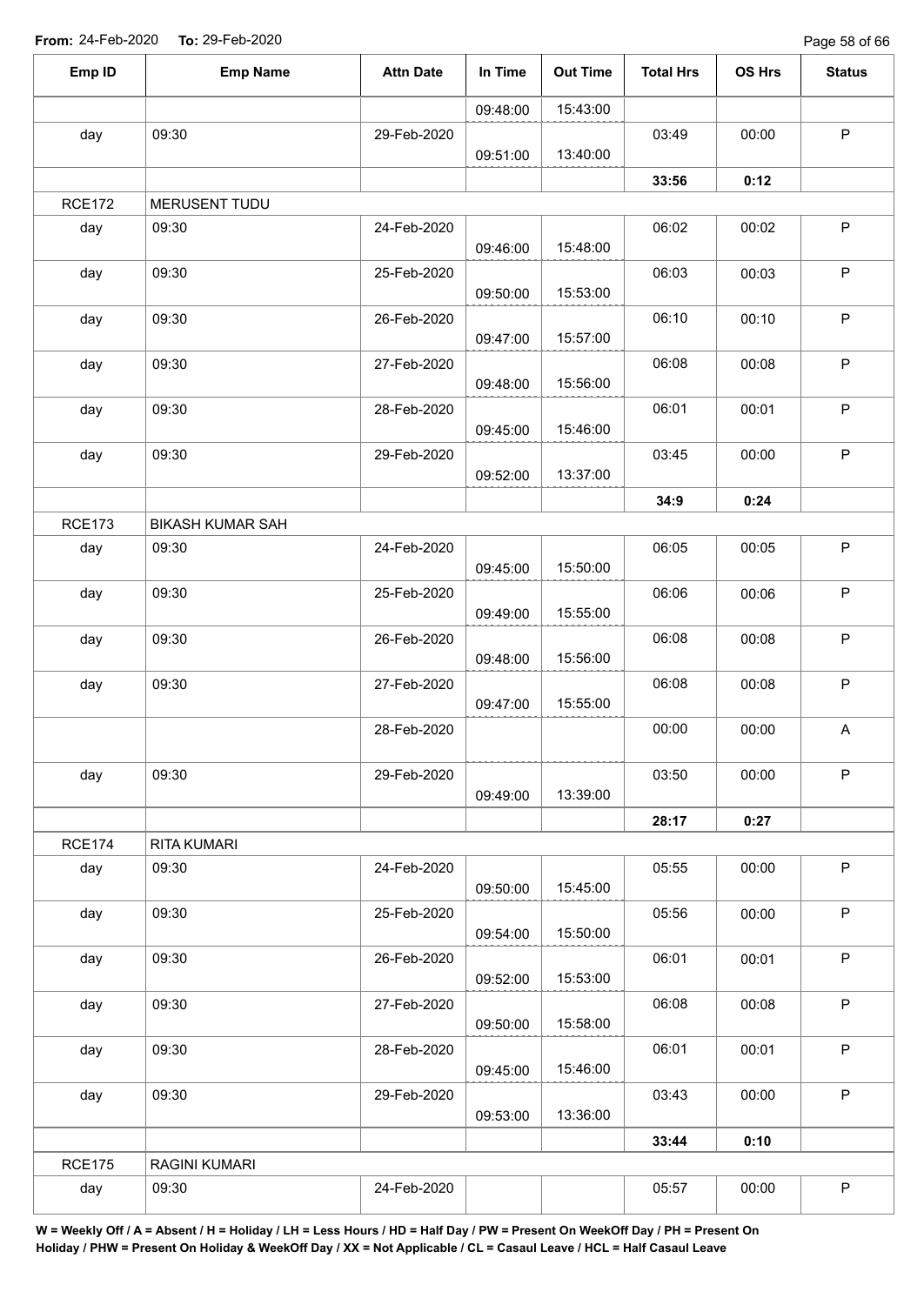Page 59 of 66

| Emp ID        | <b>Emp Name</b>     | <b>Attn Date</b> | In Time  | <b>Out Time</b> | <b>Total Hrs</b> | OS Hrs | <b>Status</b>             |
|---------------|---------------------|------------------|----------|-----------------|------------------|--------|---------------------------|
|               |                     |                  | 09:49:00 | 15:46:00        |                  |        |                           |
| day           | 09:30               | 25-Feb-2020      | 09:54:00 | 15:52:00        | 05:58            | 00:00  | $\sf P$                   |
| day           | 09:30               | 26-Feb-2020      | 09:49:00 | 15:55:00        | 06:06            | 00:06  | $\sf P$                   |
| day           | 09:30               | 27-Feb-2020      | 09:48:00 | 15:54:00        | 06:06            | 00:06  | $\mathsf P$               |
| day           | 09:30               | 28-Feb-2020      | 09:49:00 | 15:42:00        | 05:53            | 00:00  | $\sf P$                   |
| day           | 09:30               | 29-Feb-2020      | 09:48:00 | 13:41:00        | 03:53            | 00:00  | $\sf P$                   |
|               |                     |                  |          |                 | 33:53            | 0:12   |                           |
| <b>RCE177</b> | MD. MUSHTAQUE AHMAD |                  |          |                 |                  |        |                           |
| day           | 09:30               | 24-Feb-2020      | 09:47:00 | 15:47:00        | 06:00            | 00:00  | $\mathsf P$               |
| day           | 09:30               | 25-Feb-2020      | 09:52:00 | 15:51:00        | 05:59            | 00:00  | $\mathsf P$               |
|               |                     | 26-Feb-2020      |          |                 | 00:00            | 00:00  | A                         |
|               |                     | 27-Feb-2020      |          |                 | 00:00            | 00:00  | A                         |
| day           | 09:30               | 28-Feb-2020      | 09:46:00 | 15:46:00        | 06:00            | 00:00  | $\mathsf P$               |
|               |                     | 29-Feb-2020      |          |                 | 00:00            | 00:00  | $\boldsymbol{\mathsf{A}}$ |
|               |                     |                  |          |                 | 17:59            | 0:0    |                           |
| <b>RCE178</b> | <b>ANITA KUMARI</b> |                  |          |                 |                  |        |                           |
| day           | 09:30               | 24-Feb-2020      | 09:50:00 | 15:47:00        | 05:57            | 00:00  | $\mathsf P$               |
|               |                     | 25-Feb-2020      |          |                 | 00:00            | 00:00  | $\boldsymbol{\mathsf{A}}$ |
| day           | 09:30               | 26-Feb-2020      | 09:49:00 | 15:57:00        | 06:08            | 00:08  | $\mathsf P$               |
| day           | 09:30               | 27-Feb-2020      | 09:46:00 | 15:54:00        | 06:08            | 00:08  | $\mathsf P$               |
| day           | 09:30               | 28-Feb-2020      | 09:47:00 | 15:46:00        | 05:59            | 00:00  | $\mathsf{P}$              |
| day           | 09:30               | 29-Feb-2020      | 09:53:00 | 13:35:00        | 03:42            | 00:00  | $\sf P$                   |
|               |                     |                  |          |                 | 27:54            | 0:16   |                           |
| <b>RCE179</b> | AMNA KHATOON        |                  |          |                 |                  |        |                           |
| day           | 09:30               | 24-Feb-2020      | 09:45:00 | 15:50:00        | 06:05            | 00:05  | $\mathsf P$               |
| day           | 09:30               | 25-Feb-2020      | 09:48:00 | 15:55:00        | 06:07            | 00:07  | $\mathsf P$               |
| day           | 09:30               | 26-Feb-2020      | 09:45:00 | 15:59:00        | 06:14            | 00:14  | $\sf P$                   |
| day           | 09:30               | 27-Feb-2020      |          |                 | 06:08            | 00:08  | $\sf P$                   |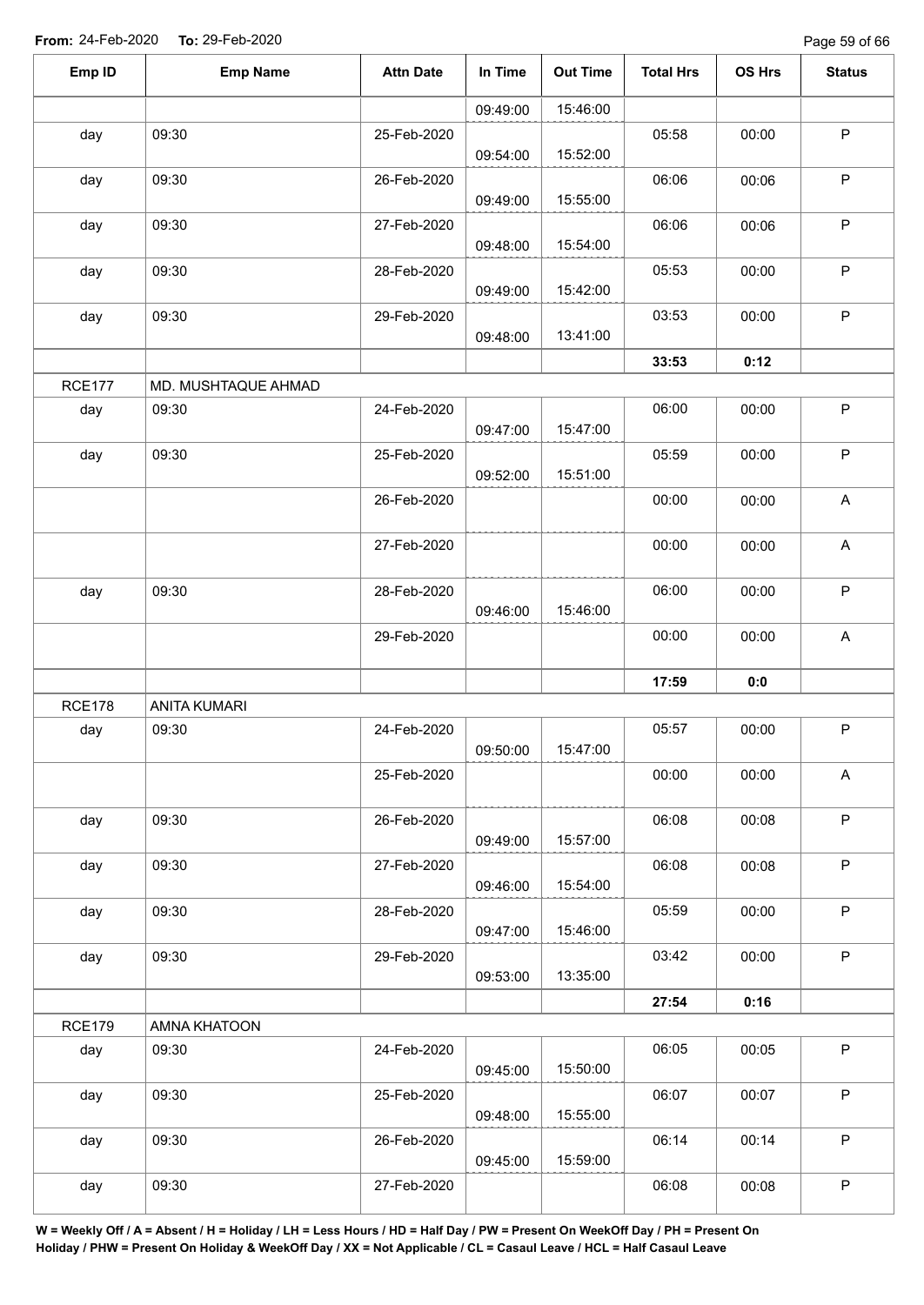Page 60 of 66

| Emp ID        | <b>Emp Name</b>     | <b>Attn Date</b> | In Time  | <b>Out Time</b> | <b>Total Hrs</b> | OS Hrs | <b>Status</b>             |
|---------------|---------------------|------------------|----------|-----------------|------------------|--------|---------------------------|
|               |                     |                  | 09:44:00 | 15:52:00        |                  |        |                           |
| day           | 09:30               | 28-Feb-2020      |          |                 | 05:53            | 00:00  | $\sf P$                   |
|               |                     |                  | 09:50:00 | 15:43:00        |                  |        |                           |
| day           | 09:30               | 29-Feb-2020      |          |                 | 03:51            | 00:00  | $\mathsf P$               |
|               |                     |                  | 09:49:00 | 13:40:00        |                  |        |                           |
|               |                     |                  |          |                 | 34:18            | 0:34   |                           |
| <b>RCE180</b> | PARMILA SOREN       |                  |          |                 |                  |        |                           |
| day           | 09:30               | 24-Feb-2020      | 09:45:00 | 15:50:00        | 06:05            | 00:05  | $\sf P$                   |
| day           | 09:30               | 25-Feb-2020      |          |                 | 06:05            | 00:05  | $\mathsf P$               |
|               |                     |                  | 09:49:00 | 15:54:00        |                  |        |                           |
| day           | 09:30               | 26-Feb-2020      |          |                 | 06:08            | 00:08  | $\sf P$                   |
|               |                     |                  | 09:48:00 | 15:56:00        |                  |        |                           |
| day           | 09:30               | 27-Feb-2020      |          |                 | 06:08            | 00:08  | $\sf P$                   |
|               |                     |                  | 09:47:00 | 15:55:00        |                  |        |                           |
| day           | 09:30               | 28-Feb-2020      | 09:47:00 | 15:44:00        | 05:57            | 00:00  | $\sf P$                   |
|               |                     | 29-Feb-2020      |          |                 | 00:00            | 00:00  | $\boldsymbol{\mathsf{A}}$ |
|               |                     |                  |          |                 |                  |        |                           |
|               |                     |                  |          |                 | 30:23            | 0:26   |                           |
| <b>RCE181</b> | <b>TUMPA KUMARI</b> |                  |          |                 |                  |        |                           |
| day           | 09:30               | 24-Feb-2020      |          |                 | 06:04            | 00:04  | $\sf P$                   |
|               |                     |                  | 09:45:00 | 15:49:00        |                  |        |                           |
| day           | 09:30               | 25-Feb-2020      |          |                 | 06:05            | 00:05  | $\mathsf P$               |
|               |                     |                  | 09:49:00 | 15:54:00        |                  |        |                           |
| day           | 09:30               | 26-Feb-2020      | 09:46:00 | 15:59:00        | 06:13            | 00:13  | $\mathsf P$               |
| day           | 09:30               | 27-Feb-2020      |          |                 | 06:08            | 00:08  | $\mathsf P$               |
|               |                     |                  | 09:44:00 | 15:52:00        |                  |        |                           |
| day           | 09:30               | 28-Feb-2020      |          |                 | 05:51            | 00:00  | $\mathsf P$               |
|               |                     |                  | 09:50:00 | 15:41:00        |                  |        |                           |
| day           | 09:30               | 29-Feb-2020      |          |                 | 03:52            | 00:00  | P                         |
|               |                     |                  | 09:48:00 | 13:40:00        |                  |        |                           |
|               |                     |                  |          |                 | 34:13            | 0:30   |                           |
| <b>RCE182</b> | SIKANDAR TUDU       |                  |          |                 |                  |        |                           |
| day           | 09:30               | 24-Feb-2020      | 09:45:00 | 15:49:00        | 06:04            | 00:04  | P                         |
| day           | 09:30               | 25-Feb-2020      |          |                 | 06:05            | 00:05  | $\sf P$                   |
|               |                     |                  | 09:49:00 | 15:54:00        |                  |        |                           |
| day           | 09:30               | 26-Feb-2020      |          |                 | 06:13            | 00:13  | $\mathsf P$               |
|               |                     |                  | 09:46:00 | 15:59:00        |                  |        |                           |
| day           | 09:30               | 27-Feb-2020      |          |                 | 06:08            | 00:08  | $\sf P$                   |
|               |                     |                  | 09:44:00 | 15:52:00        |                  |        |                           |
| day           | 09:30               | 28-Feb-2020      | 09:50:00 | 15:41:00        | 05:51            | 00:00  | $\mathsf P$               |
| day           | 09:30               | 29-Feb-2020      |          |                 | 03:52            | 00:00  | $\mathsf P$               |
|               |                     |                  | 09:48:00 | 13:40:00        |                  |        |                           |
|               |                     |                  |          |                 | 34:13            | 0:30   |                           |
|               |                     |                  |          |                 |                  |        |                           |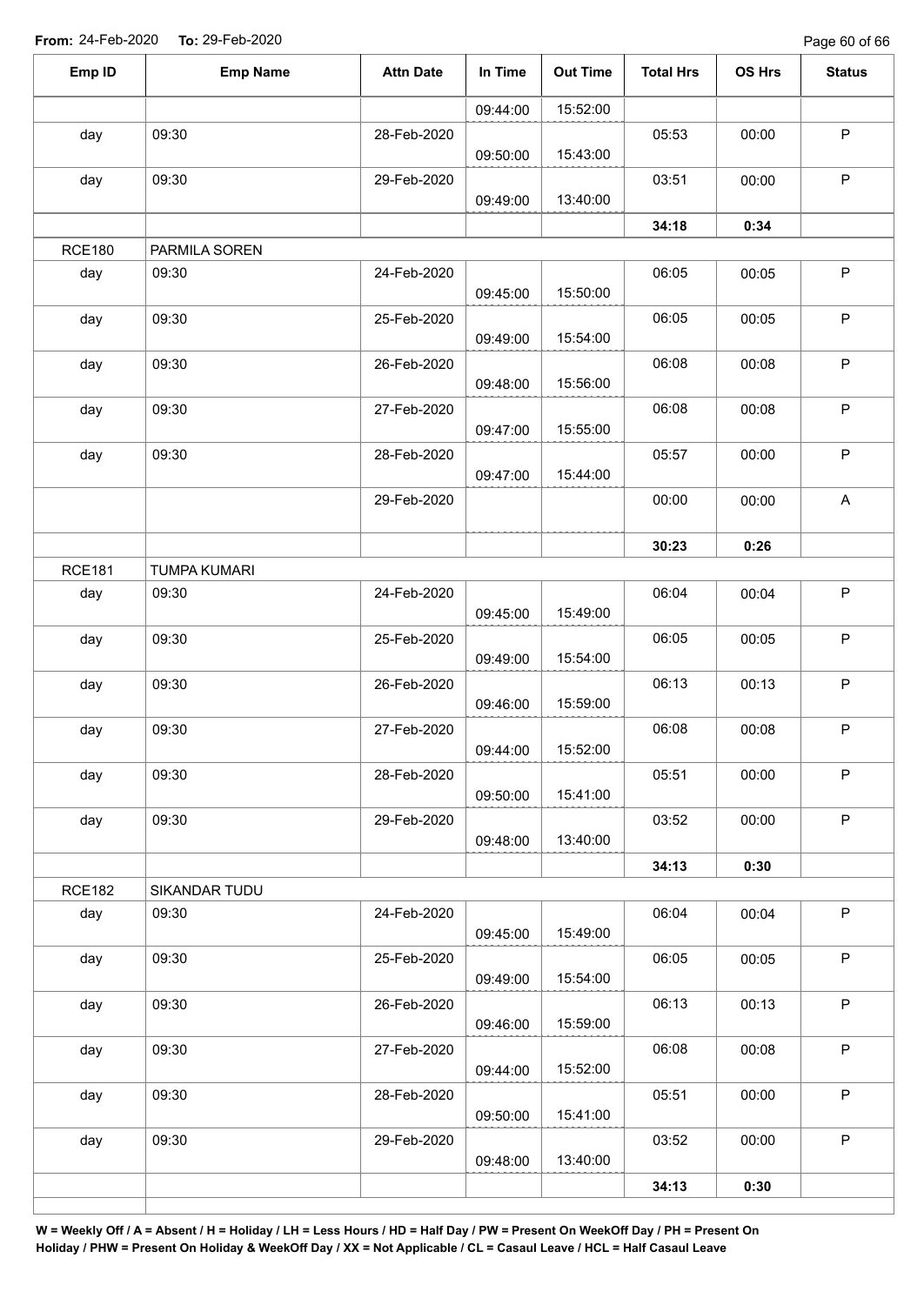Page 61 of 66

| Emp ID        | <b>Emp Name</b>       | <b>Attn Date</b>                                                                                                                                                                                                                                                                                                                                                             | In Time     | <b>Out Time</b> | <b>Total Hrs</b> | OS Hrs | <b>Status</b> |
|---------------|-----------------------|------------------------------------------------------------------------------------------------------------------------------------------------------------------------------------------------------------------------------------------------------------------------------------------------------------------------------------------------------------------------------|-------------|-----------------|------------------|--------|---------------|
| <b>RCE183</b> | SHUBHRASANTOSHI MURMU |                                                                                                                                                                                                                                                                                                                                                                              |             |                 |                  |        |               |
| day           | 09:30                 | 24-Feb-2020                                                                                                                                                                                                                                                                                                                                                                  | 09:44:00    | 15:51:00        | 06:07            | 00:07  | $\sf P$       |
| day           | 09:30                 | 25-Feb-2020                                                                                                                                                                                                                                                                                                                                                                  | 09:48:00    | 15:55:00        | 06:07            | 00:07  | $\mathsf P$   |
| day           | 09:30                 | 26-Feb-2020                                                                                                                                                                                                                                                                                                                                                                  | 09:45:00    | 15:59:00        | 06:14            | 00:14  | $\mathsf P$   |
| day           | 09:30                 | 27-Feb-2020                                                                                                                                                                                                                                                                                                                                                                  | 09:44:00    | 15:52:00        | 06:08            | 00:08  | $\mathsf P$   |
| day           | 09:30                 | 28-Feb-2020                                                                                                                                                                                                                                                                                                                                                                  | 09:50:00    | 15:41:00        | 05:51            | 00:00  | $\mathsf P$   |
| day           | 09:30                 | 03:51<br>00:00<br>29-Feb-2020<br>13:40:00<br>09:49:00<br>34:18<br>0:36<br>24-Feb-2020<br>00:00<br>00:00<br>25-Feb-2020<br>05:57<br>00:00<br>15:50:00<br>09:53:00<br>06:03<br>26-Feb-2020<br>00:03<br>15:54:00<br>09:51:00<br>06:08<br>27-Feb-2020<br>00:08<br>15:57:00<br>09:49:00<br>06:03<br>28-Feb-2020<br>00:03<br>15:47:00<br>09:44:00<br>29-Feb-2020<br>03:52<br>00:00 | $\mathsf P$ |                 |                  |        |               |
|               |                       |                                                                                                                                                                                                                                                                                                                                                                              |             |                 |                  |        |               |
| <b>RCE184</b> | AMITABH MURMU         |                                                                                                                                                                                                                                                                                                                                                                              |             |                 |                  |        |               |
|               |                       |                                                                                                                                                                                                                                                                                                                                                                              |             |                 |                  |        | A             |
| day           | 09:30                 |                                                                                                                                                                                                                                                                                                                                                                              |             |                 |                  |        | $\mathsf P$   |
| day           | 09:30                 |                                                                                                                                                                                                                                                                                                                                                                              |             |                 |                  |        | $\sf P$       |
| day           | 09:30                 |                                                                                                                                                                                                                                                                                                                                                                              |             |                 |                  |        | $\mathsf P$   |
| day           | 09:30                 |                                                                                                                                                                                                                                                                                                                                                                              |             |                 |                  |        | $\sf P$       |
| day           | 09:30                 |                                                                                                                                                                                                                                                                                                                                                                              | 09:49:00    | 13:41:00        |                  |        | $\mathsf P$   |
|               |                       |                                                                                                                                                                                                                                                                                                                                                                              |             |                 | 28:3             | 0:14   |               |
| <b>RCE185</b> | BIRENDRA NATH MARANDI |                                                                                                                                                                                                                                                                                                                                                                              |             |                 |                  |        |               |
| day           | 09:30                 | 24-Feb-2020                                                                                                                                                                                                                                                                                                                                                                  | 09:45:00    | 15:50:00        | 06:05            | 00:05  | $\mathsf P$   |
| day           | 09:30                 | 25-Feb-2020                                                                                                                                                                                                                                                                                                                                                                  | 09:49:00    | 15:55:00        | 06:06            | 00:06  | P             |
| day           | 09:30                 | 26-Feb-2020                                                                                                                                                                                                                                                                                                                                                                  | 09:45:00    | 15:59:00        | 06:14            | 00:14  | $\mathsf P$   |
| day           | 09:30                 | 27-Feb-2020                                                                                                                                                                                                                                                                                                                                                                  | 09:44:00    | 15:52:00        | 06:08            | 00:08  | $\mathsf P$   |
| day           | 09:30                 | 28-Feb-2020                                                                                                                                                                                                                                                                                                                                                                  | 09:50:00    | 15:41:00        | 05:51            | 00:00  | $\mathsf P$   |
| day           | 09:30                 | 29-Feb-2020                                                                                                                                                                                                                                                                                                                                                                  | 09:49:00    | 13:40:00        | 03:51            | 00:00  | $\mathsf{P}$  |
|               |                       |                                                                                                                                                                                                                                                                                                                                                                              |             |                 | 34:15            | 0:33   |               |
| <b>RCE186</b> | SUBODH MURMU          |                                                                                                                                                                                                                                                                                                                                                                              |             |                 |                  |        |               |
| day           | 09:30                 | 24-Feb-2020                                                                                                                                                                                                                                                                                                                                                                  | 09:49:00    | 15:45:00        | 05:56            | 00:00  | $\mathsf{P}$  |
| day           | 09:30                 | 25-Feb-2020                                                                                                                                                                                                                                                                                                                                                                  | 09:54:00    | 15:50:00        | 05:56            | 00:00  | $\mathsf P$   |
| day           | 09:30                 | 26-Feb-2020                                                                                                                                                                                                                                                                                                                                                                  |             |                 | 06:01            | 00:01  | $\sf P$       |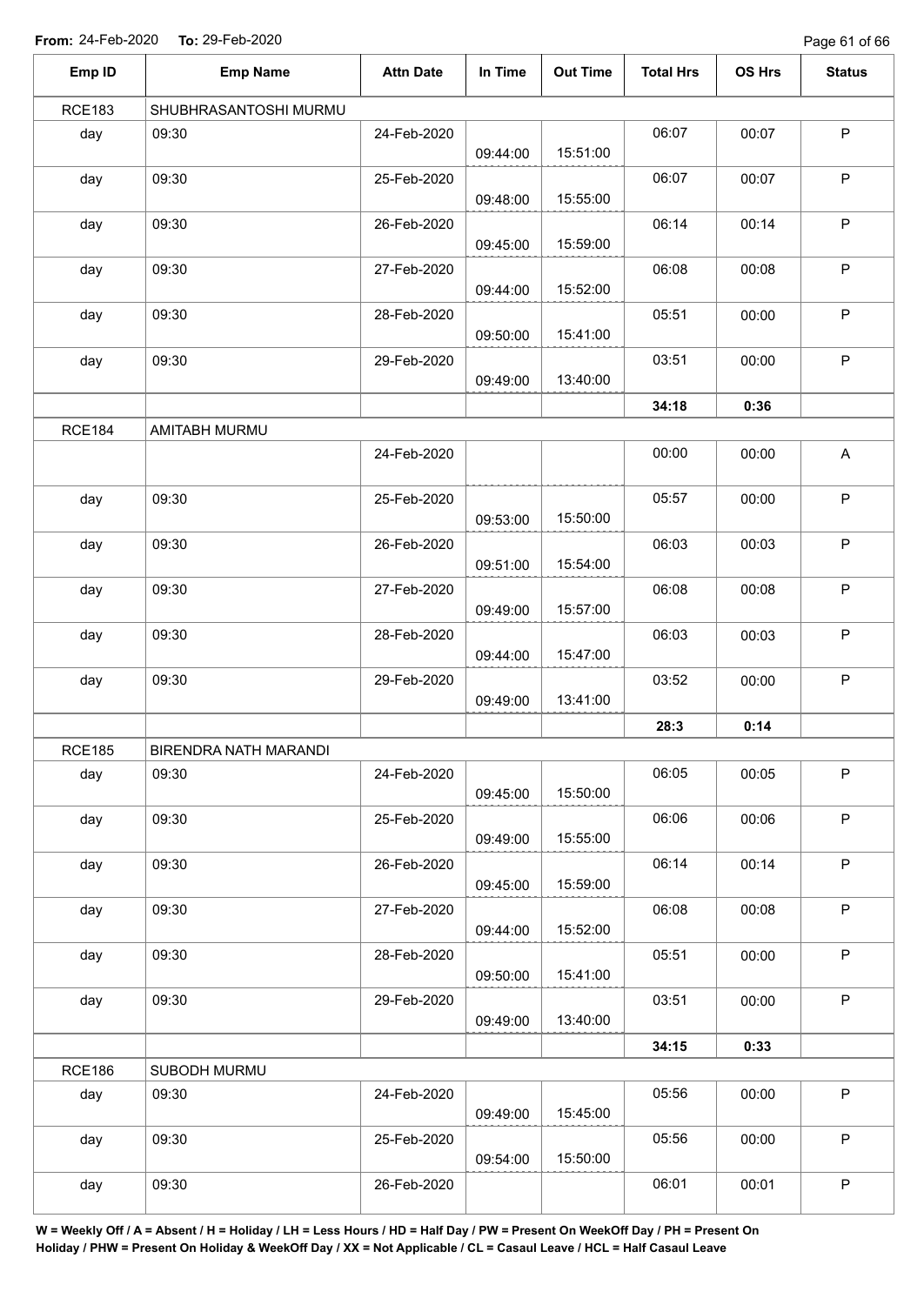Page 62 of 66

| Emp ID        | <b>Emp Name</b>                                                                                                                                                                                                                                                                                                                                                                                                                                                                                                                                                                                                   | <b>Attn Date</b> | In Time  | <b>Out Time</b> | <b>Total Hrs</b> | OS Hrs | <b>Status</b> |
|---------------|-------------------------------------------------------------------------------------------------------------------------------------------------------------------------------------------------------------------------------------------------------------------------------------------------------------------------------------------------------------------------------------------------------------------------------------------------------------------------------------------------------------------------------------------------------------------------------------------------------------------|------------------|----------|-----------------|------------------|--------|---------------|
|               |                                                                                                                                                                                                                                                                                                                                                                                                                                                                                                                                                                                                                   |                  | 09:52:00 | 15:53:00        |                  |        |               |
| day           | 09:30                                                                                                                                                                                                                                                                                                                                                                                                                                                                                                                                                                                                             | 27-Feb-2020      |          | 15:58:00        | 06:08            | 00:08  | P             |
| day           | 09:30                                                                                                                                                                                                                                                                                                                                                                                                                                                                                                                                                                                                             | 28-Feb-2020      |          | 15:45:00        | 05:57            | 00:00  | P             |
| day           | 09:30                                                                                                                                                                                                                                                                                                                                                                                                                                                                                                                                                                                                             | 29-Feb-2020      |          |                 | 03:41            | 00:00  | $\sf P$       |
|               |                                                                                                                                                                                                                                                                                                                                                                                                                                                                                                                                                                                                                   |                  |          |                 |                  | 0:9    |               |
| <b>RCE187</b> |                                                                                                                                                                                                                                                                                                                                                                                                                                                                                                                                                                                                                   |                  |          |                 |                  |        |               |
| day           | 09:30                                                                                                                                                                                                                                                                                                                                                                                                                                                                                                                                                                                                             | 24-Feb-2020      |          | 15:48:00        | 06:02            | 00:02  | $\sf P$       |
| day           | 09:30                                                                                                                                                                                                                                                                                                                                                                                                                                                                                                                                                                                                             | 25-Feb-2020      |          |                 | 06:01            | 00:01  | P             |
| day           | 09:30                                                                                                                                                                                                                                                                                                                                                                                                                                                                                                                                                                                                             | 26-Feb-2020      |          |                 | 06:08            | 00:08  | $\mathsf P$   |
| day           | 09:30                                                                                                                                                                                                                                                                                                                                                                                                                                                                                                                                                                                                             | 27-Feb-2020      |          |                 | 06:08            | 00:08  | P             |
| day           | 09:30                                                                                                                                                                                                                                                                                                                                                                                                                                                                                                                                                                                                             | 28-Feb-2020      |          |                 | 05:58            | 00:00  | P             |
| day           | 09:30                                                                                                                                                                                                                                                                                                                                                                                                                                                                                                                                                                                                             | 29-Feb-2020      |          |                 | 03:49            | 00:00  | P             |
|               | VIJAY KUMAR RAUT<br>09:46:00<br>15:52:00<br>09:51:00<br>15:56:00<br>09:48:00<br>15:55:00<br>09:47:00<br>15:44:00<br>09:46:00<br>13:39:00<br>09:50:00<br>34:6<br>0:19<br>SAJDA KHATUN<br>24-Feb-2020<br>05:57<br>00:00<br>09:30<br>15:47:00<br>09:50:00<br>09:30<br>05:59<br>25-Feb-2020<br>00:00<br>15:51:00<br>09:52:00<br>09:30<br>26-Feb-2020<br>06:05<br>00:05<br>15:55:00<br>09:50:00<br>06:08<br>09:30<br>27-Feb-2020<br>00:08<br>15:57:00<br>09:49:00<br>06:02<br>09:30<br>00:02<br>28-Feb-2020<br>15:47:00<br>09:45:00<br>03:45<br>09:30<br>00:00<br>29-Feb-2020<br>13:37:00<br>09:52:00<br>33:56<br>0:15 |                  |          |                 |                  |        |               |
| <b>RCE189</b> |                                                                                                                                                                                                                                                                                                                                                                                                                                                                                                                                                                                                                   |                  |          |                 |                  |        |               |
| day           |                                                                                                                                                                                                                                                                                                                                                                                                                                                                                                                                                                                                                   |                  |          |                 |                  |        | P             |
| day           |                                                                                                                                                                                                                                                                                                                                                                                                                                                                                                                                                                                                                   |                  |          |                 |                  |        | P             |
| day           |                                                                                                                                                                                                                                                                                                                                                                                                                                                                                                                                                                                                                   |                  |          |                 |                  |        | P             |
| day           |                                                                                                                                                                                                                                                                                                                                                                                                                                                                                                                                                                                                                   |                  |          |                 |                  |        | P             |
| day           |                                                                                                                                                                                                                                                                                                                                                                                                                                                                                                                                                                                                                   |                  |          |                 |                  |        | $\mathsf P$   |
| day           |                                                                                                                                                                                                                                                                                                                                                                                                                                                                                                                                                                                                                   |                  |          |                 |                  |        | $\sf P$       |
|               | 09:50:00<br>09:48:00<br>13:35:00<br>09:54:00<br>33:39<br>MD. SALUDDIN ANSARI<br>06:03<br>09:30<br>24-Feb-2020<br>15:49:00<br>09:46:00<br>06:03<br>09:30<br>25-Feb-2020<br>15:53:00<br>09:50:00<br>06:11<br>09:30<br>26-Feb-2020<br>15:58:00<br>09:47:00<br>09:30<br>06:08<br>27-Feb-2020<br>15:53:00<br>09:45:00<br>05:53<br>09:30<br>28-Feb-2020<br>15:42:00<br>09:49:00<br>03:48<br>09:30<br>29-Feb-2020                                                                                                                                                                                                        |                  |          |                 |                  |        |               |
| <b>RCE190</b> |                                                                                                                                                                                                                                                                                                                                                                                                                                                                                                                                                                                                                   |                  |          |                 |                  |        |               |
| day           |                                                                                                                                                                                                                                                                                                                                                                                                                                                                                                                                                                                                                   |                  |          |                 |                  | 00:03  | $\sf P$       |
| day           |                                                                                                                                                                                                                                                                                                                                                                                                                                                                                                                                                                                                                   |                  |          |                 |                  | 00:03  | P             |
| day           |                                                                                                                                                                                                                                                                                                                                                                                                                                                                                                                                                                                                                   |                  |          |                 |                  | 00:11  | $\sf P$       |
| day           |                                                                                                                                                                                                                                                                                                                                                                                                                                                                                                                                                                                                                   |                  |          |                 |                  | 00:08  | P             |
| day           |                                                                                                                                                                                                                                                                                                                                                                                                                                                                                                                                                                                                                   |                  |          |                 |                  | 00:00  | P             |
| day           |                                                                                                                                                                                                                                                                                                                                                                                                                                                                                                                                                                                                                   |                  |          |                 |                  | 00:00  | $\sf P$       |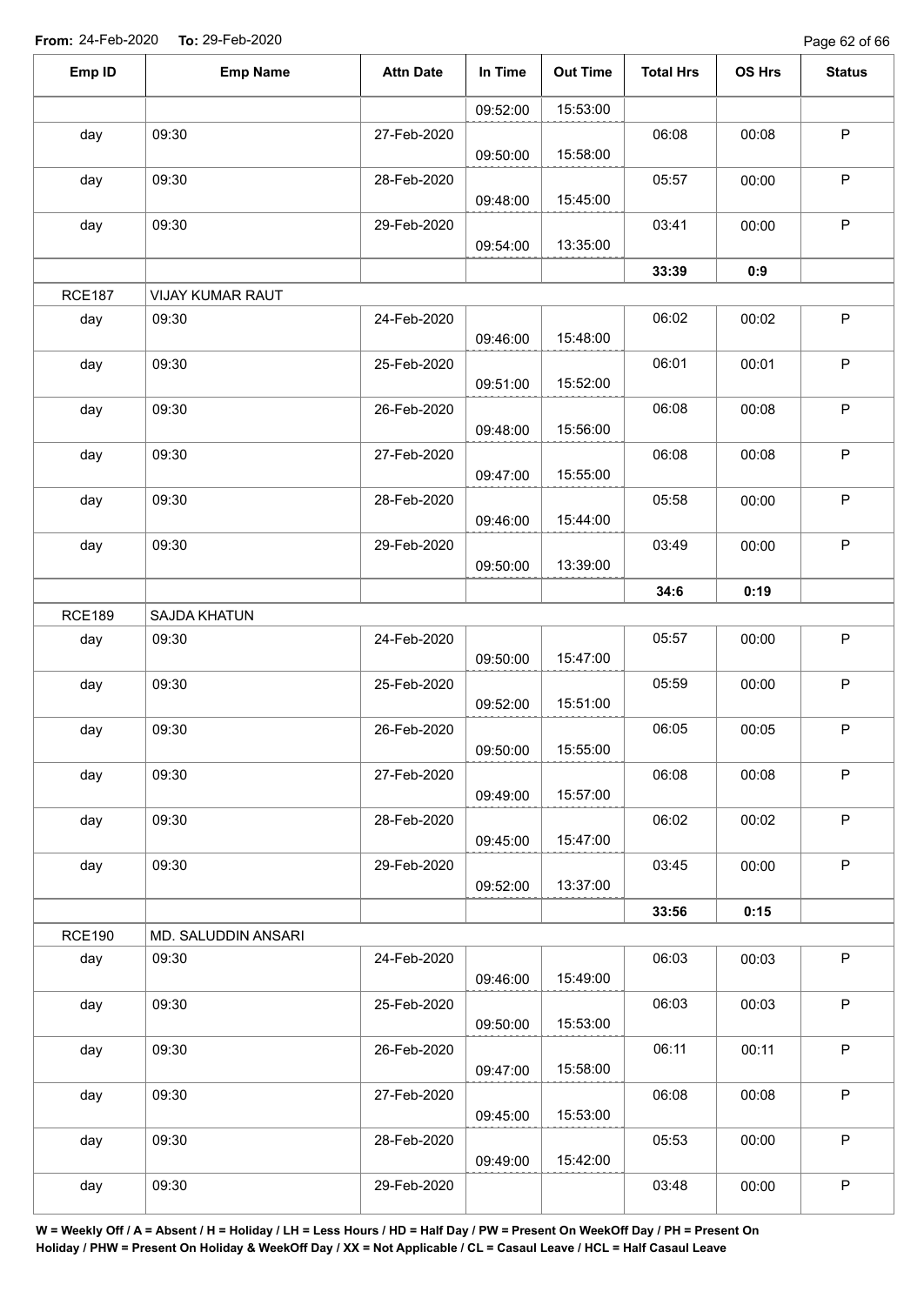| Emp ID        | <b>Emp Name</b>       | <b>Attn Date</b> | In Time  | <b>Out Time</b> | <b>Total Hrs</b> | OS Hrs | <b>Status</b>             |
|---------------|-----------------------|------------------|----------|-----------------|------------------|--------|---------------------------|
|               |                       |                  | 09:50:00 | 13:38:00        |                  |        |                           |
|               |                       |                  |          |                 | 34:6             | 0:25   |                           |
| <b>RCE191</b> | <b>INJMAMUL RAHIM</b> |                  |          |                 |                  |        |                           |
| day           | 09:30                 | 24-Feb-2020      | 09:50:00 | 15:49:00        | 05:59            | 00:00  | $\sf P$                   |
| day           | 09:30                 | 25-Feb-2020      | 09:49:00 | 15:54:00        | 06:05            | 00:05  | $\mathsf P$               |
| day           | 09:30                 | 26-Feb-2020      | 09:46:00 | 15:58:00        | 06:12            | 00:12  | $\mathsf P$               |
| day           | 09:30                 | 27-Feb-2020      | 09:45:00 | 15:53:00        | 06:08            | 00:08  | $\sf P$                   |
| day           | 09:30                 | 28-Feb-2020      | 09:48:00 | 15:43:00        | 05:55            | 00:00  | $\sf P$                   |
|               |                       | 29-Feb-2020      |          |                 | 00:00            | 00:00  | $\boldsymbol{\mathsf{A}}$ |
|               |                       |                  |          |                 | 30:19            | 0:25   |                           |
| <b>RCE192</b> | SONAMUNI TUDU         |                  |          |                 |                  |        |                           |
| day           | 09:30                 | 24-Feb-2020      | 09:47:00 | 15:48:00        | 06:01            | 00:01  | $\mathsf P$               |
| day           | 09:30                 | 25-Feb-2020      | 09:51:00 | 15:51:00        | 06:00            | 00:00  | $\sf P$                   |
| day           | 09:30                 | 26-Feb-2020      | 09:50:00 | 15:57:00        | 06:07            | 00:07  | $\mathsf P$               |
| day           | 09:30                 | 27-Feb-2020      | 09:46:00 | 15:54:00        | 06:08            | 00:08  | $\mathsf P$               |
| day           | 09:30                 | 28-Feb-2020      | 09:47:00 | 15:46:00        | 05:59            | 00:00  | $\mathsf P$               |
| day           | 09:30                 | 29-Feb-2020      | 09:53:00 | 13:35:00        | 03:42            | 00:00  | $\sf P$                   |
|               |                       |                  |          |                 | 33:57            | 0:16   |                           |
| <b>RCE193</b> | RAMCHANDRA HANSDA     |                  |          |                 |                  |        |                           |
| day           | 09:30                 | 24-Feb-2020      | 09:49:00 | 15:47:00        | 05:58            | 00:00  | $\mathsf P$               |
| day           | 09:30                 | 25-Feb-2020      | 09:52:00 | 15:51:00        | 05:59            | 00:00  | P                         |
| day           | 09:30                 | 26-Feb-2020      | 09:50:00 | 15:55:00        | 06:05            | 00:05  | P                         |
| day           | 09:30                 | 27-Feb-2020      | 09:49:00 | 15:57:00        | 06:08            | 00:08  | $\mathsf P$               |
|               |                       | 28-Feb-2020      |          |                 | 00:00            | 00:00  | A                         |
| day           | 09:30                 | 29-Feb-2020      | 09:52:00 | 13:37:00        | 03:45            | 00:00  | $\mathsf P$               |
|               |                       |                  |          |                 | 27:55            | 0:13   |                           |
| <b>RCE194</b> | MUSARRAF HUSSAIN      |                  |          |                 |                  |        |                           |
| day           | 09:30                 | 24-Feb-2020      | 09:49:00 | 15:45:00        | 05:56            | 00:00  | $\mathsf P$               |
| day           | 09:30                 | 25-Feb-2020      |          |                 | 05:58            | 00:00  | $\sf P$                   |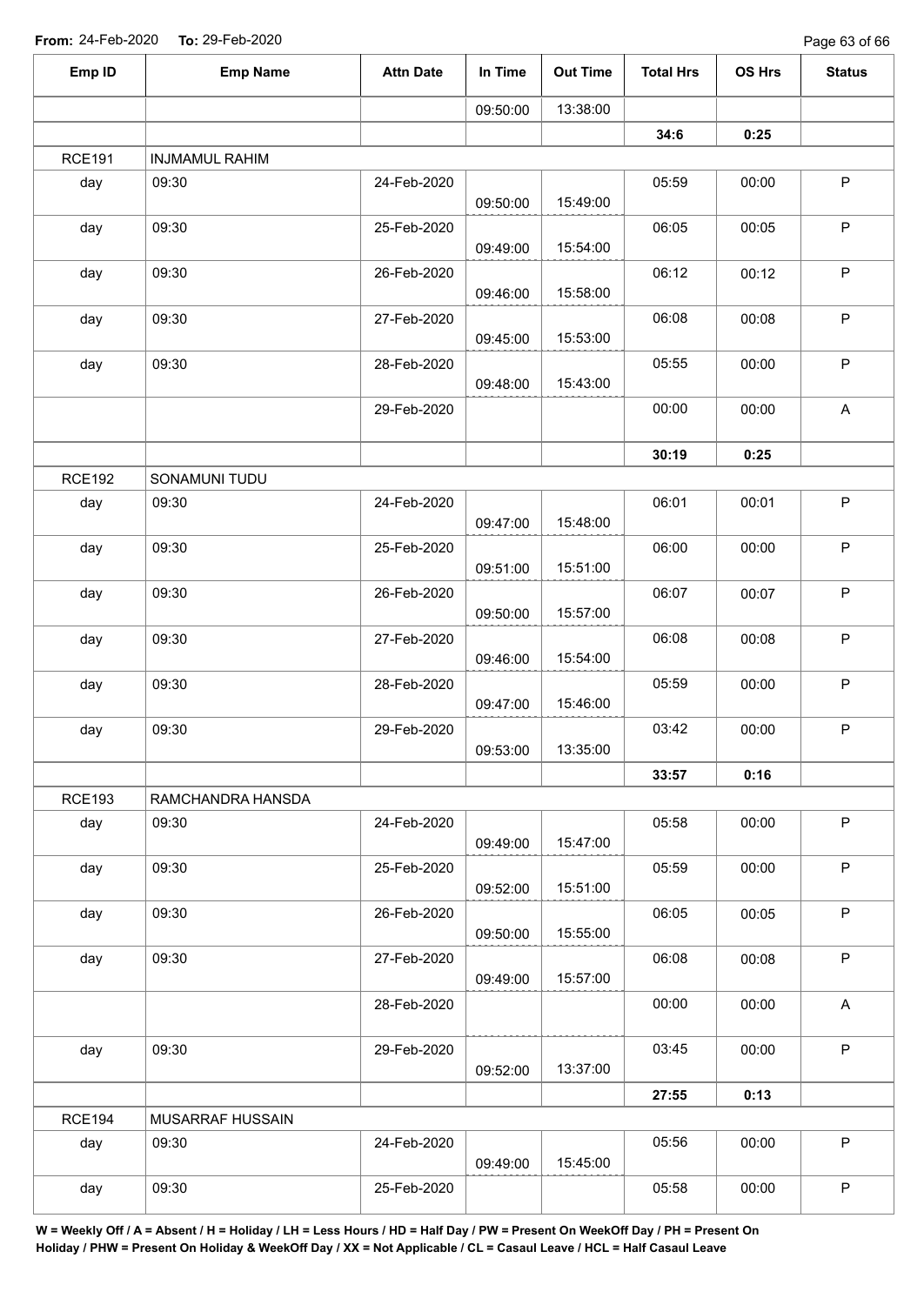| Emp ID        | <b>Emp Name</b> | <b>Attn Date</b> | In Time  | <b>Out Time</b> | <b>Total Hrs</b> | OS Hrs                                                                                                          | <b>Status</b>             |
|---------------|-----------------|------------------|----------|-----------------|------------------|-----------------------------------------------------------------------------------------------------------------|---------------------------|
|               |                 |                  | 09:54:00 | 15:52:00        |                  |                                                                                                                 |                           |
| day           | 09:30           | 26-Feb-2020      | 09:49:00 | 15:57:00        | 06:08            | 00:08                                                                                                           | $\mathsf P$               |
| day           | 09:30           | 27-Feb-2020      | 09:46:00 | 15:54:00        | 06:08            | 00:08                                                                                                           | $\sf P$                   |
| day           | 09:30           | 28-Feb-2020      | 09:47:00 | 15:44:00        | 05:57            | 00:00                                                                                                           | $\sf P$                   |
|               |                 | 29-Feb-2020      |          |                 | 00:00            | 00:00                                                                                                           | $\boldsymbol{\mathsf{A}}$ |
|               |                 |                  |          |                 | 30:7             | 0:16                                                                                                            |                           |
| <b>RCE195</b> | SANTOSH HEMBROM |                  |          |                 |                  |                                                                                                                 |                           |
| day           | 09:30           | 24-Feb-2020      | 09:46:00 | 15:49:00        | 06:03            | 00:03                                                                                                           | $\sf P$                   |
| day           | 09:30           | 25-Feb-2020      | 09:50:00 | 15:53:00        | 06:03            | 00:03                                                                                                           | $\mathsf P$               |
| day           | 09:30           | 26-Feb-2020      | 09:47:00 | 15:57:00        | 06:10            | 00:10                                                                                                           | $\sf P$                   |
| day           | 09:30           | 27-Feb-2020      | 09:46:00 | 15:55:00        | 06:09            | 00:09                                                                                                           | $\sf P$                   |
| day           | 09:30           | 28-Feb-2020      | 09:47:00 | 15:44:00        | 05:57            | 00:00                                                                                                           | $\sf P$                   |
| day           | 09:30           | 29-Feb-2020      | 09:51:00 | 13:38:00        | 03:47            | 00:00                                                                                                           | $\sf P$                   |
|               |                 |                  |          |                 | 34:9             | 0:25<br>00:05<br>00:05<br>00:08<br>00:08<br>00:00<br>00:00<br>0:26<br>00:01<br>00:01<br>00:08<br>00:09<br>00:00 |                           |
| <b>RCE196</b> | NILESH KUMAR    |                  |          |                 |                  |                                                                                                                 |                           |
| day           | 09:30           | 24-Feb-2020      | 09:45:00 | 15:50:00        | 06:05            |                                                                                                                 | $\sf P$                   |
| day           | 09:30           | 25-Feb-2020      | 09:49:00 | 15:54:00        | 06:05            |                                                                                                                 | ${\sf P}$                 |
| day           | 09:30           | 26-Feb-2020      | 09:48:00 | 15:56:00        | 06:08            |                                                                                                                 | P                         |
| day           | 09:30           | 27-Feb-2020      | 09:47:00 | 15:55:00        | 06:08            |                                                                                                                 | $\mathsf P$               |
| day           | 09:30           | 28-Feb-2020      | 09:47:00 | 15:44:00        | 05:57            |                                                                                                                 | $\mathsf P$               |
| day           | 09:30           | 29-Feb-2020      | 09:52:00 | 13:37:00        | 03:45            |                                                                                                                 | $\sf P$                   |
|               |                 |                  |          |                 | 34:8             |                                                                                                                 |                           |
| <b>RCE197</b> | ANISHA RANI     |                  |          |                 |                  |                                                                                                                 |                           |
| day           | 09:30           | 24-Feb-2020      | 09:47:00 | 15:48:00        | 06:01            |                                                                                                                 | $\sf P$                   |
| day           | 09:30           | 25-Feb-2020      | 09:51:00 | 15:52:00        | 06:01            |                                                                                                                 | $\mathsf P$               |
| day           | 09:30           | 26-Feb-2020      | 09:48:00 | 15:56:00        | 06:08            |                                                                                                                 | $\mathsf P$               |
| day           | 09:30           | 27-Feb-2020      | 09:47:00 | 15:56:00        | 06:09            |                                                                                                                 | P                         |
| day           | 09:30           | 28-Feb-2020      |          |                 | 05:53            |                                                                                                                 | $\mathsf P$               |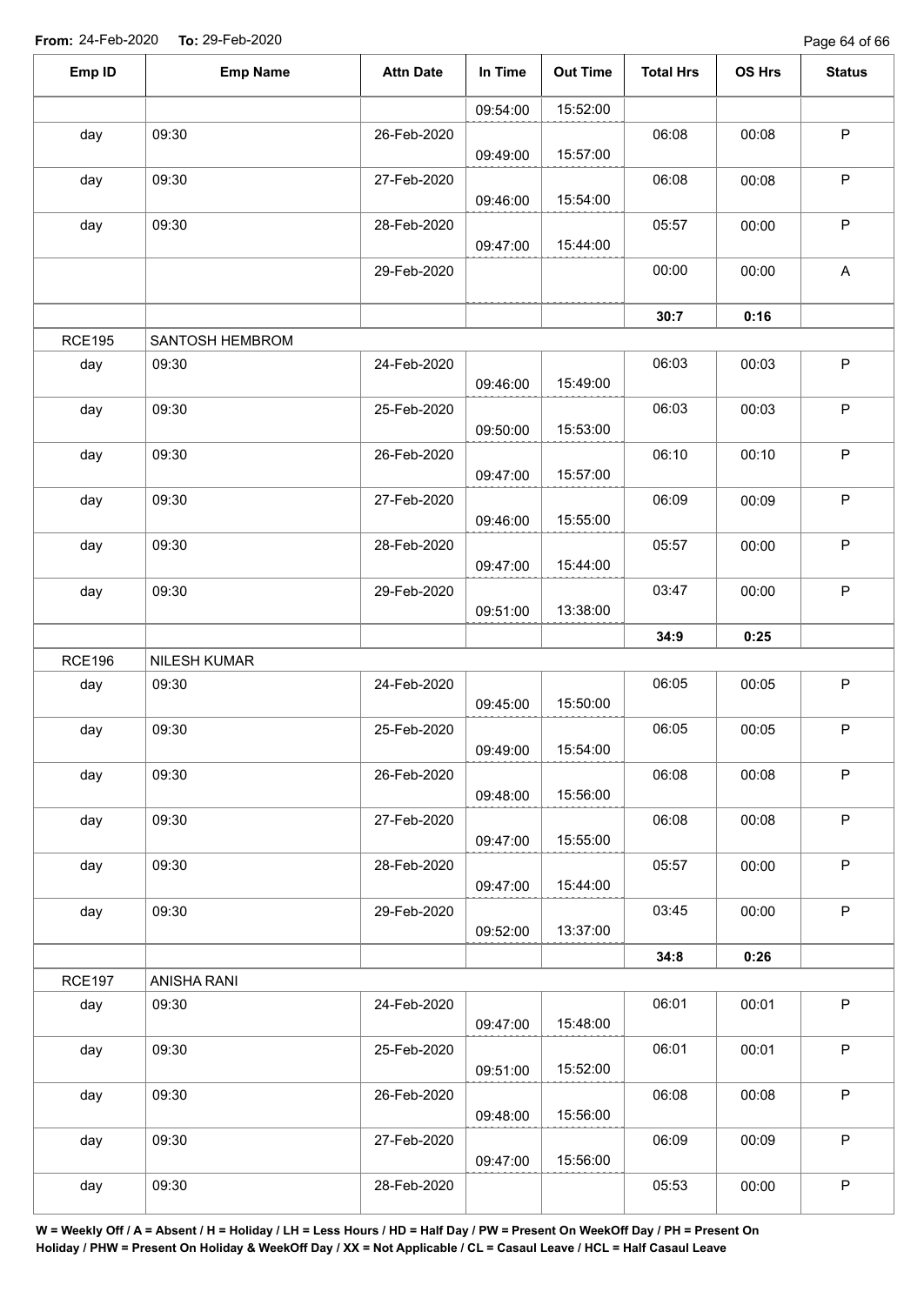Page 65 of 66

| Emp ID        | <b>Emp Name</b>        | <b>Attn Date</b> | In Time  | <b>Out Time</b> | <b>Total Hrs</b> | OS Hrs                                                                                                                                    | <b>Status</b> |
|---------------|------------------------|------------------|----------|-----------------|------------------|-------------------------------------------------------------------------------------------------------------------------------------------|---------------|
|               |                        |                  | 09:49:00 | 15:42:00        |                  |                                                                                                                                           |               |
| day           | 09:30                  | 29-Feb-2020      | 09:48:00 | 13:41:00        | 03:53            | 00:00                                                                                                                                     | $\mathsf P$   |
|               |                        |                  |          |                 | 34:5             | 0:19                                                                                                                                      |               |
| <b>RCE198</b> | <b>TAMANNA KHATOON</b> |                  |          |                 |                  |                                                                                                                                           |               |
| day           | 09:30                  | 24-Feb-2020      | 09:47:00 | 15:49:00        | 06:02            | 00:02                                                                                                                                     | $\mathsf P$   |
| day           | 09:30                  | 25-Feb-2020      | 09:49:00 | 15:54:00        | 06:05            | 00:05                                                                                                                                     | $\mathsf P$   |
| day           | 09:30                  | 26-Feb-2020      | 09:46:00 | 15:59:00        | 06:13            | 00:13                                                                                                                                     | $\sf P$       |
| day           | 09:30                  | 27-Feb-2020      | 09:44:00 | 15:53:00        | 06:09            | 00:09                                                                                                                                     | $\mathsf P$   |
| day           | 09:30                  | 28-Feb-2020      | 09:50:00 | 15:42:00        | 05:52            | 00:00                                                                                                                                     | $\sf P$       |
| day           | 09:30                  | 29-Feb-2020      | 09:48:00 | 13:41:00        | 03:53            | 00:00                                                                                                                                     | P             |
|               |                        |                  |          |                 | 34:14            | 0:29<br>00:00<br>00:00<br>00:06<br>00:07<br>00:00<br>00:00<br>0:13<br>00:05<br>00:07<br>00:09<br>00:09<br>00:00<br>00:00<br>0:30<br>00:00 |               |
| <b>RCE199</b> | MD. BABER ALI          |                  |          |                 |                  |                                                                                                                                           |               |
| day           | 09:30                  | 24-Feb-2020      | 09:49:00 | 15:46:00        | 05:57            |                                                                                                                                           | P             |
| day           | 09:30                  | 25-Feb-2020      | 09:53:00 | 15:52:00        | 05:59            |                                                                                                                                           | $\mathsf P$   |
| day           | 09:30                  | 26-Feb-2020      | 09:49:00 | 15:55:00        | 06:06            |                                                                                                                                           | $\mathsf P$   |
| day           | 09:30                  | 27-Feb-2020      | 09:47:00 | 15:54:00        | 06:07            |                                                                                                                                           | $\mathsf P$   |
| day           | 09:30                  | 28-Feb-2020      | 09:49:00 | 15:42:00        | 05:53            |                                                                                                                                           | $\mathsf P$   |
| day           | 09:30                  | 29-Feb-2020      | 09:48:00 | 13:41:00        | 03:53            |                                                                                                                                           | $\mathsf{P}$  |
|               |                        |                  |          |                 | 33:55            |                                                                                                                                           |               |
| <b>RCE200</b> | ABDUL HAMID            |                  |          |                 |                  |                                                                                                                                           |               |
| day           | 09:30                  | 24-Feb-2020      | 09:45:00 | 15:50:00        | 06:05            |                                                                                                                                           | $\sf P$       |
| day           | 09:30                  | 25-Feb-2020      | 09:48:00 | 15:55:00        | 06:07            |                                                                                                                                           | $\mathsf P$   |
| day           | 09:30                  | 26-Feb-2020      | 09:47:00 | 15:56:00        | 06:09            |                                                                                                                                           | $\sf P$       |
| day           | 09:30                  | 27-Feb-2020      | 09:46:00 | 15:55:00        | 06:09            |                                                                                                                                           | P             |
| day           | 09:30                  | 28-Feb-2020      | 09:47:00 | 15:44:00        | 05:57            |                                                                                                                                           | $\mathsf P$   |
| day           | 09:30                  | 29-Feb-2020      | 09:50:00 | 13:38:00        | 03:48            |                                                                                                                                           | P             |
|               |                        |                  |          |                 | 34:15            |                                                                                                                                           |               |
| <b>RCE176</b> | <b>VIDDYA BHARTI</b>   |                  |          |                 |                  |                                                                                                                                           |               |
| day           | 09:30                  | 24-Feb-2020      |          |                 | 05:58            |                                                                                                                                           | $\mathsf P$   |